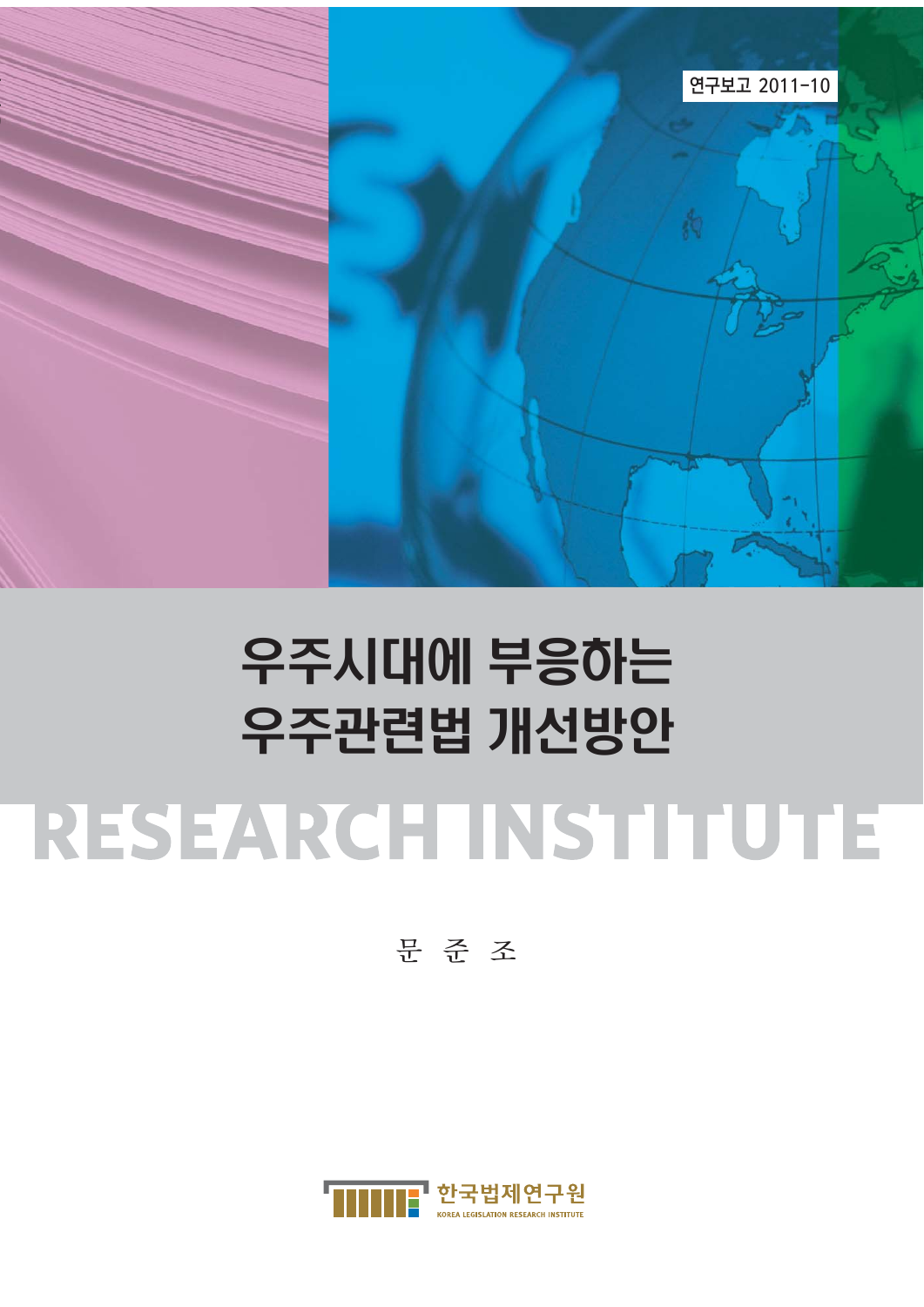연구보고 2011-10

# 우주시대에 부응하는 우주관련법 개선방안

문준조

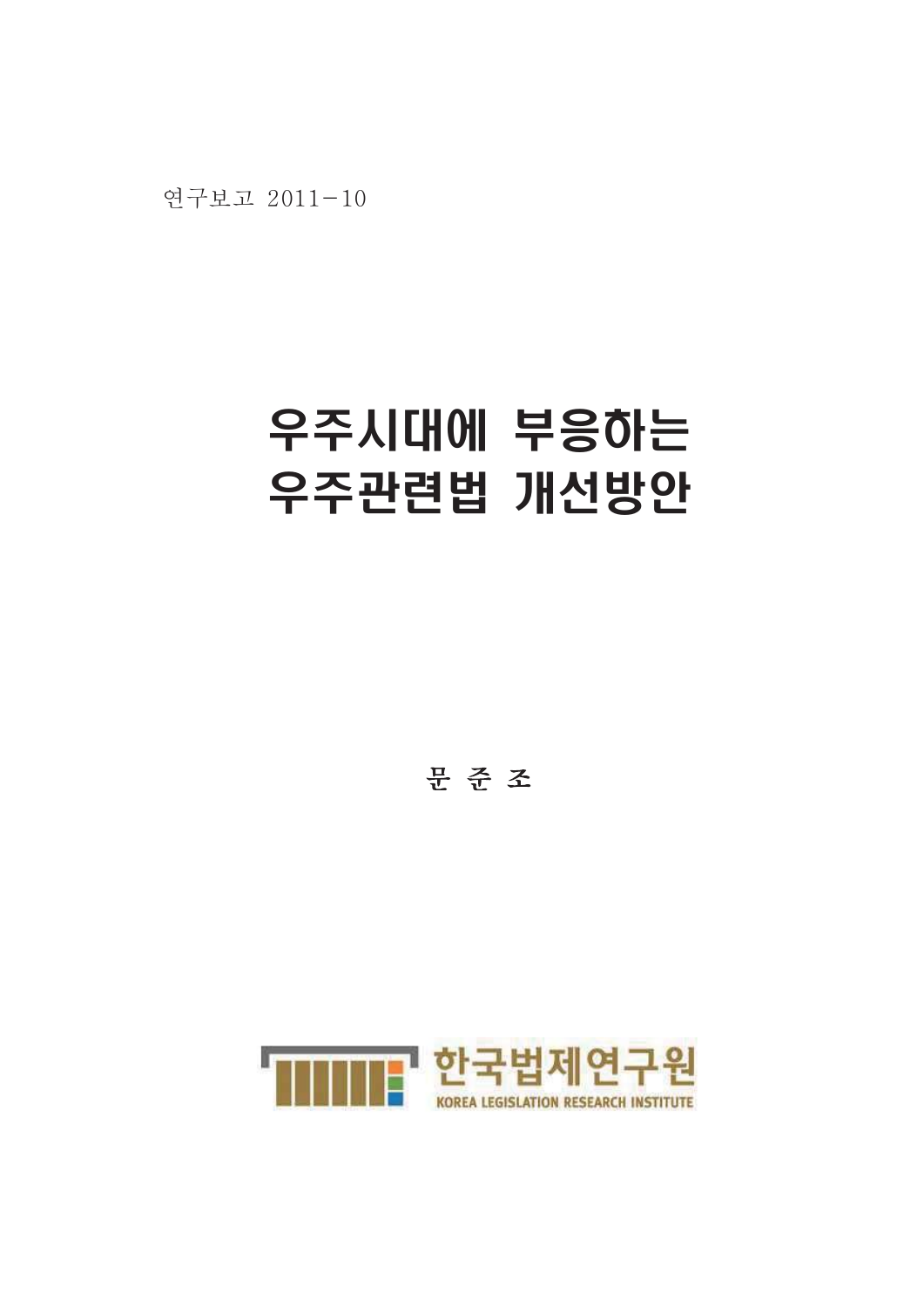# 우주시대에 부응하는 우주관련법 개선방안

**Improvements of Domestic Outer Space Laws** in Response to New Era of Commercial **Activities in Outer Space** 

> 연구자 : 문준조(선임연구위원) Moon, Joon-Jo

> > 2011, 10, 31,

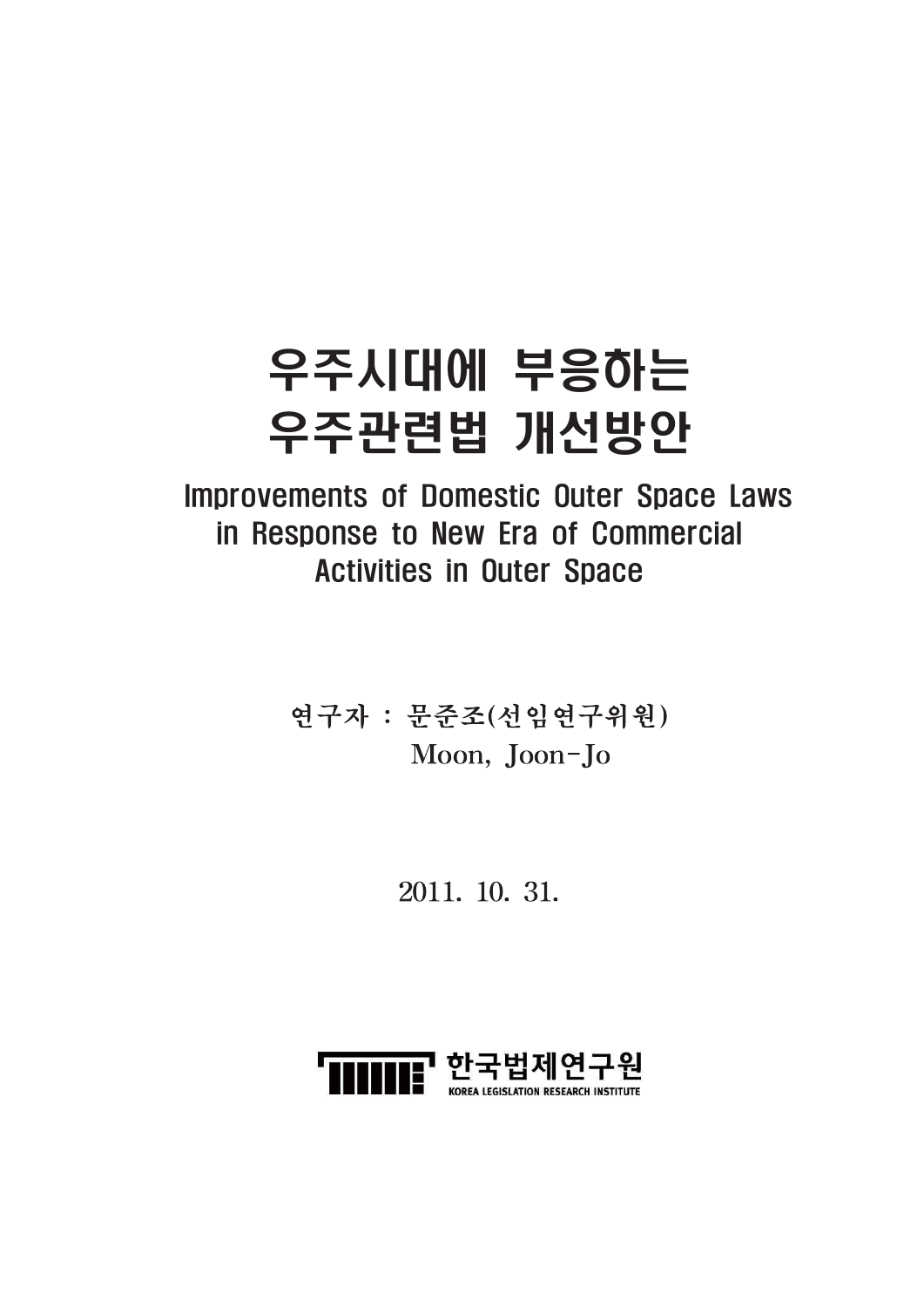

#### I. 배경 및 목적

□ 21세기 우주활동의 새로운 국면 도래

- 우주선진국들은 우주를 단수히 과학적인 탐구대상에 그치지 않 고 현재 우주활동을 상업적 측면에서 접근함으로써 우주는 새 로운 경제적 이득의 창출의 무대가 되고 있음
- 이에 따라 많은 국가들이 우주에 과한 상업적 이용에 과한 국 내법을 제정하고 상업적 위성발사, 우주운송시스템의 구축 등을 위한 노력을 경주하고 있음
- 또한 위성기반운항시스템 등 우주기술의 항공분야에의 접목을 통하여 항공부야의 효율성을 도모하는 등 우주와 지구의 상부 공역간의 엄격한 부리가 아닌 유기적 관련성이 증가하고 있다 는 점에서 우주에 대한 새로운 시각을 가져야 할 필요가 있음.
- □ 이러한 맥락에서 볼 때 우리나라의 우주 관련법도 개선되 어야 함
	- 우리나라는 우주관련법을 우주의 탐사 시대의 단계에서 벗어나 보다 적극적으로 우주운송시스템을 비롯한 상업적인 활동의 새 로우 시대에 부합되도록 하고 안보국방부야도 우주와 관련하여 새로운 시각을 가질 필요가 있으며 보다 체계적이고 효율적인 우주 활동을 위하여 새로운 우주전담 기구의 설치에 대해 검토 할 필요가 있음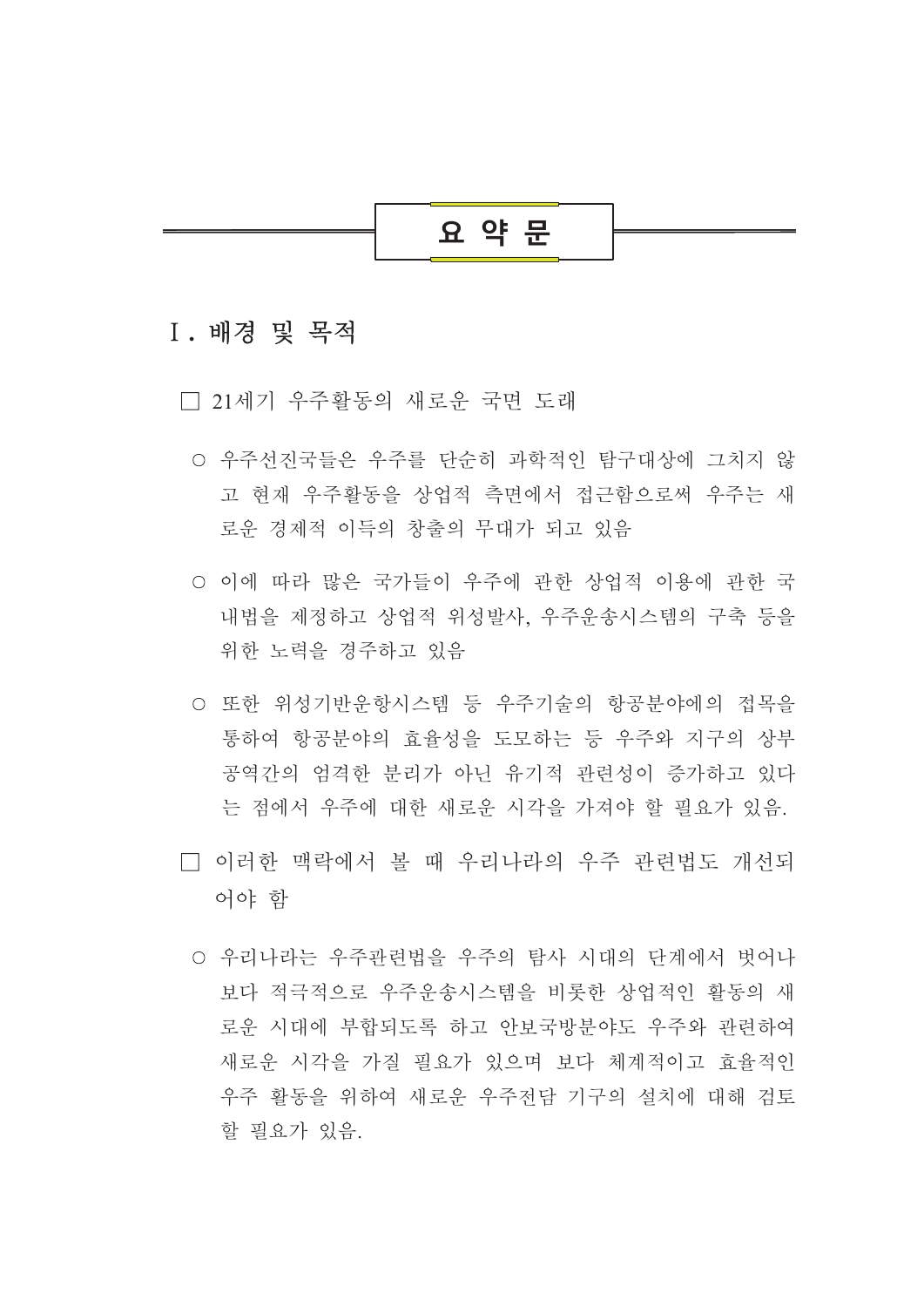# Ⅱ. 주요 내용

#### □ 주요 국가의 우주관련 법과 기구

- 주요 국가의 우주관련 법과 기구
	- 미국은 Commercial Space Law, Space Commercialization Promotion Act, Commercial Space Competitiveness Act, Commercial Satellite Competition and Privatization Act를 비롯한 많은 우주상업화 관 련법이 있음.
	- 영국, 러시아, 프랑스, 영국을 비롯한 많은 국가들이 우주의 상 업화를 위한 국내법 정비를 하고 있으며 우주의 국방 및 안보 관련 사항을 중시하고 이를 우주관련법에 반영하고 있음.
	- 이를 위해 우주전담 기구를 신설하는 등 범국가적 차워에서 우주의 상업적 이용에 대비한 노력을 경주하고 있음.
- 우리나라는 우주개발진흥법, 우주손해배상법, 항공우주산업개발 촉진법과 같은 우주관련 법을 시행하고 있음.
	- 그 내용을 살펴보면, 적극적인 우주활동을 구현하기 위한 내용 들이 부족한 편이며 교육과학기술부와 지식경제부로 소관기관 이 양분되어 있고 내용상 중복이 우려되는 점도 있음
- □ 우주 관련법의 개선방안 도출
	- 상업우주운송산업의 발달에 대비하여 우리나라에서도 우주운송 산업의 육성을 위해서는 현행 항공법 우주개발관련 법령의 적 절한 보와 정비가 필요함.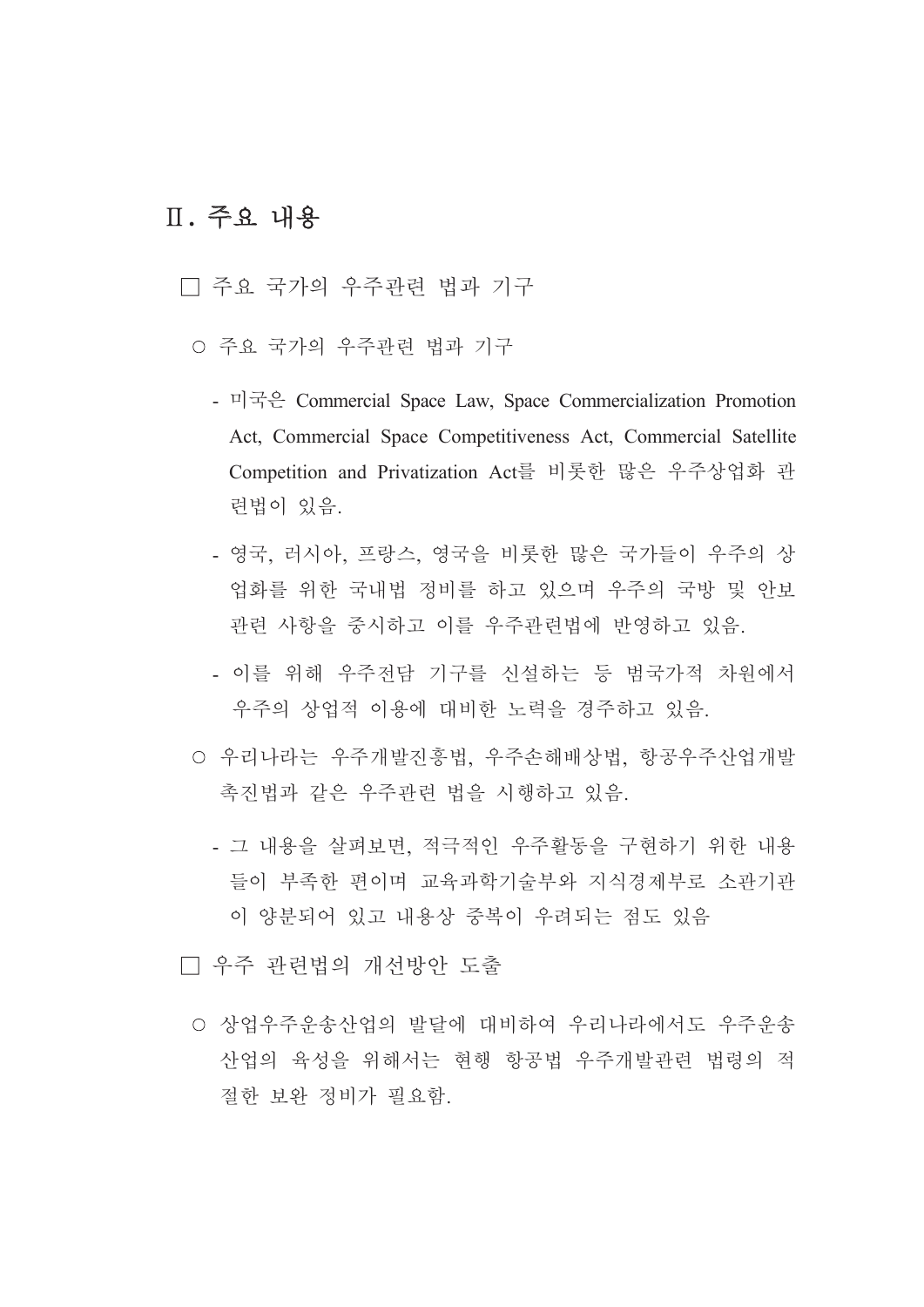- 우주의 군사적인 측면의 중요성을 고려하여 우주에서의 안보와 관련된 내용을 신설할 필요가 있음
- 일본의 입법례에서 찾아 볼 수 있는 것처럼 우주관련 법의 기 본적인 원칙을 정하고 관련 부처와의 업무조화와 협력이나 안 보관련 사항 등을 규정한 우주기본법의 제정도 고려해볼 수 있 을 것임
- 항공우주산업은 부가가치가 높고 다른 산업분야에 기술파급효 과가 대단히 큰 산업이기 때문에 우주개발정책부터 주요 집행 기능까지를 총괄하는 중앙 행정기관 급 기구로 대통령 또는 국 무총리 직속의 항공우주청의 신설도 고려할 필요가 있음

### Ⅲ. 기대효과

□ 우리나라의 우주관련법의 개선방안을 제시하고 더 나아가 '우주의 상업화 및 군사적 이용'시대에 대비하여 개선하는 데 참고가 될 수 있을 것임

▶ 주제어 : 우주의 상업화, 우주에서의 책임원칙, 우주조약, 우주운송시 스템, 상업적 위성발사, 우주기본법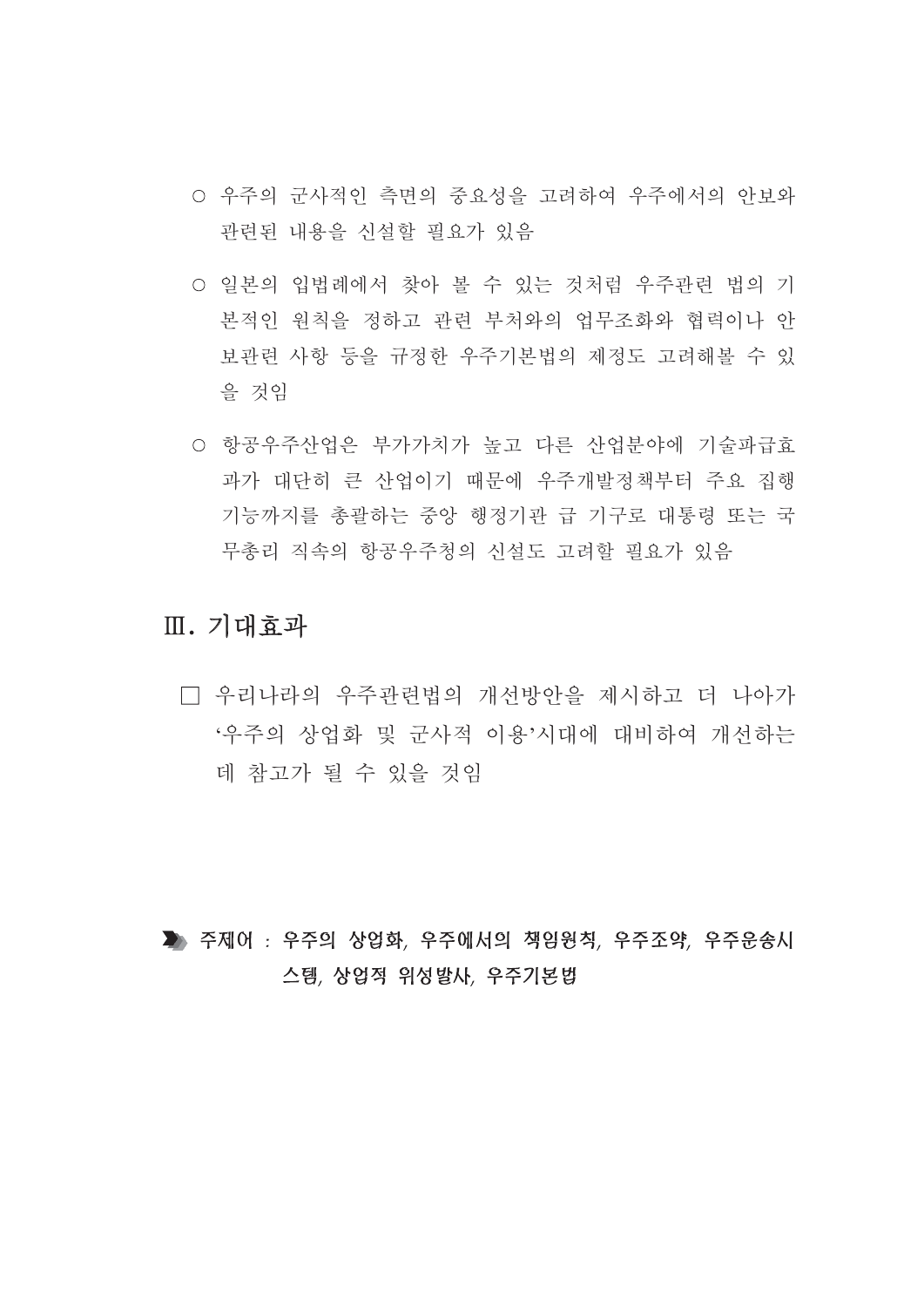# **Abstract**

#### **I**. Background and Purposes

- The Advent of New Phase of Outer Space Activities in the 21st Century
- O Operations in outer Space are currently chasing commercial targets on a considerable scale, as evidenced buy ever increasing activities on the satellite launch pads.
- Especially, such commercial activities have been strongly encouraged and supported by the leading powers in space technology
- Korea have enacted and implemented three Outer space-related Laws. these Laws are chiefly consisted of the contents which are suitable for the scientific exploration of outer space. And They are separately in the jurisdictions of the Ministry of Education, Science and Technology and the Ministry of Knowledge Economy, which inpairs the effective and systematic establishment and implementation of national Outer space policies.
- In this context, Korea's outer space-related Law are to be improved to be suitable for the new era of commercial activities in outer Space and effective implementation of national outer space policies.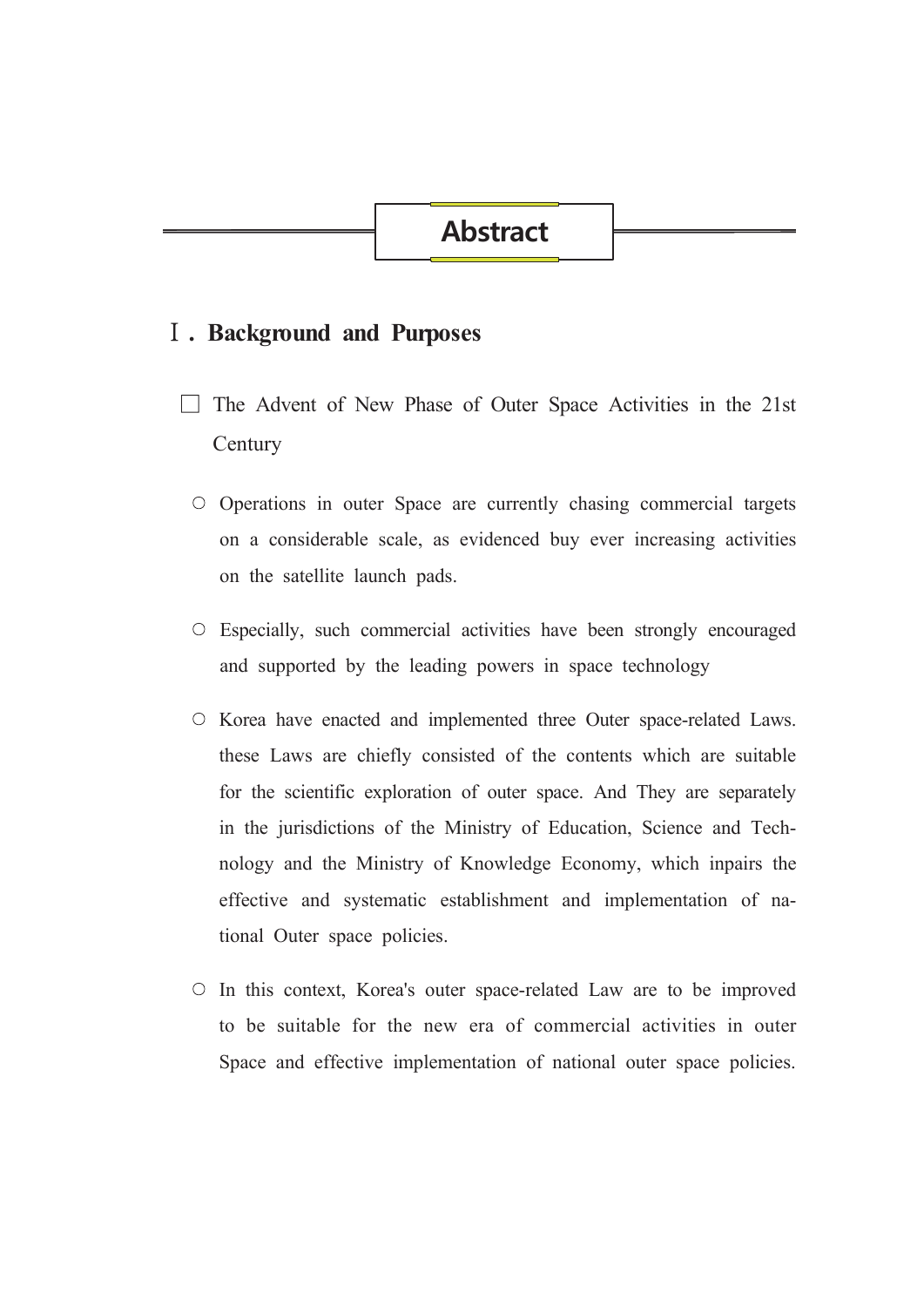#### **II. Major Contents**

- $\Box$  Enactment of New Law Which is Aimed at Fostering Commercial Outer Space Activities-related Industries.
	- $\circ$  The Law must reflect the space transportation system which is realized in the near future.
- $\Box$  New Organ in Exclusive Jurisdiction of the Outer Space Activities in General
	- O Many Countries including U.S., Russia, France, England, China and Japan have the national organ which are exclusively in charge of establishment of outer space policy. It is desirable that Korea have newly establish such an organ.
- $\Box$  Necessity for Reflecting the Military and Security-related Elements of Outer Space Activities Laws.
- $\Box$  Necessity for Enactment of Basic Law on Outer Space

#### **III.** Expected Effects

- $\Box$  Providing the Guidances for improving Current Domestic Outer Space Laws.
- $\Box$  providing the guidances for the enactment of Basic Law on Outer Space.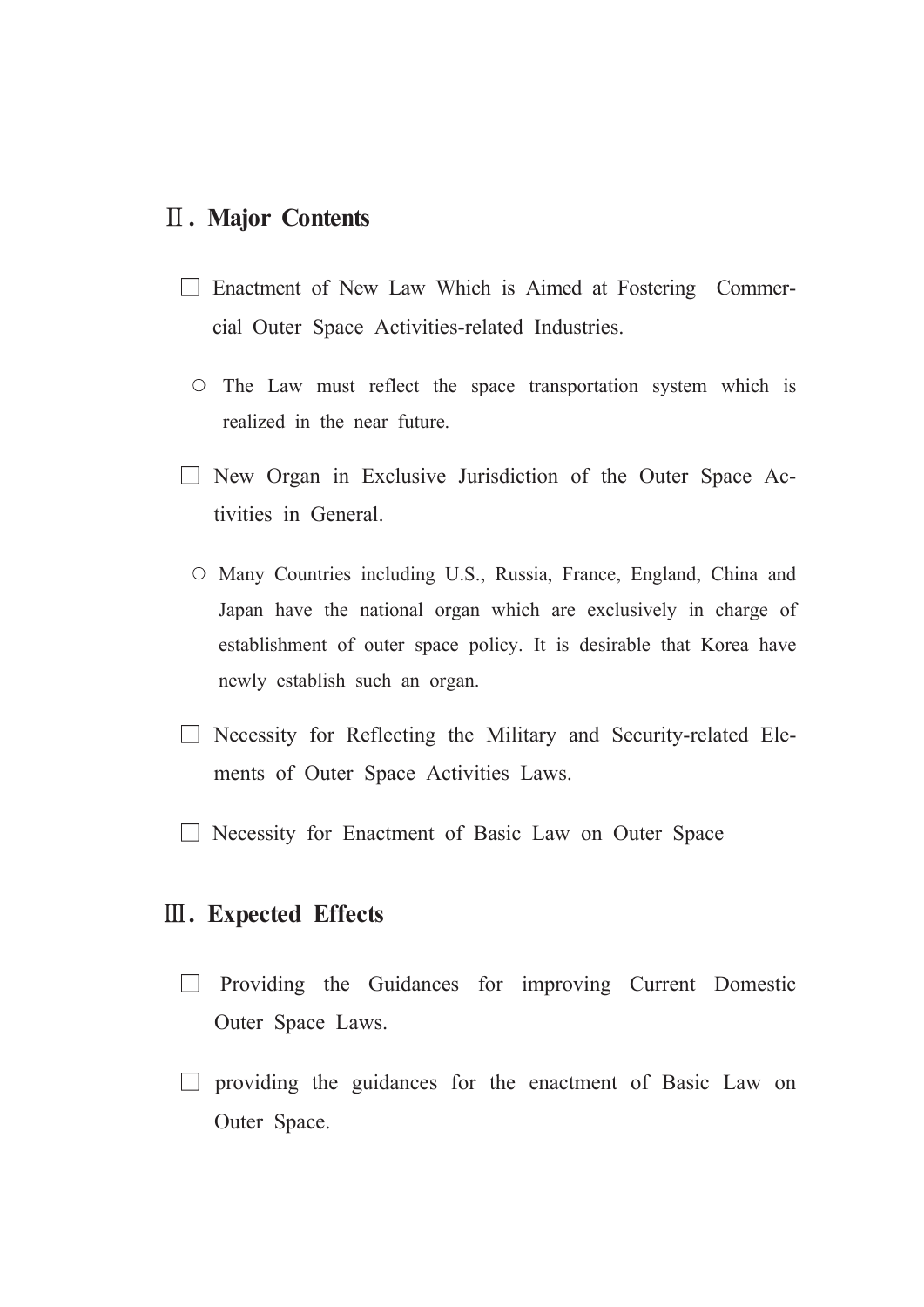

X Key Words : space commercialization, Liability Principles of outer space activities, Outer Space Treaty, Commercial Satellite Launch, Basic Law on Outer Space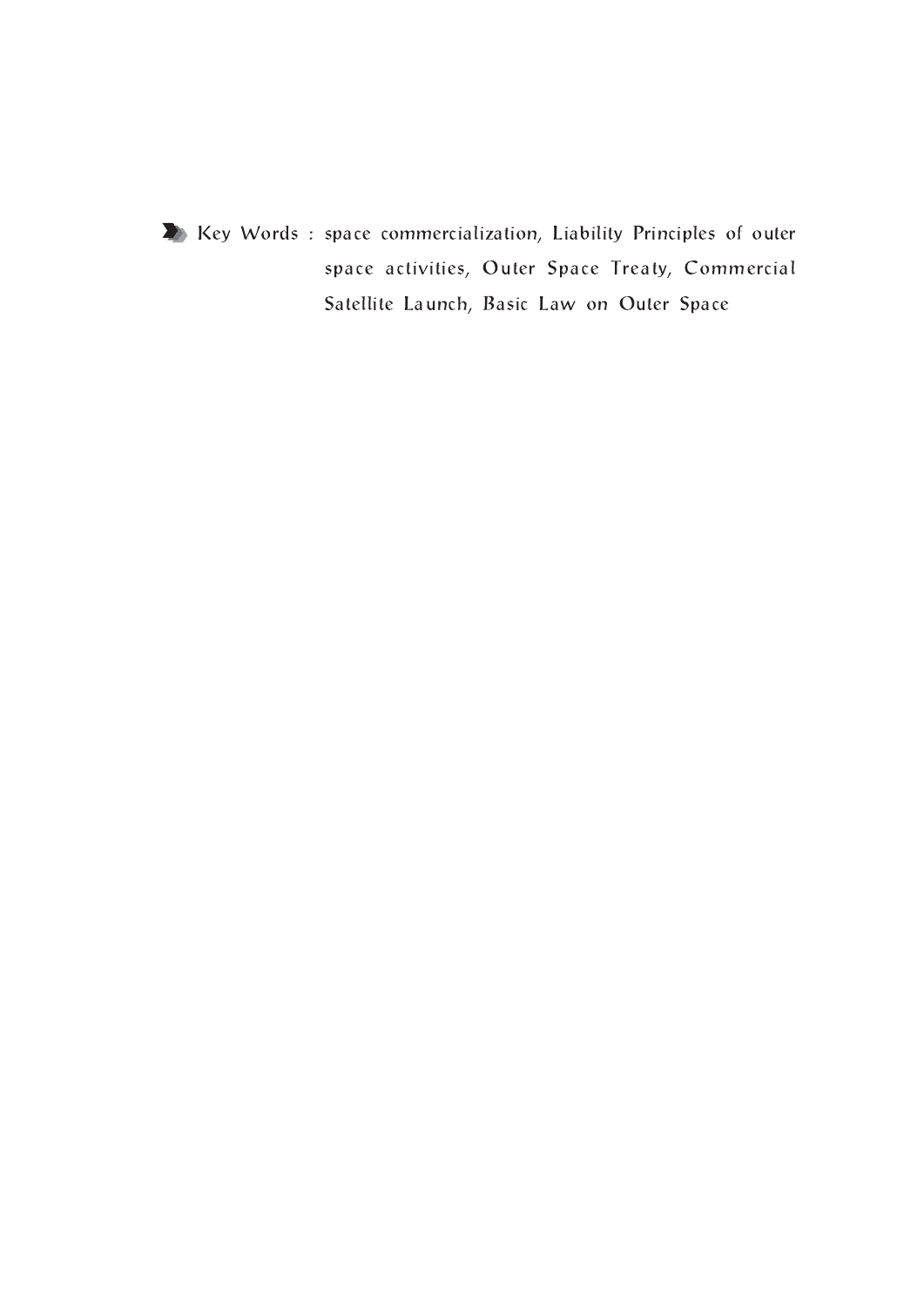목 차

| Abstract 37                                          |  |  |
|------------------------------------------------------|--|--|
|                                                      |  |  |
| 제 1 장 서 론 ………………………………………………………………………………… 15         |  |  |
| 제1절 연구의 목적 ………………………………………………………………………………15          |  |  |
| 제 2절 연구의 범위 …………………………………………………………………… 17            |  |  |
|                                                      |  |  |
|                                                      |  |  |
| 제 1 절 우주의 자유 ……………………………………………………………………… 19          |  |  |
| $1.99$ and $1.99$                                    |  |  |
| 2. 항행의 자유(Freedom of Navigation) …………………………………… 22   |  |  |
| 3. 탐사의 자유(Freedom of Exploration) ………………………………… 24   |  |  |
| 4. 무역 및 상업의 자유(Freedom of Trade and Commerce) ……… 25 |  |  |
| 5. 접근의 자유(Freedom of Access) ………………………………………… 26     |  |  |
| 6. 거주 또는 점유의 자유 …………………………………………………… 27              |  |  |
| 제 2 절 우주에서의 인적 · 물적 관할권 ………………………………… 28             |  |  |
|                                                      |  |  |
|                                                      |  |  |
|                                                      |  |  |
|                                                      |  |  |
|                                                      |  |  |
| 2. 제원칙과 선언(총회의 결의) ……………………………………………… 34             |  |  |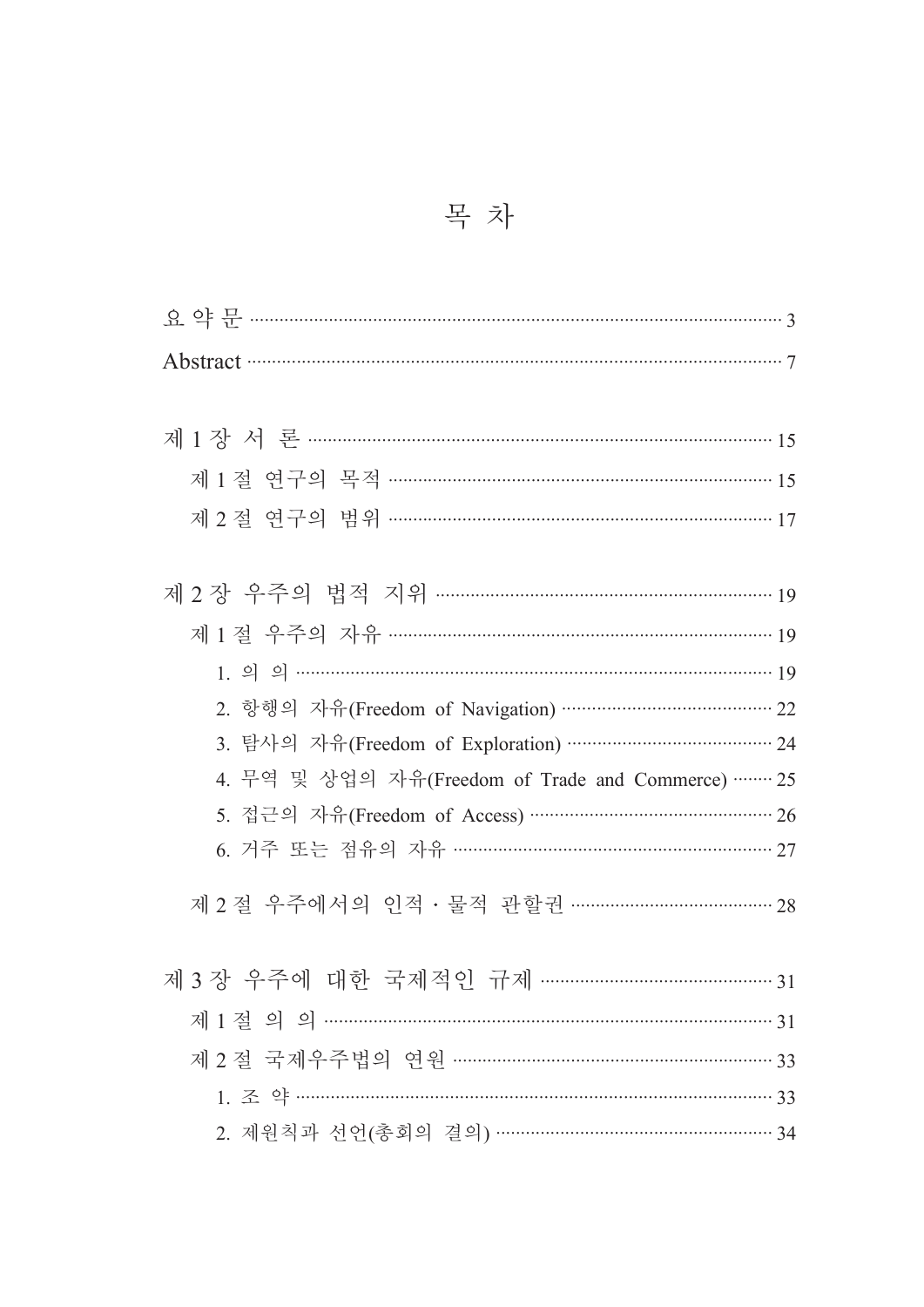| 3. 국제관습우주법의 존재 여부 …………………………………………… 36                                            |  |
|-----------------------------------------------------------------------------------|--|
|                                                                                   |  |
|                                                                                   |  |
| 2. 구조협정 ……………………………………………………………………………………… 41                                      |  |
| 3. 책임협약 …………………………………………………………………………… 43                                          |  |
| 4. 등록협약 ……………………………………………………………………………… 52                                         |  |
| 5. 달협정 ……………………………………………………………………………………… 54                                       |  |
|                                                                                   |  |
|                                                                                   |  |
| 제 2 절 상업적 이용의 유형 …………………………………………………… 58                                          |  |
| 1. 위성을 통한 기상서비스 …………………………………………………… 58                                           |  |
| 2. 위성통신서비스 ………………………………………………………………… 59                                           |  |
| 3. 직접텔레비전방송(Direct Television Broadcasting by Satellite) … 60                     |  |
| 4. 항공운항통제(air navigation control) 및 항공통신과<br>항행을 위한 위성의 이용 ………………………………………………… 62 |  |
| 5. 지구원격탐사 ……………………………………………………………… 64                                             |  |
| 6. 상업적 발사서비스 ………………………………………………………… 65                                            |  |
| 7. 우주운송 ………………………………………………………………………… 67                                           |  |
|                                                                                   |  |
| 제 3 절 우주활동을 위한 새로운 법적 기틀의 마련 필요성 … 69                                             |  |
| 제 5장 국내법에 의한 우주의 규율 …………………………………… 75                                             |  |
|                                                                                   |  |
| 제 2 절 우주상업화와 국내우주입법의 필요성 ……………………… 77                                             |  |
|                                                                                   |  |
|                                                                                   |  |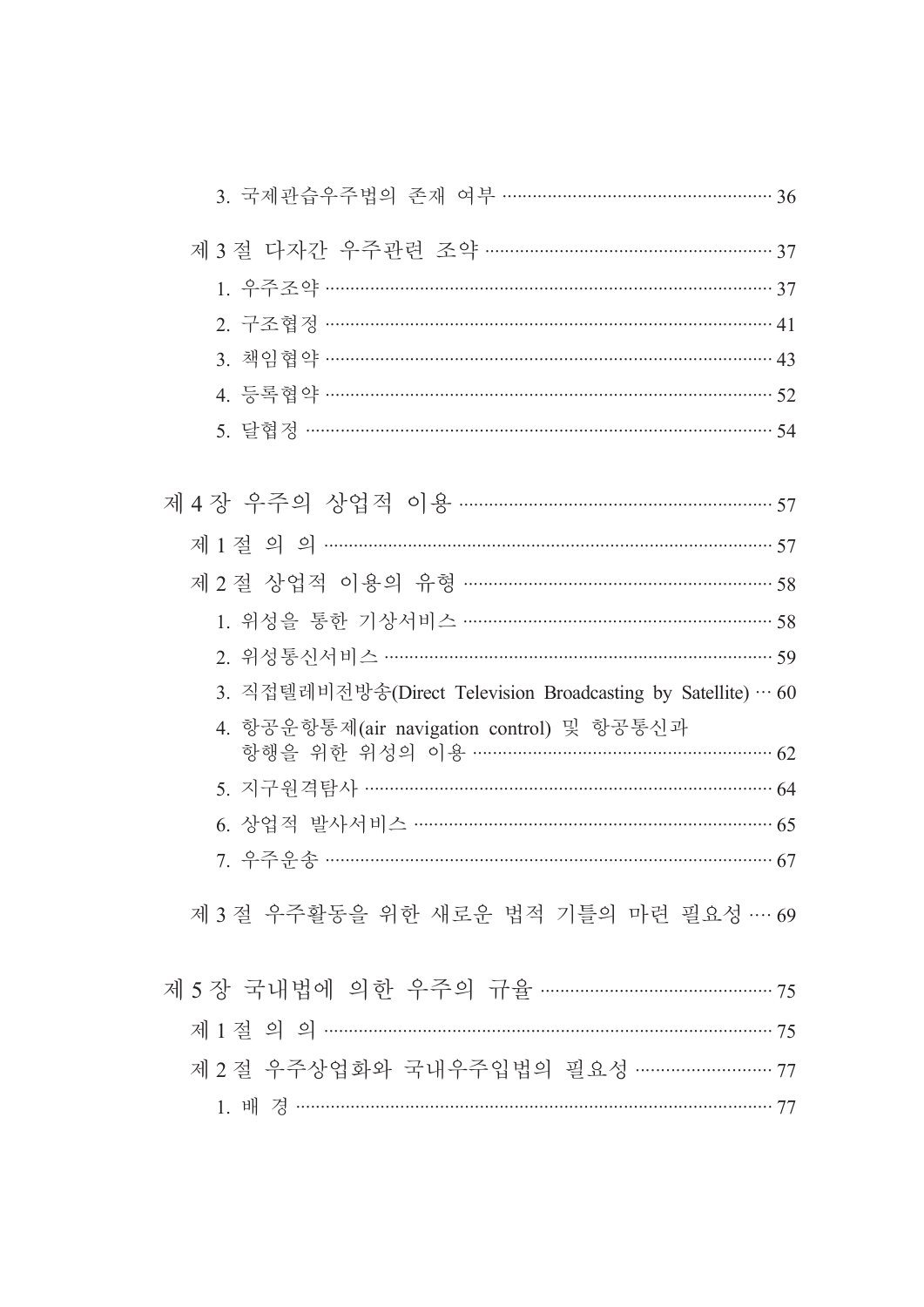| 2. 국내우주입법의 필요성 ………………………………………………… 78<br>3. 국내우주입법의 목적과 취지 ………………………………………… 79                                                                                             |  |
|----------------------------------------------------------------------------------------------------------------------------------------------------------------------------|--|
| 제 3 절 주요 국가의 우주관련법 …………………………………………… 84<br>1. 북미 및 남미 국가 ………………………………………………………… 84<br>3. 아시아 및 오세아니아주 ……………………………………………… 118                                               |  |
| 제 6 장 우리나라의 우주관련법과 개선방안 ……………………… 123<br>제 1 절 우리나라의 우주활동 ……………………………………………… 123<br>$1.99$ and $123$<br>2. 우리나라나라의 우주개발 현황 ……………………………………… 124                             |  |
| 제 2 절 우주관련법 현황 ……………………………………………………… 128<br>제 3 절 우주개발진흥법 ………………………………………………………… 129<br>1. 주요 내용 ……………………………………………………………………… 129<br>2. 개선방안 …………………………………………………………………… 133 |  |
| 제 4 절 우주손해배상법 ……………………………………………………… 136<br>1. 주요 내용 …………………………………………………………………………… 136<br>2. 개선방안 …………………………………………………………………… 137                                            |  |
| 제 5 절 항공우주산업개발촉진법 ………………………………………… 138<br>1. 주요 내용 …………………………………………………………………… 138                                                                                          |  |
| 제 6 절 상업우주운송산업 육성을 위한 법령 규정의 신설… 140<br>1. 새로운 입법의 필요성 ……………………………………………………… 140<br>2. 상업우주운송산업의 육성을 위한 정책개발 및 법령 정비… 141                                                  |  |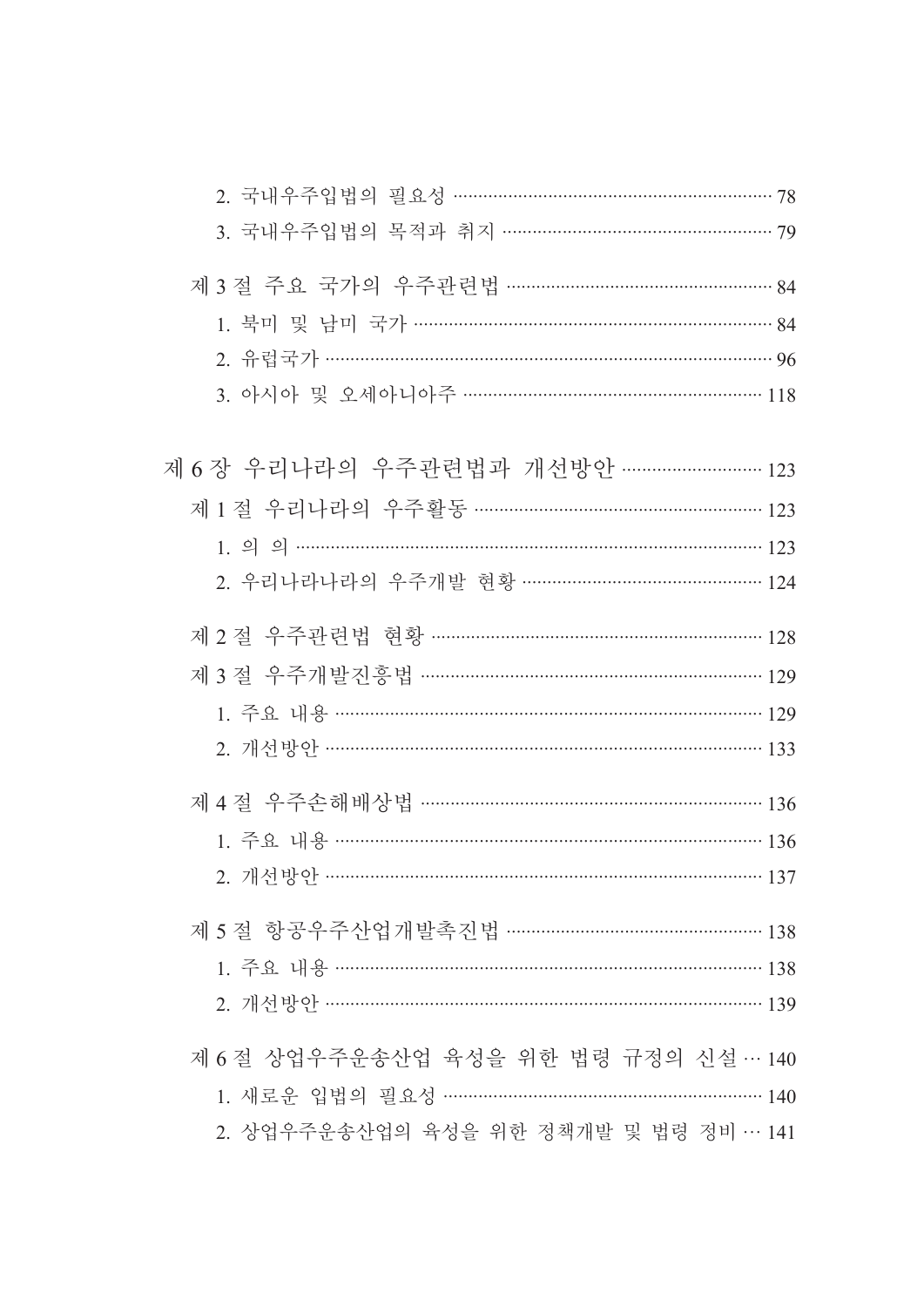| 제 7 절 안보관련 규정의 개선 필요성 ………………………………… 142 |
|-----------------------------------------|
| 1. 주요 국가의 관련 법 규정 …………………………………………… 142 |
| 2. 우리나라 우주관련법상의 안보관련 규정 ……………………… 144   |
| 제 8 절 우주기본법 제정에 대한 검토 ………………………………… 147 |
| 제 9 절 우주개발행정기구의 현황과 개선방안 …………………… 148   |
|                                         |
|                                         |
|                                         |
|                                         |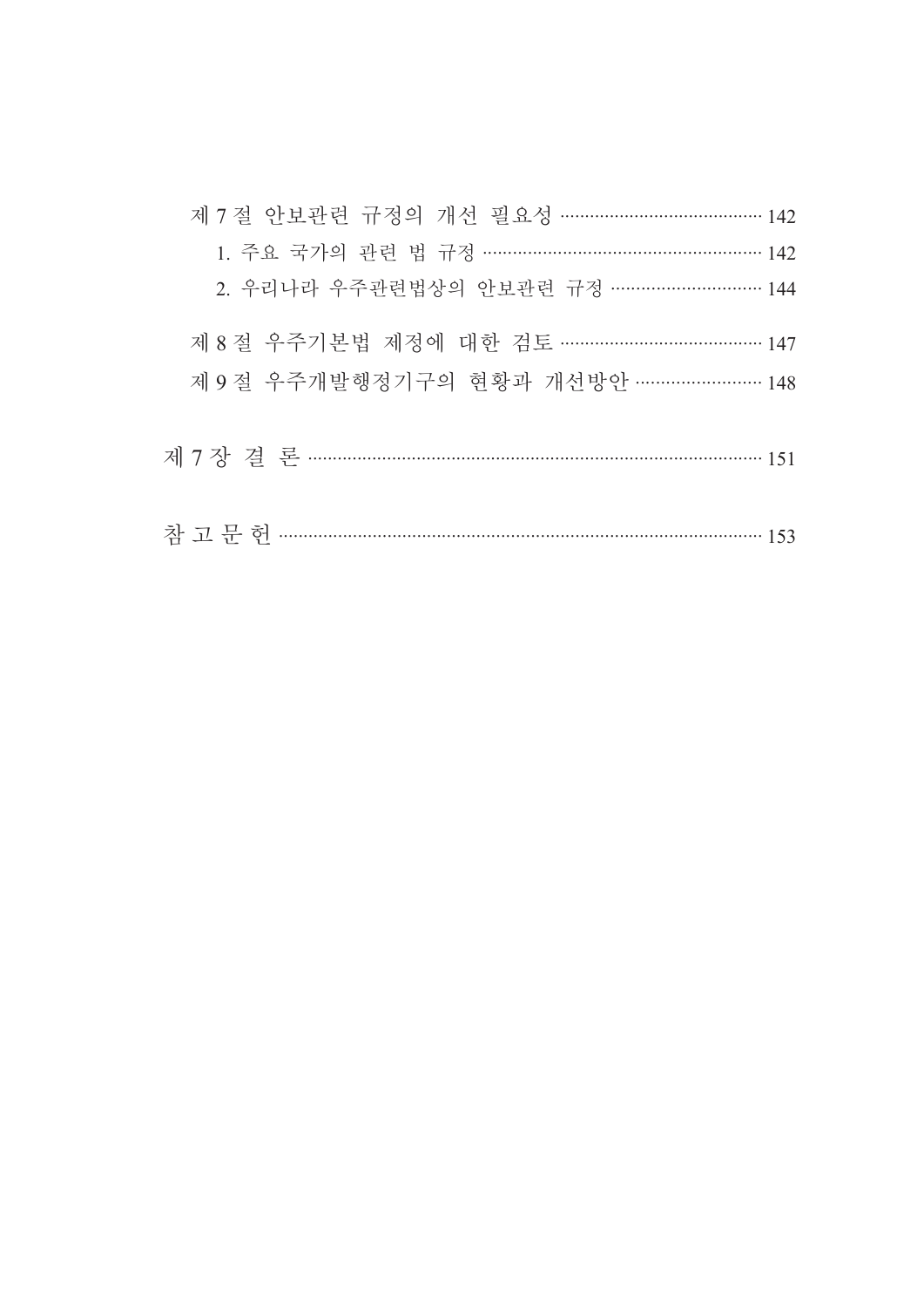### 제1장서론

#### 제 1절 연구의 목적

우주활동은 21세기에 더욱 새로운 국면을 맞이할 것으로 전망되고 있다. 이는 국제우주법 분야에에서도 새로운 법적 문제가 등장할 것 임을 시사하는 것이며, 실제로도 우주활동과 관련하여 벌써부터 학자 들간에 논의가 이루어지고 있다. 사실 오랫동안 우주의 활동은 미국 과 구 소련이라는 두 강대국이 독점하다시피 하여 경쟁적으로 수행하 여왔을 뿐이었다. 그러나 점차 다른 국가들도 우주에 관심을 갖고 적 극적인 우주정책을 추진하게 되었으며 이에 따라 우주활동참여 국가들 이 차츰 증가하게 되었다.

또한 민간인의 우주활동도 점차 증가하고 있으며 많은 우주 강국들 은 자국민에 의한 우주활동과 그로 인하여 발생하는 분쟁을 규율하기 위하여 국내우주법을 제정하고 있다. 한편으로 이와 같이 우주의 활 동은 그 참여국이 증가하고 있고 발전속도 역시 대단히 빠르지만. 이 에 발맞추어 국제우주법도 발전하고 있다고 보기는 어렵다.

한편, 현재, 우리나라는 2015년까지 항공우주산업 세계 10위권 진입을 목표로 하고 있으며, 우리나라의 우주관련법은 우주개발진흥법 · 시행 령과 시행규칙, 우주손해배상법 및 항공우주산업개발촉진법 · 시행령 과 시행규칙 등이 있는 바, 이들 법의 전제는 우주는 과학적 연구의 대상이라는 전제에 입각해 있다는 느낌을 지울 수 없다. 예컨대. 우주 개발진흥법은 교육과학기술부 소관법률이며 위성의 발사에 대해서도 상업적인 요소가 배제되어 있다. 이러한 점은 미국의 상업적위성발사 법 등 우주선진국들이 위성발사를 상업적인 측면에서 접근하고 있는 것과 대비가 되며, 따라서 세계적인 추세에도 부합되지 아니하다. 우주 손해배상법 역시 현재 교육과학기술부 소관법률이지만 우주사고와 손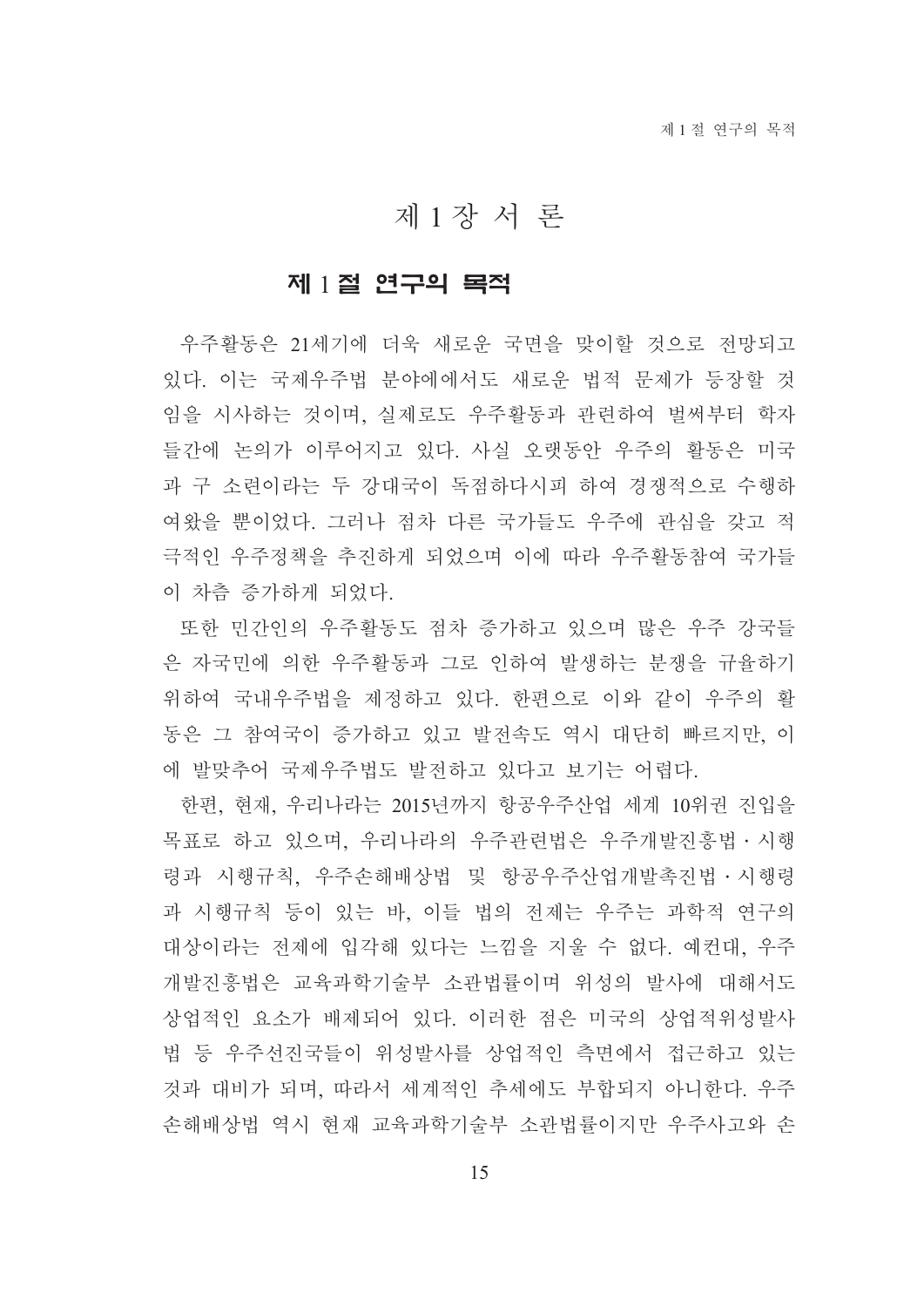해배상은 교육과학기술적 측면에서 접근할 성질의 것이 아니다. 한편, 항공우주산업개발촉진법은 1987년 12월 4일 제정된 법률로서 지식경 제부 소과법률이다.

이와 같이 우주개발과 우주산업개발은 밀접한 관련이 있음에도 불 구하고 이와 같이 소관부처가 이원화되어 있으며, 우주개발을 산업측 면에서 접근하여 이들 법의 통합을 고려할 필요가 있을 것이다. 그 밖 에도 우주개발기술의 관리, 위성통신법 기타 우주원격탐사 등에 관한 법률의 제정도 필요하다 할 것이다. 다만, 현재까지 우리나라가 우주 분야에서 그다지 큰 기술력을 갖고 있거나 국제적인 경쟁력을 갖추고 있다고 보기는 어렵다. 그러나, 세계 경제에서 차지하는 비중을 고려 해 볼 때, 아마도 점차 우주의 개발과 이용을 위한 적극적인 정책을 추진하지 않을 수 없을 것이다. 최근에는 우주와 항공의 접목 현상이 두드러지고 있으며 우주기술이 향후 많은 부가가치를 산출하는 보고 가 될 것으로 전망된다.

우리나라에서는 외견상으로 가까운 장래의 우주와 항공과 접목에 대 비하는 내용의 관련법도 존재하지 아니하다. 미국은 이미 우주비행기 의 실현에 대비하여 많은 연구가 진행되고 있으며 현재 우리나라는 국 토해양부가 있으나 항공 외에 우주에 관한 어떠한 업무도 담당하고 있 지 아니하다. 미국은 이미 1958년에 이미 미국항공우주국(National Aeronautics and Space Administration, NASA)을 두어 항공과 우주의 접목을 도모하고 있음. 또한 중국은 국가 우주정책을 총괄하는 국가항천국(中 国国家航天局: China National Space Administration. CNSA)이라는 국가 기관을 두고 있으며 러시아 및 브라질도 우주전담 국가기관이 있다.

이러한 맥락에서 우리나라의 우주관련 법의 전면적인 정비가 필요 하다고 보고, 이 연구는 이러한 우주관련 최근의 우주산업의 발전추 세에 부응하는 법제 개선방안을 제시하고자 하다.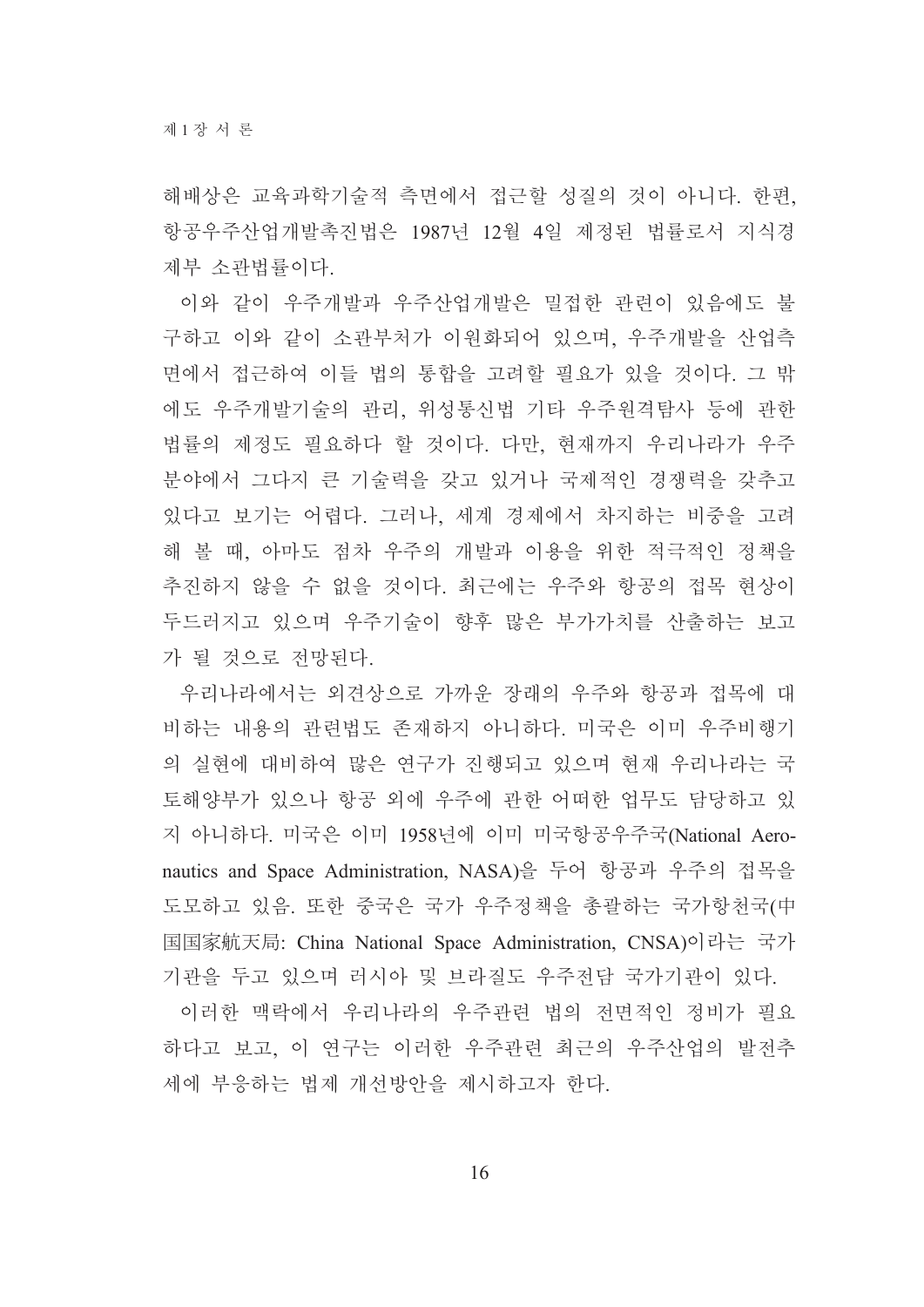#### 제 2절 연구의 범위

이 연구의 내용은 우리나라의 우주개발의 현황 및 우주사업 현황을 서술하고 우주개발관련 국제조약으로서 우주조약, 우주구조반환협정, 우주손해책임조약, 우주물체등록조약, 달조약 등에 대해 고찰하고 또한 기타 조약의 형태는 아니지만 국제연합 총회의 결의형태로 공포된 다양 한 분야의 soft law적 성격의 국제적인 법률문서에 대해서도 살펴본다. 이를 바탕으로 주요국의 국내입법례인 미국, 영국, 프랑스, 캐나다, 일 본, 러시아, 중국 등의 입법례를 고찰하고 우주개발관련 우리나라 국 내입법으로서의 항공우주산업개발촉진법, 우주개발진흥법, 우주손해배 상법 등의 주요내용과 개선방향 그리고 상업적 우주운송산업 육성을 위한 법령의 정비 필요성에 관하여 고찰하고자 한다.

이를 위하여 제2장에서는 우주의 법적 지위를 살펴보고 제3장에서 는 우주에 대한 국제적인 규율에 대하여 논의한 후 제4장에서는 최 근에 활발하게 이루어지고 있는 다양한 상업적 우주활동분야에 대하 여 다루었다. 특히 가까운 시일내에 국제사회에서 급속하게 이루어질 상업적 우주운송시스템과 관련된 법적 문제들도 검토하였다. 이를 토 대로 제5장에서는 주요 국가의 우주관련법에 대해 검토하여 보고 제 6장에서는 우리나라 우주관련법의 현황과 개선방안에 대해 다루고자 한다.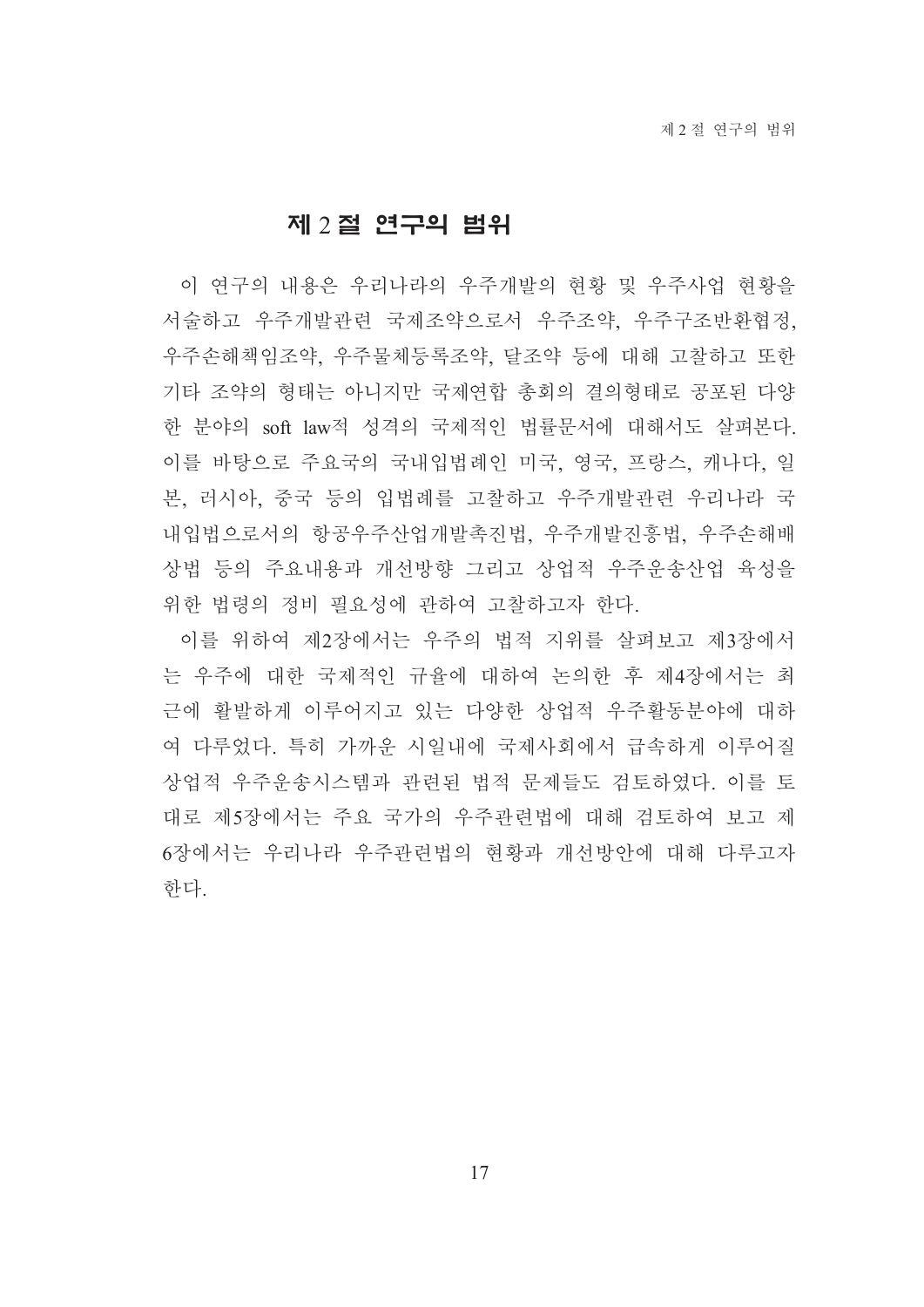# 제 2 장 우주의 법적 지위

#### 제 1절 우주의 자유

 $1.99$ 

우주라 함은 달과 기타 천체 그리고 우주공간으로 구성되는 광활한 공간적인 개념이다. 우주공간과 그 자원이 인류공동유산인 이상!) 그 탐사나 개발 또한 모든 국가의 이익을 위한 것이어야 하고(우주조약 제1조, 달협정 제4조 제1항) 동시에 평화적인 목적을 위하여 이용되어 야 한다(우주조약 제4조 달협정 제2조 제1항).

1963년의 「국가의 우주 탐사 및 이용 활동에 대한 법원칙 선언」은 우주의 자유를 규정하고 있다. 해양 분야에서의 공해가 오랜 기간 동 안 국가관행을 통해 공해자유의 원칙이 정착되어 온 것에 반해 우주의 자유는 대단히 짧은 기간 동안 국가의 관행 축적 없이 우주에 대한 관 념적인 사고와 더불어 공해의 자유원칙을 유추하여 도출한 것이다. 이러한 점에서 상기의 선언은 공해의 자유와 유사한 몇 가지 내용을 담고 있음은 지극히 당연한 것인지도 모른다. 한편, 이 선언의 내용들 은 1967년 1967년 국제연합 총회에서 채택된 우주에 관한 최초의 다 자조약인 우주조약(Outer Space Treaty)에 반영되어 당사국들에게 구속 력을 갖게 되었으며 이미 우주조약의 내용들은 국제관습법화되어 있 다는 점에서 우주의 자유는 이미 하나의 관념적인 차원을 벗어나 법 적으로 완전히 정착되어 있다고 할 것이다.

한편, 우주조약은 모든 우주 비행에 관한 헌장이 되었고 그 후의 구 조협정(Rescue Agreement), 책임협약(Liability Convention), 등록협약(Re-

<sup>1)</sup> Lea Brimayer & Natalie, "Land and Sea: Two Sovereignty Regime s in Search of a Common Denominator", New York University Journal of International Law & Politics, Vol.33(2002), pp.706-707.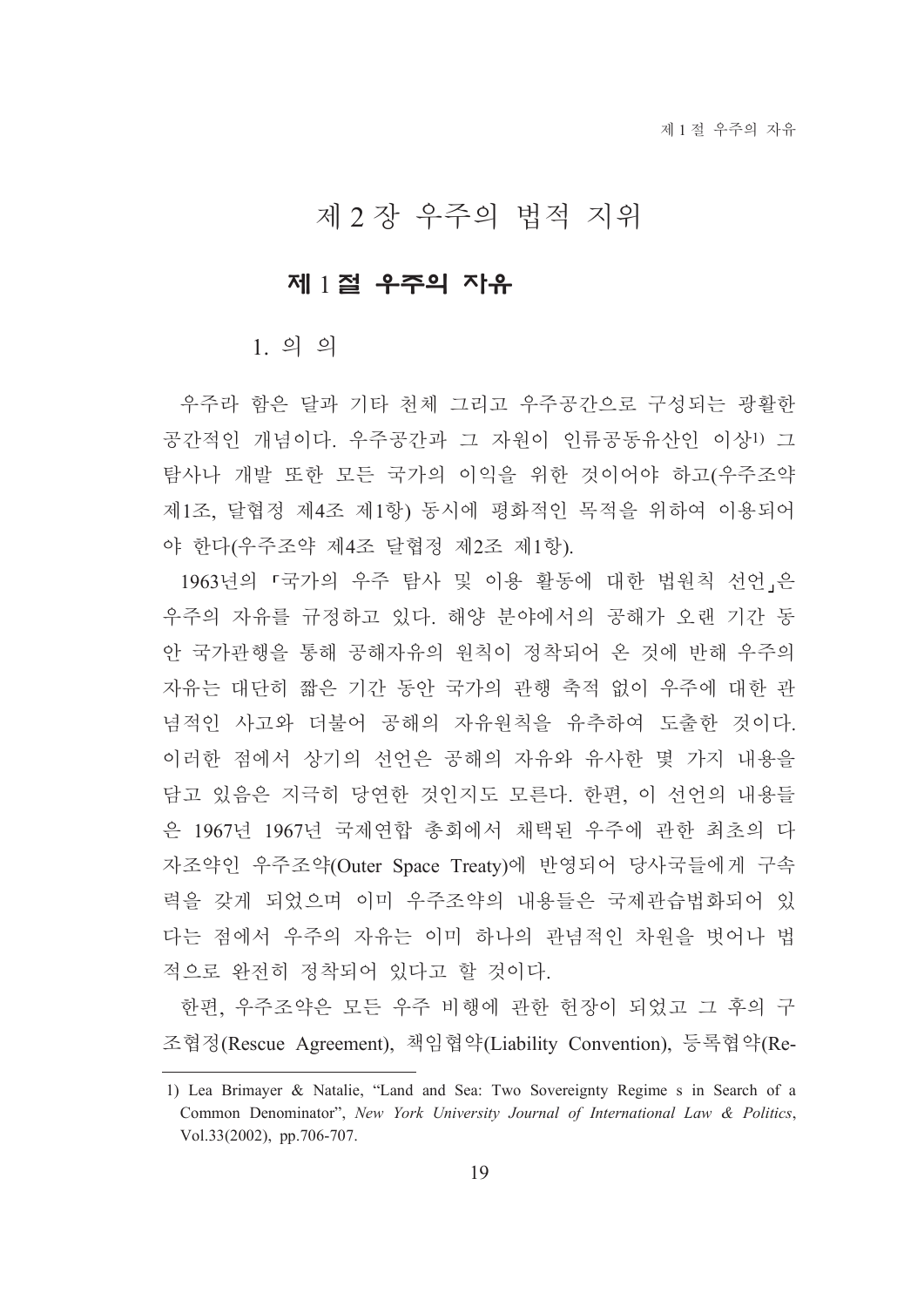gistration Convention) 및 달협정(Moon Treaty)과 같은 4개의 우주조약 의 분야별 이행을 위한 조약의 근간이 되었다. 이들 우주관련 조약들 을 살펴보면 해양법의 일부 원칙을 찾아 볼 수 있으며 그 골격은 우 주는 어떠한 국가의 영유에도 속하지 아니한다는 것이다.

그러나, 그 후에도 우주의 자유에 대한 법관념은 여전히 도전을 받 아 왔다. 냉전이 시대적인 대세이었던 1970년대말 개발도상국들은 우 주강국들의 우주활동을 지켜볼 수 밖에 없었으며 자국의 바로 위 상 공에서 인공위성이 비행하는 것을 보고 우주의 자유에 대한 도전을 하 였던 것이다. 가장 대표적인 것이 1976년 12월 3일 Bogota선언이라고 할 수 있다. 어쩌면 우주와 영공이 경계획정이 이루어지지 아니한 현 실에서 비롯된 주장이라 할 수 있다 보고타선언에 참여한 국가들은 적도 상공 약 36,000km 지점의 이른 바 지구정지궤도에 대하여 자국의 주권을 주장하였던 것이다. 물론 이러한 주장은 당시에 일회성에 그 치고 말았지만, 앞으로 우주에서의 활동의 더욱 활발하게 이루어지고 경제적 측면에서 많은 가치를 창출할 수 있음이 현실화된다면 다시 이 러한 주장들이 제기될 가능성도 없지 아니할 것이다.

현재, 영공의 상공한계에 대해서는 국제적인 합의가 이루어지고 있 지 아니한 바, 특히 선진국들이 우주강국으로서 우주와 영공의 경계획 적이 오히려 자국의 우주활동에 장애가 될 수도 있다는 점 때문에 적 극성을 띄고 있지 않기 때문이다. 현재까지 50마일 내지 100마일 정 도로 인식되고 있기는 하지만 이러한 관념이 국제관습법으로 형성되 어 있다고 보기는 어렵다.

이러한 경계획정의 아직 미해결된 문제로 남아 있기는 하지만, 현재 까지 우주는 모든 국가들의 자유로운 탐사 및 이용에 개방되어 있으 나 우주에 대한 모든 인류의 공유유산이라는 개념도 주목할 필요가 있 다. 우주조약으로 전우주가 인류의 공동유산(common heritage of man-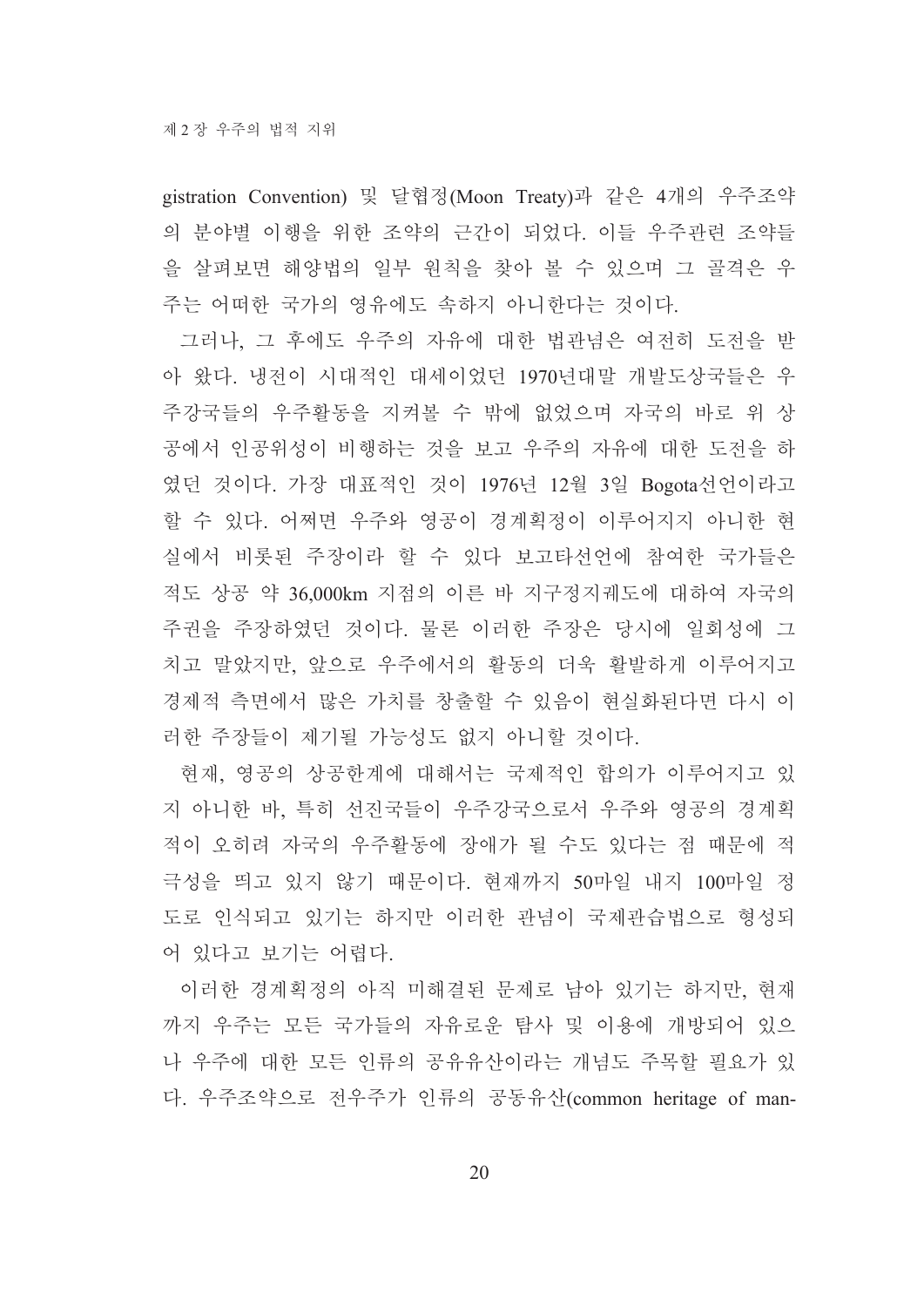kind, CHM)임이 확인되었다.2) 다시 말해서 우주의 영유로부터의 자유 에서 더 나아가 심해저제도에서 찾아 볼 수 있는 인류공동유산의 개 념이 확인된 것이다. 우주는 유물(res communis omnium)로서 전인류의 영역(province of all mankind)이기 때문에 우주활동은 모든 국가의 이익 을 위하여(for the benefit and in the interests of all countries) 행해져야 한다는 것이다.

1969년 미국의 아폴로(Apollo) 위성이 달에 착륙하여 그 암석을 가 져오자 천체에 존재하는 자원의 개발문제에 관심을 갖게 되었지만, 오 늘날 우주 특히 달의 자원의 개발가능성이 점차 가시화되고 있다. 이 러한 맥락에서 우주자워의 자워의 개발이 구체화되는 단계에서 이류공 동유산 개념이 어떠한 방향으로 전개될 것인지는 대단히 흥미로운 일 이 아닐 수 없다. 1979년 달협정 제11조제1항도 인류의 공동유산 개 념을 명확히 하고 있다.

한편으로 달은 우리 인류가 가장 먼저 개발하고 이용할 우주의 일 부이며 아마도 최초의 우주 자워개발은 달에서 이루어질 것이며 미국 이나 러시아를 비롯한 우주강국들의 경쟁이 치열하게 전개될 것임은 명약관화한 사실이다. 그러나, 이와 같이 현실을 감안해서인지 몰라도 미국과 러시아 등 주요 우주강국들은 달조약에 서명조차 하고 있지 아니하며 이에 따라 달에서의 자원개발을 비롯한 활동이 활발하게 전 개되는 시점에서 다시 하번 달조약의 무기력함이 드러날지도 모를 일 이다

달협정은 인류공동유산의 유곽에 대해 어렴풋이나마 어급하고 있는 바, 제11조 (7)d가 "개발도상국의 이익과 필요뿐만 아니라 달의 탐사 에 직접 또는 간접으로 기여한 국가들의 노력에 대해서도 특별한 고 려가 부여되어야 한다"라고 규정하고 있다.

<sup>2)</sup> Bradley Larschan and Bonnie C. Brennan, "The Common Heritage of Mankind Principle in International Law," Columbia Journal of Transnational Law, Vol.21(1983), p.327.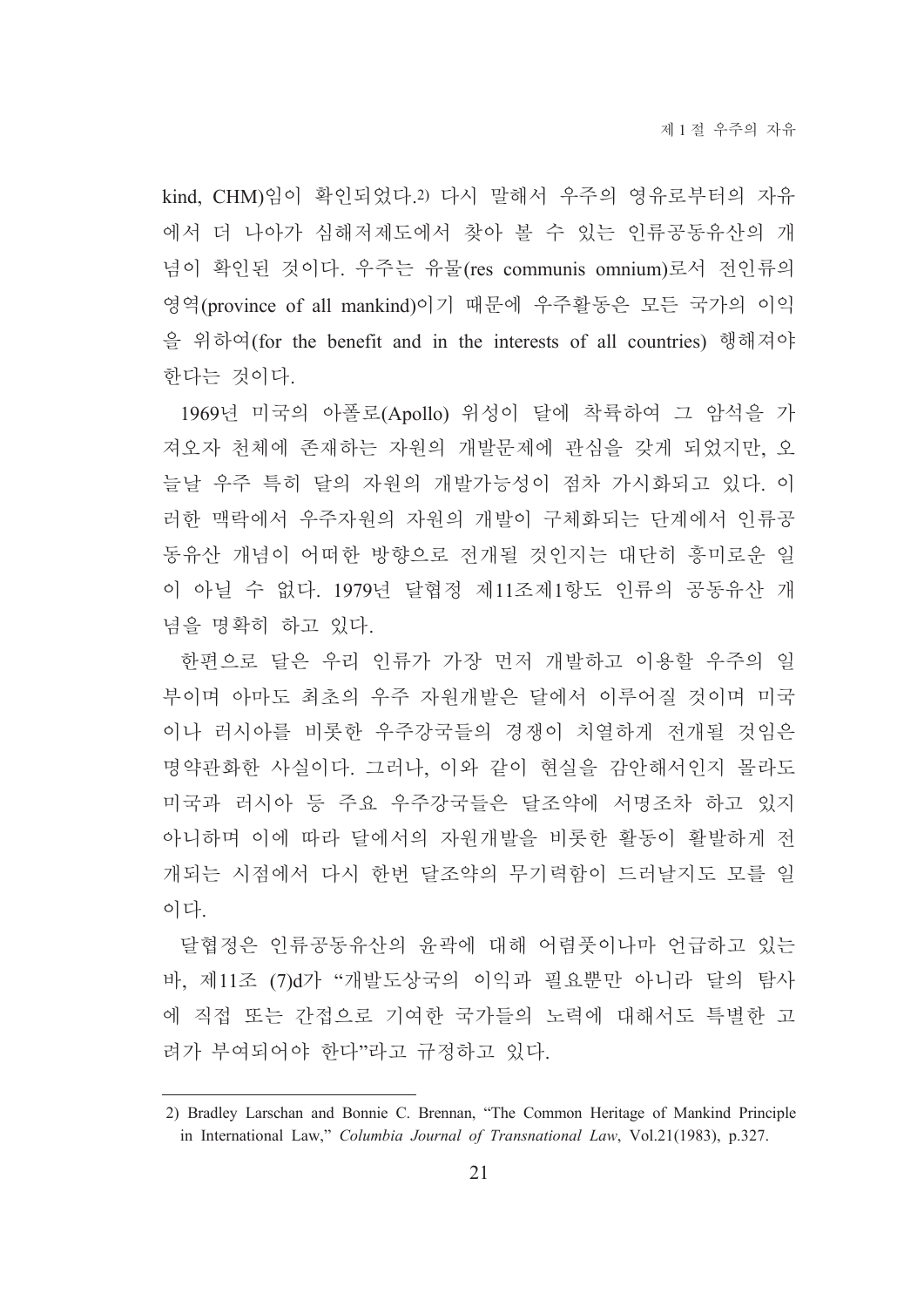달협정에서의 이러한 인류공동유산의 개념은 우주강국의 입장도 아 울러 배려한 타협적인 입장이 반영된 것으로 공동유산 개념에 대한 보다 구체적인 윤곽은 달에서의 우주개발과 활동이 적극적으로 이루 어질 때 많은 논란이 제기될 것으로 보인다.

#### 2. 항행의 자유(Freedom of Navigation)

공해의 자유의 하나의 중요한 구성부분이 항행의 자유인 바, 우주에 서도 이러한 개념이 정착되어 있다. 사실 다른 나라의 우주물체가 자 국의 높은 상공을 지나가는 경우에도 그 동안 이의를 제기한 바 없다. 어쩌면 영공의 상부 경계가 확정되지 아니하였고 현재까지 우주물체가 항공기와는 달리 빈번하게 발사되는 것도 아니고 자국의 영공에서의 활동에 큰 영향을 미치지 못하였다는 점도 작용하였을 것이라 판단된 다. 최초의 인공위성인 Sputnik I 호가 발사되었을 때에도 어떠한 국가 도 자국의 영토 상공의 궤도를 항행한 것에 대해 항의하지 않았다.3)

이러한 국가들의 묵인에서 우주 항행의 자유를 유추할 수 있는지는 의문이기는 하지만, 많은 우주학자들은 다소 성급한 단정인지는 모르 지만, 우주 행행의 자유는 이미 국제관습법화되어 있다고 주장하고 있 다. 또한 국가들의 관행을 살펴보더라도 현재 지구 주위의 궤도를 특 히 자국의 상부 공간의 궤도를 돌고 있는 인공위성에 대해 아무런 이 의를 제기하지 않고 있다. 이러한 면에서 이제는 묵인의 단계를 벗어 나 사실상 법적 확신이 부여되어 있는 것이라고도 할 수 있다.

요컨대, 우주의 비행은 모든 국가의 자유이자 권리라고 할 수 있다. 한편으로 우주비행은 공해상의 항해와 많은 공통점을 가지고 있다. 사

<sup>3)</sup> 우주선에 대한 외국 영공에서와 같은 무해통항권(right of innocent passage)을 주장 하는 학자도 있지만 국제연합이나 그 어느 회원국도 그러한 권리를 주장하지 아니 한 바 없다. Hamiton DeSaussure, "The Freedoms of Ounter Space and Their Maritime Antecedents," Nandarisiri Jasentuliyana, Space Law: Development and Scope, (Praeger, 1992), p.3.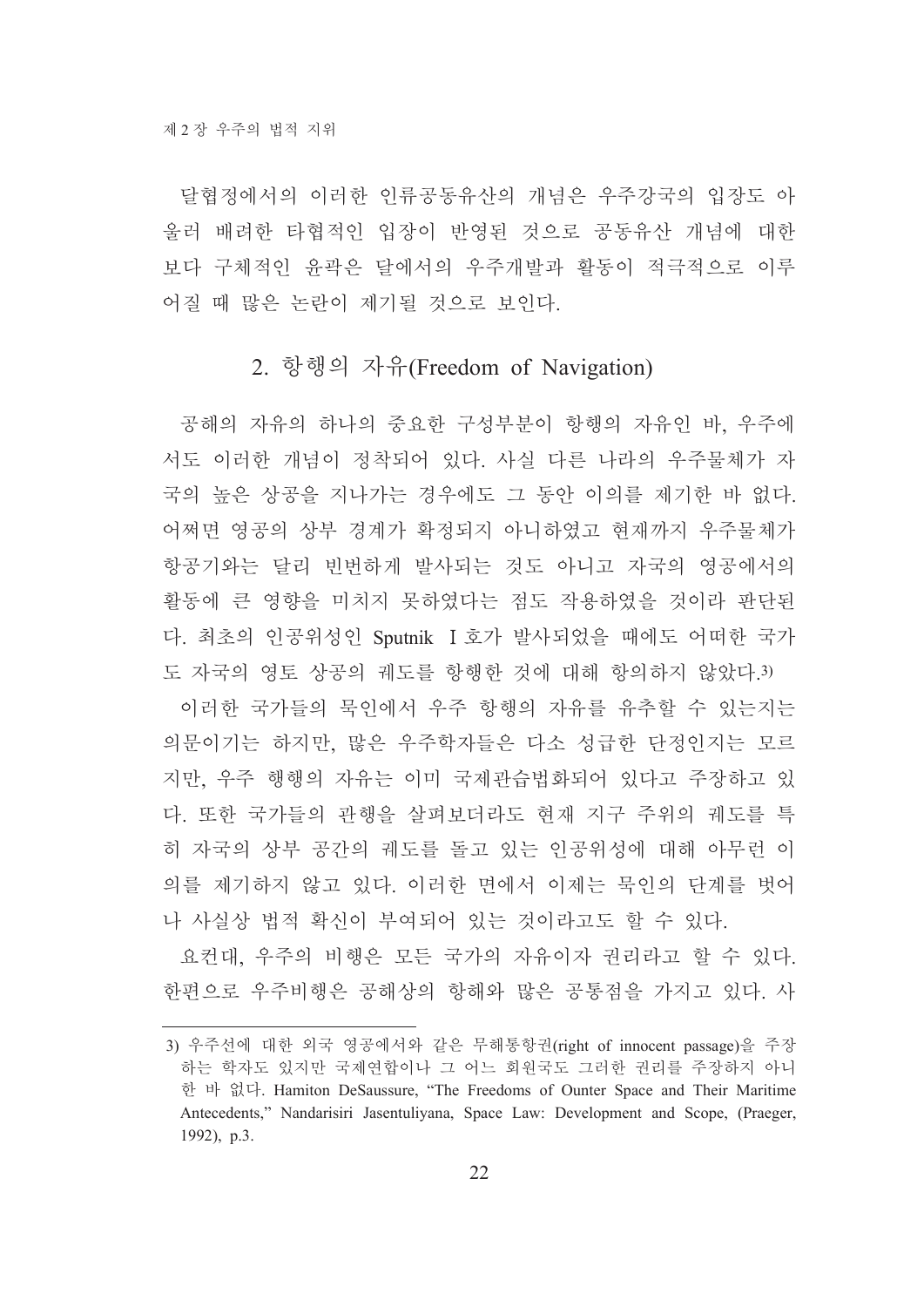실 항해의 자유는 해양의 자유에 있어 첫 번째의 자유라고 할 수 있 다 항행의 자유가 없으며 이용의 자유도 존재할 수가 없다. Stowell경은 Le Louis 사건에서 모든 국가는 평등하기 때문에 전용되지 아니하는 해양 부분을 항해를 위하여 중단 없이 이용할 수 있는 평등한 권리를 가진다고 주장하였다.4)

우주비행의 자유라는 용어는 우주관련 조약에서는 등장하고 있지 아 니하지만, 우주의 탐사 및 이용에 대한 규정을 두고 있다는 점에서 이 미 우주비행을 자유를 전제로 한 것이며 따라서 더 나아가 우주물체의 발사 및 궤도비행의 자유를 내포하고 있다고 보아야 할 것이다. 그러 나, 우주 항행은 해양 항해의 경우보다 더 많은 법적 문제를 제기하게 된다. 우주물체가 궤도에 진입하면 더 이상 운송수단이 아니며 다른 임무를 수행하게 된다. 우주비행의 성격이나 특징에 관계없이 인공위 성을 발사하고, 인공위성을 궤도에 진입시키고, 달 또는 기타 천체에 착륙시키고 먼 우주로 보낼 수 있는 모든 국가의 고유한 권리는 모두 항행(navigation)의 자유의 일부이며 공해상의 항행의 자유와 유사하다.

한편, 우주항행의 수단인 우주물체의 정의는 대단히 중요한 의미를 가진다. 우주공간으로 발사되는 모든 물체는 항행가능성이나 임무에 관계없이 특정 국가의 등록부에 등재된다. 그런데, 지금은 퇴출되었지 만, 미국의 우주왕복선(U.S. Space Shuttle)은 우주를 자유롭게 항행하고 추가적인 임무를 위하여 귀환할 수 있는 능력을 가지고 있었다. 사실 항공기와 유사하게 승무원도 있고 재사용이 가능한 운송수단으로서의 기능을 가졌던 것이다. 만약 우주선 제작기술이 지구에서 승객이나 화 물을 싣도 지구의 대기권을 통고하여 우주로 나갔다가 다시 대기권을 진입하여 다른 곳에 도착하는 이른바 우주운송시스템 시대가 도래한다 면 다른 나라의 상부 공역을 통과하는 일이 다반사가 되어 국가간의 분쟁도 발생할 가능성도 있으며, 우주물체인지 아니면 항공기인지에

<sup>4)</sup> P.P.C. Haanappel, The Law and Policy of Air Space and Outer Space: A Comparative Approach, (Kluwer Law, 2003), p.6.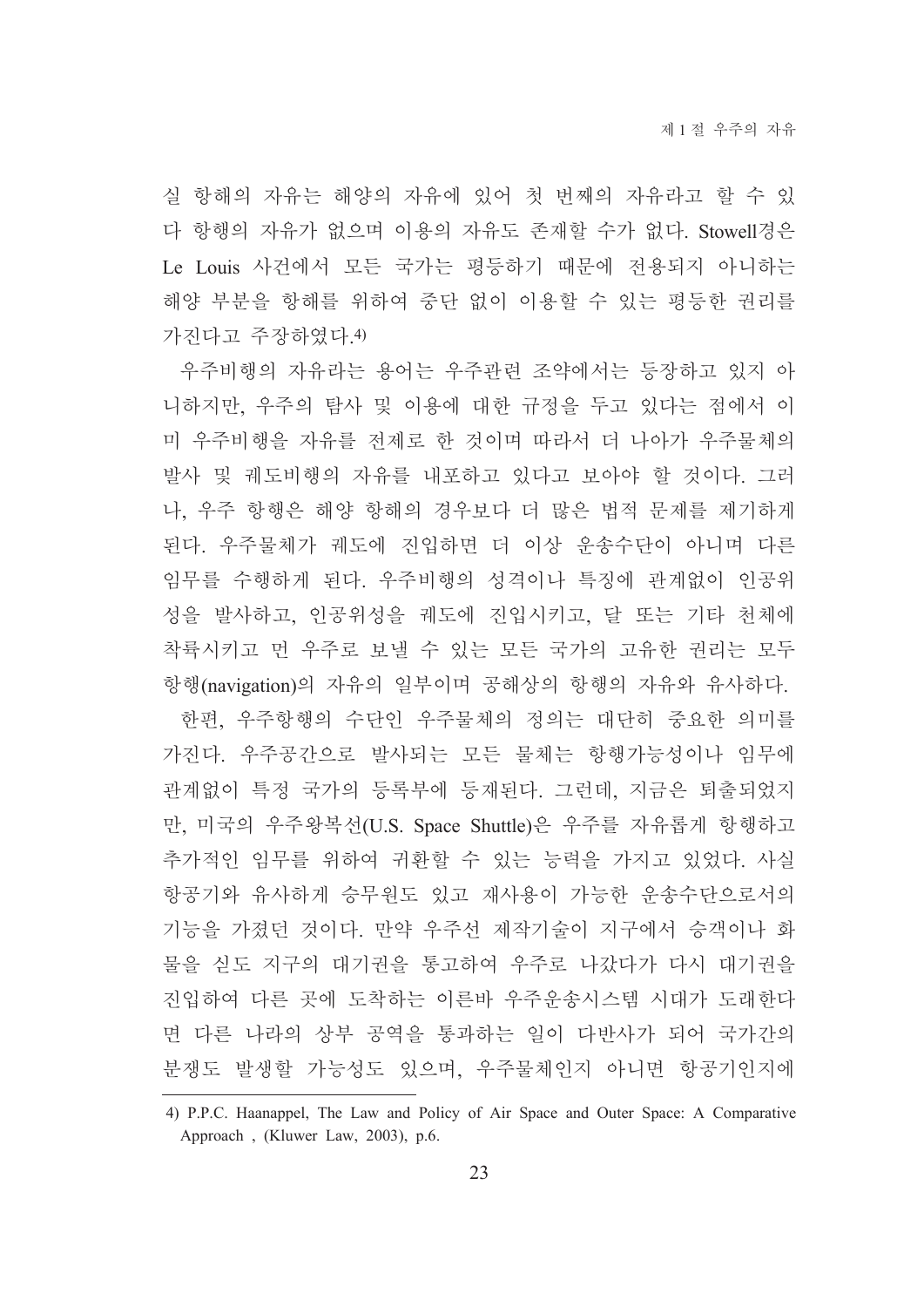대한 논란도 제기될 것이다. 아직까지 우주왕복선은 항행가능하다는 점에서 그 기능이 선박 또는 항공기와 가장 유사한 우주물체이지만, 아 직까지 우주왕복선에 관한 특별제도는 존재하지 아니한다.

#### 3. 탐사의 자유(Freedom of Exploration)

우주탐사는 인류가 우주에 대한 지식을 넓히는데 필수적인 활동이라 고 할 것이다. 예컨대, Mariner 9호는 1971년 최초로 화성궤도를 성공 적으로 비행하였고 7,000장이 넘는 화성 표면 및 그 위성들의 사진을 찍었다. 미국의 행성 탐사선인 Galileo호는 금성의 적도 부근에서 지구 의 가장 극심한 뇌우(Thunderstorms)와 유사한 '대류 세포'(convection cells)를 탐지하였다. 또한 화성 등에서 로봇이 수행하는 임무는 태양 계와 그 행성의 본질에 대한 엄청난 지식을 추가로 제공하고 있다. 우 주조약에 규정된 과학적 조사의 자유는 보다 넓은 탐사의 자유의 일 부이라 할 것이다.

사실 우주탐사는 우주자원 개발이나 우주 이용에 중요한 전단계이며 필수적인 과정이다. 우주비행이 막 시작할 당시만 하더라도 우주의 비 행이나 탐사는 국가에 의해 이루어졌다. 그러나, 최근에는 민간의 우 주 탐사 및 이용이 증가하고 있는 바, 우주의 탐사의 자유는 국가외 에도 사적인 실체에게도 인정되는 것이라 할 것이다. 미국은 적극적 으로 민간산업 주도의 우주계획을 장려하고 있다. 우주조약 제6조는 당사국은 우주에서의 자국민의 활동에 대하여 국제책임을 지도록 하 고 있으며,5) 우주에서의 자국의 비정부실체의 활동에 대한 국가의 허 가와 지속적인 감독을 요구하고 있다. 제8조는 국가가 자국의 등록부 에 기재된 모든 우주물체에 대한 관할권과 통제권을 보유한다고 규정 하고 있다. 이러한 규정에서 볼 수 있듯이 국가만이 우주활동을 할 수

<sup>5)</sup> P.B. Larsen, "Future Protocol on Security Interests in Space Assets", Journal of Air Law & Commerce, Vol.57(2002), pp.1091-1092.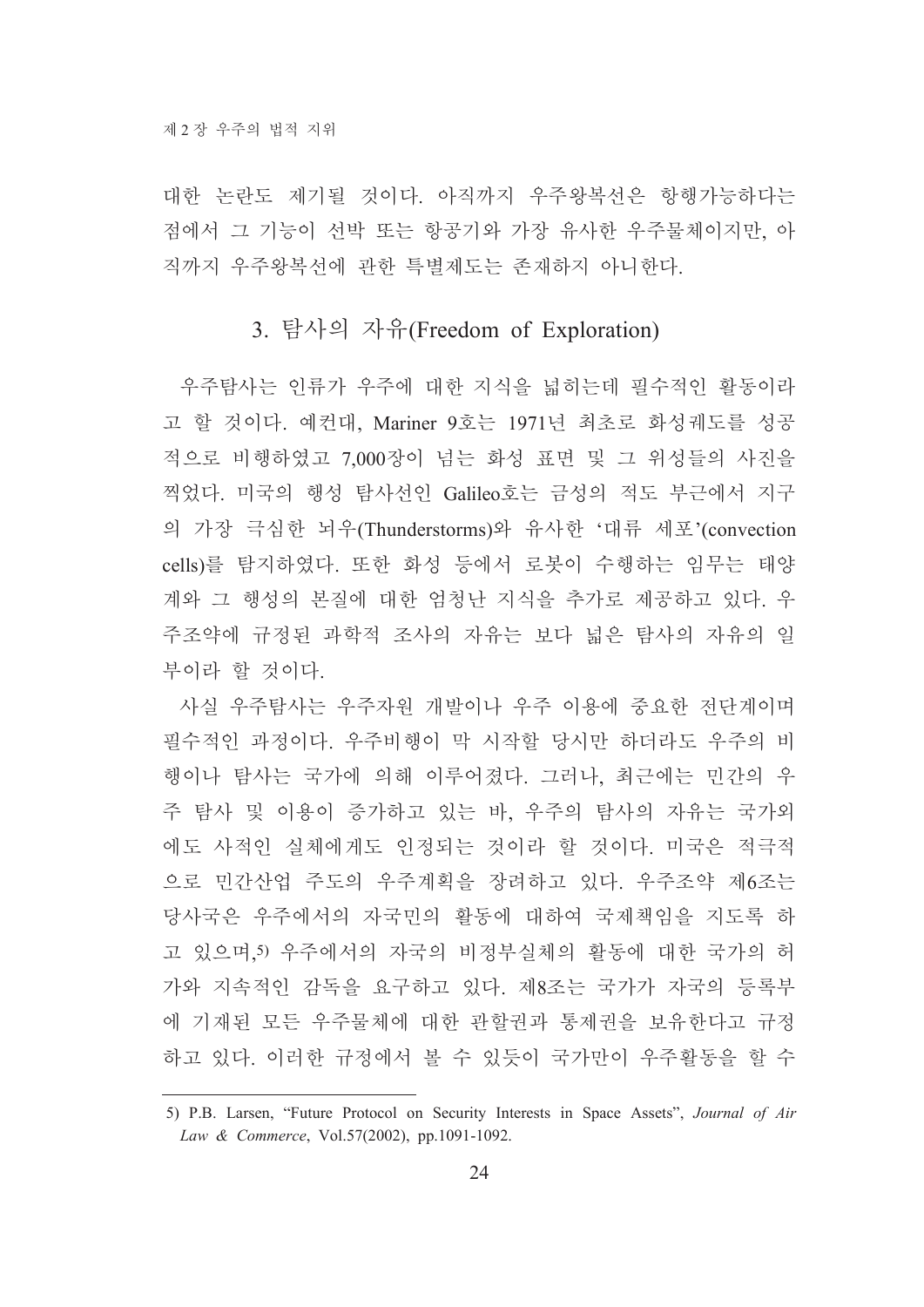있는 것은 아니다. 미국 국가우주위원회(U.S. National Commission on Space)의 보고서는 21세기에 접어들어 민간 부문의 우주활동이 급속 히 확대될 것으로 전망한 바 있다. 특히 상업적 분야에서의 민간부문 의 활동이 크게 증가할 것이다. 이와 같이 민간부문이 우주활동의 주 체의 하나가 되고 있다는 사실은 우주의 경제적 가치의 무한함을 단 적으로 보여주고 있다고 할 것이다.

#### 4. 무역 및 상업의 자유(Freedom of Trade and Commerce)

이러한 무역 및 상업의 자유는 우주의 자유의 외연 연장이라고 보 아야 할 것이며 아직까지는 요원한 분야라고 할 것이다. 이러한 자유 는 우주 이용의 자유의 일부라고 할 수 있을 것이다. 물론 이용이라는 용어의 내포를 어떻게 설정하여야 할 것인가라는 선결적인 문제가 있 기는 하지만, 우주 이용의 자유는 무역 및 상업의 자유를 내포하고 있다고 하는 것이 타당할 것이다. 앞서 언급한 미국 국가우주위원회 의 보고서는 2035년 무렵에는 세 가지 넓은 범주의 우주기업, 즉 지 구상의 지원산업, 지구상에 시장을 가진 우주산업, 및 우주에 시장을 가진 우주산업 등이 존재하게 될 것이라는 결론을 내렸다. 이러한 산업들 모두 우주에서의 무역 및 상업을 일으키게 될 것이다. 우주의 민간의 무역과 상업에의 개방은 우주항(spaceport) 진입개방 규칙과 결 합되어 우주에서 우주를 경유하는 또는 우주로부터의 무역의 확대를 촉진하게 될 것이다.

이러한 우주에서의 무역 및 자유는 앞서 언급한 우주의 인류공동 유산으로서의 성격과 어떠한 관련이 있는지에 대해 검토할 필요가 있 을 것이다. 즉 민간인이 사적인 이익을 위하여 우주의 자원을 개발(exploit)할 자유를 포함하게 될 것인지는 인류공동의 유산이라는 관념이 나 달협정의 규정들을 살펴볼 때, 다소 부정적이다. 그러나, 앞서 언급

<sup>6)</sup> DeSaussure,  $op. cit.$ , p.14.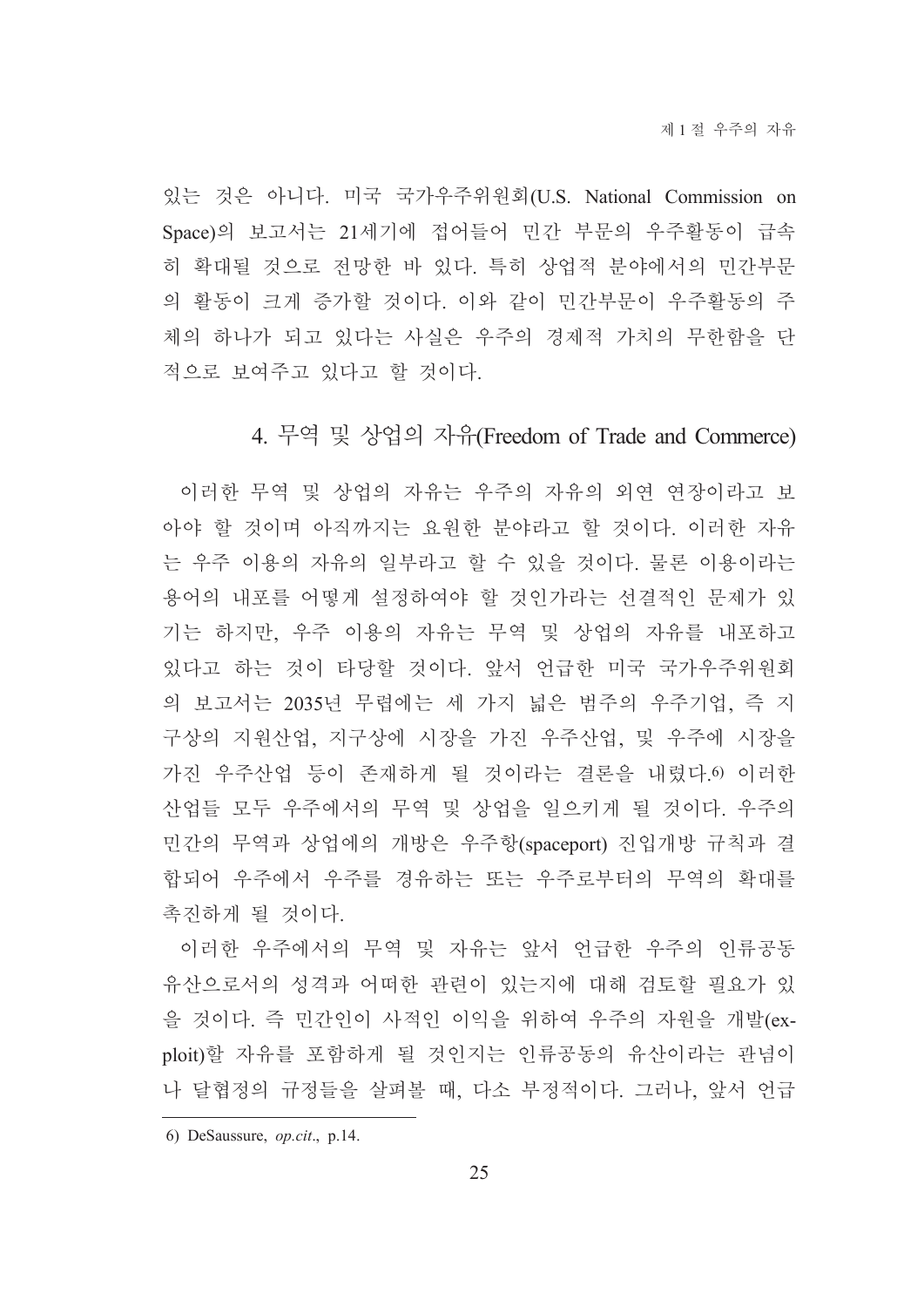한 바와 같이 우주에서의 인류공동 유산 개념의 시행에 관한 구체적 인 내용이 마련된 바 없어서 현재로서는 알 수 없다. 때가 되면 선진 국과 개도국간의 이 개념을 둘러싼 논쟁이 전개될 것으로 전망된다.

Carl Q. Christol 교수는 우주조약의 채택 이후 우주활동 국가들의 관 행은 'use'의 의미에 우주에서의 자원의 개발이 포함됨을 확인할 수 있 다고 지적하였지만,7) 개발도상국들은 '인류공동유산'이라는 개념이 국 제우주법의 일부로서 국가 또는 사적 실체에 의한 일방적인 천체 자원 의 개발을 금지한다는 것을 의미한다는 강력한 입장을 견지하고 있다.8) 한편, 우주조약은 달과 기타 천체상의 정거장, 장비 및 우주비행체(space vehicle)는 상호주의에 입각하여 다른 국가 당사자들의 대표(representative) 에 의한 사찰(査察: inspection)에 개방된다고 규정하고 있다. 그러나 이 는 무역의 자유에 관한 것은 아니며 오히려 국제협약의 이행을 보장 하고 국제평화와 안전을 유지하기 위하여 개방되는 방문과 관찰의 필 요성에서 비롯된 권리라고 할 것이다.

#### 5. 접근의 자유(Freedom of Access)

접근의 자유는 우주조약 및 달협정에서 언급하고 있다. 접근의 자유 의 범위는 크지 않지만, 그 중요성은 다른 자유에 못지 않다. 이러한 접근의 자유는 우주의 영유로부터의 자유 및 우주 이용의 자유와도 밀 접한 관련이 있으며 그 내포에도 속한다고 할 수 있다. 다만, 접근의 구체적인 내용에 대해서는 아직 확립되어 있다고 말하기는 어렵다. 우 주조약은 이용, 점유 또는 기타의 수단에 의하여 우주에서의 주권을 주장하는 것을 명시적으로 금지하고 있다.

<sup>7)</sup> Carl Q. Christol, The Modern International Law of Oute Space(Pergamon Press, 1982), p.15. 8) 이러한 인류공동유산의 개념이 우주에서의 상업적 활동을 가로막는 요인이 된다는 주장에 대해서는 Fred Kosmo, The Commercialization of Space: A Regulatory Scheme That Promotes Commercial Ventures and International Responsibility", S. Gal. L. Rev., Vol.61(1988), p.1055.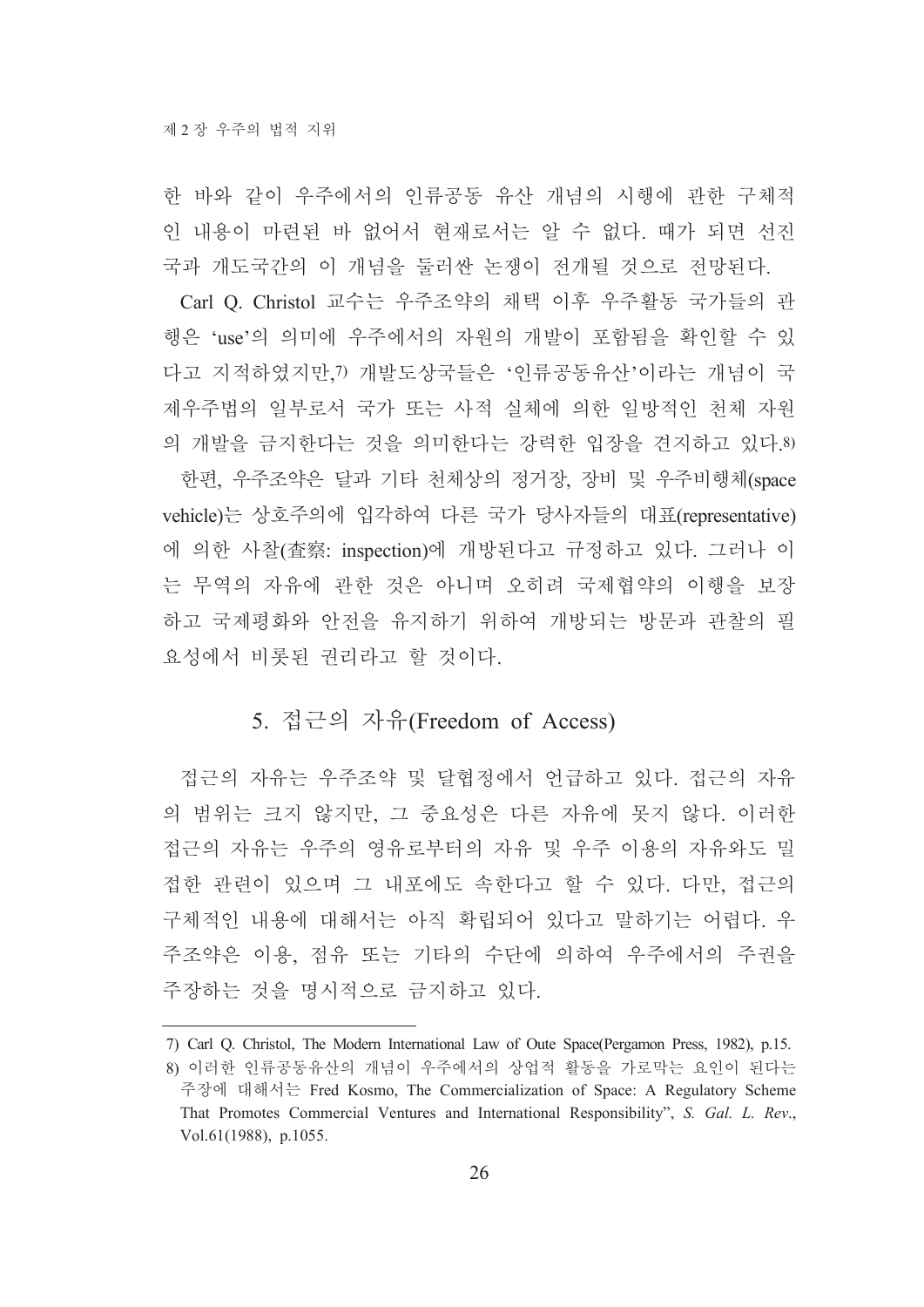또한, 달협정 제9조에서는 달 위의 정거장을 다른 국가들에 의한 달 의 모든 지역에의 자유로운 접근을 방해하는 방식으로 설치될 수 없 다고 규정하고 있다. 이는 이용의 또 다른 측면이기도 하며 우주가 국 가영역에 준하는 방식으로 다른 국가에 의해 독점적으로 이용되는 것 을 방지하기 위한 목적을 가진 것이라 할 것이다.

다시 말해서 우주활동을 하는 국가가 우주에서의 자국의 시설을 전 략적으로 중요한 위치에 설정하여 다른 국가의 진입을 막을 수 없도 록 보장하고 있는 것이다. 따라서 어떤 국가가 천체를 포함한 우주의 일부를 점유하고 있다는 사실이 그 배타적 이용을 의미하는 것은 아 니다. 요컨대. 어느 국가가 천체의 어떠한 부분에 대한 다른 국가의 접근을 거부하는 행위는 그 지역에 대한 주권을 주장하는 것에 해당 한다고 해석된다.

#### 6. 거주 또는 점유의 자유

21세기 언제인가는 달과 화성에 인류가 거주할 수 있게 될지도 모른 다. 1985년 미국의 국가우주위원회는 태양계에의 정착을 민간인 우주 어젠다(civilian space agenda) 목표의 일부로 제시한 바 있다. 9 한 때, 미국이 건설한 시설에서 궤도를 돌며 1년 동안 생활하는 사람에게 연 간 4000만 달러를 제공하자는 '우주정착인센티브'(Space Homesteading Incentive) 법을 제안하는 사람까지 등장하기도 하였다.

2010년에는 미 항공우주국(NASA)이 할리우드 공상과학 영화를 방불 케 하는 프로젝트를 발표한 바 있다. 화성으로의 이주를 현실화 하는 '백년 우주선'(The Hundred Years Starship) 프로젝트가 그것이다. 이 프 로젝트는 2030년 인류는 지구를 떠나 화성에 새로운 식민지를 구축한 다는 것으로 왕복우주선이 아닌 편도우주선을 보내기 때문에 이 우주

<sup>9)</sup> DeSaussure, *op.cit.*, p.12.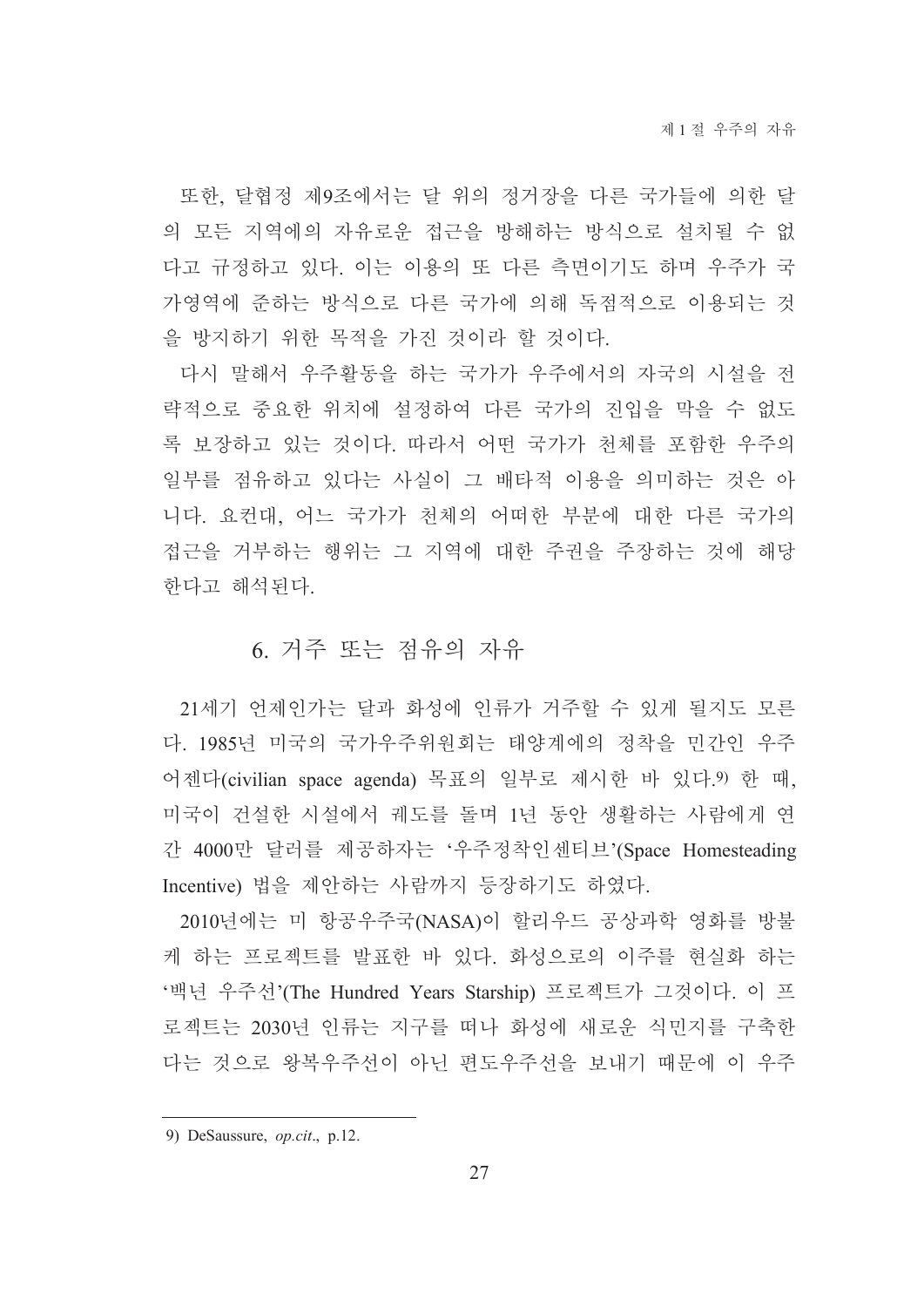선을 타면 영워히 지구로 돌아오지 못하다. 과연 화성의 화경이 인류 가 독자적으로 거주할 수 있는 것인가에 대해서는 현재의 지식으로는 부정적이다. 그럼에도 불구하고 이러한 프로젝트가 등장한 것은 의미 있는 일이 아닐 수 없다.10) 21세기에 새로운 지리상의 발견에 비견할 만한 활동이 우주에서 전개될 수 있을 것인가는 두고 보아야 하겠지 만, 인류의 새로운 도전임에는 틀림없다.

거주의 자유는 사람들이 거주하기를 희망하는 장소를 선택할 수 있 어야 함을 의미하는 법적 개념이다. 우주시대에는 과연 이러한 기본 적 권리로 간주되는 거주이전의 자유가 어떻게 우주 이주를 희망하는 자에 대해서까지 확대적용될 것인가의 문제도 등장하게 될 것이다. 그러나, 앞서 언급한 화성 프로젝트는 완전한 거주이전의 자유라고 보기는 어려울 것이다.

#### 제 2 절 우주에서의 인적 · 물적 관할권

그 동안 우주인이라고 하면 대체로 인류의 특사라고 할 수 있는 우 주비행사와 우주선의 탑승요원을 의미하는 것이었다. 우주공간의 진

<sup>10)</sup> 미 항공 우주국(NASA)이 할리우드 공상과학 영화를 방불케 하는 프로젝트를 발 표하였다. 화성으로의 이주를 현실화 하는 '백년 우주선'(The Hundred Years Starship) 프로젝트이다. 이 우주선의 목적지는 화성이다. 2030년 인류는 지구를 떠나 화성에 새로운 식민지를 구축한다는 프로젝트이다. 나사의 핵심 연구소인 에임스 리서치 센터의 발표에 의하면 이 프로젝트에 사용되는 우주선은 왕복우주선이 아닌 편도 우주선이다. 즉 한번 우주선에 타면 다시는 지구로 돌아오지 못한다. 우주학 저널 에 발표된 관련내용에 의하면 탑승하는 우주인들은 지원자 우선으로 선발되며, 이 들을 위한 자원이 정기적으로 지구에서 보내거나 그들은 자급자족의 체계를 만들 어 나가게 된다. 이미 이 프로젝트를 위해 에임스 리서치센터는 미 국방부 연구소 인 다파(DARPA)로 부터 백만 달러, 나사로부터 십만 달러의 지원금을 받았다. 이 프로젝트에 들어갈 총 비용은 약 백억 달러. 리서치 센터는 펀드조성을 위해 구글 의 창업자 래리 페이지와도 접촉을 했다. 센터의 디렉터 워든은 "화성으로의 이주 는 과학적으로나 정치적으로나 매우 중요하다."며 "이는 콜롬부스의 신대륙 발견과 유사한 도전과 경험이 될 것"이라고 말했다. NASA "2030년 인류 화성으로 이주" 2010.10.28, 서울신문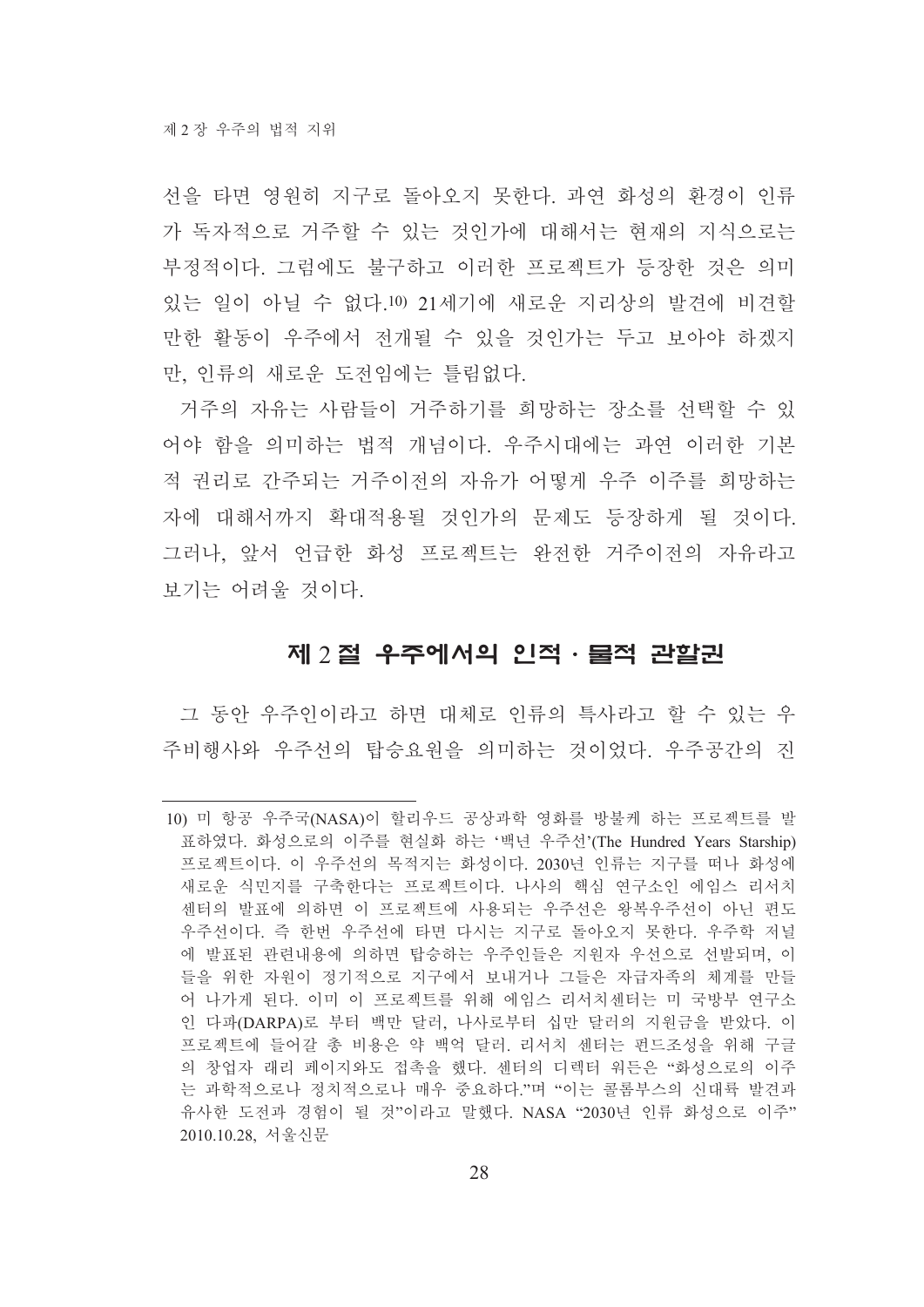입이 필요한 경우 우주선이 외국영공을 자유롭게 통과할 수 있는 국 제관습법상의 권리가 있다는 주장이 있지만 자유통과의 필요성을 절 실하게 느끼고 있는 것만으로는 이러한 권리를 인정하는 국제관습법 이 형성되어 있다고 보기는 어렵다.11) 현재로서도 지상과 마찬가지로 우주에 있어서도 국가의 인과 물에 대한 관할권이 문제가 되지만, 우 주활동의 민간참여가 증가하게 되면 특히 우주운송시스템을 통한 승 객과 화물의 지상의 어느 한 지점 출발 - 대기권 관통 - 우주 - 대기 권 귀환 - 지상의 다른 지점 착륙이라는 새로운 운송방식이 이루어지 게 된다면 우주에서의 인적 · 물적 관할권 문제는 반드시 새로운 국제 적인 합의를 통해 해결되어야 할 것이다. 우주왕복선의 출현은 우주 시대의 제2막을 열게 될 것이므로 그 때가 되면 승객에 대한 관할권 문제도 제기될 것이다.

먼저 관할권 조항을 두고 있는 우주조약과 달협정의 관련 규정을 살펴보기로 하자. 우주조약 제8조는 우주물체에 탑승하고 있는 사람 은 우주공간이나 천체에 머물고 있는 동안 우주물체의 등록국이 관할 권과 통제권을 갖는다. 여기에서 통제권이라 함은 등록국이 다른 국 가에게 이 물체의 방향조정과 감독 및 부여된 임무의 수행상 필요한 기술적 행위를 방해하지 못하도록 요구할 수 있는 권리이다.

우주물체에 타고 있는 모든 사람은 그 국적여하를 불문하고 동일한 법적 지위를 갖게 된다. 또한 우주선내에서의 모든 행위에 대해서도 당해 등록지국이 관할권을 갖는다. 현재, 국제항공관련 협약들 특히 1944년 시카고협약을 비롯한 그 부속서의 내용들 그리고 양자간 항공 협정 등에서 국제항공과 관련된 인적 · 물적 관할권 문제를 다루고 있 고. 1929년 바르샤뱌협약과 1955년 헤이그의정서를 비롯한 바르샤바 시스템 그리고 1999년 몬트리올협약 등을 통하여 항공운송인의 책임

<sup>11)</sup> D. Goedhuis, "The Changing Legal Regime of Air and Outer Space". The International and Comparative Law Quarterly, Vol.27(1978), p.592.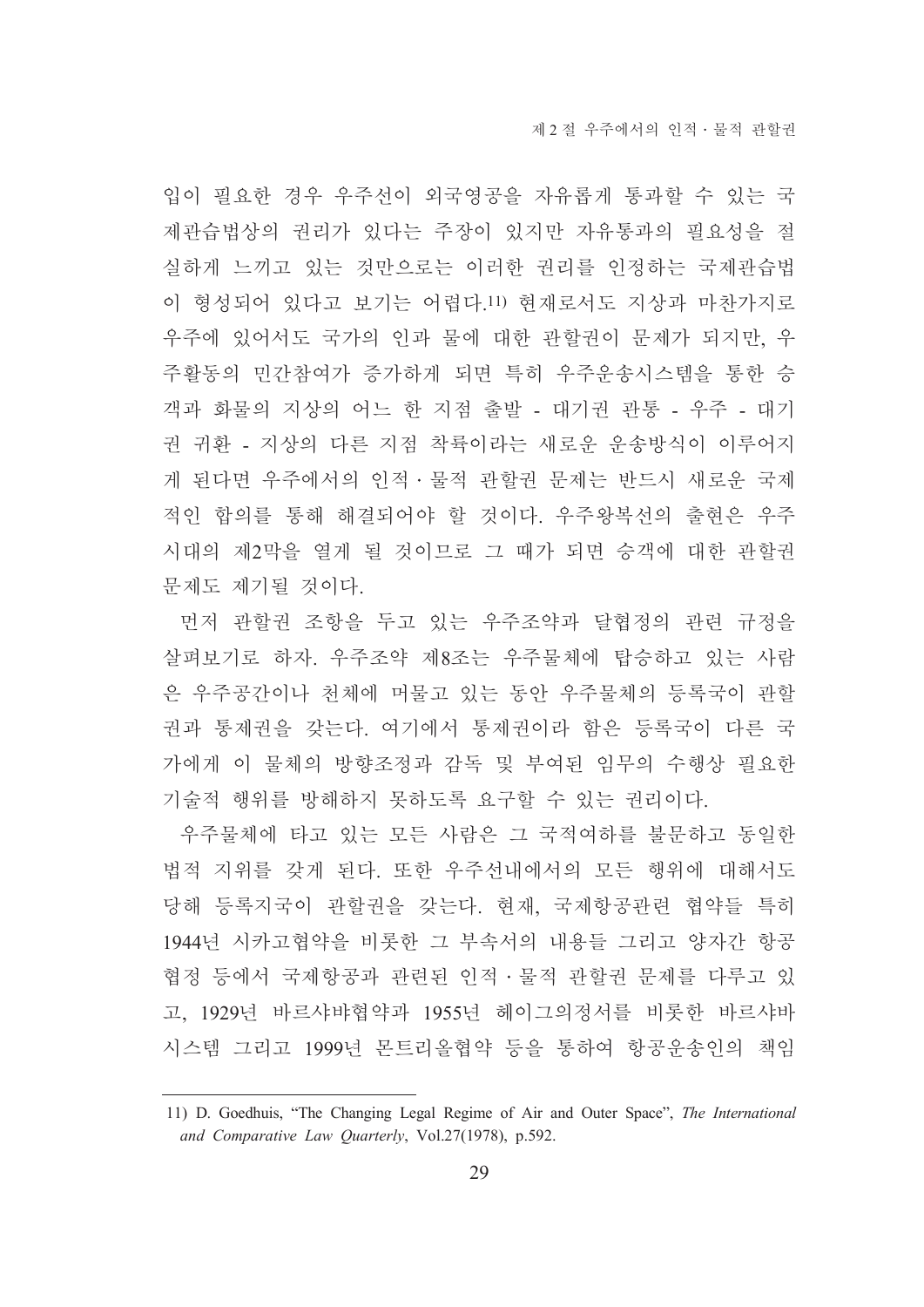문제를 다루고 있다. 또한 190개국이 가입한 국제민간항공기구(ICAO), 국제항공협회(IATA)를 비롯한 범세계적인 또는 지역적인 국제기구 및 단체들이 설립되어 활동하고 있다.

그러나, 우주 분야에서는 기본적인 사항만을 정한 협약들이 있을 뿐 이를 구체화할 만 국제기구도 마련되어 있지 않다. 즉, 그 동안 논의 만 많았을 뿐 국제우주기구와 같은 우주활동을 전반적으로 관장하는 국제기구는 아직 없으며 오직 우주물체의 등록국에게 이에 대한 모든 관할권을 부여하고 있는 것이다. 등록협약에 따라 발사국은 우주물체 의 지구상공의 궤도나 이 以遠의 우주공간에 발사한 경우, 자국의 등 록부에 등재하고, 국제연합 사무총장에게도 통보하여야 한다.

우주조약 제8조에 따르면 천체에 착륙하거나 설치에 물체 등 우주 공간에 발사된 물체는 어느 곳에 있든 간에 소유권에 영향을 받지 아 니한다. 우주조약 당사국인 등록국의 관할권이 미치지 않는 곳에서 발견된 우주물체와 그 부품은 그 국가에 반환되어야 한다. 달협정 제 12조제1항 전단은 달협정 당사국이 달에 있는 자국민과 우주선은 물 론이고 달에 설치한 각종 시설과 정류장에 대해서까지도 계속 과할궈 과 통제권을 갖는다는 점을 규정하고 있다.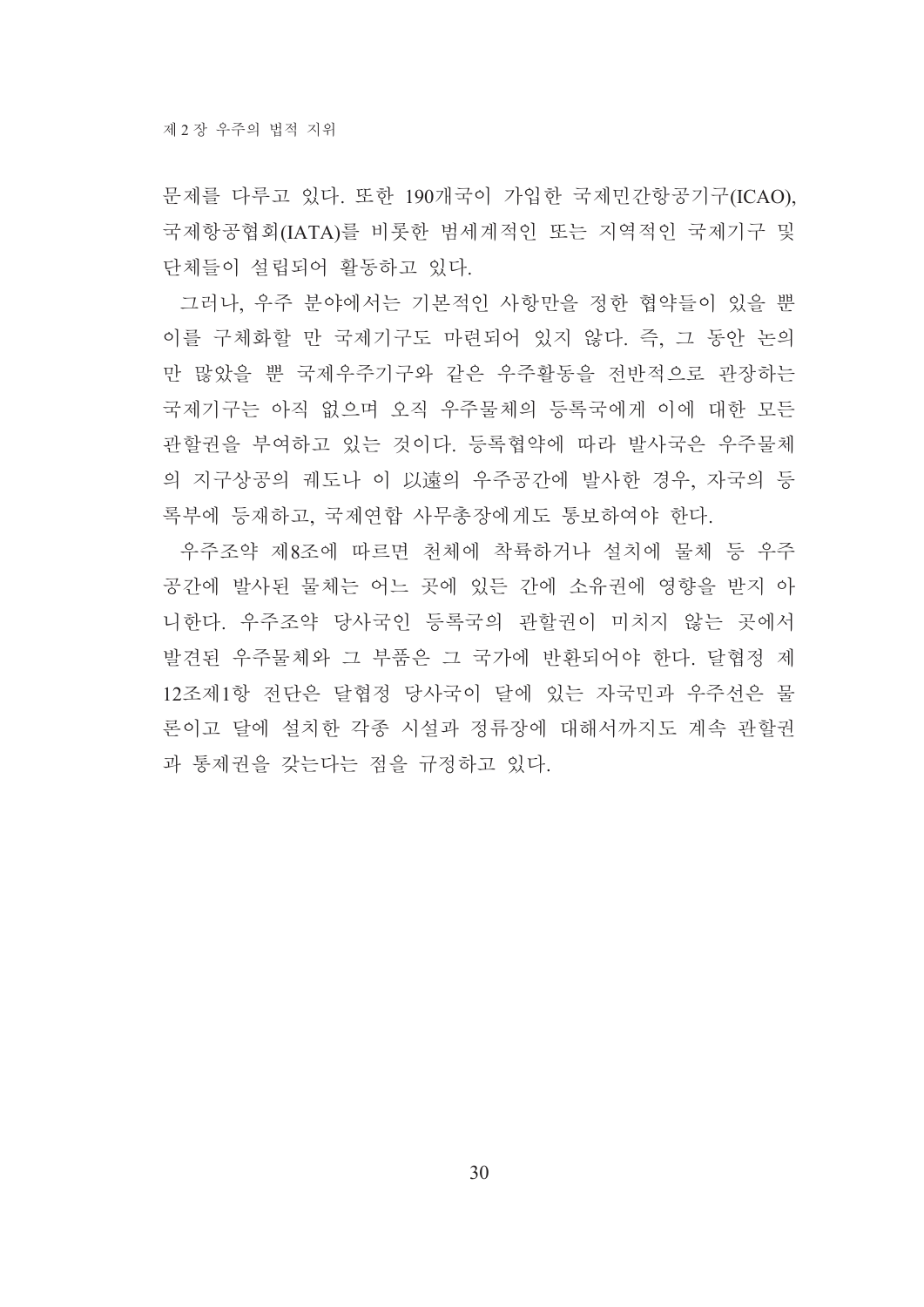# 제 3 장 우주에 대한 국제적인 규제

#### 제 1절 의 의

현재까지 국제사회는 영공의 수직적 범위에 대하여 합의를 도출하지 못하고 있으며 우주(outer space)는 영공 및 공해 상부의 공간이라는 기 본적인 인식만을 갖고 있을 뿐이다. 우주에 대한 명확한 법적 정의를 내 리기 어려운 것도 바로 이러한 현실 때문이다.12) 한 가지 확실한 것은 우 주가 법적 진공상태에 있는 것은 아니라는 점이다. 1961년 12월 20일 채택된 국제연합 총회 결의13) 1721(XVI)에서도 국제연합 헌장과 국제 법이 우주공간과 천체의 탐사 • 이용에 적용된다는 사점을 명확히 확 인한 바 있다. 또한 1963년 12월 13일 국제연합 총회에서 만장일치로 채택된 「국가에 의한 우주공간의 탐사와 이용활동을 규율하는 법원칙 의 선언」(Declaration of Legal Principles Governing the Activities of States in the Exploration and Use of Outer Space)에서도14) 평등의 원칙 과 국제법이 정하는 바에 따라 자유롭게 우주공간과 천체의 탐사와 이용을 할 수 있다고 선언하였다(제2항). 이러한 선언들은 우주시대 초기 우주법의 점진적 발전을 이루는데 대단히 중요한 주춧돌을 놓은 의미있는 것이라고 할 것이다.

현재도 우주진출과 관련된 과학기술은 꾸준히 발전해오고 있지만, 우 주시대 초기부터 우주에 관한 법질서 확립은 불가피한 것이었다. 그러 나. 우주로의 비행이나 활동이 이루어진 것은 비교적 최근의 일이이서 도 우주법도 과학기술의 발전에 따라 계속 발전해나가는 과정에 있다 고 할 수 있다. 따라서 한꺼번에 종합적인 단일의 우주관련 조약을 채

<sup>12)</sup> Ogunsola O. Ogunbanwo, International Law and Outer Space Activities, (The Hague: Martinus Nijhoff, 1975), p.211.

<sup>13)</sup> U.N. G.A. Res. 1721(XVI).

<sup>14)</sup> UNGA Resolution 1962(XVIII).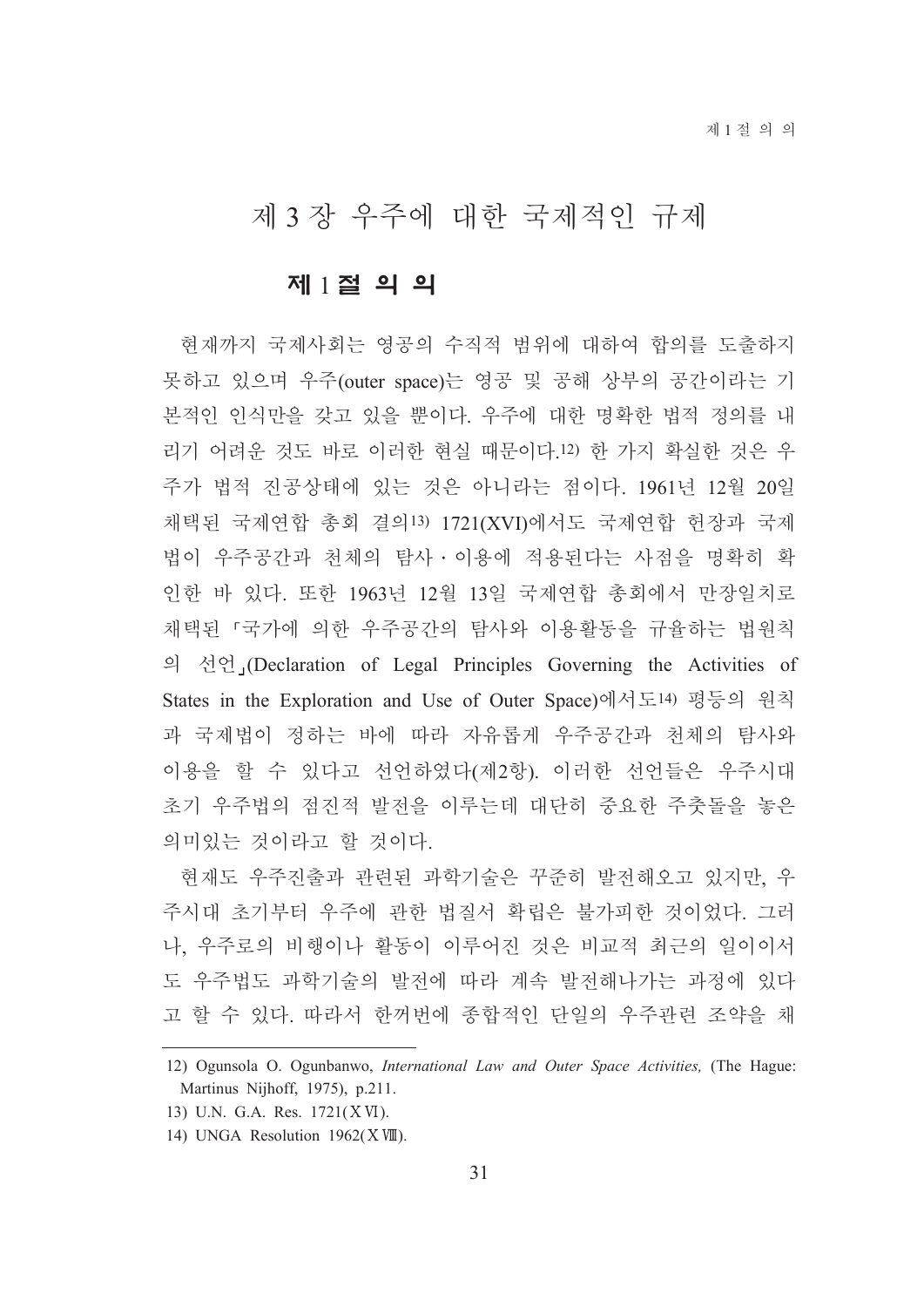택하는 것을 어쩌면 불가능한 일이었는지도 모른다. 이러한 배경 하에 서 우주활동과 관련된 국제조약체계는 우주활동에서 제기되는 특정한 문제를 다루기 위한 분야별 조약들로 구성되어 있으며 현재는 답보상 태에 있다. 그러나, 우주관련 조약외의 다른 법률문서에 대해서도 주 목하여야 한다. 현재 우주관련 국제적 규율의 법적 문서들은 우주관 련 조약들과 우주 관련 국제기구들의 내부 법률문서 및 국제연합 총 회 결의(Resolution) 형태의 제원칙 및 선언들로 구성되어 있다. 다만, 조약의 형식에 의하지 아니한 국제법률문서는 그 자체가 국제법의 일 부 분야로서의 국제우주법이라고 말할 수는 없다. 한편 우주관련 국제 관습법이 존재하는지에 대해서는 일부 쟁점을 둘러싸고 의견의 차이가 있지만, 우주의 자유 등 기본적인 워칙의 경우 이미 국제관습법화되어 있다고 보아야 할 것이다.

그러나, 현재의 우주관련 조약들만으로는 우주활동을 둘러싼 다양한 문제들을 규율하고 해결하기 충분하지 아니하다. 또한 아직 국가들의 관행이 축적되어 있지 아니하여 어떤 활동과 관련된 조문을 둘러싸고 다양한 해석의 여지가 있다. 특히 현재까지는 국가나 그 지원을 받는 조직만이 우주물체의 연구개발 및 발사 및 활동을 할 수 있는 것이 현실이다. 그에 필요한 인적ㆍ물적 자원이 대규모이기 때문이다. 그러 나, 사적 당사자들의 우주에서의 상업적 활동은 점진적으로 증가하는 추세에 있으며 이제 우주는 단순한 탐구의 대상이 아닌 상업적 이익 을 추구하는 단계에 이르렀다.

이러한 사적 당사자들은 개개의 국가의 관할권 하에 있고 국내법의 적용을 받게 되지만, 그들의 우주활동도 국제우주법에 따라 이루어져 야 하며 그에 따른 의무도 수반된다. 그러나 아직까지 이러한 활동에 대한 완벽한 국제적인 법적 규율체제는 마련되어 있지 못하기 때문에 향후 그에 관한 보완적인 새로운 조약의 마련이 절실하다. 바로 이러 한 점 때문에 혀행 우주관련 국제법의 테두리 내에서 국내법의 정비 가 필요한 것이다.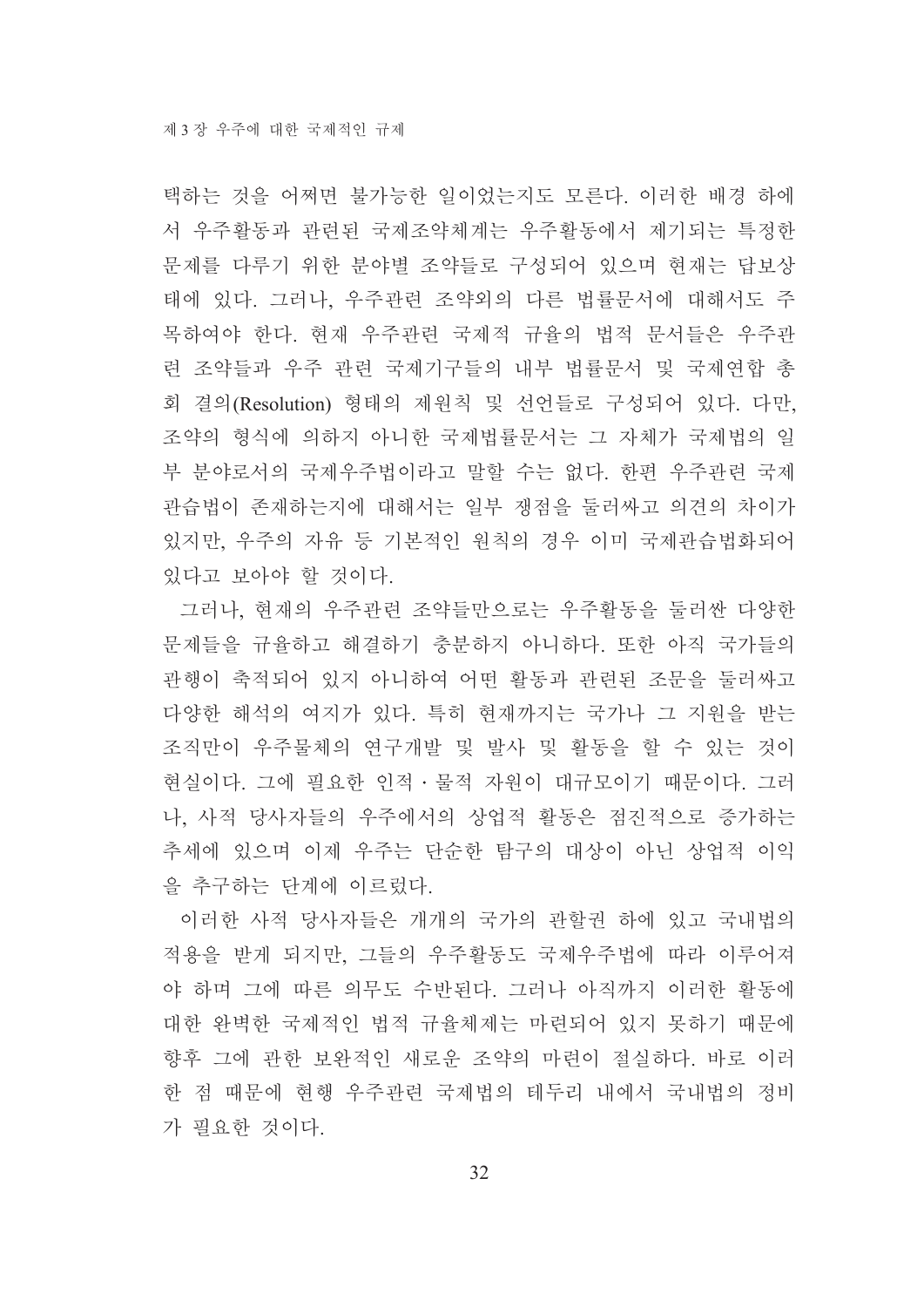#### 제 2 절 국제우주법의 연원

#### 1 조 약

1960년대 초부터 국제연합은 우주법체계를 형성하는데 큰 역할을 수 행하였다.15) 현재 다섯 개의 우주관련 다자간 국제조약이 채택되었는 바 이 조약들은 국제우주법의 기본적인 틀을 이루고 있다. 국제우주 법은 COPUOS 활동초기에는 급속하게 발전되어왔으나 1979년 달협정 채택이후에는 더 이상 조약의 형태로서 발전하지는 못하고 있다. 이러 한 다섯 개의 조약으로는 1967년 「달과 기타 천체를 포함한 우주의 탐사 • 개발에서의 국가활동을 규율하는 제원칙에 관한 조약 (Treaty on Principles Governing the Activities of States in the Exploration and Use of Outer Space, Including the Moon and Other Celestial Bodies: 이하 "우 주조약"이라 한다)16)과 그 세부적인 이행을 위한 1968년 「우주비행사 의 구조, 우주비행사의 귀환 및 우주에 발사된 물체의 회수에 관한 협  $\frac{1}{2}$  (Agreement on the Rescue of Astronauts, the Return of Astronauts and the Return of Objects Launched into Outer Space: 이하 "구조협정"이라 한다)17). 1972년 『우주물체에 의하여 발생한 손해에 대한 국제책임에 관한 협약 (Convention on International Liability for Damage Caused By Space Objects:이하 "책임협약"이라 한다)<sup>18</sup>), 1975년 「외기권에 발사된 물체의 등록에 관한 협약(Convention on Registration of Objects Launched Into Outer Space」(이하 "등록협약"이라 한다)<sup>19)</sup> 및 1979년 「달과 기타 천체에서의 국가 활동을 규율하는 협약」(Agreement Governing the

<sup>15)</sup> Adelta Legal, The Space Treaties, http://www.spacelaw.com.au/content/definitional.htm.

<sup>16)</sup> Jan. 27, 1967, 18 U.S.T. 2410, 610 U.N.T.S. 205.

<sup>17)</sup> Apr. 22, 1968, 19 U.S.T. 7570, T.I.A.S. No. 6599, 672 U.N.T.S. 119.

<sup>18)</sup> Mar. 29, 1972, 24 U.S.T. 2389, 961 U.N.T.S 187.

<sup>19)</sup> Jan. 14, 1975, 28 U.S.T. 695, 1023 U.N.T.S. 15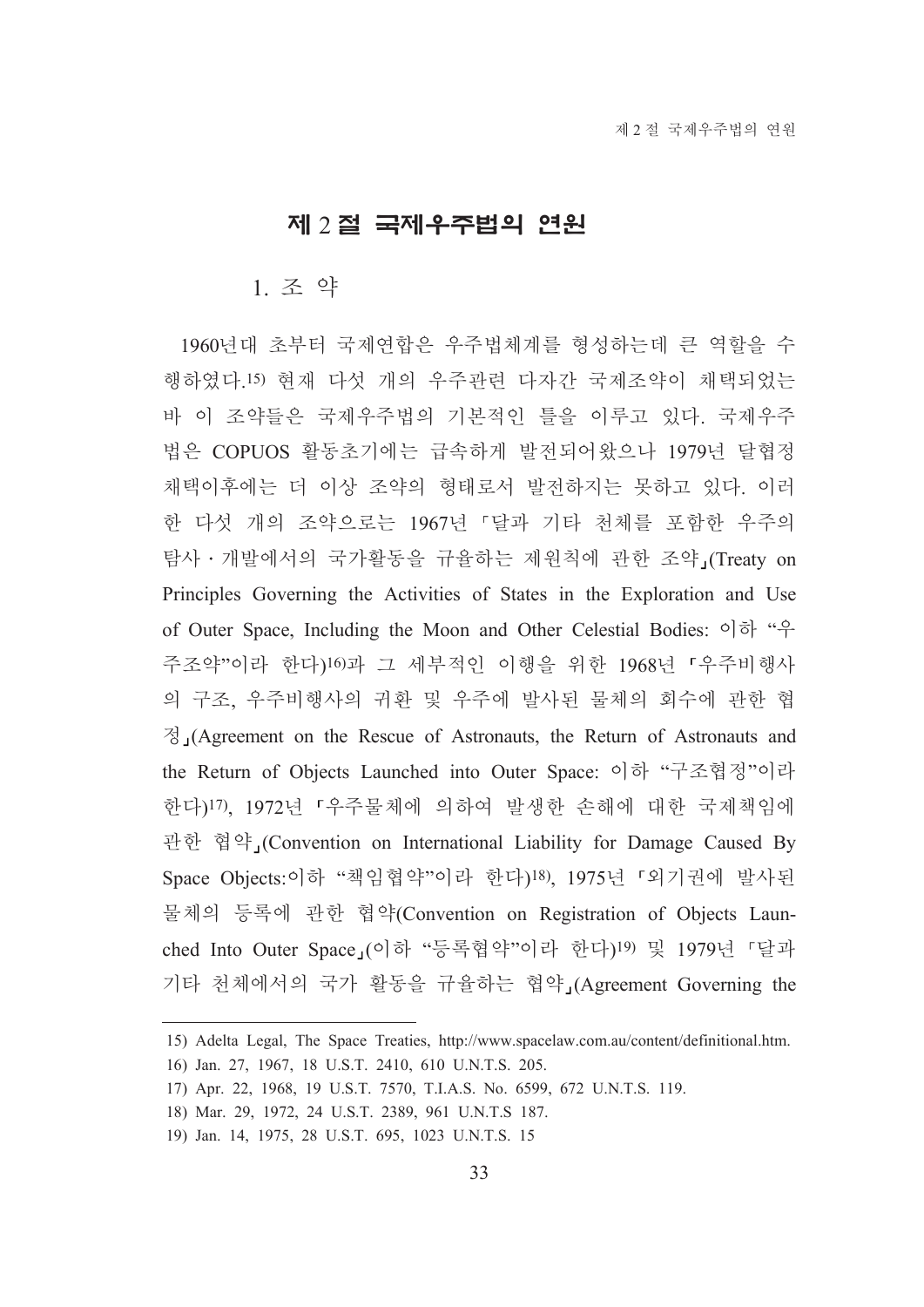Activities of States on the Moon and other Celestial Bodies: 이하 "달협 정"이라 한다)20) 등이 있다. 사실 우주활동은 일부 선진국과 경제규모 가 큰 국가들의 전유물이었고 전세계의 모든 국가들이 참여하는 모습 은 보여주지 못하고 있으며 개발도상국들과 선진국들간의 입장차이도 당연히 존재할 수밖에 없다. 그동안 국제연합은 개발도상국들이 우주 활동을 수행하는 것을 지원하기 위한 방법을 다루는 회의들을 지속적 으로 개최하여왔지만, 21) 조약의 채택으로까지는 이어지지 못하고 있 으며 5개의 우주관련 조약의 개정도 이루어지거나 구체적으로 논의된 바도 없다.

#### 2. 제워칙과 선언(총회의 결의)

1980년대 이후 COPUOS와 그 법률소위원회는 1980년대에 특정한 유 형의 우주활동을 규율하는 제원칙의 작성으로 이어지는 몇 가지 새로 운 정치적 · 기술적으로 요구되는 문제에 대한 논의를 시작하였다. 그 후 국제직접텔레비전방송, 우주에서의 지구 원격탐사 우주에서의 핵 동력원 등 몇 가지 분야에서의 제원칙(Principles)과 국제협력에 관한 하나의 선언(Declaration)만이 국제연합 총회 결의의 형식으로 세상에 나오게 되었다. 즉, 1982년 그 첫 번째 작업이라 할 수 있는 「국제직접 텔레비전방송을 위한 인공위성의 국가에 의한 이용을 규율하는 제워  $\frac{1}{2}$  (Principles Governing the Use by States of Artificial Earth Satellites for International Direct Television Broadcasting)이22) 채택되었다. 이 제원 칙은 당시 전체 국제사회의 지지를 받지는 못하였다. 그 후 1986년 「우 주로부터 지구의 원격탐사에 관한 제원칙」(Principles Relating to Re-

<sup>20) 34</sup> U.N. GAOR (Agenda Items 48, 49) at 1, U.N. Doc. A/Res./34/68 (1979).

<sup>21)</sup> Julie C. Easter, "Spring Break 2023 - Sea of Tranquility: The Effect of Space Tourism on Outer Space Law and World Policy in the New Millennium", Suffolk Transnat'l L. Rev., Vol.26(2003), pp. 355-58.

<sup>22)</sup> UNGA Resolution 37/92 of 10 December 1982.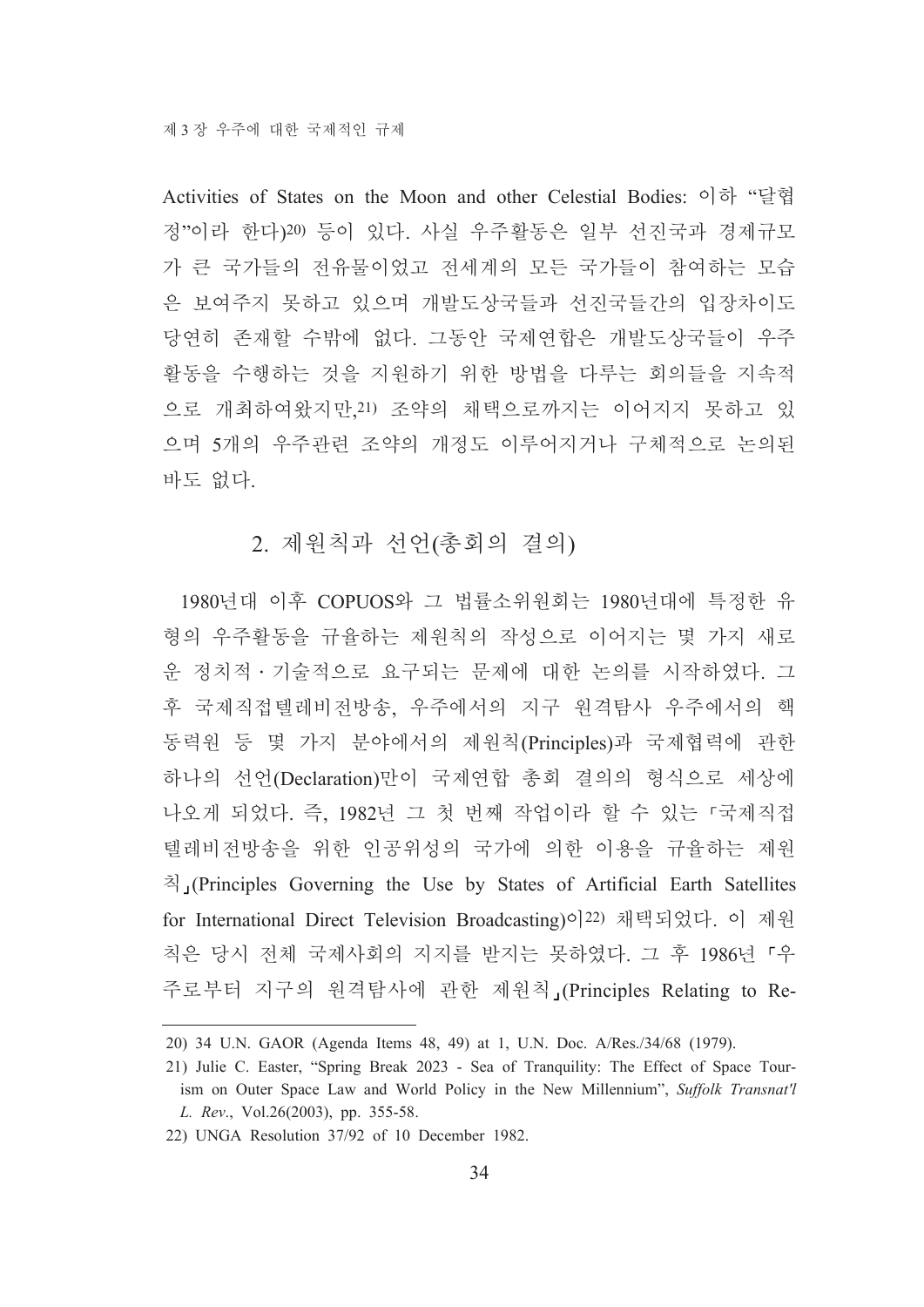mote Sensing of the Earth from Outer Space), 23) 1992년 「우주에서의 핵 동력워의 사용에 관한 제워칙 (Principles Relevant to the Use of Nuclear Power Sources in Outer Space)<sup>24)</sup> 및 1996년 「개발도상국의 필요를 특별히 고려한 모든 국가의 혜택을 위한 또한 이익을 위한 우주의 탐 사 및 이용에서의 국제협력에 관한 선언 (Declaration on International Cooperation in the Exploration and Use of Outer Space for the Benefit and in the Interest of all States, Taking into Particular Account the Needs of Developing Countries)이 채택되었다.25)

이러한 선언과 원칙들은 국제연합 총회 대표들이 과반수 찬성으로 채택한 국제연합 총회 결의로서의 법적 지위를 가지고 있다. 따라서 엄격하게 말해서 법적 구속력을 갖지 아니하지만 높은 권위를 갖는 다. 특히 이들의 내용들 역시 컨센서스 방식에 기초하여 COPUOS에서 형성되었다는 사실에 유의할 필요가 있다. 이러한 문서들은 궁극적으 로는 국제관습법으로서 구속력을 갖게 될 수도 있겠지만, 현상황만으 로는 국제관습법으로서의 지위를 확보하였다고 단언하기는 어려울 것 으로 보인다. 이러한 선언과 원칙들이 완전한 형태를 갖춘 국제법률 문서보다 중요시 여겨지는 이유는 다음과 같다. 첫째, 이러한 원칙들 중 일부는 '우주의 자유'와 하편으로는 '우주활동' 그리고 또 다른 한 편으로는 '국가주권'간의 잠재적인 또는 실제적인 충돌이 있는 지구지 향적(earth-oriented) 우주활동을 다루고 있다. 예컨대, 직접위성방송의 경우에는 '우주의 자유'와 '국가의 국내문제(예컨대 방송) 불간섭원칙' 간의 충돌문제, 원격탐사의 경우에는 '우주의 자유'와 '국가의 천연자 원 및 그 정보에 대한 국가주권'간의 충돌 문제 등이다. 바로 이러한

<sup>23)</sup> UNGA Resolution 41/65 of 3 December. 1986.

<sup>24)</sup> UNGA Resolution 47/68 of 14 December 1992

<sup>25)</sup> UNGA Resolution 51/122 of 13 Dec. 1996. : 이 선언은 기존의 우주관련 조약들과 비교해 볼 때, 거의 새로운 내용을 담고 있지 않다. 그 채택은 정기적으로 국제연 합 총회가 아직도 우주법 분야에서 국제적 법률문서를 형성할 수 있음을 과시하는 정치적 행위에 불과한 것이라는 평가도 있다.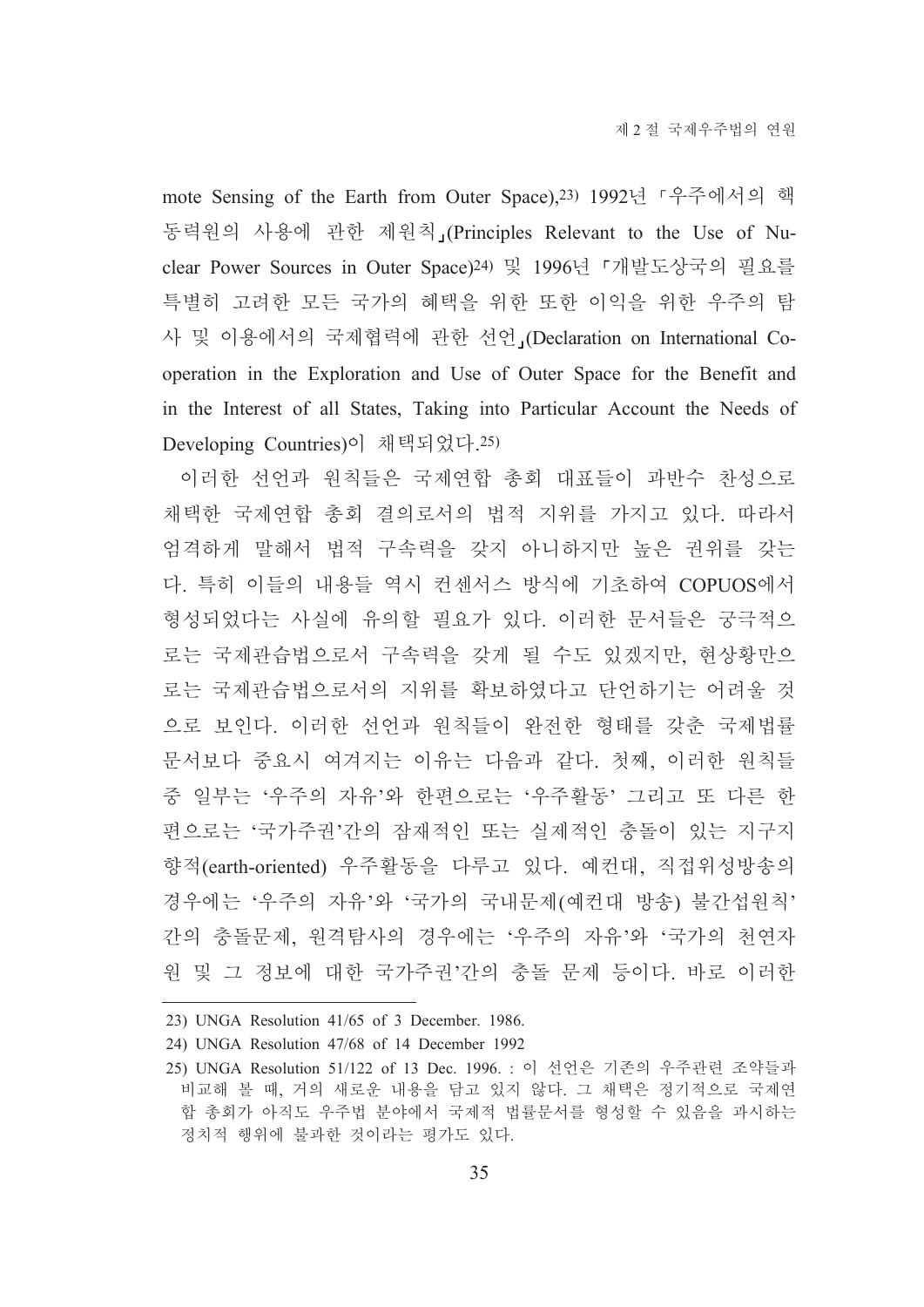이유 때문에 법적 구속력이 있는 법률문서 즉 조약의 형식을 빌리기 어렵다고 할 수 있다.

#### 3. 국제관습우주법의 존재 여부

일부 학자들은 계속해서 발전하고 있는 국제우주법의 또 다른 구성 요소는 바로 국제우주관습법이며 초기의 국제우주관습법은 국제사회 가 우주의 개념을 인공위성이 지구 주위를 궤도 비행하는 공간 및 그 以遠의 달을 포함하는 천체와 공간으로 인정하고 있음을 보여주고 있 다고 지적하고 있다. 또한 우주조약 제1조와 제2조는26) 기존 국제우 주관습법을 선언한 것이라고 지적하고 있다.27) 우주 조약이 체결되기 전에 국제여합 총회의 우주관련 결의 등에서 나타난 내용이 우주조약 체결당시에는 이미 국제관습법화 되었다는 것이다. 실제로 우주의 탐 사와 이용의 자유 및 우주공간, 달 및 기타 천체에 대한 국가의 전유 금지(non-appropriation)에 관한 주요 국제관습법은 1950년대 말부터 약 10년이라는 짧은 기간 동안 대단히 급속하게 형성되었으며 이러한 규 칙들의 구속적인 성격은 어떠한 국가도 이 에 대하여 이의를 제기하 지 않았다는 점에서 가장 잘 입증되고 있다는 것이다.28) 그러나. 부정 적으로 해석하여야 할 것이다.

현재의 우주활동과 관련하여 국가의 묵인(silent acquiescence)이 어떠 한 국제관습법 규칙이 존재한다는 충분한 근거가 된다고 판단하는 학

27) Haanappel, op.cit., p.9.

<sup>26)</sup> 이들 조항에서는 달 및 기타 천체를 포함하는 우주의 탐사와 이용은 어떠한 차별 없이, 평등의 워칙에 입각하여 그리고 국제법에 따라 모든 국가의 이익을 위하여 자유롭게 수행될 수 있다는 점 그리고 우주에서 과학적 조사의 자유가 있다는 점 및 우주, 달 및 기타 천체는 주권의 주장, 이용과 점유 또는 기타의 방법에 의하여 국가의 전유 대상이 될 수 없다는 점을 천명하고 있다.

<sup>28)</sup> Haanappel은 1970년대 지구정지궤도위성에 대한 주권을 선언한 적도국가들에 의 하여 항의가 있었으나 그 때는 이미 우주의 어느 부분에 대한 주권의 주장이 금지 되는 국제관습법이 형성되어 있었기 때문에 그 시기가 너무 늦었다고 지적한다.  $Ibid., p.10.$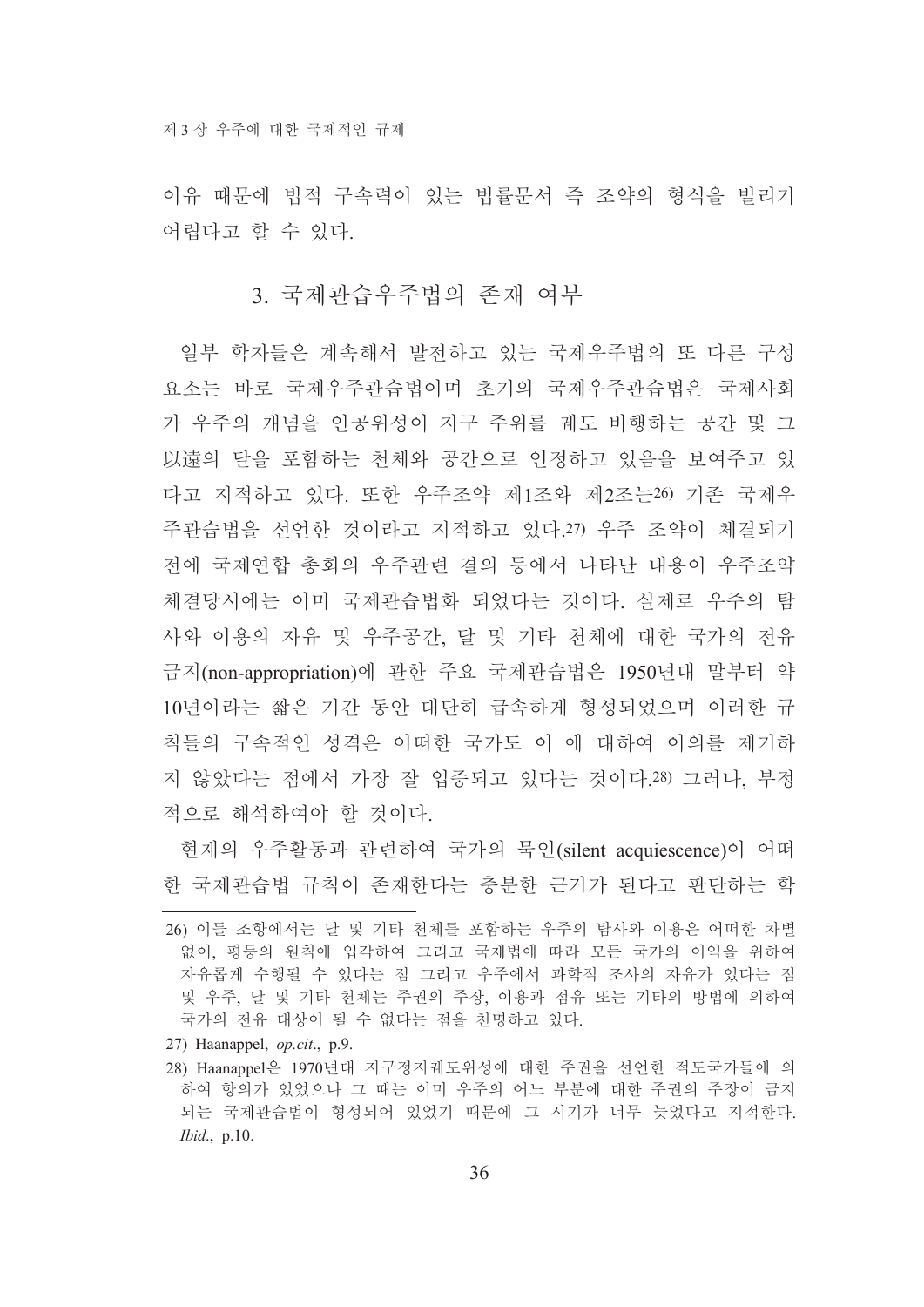자도 있고 묵인이 아닌 명시적 승인(explicit recognition)이 필수적인 요 건이라고 반론을 제기하는 학자도 있다.

원격탐사활동 분야와 관련하여 장기간 그리고 광범위하게 지구와 자연자원에 대한 원격탐사가 수행되어 왔고 어떠한 국가도 이에 대해 아무런 이의를 제기한 적이 없기 때문에 피탐사국의 사전동의가 없더 라도 원격탐사를 수행할 권리가 있다는 국제관습법이 형성되어 있다 는 견해가 있는가 하면, 29) 우주비행체(space vehicle)의 다른 국가의 상 부 공역을30) 통한 우주로의 통과와 지구로의 귀환과 관련하여 이를 배 척하는 견해(즉 어떠한 국가가 자국의 상부 공역의 통과에 대하여 이 의를 제기하지 아니하였다고 해서 다른 국가의 우주비행체의 영공통과 의 권리를 인정하는 국제관습법이 형성되어 있는 것은 아니라는 것) 도 있다.31) 이는 특정한 관행이 국제관습법이 되었다는 것에 대한 '승 인'(recognition)의 구성요소 및 그러한 승인의 형태를 둘러싼 견해차이 라고 할 수 있다.

#### 제 3절 다자간 우주관련 조약

#### 1 우주조약

1967년 채택된 우주조약은32) 1963년 '국가의 우주 탐사 및 이용 활 동에 대한 법워칙 선언'에서 이미 발표되었던 몇 가지 워칙에 기초한 것이며 국제우주법의 기본적인 기틀이 되고 있다는 점에서33) 국제우

- 30) 이 보고서에서는 현재까지 국제사회에서 영공의 범위를 확정하지 못하고 있기 때문 에 막연히 우주라고는 볼 수 없는 국가의 상부 공간을 상부 공역이라고 표현하였다.
- 31) H.A. Wassenbergh, Principles of Outer Space Law in Hindersight, (Martinus Nijhoff Publishers, 1991), p.36.
- 32) 2008년 10월 현재 100개국이 가입하고 있다.
- 33) Lloyd Axworthy, Prevention of an Arms Race in Outer Space, A Disarmament Agenda

<sup>29)</sup> E.R.C. van Bogaert, Aspects of Space Law, (Kluwer Law and Taxation Publishers, 1986),  $p.20$ .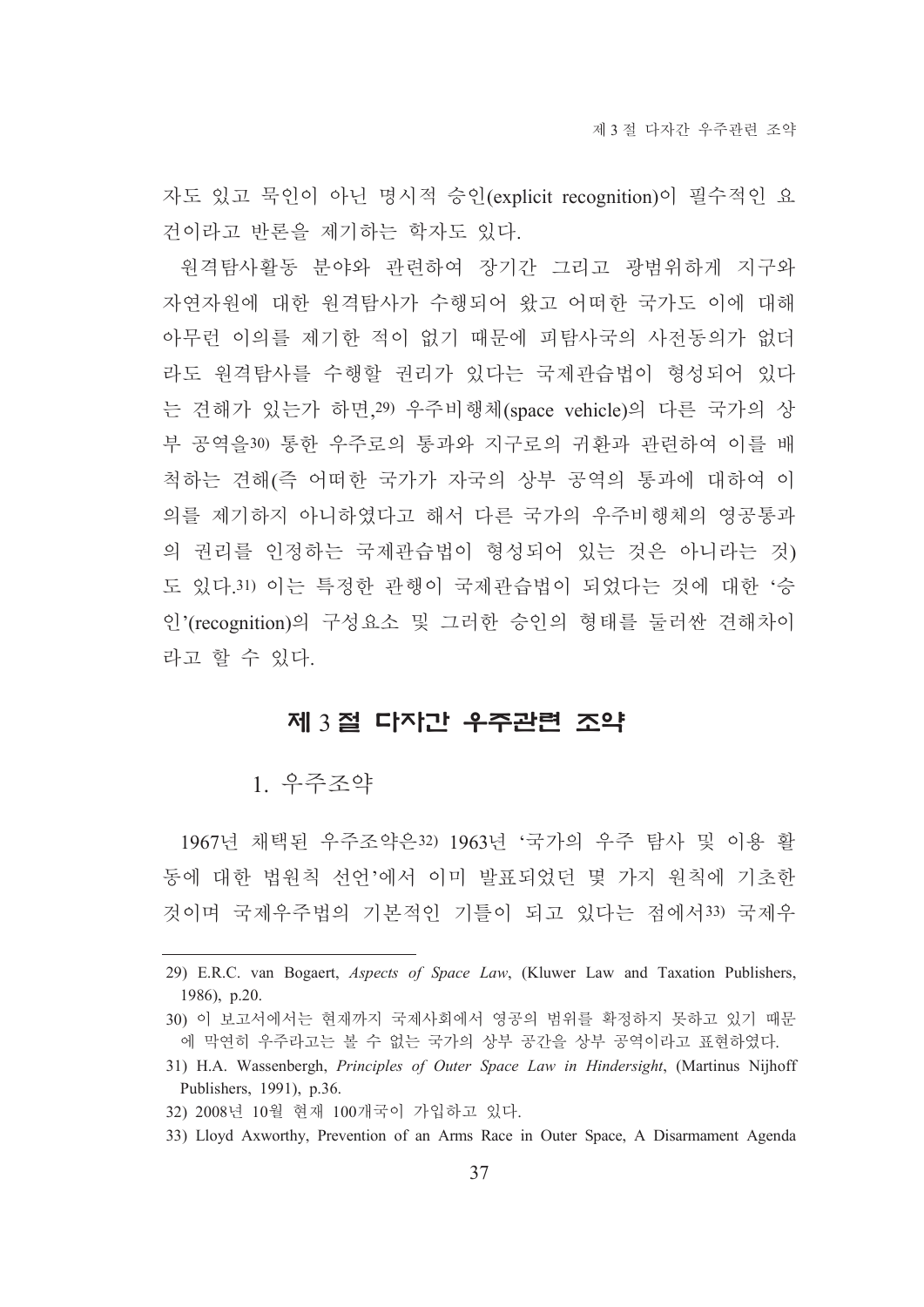주법의 Magna Carta로 불리운다.

이 조약의 채택 당시만 하더라도 민간기업들이 우주경쟁에 참여할 수 있는 정치적 • 사회적 • 경제적 상황은 존재하지 아니하였으며 특히 상업적 우주활동의 개념도 발전하지 아니하였고 이에 따라 그들이 경 제적인 관점에서 인공위성을 발사할 만한 유인도 없었다. 이러한 점 에서 오늘날의 상황과는 크게 다르다고 할 수 있다.34)

우주조약은 인류의 공동유산(common heritage of mankind)이라는 개 념을 발전시켰으며 평화적인 목적만을 위하여 사용될 수 있는 것임을 천명하였다.35) 우주조약은 평화적인 목적의 우주탐사 • 이용에 대한 모 든 인류의 공통이익을 포함하는 조약당사국의 공통 목표와 이익을 천 명하는 것으로 시작하고 있다. 이러한 관념은 우주탐사의 혜택이 경 제 또는 과학의 발전과 관계없이 모든 인류에게 돌아가야 한다는 것 이라 할 수 있다 36)

한편 제1조는 우주의 이용은 모든 인류의 이익을 위한 것이어야 함 을 규정하고 있다. 우주에서의 미사일 실험은 이러한 규정에 배치될 뿐만 아니라. 우주활동은 국제평화와 안전의 유지 및 국제협력과 이 해의 촉진에 따라 수행되어야 한다는 제3조도 위반하는 행위라 할 것 이다. 물론 이러한 우주에서의 무기실험은 국제평화. 안전, 협력 및 이 해를 증진시키는 것으로 볼 수 없다는 점에서 국제연합의 헌장도 위 반하는 것이라 할 수 있다.

우주조약의 기본적인 정신과 원칙은 다음과 같다.

35) *Ibid.* pp.196.

for the 21st Century, DDA Occasional Papers No.6(U.N. Dep't for Disarmament Aff., New York, N.Y.), Oct. 2002, at 106, http://disarmament.un.org/ddapublications/op6contents. htm.

<sup>34)</sup> Jonathan Thomas, "Privatization of Space Ventures: Proposing a Proven Regulatory Theory for Future Extraterrestrial Appropriation", *Int'l L. & Mgmt. Rev.*, Vol.1(2005), p.199.

<sup>36)</sup> Daniel A. Porras, "Comment: The "Common Heritage" of Outer Space: Equal Benefits For Most of Mankind", Cal. W. Int'l L. J., Vol.37(2006), p.153.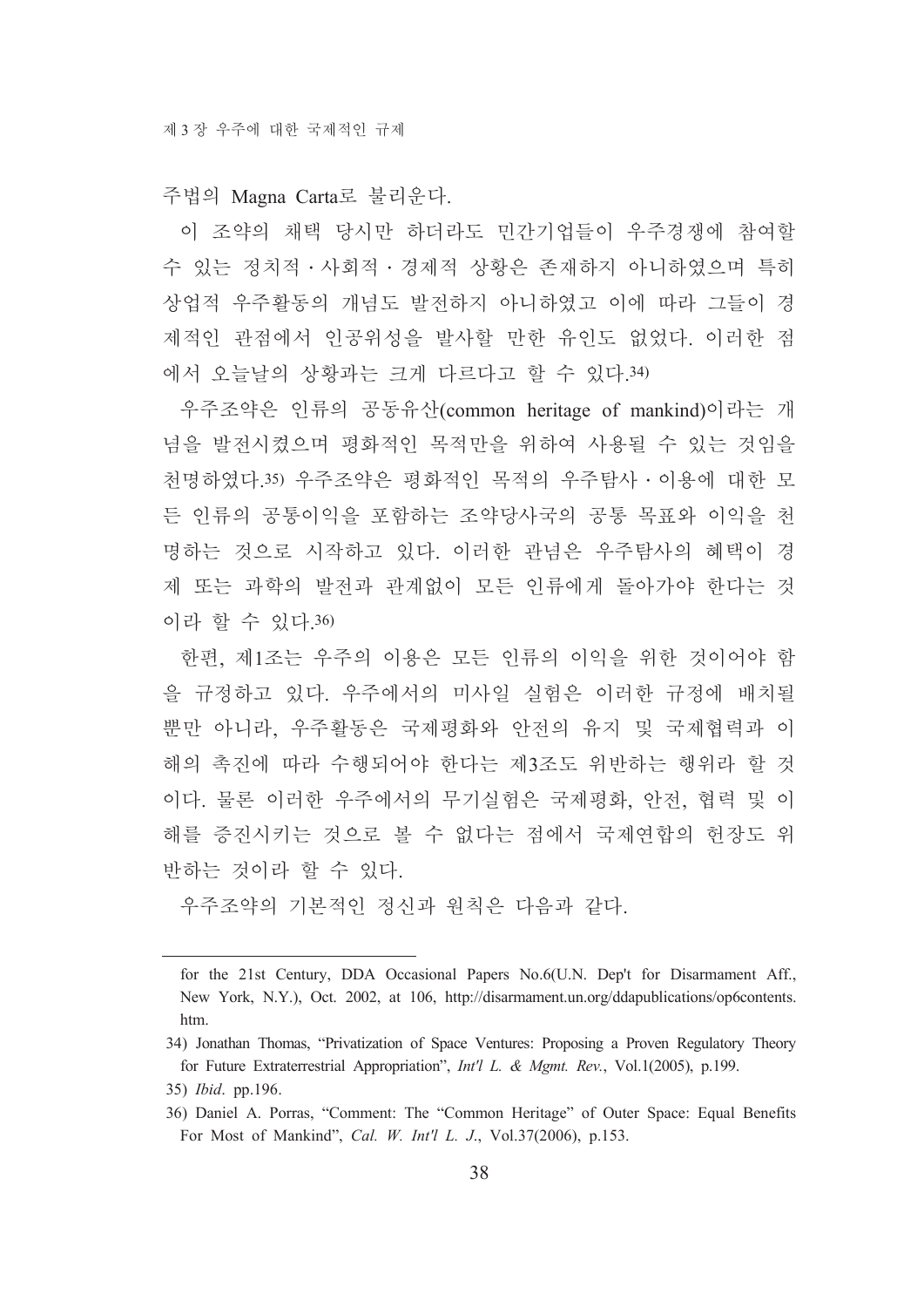- 달과 다른 천체를 포함한 우주의 탐사와 이용은 모든 국가의 혜 택을 위하여 또한 이익을 위하여 수행되어야 한다.
- 우주는 평등원칙에 입각하여 모든 국가가 자유롭게 탐사하고 이 용할 수 있다.
- 우주는 주권의 주장에 의하여 또는 이용이나 점유 또는 기타의 방법으로 專有의 대상이 될 수 없다.
- 우주의 탐사와 이용시의 활동은 국제연합헌장을 포함한 국제법 에 따라 국제평화와 안전의 유지를 위하여 수행되어야 한다.
- 핵무기 또는 기타 대량파괴무기는 지구 주위의 궤도에 배치하는 것은 허용되지 아니한다.
- 달과 기타 천체는 이 조약의 모든 당사국이 오로지 평화적인 목 적을 위해서만 이용되어야 한다.
- 국제협력과 이해가 촉지되어야 하다.
- 우주비행사에게는 모든 가능한 지워을 제공하여야 하다.
- 당사국은 우주에서의 자국의 활동(national activities)에 대하여 국 제책임을 지다.
- 우주물체가 등록되어 있는 국가는 그 물체와 그 물체의 인원(personnel)에 대해서 관할권과 통제권을 가진다.
- 우주에서의 위험한 활동에 대해서는 협의가 행하여져야 한다. 국 제연합 사무총장은 우주활동에 관하여 통보를 받으며 그러한 통 보를 배포하다.
- 모든 정거장. 시설 등은 상호주의에 근거하여 다른 국가의 대표 들에게 개방되다.

우주조약의 두 개의 조항 즉 우주활동에서의 비정부실체의 참여에 관한 제6조 및 환경보호에 관한 제9조는 그 후의 국제우주법관련 문서 들에서 구체화되고 있지 못하고 있지만 중요한 의미를 가지고 있다.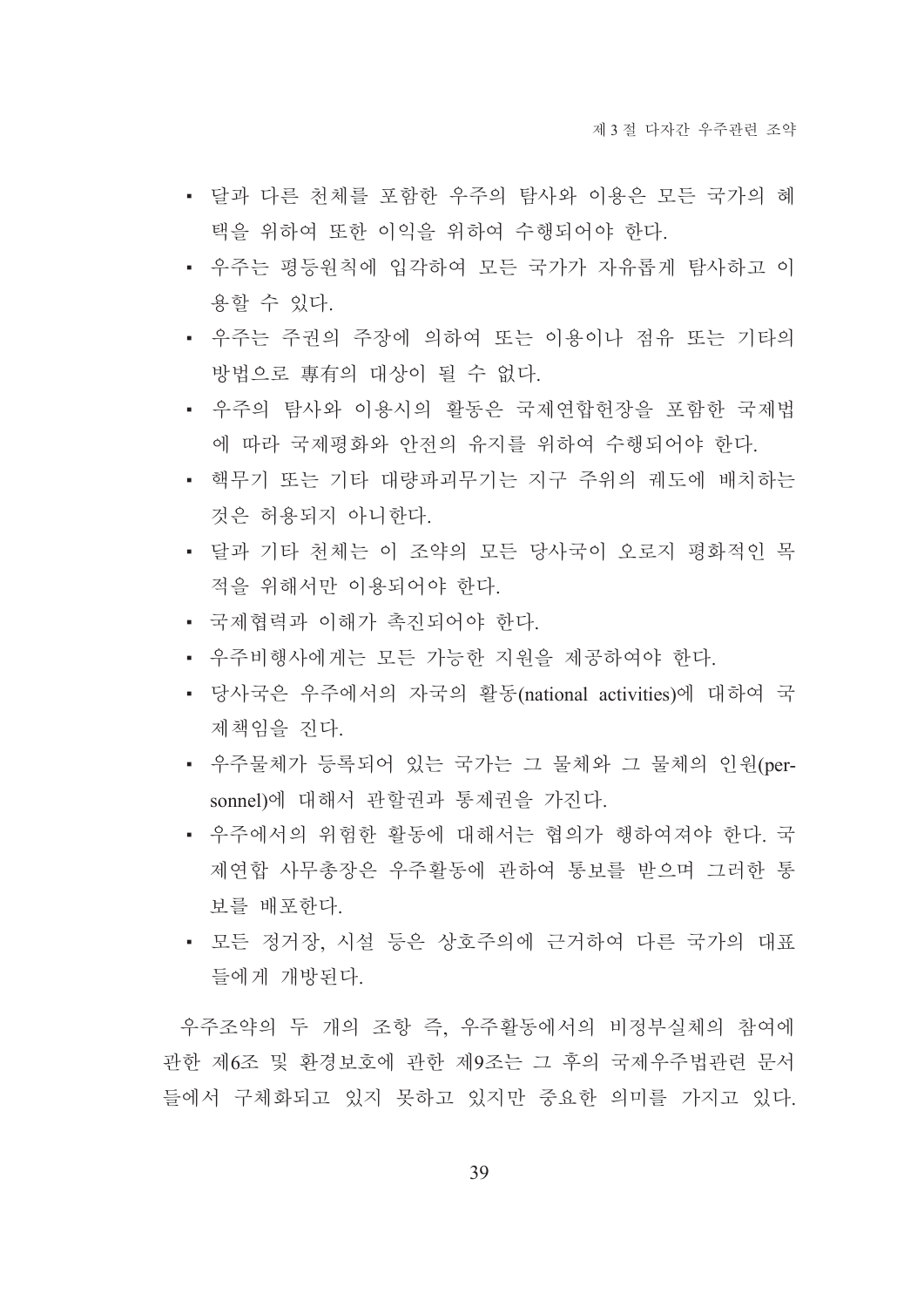향후 이에 과한 보다 구체적인 내용들에 대한 국제입법화가 있어야 할 것이다. 제6조는 특히 달과 기타 천체를 포함하는 우주에서의 비정부 실체들의 활동은 우주조약의 적절한 당사국(appropriate State Party)에 의한 허가(authorization)와 지속적인 감독을 요구하고 있다.

이 규정은 사실상 발사, 원격탐사, 우주통신 기타 민간의 우주활동 과 관련하여 국가의 라이센싱입법(허가) 및 규제적 입법(감독)을 요구 하고 있는 것이다. '적절한 당사국'이 누구인가는 일률적으로 말하기 어렵다. 한 가지 확실한 것은 발사국이나 등록국을 항상 의미하는 것 은 아니라는 점이다. 현재 우주활동에 참여하고자 하는 민간 실체(private entities)에 대한 라이센싱과 규제에 관한 국내법을 가진 국가는 10 개국에 불과하다. 오스트레일리아, 브라질, 중국의 홍콩특별행정구, 노 르웨이, 남아프리카공화국, 러시아연방, 스웨덴, 영국, 우크라이나 그리 고 미국이다. 현재 입법을 준비중인 몇 개의 국가도 있다.

우주조약 제9조는 우주의 유해한 오염 회피, 및 우주물질의 도입으 로부터 초래되는 지구환경에 대한 불리한 영향의 회피를 보장하는 규 칙에 대하여 규정하고 있다. 우주쓰레기(space debris)의 문제는 국제사 회의 커다란 우려를 낳고 있다. 일부 학자들은 지구궤도를 낡은 우주 선, 고형추진체 조각, 버려진 모터 케이스, 절연체 및 페인트 박편 등 을 포함하는 거대한 쓰레기 집적장으로 보고 있다.37) 미국의 Space Surveillance Network(SSN)이 추적 · 분류해낸 바에 따르면 2004년 12월 현 재 지구궤도에는 9,233개의 물체가 있으며 2007년 8월 기준으로는 약 12.300개로 증가하였다.38) 수년 사이에 큰 비율로 늘어났음을 알 수 있다.

<sup>37)</sup> Leonard David, Orbital Overload: Space Debris Crowds the Not-So-Friendly Skies, Feb. 2, 2005, http://www.space.com/businesstechnology/technology/orbital debris 050202.html. 38) Michael W. Taylor, "Article: Trashing the Solar System One Planet at a Time: Earth's Orbital Debris Problem", Geo. Int'l Envtl. L. Rev., Vol.20(2007), p.8.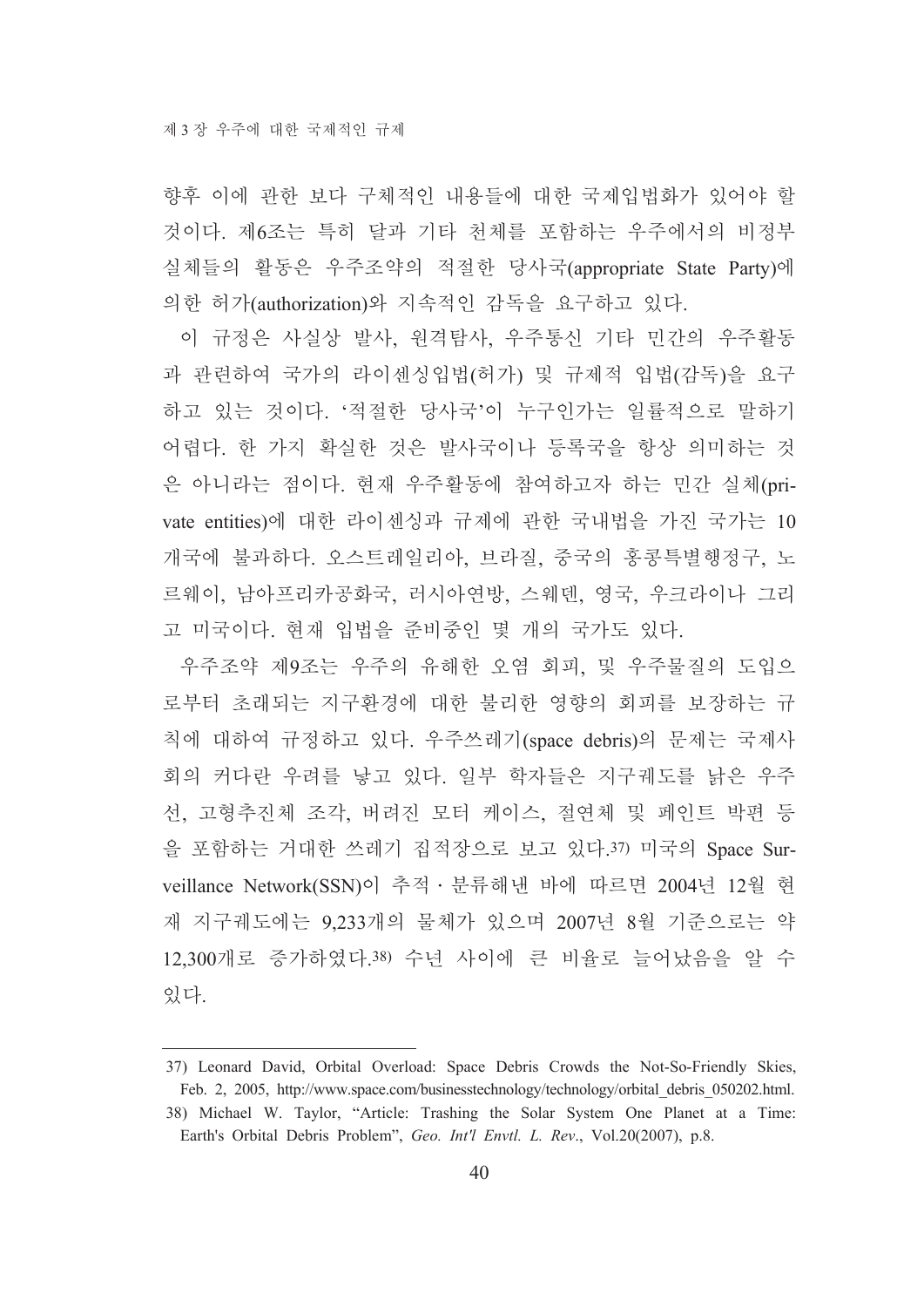이러한 우주잔해들은 주로 이미 궤도에 진입되어 있는 대규모 물체 에서 분리된 것이다. 2004년 10월 Russian Proton Block의 보조모터가 해체되어 60개 이상의 우주쓰레기를 만든 것이 가장 대표적인 사례이 다. 우주쓰레기는 환경 문제뿐만 아니라 손해에 대한 책임과도 관련 이 되어 있다. 이에 대해서는 후술한다.

### 2. 구조협정

구조협정은39) 우주조약 제5조에서 언급한 바에 따라 이 조항을 구 체화하여 우주비행사의 구조와 귀환 및 우주물체의 귀환에 관한 규칙 들을 정하고 있다. 따라서 우주조약 제5조를 해석하는 경우에도 우주 에서 금지되고 있는 국가주권 관련 요소들을 포함하고 있다는 점에서 주목할 만한 구조협정 제8조와 결부시켜 보아야 한다.

우주조약 제5조에 의하면 우주에서 활동하는 우주비행사들은 상호 간에 가능한 모든 원조를 제공하여야 하며 우주에서 우주비행사의 생 명과 건강에 위험을 초래할 수 있는 현상을 발견한 당사국은 다른 당 사국과 국제연합 사무총장에게 즉시 보고하여야 한다. 또한 조난을 당하거나 발사국 영토밖에 비상착륙을 한 우주비행사에 대해서는 가 능한 모든 원조를 제공하여야 하며, '안전하고 신속하게' 발사국으로 송화하여야 한다.

한편, 구조협정 제8조는 우주로 발사된 물체가 등록된 국가가 그 물 체가 우주에 있는 동안 그 물체와 그 인원에 대하여 관할권과 통제권 을 가진다고 규정하고 있다. 우주비행사는 인류전체의 이익과 양립될 수 없는 활동에 참여하여서는 아니 되며 발사국은 우주비행사의 생명 과 건강을 보호하기 위하여 가능한 모든 조치를 취하여야 한다.

구조협정의 몇몇 주요 조항들은 사고, 조난, 긴급 또는 불시착 상황 으로 인해 다른 국가의 관할권 하에 있는 영토에 착륙한 우주선의 탑

39) 2011년 10월 현재 89개국이 가입하고 있다.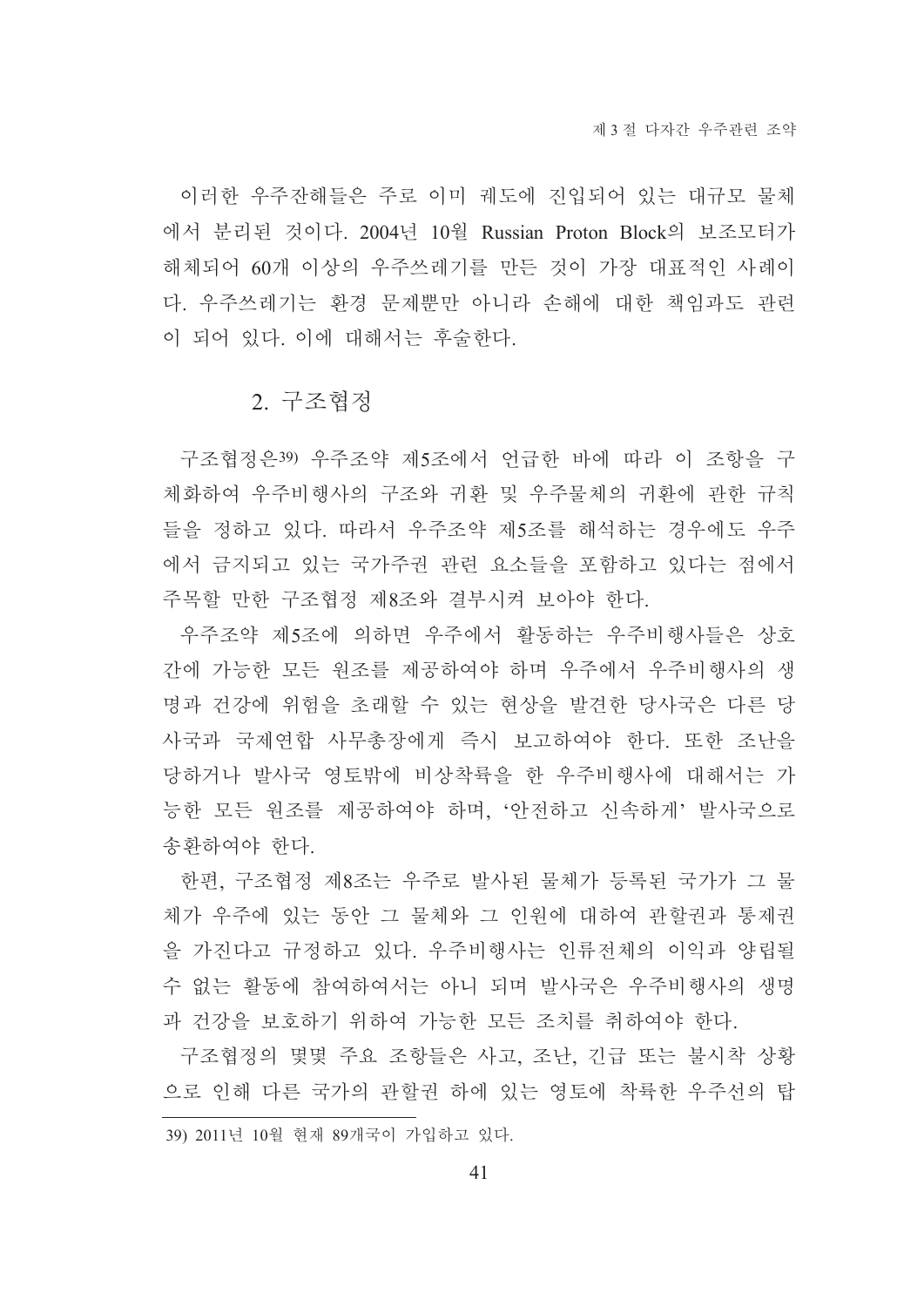승자들을 즉각 구조할 수 있도록 발사 당국과 상기의 다른 국가가 협 조하도록 하는 요건을 담고 있다. 그 밖에도 공해상 또는 어느 국가 의 관할권에도 속하지 않는 장소에 도달하게 된 탑승자들의 수색 및 구조 활동을 지원하고 상기 탑승자들이 발사 당국으로 즉시 안전하게 귀환할 수 있도록 하는 규정이 있다. 또한 구조협정은 우주 물체가 발견된 장소의 국가가 발사 당국의 요청 즉시 그러한 우주 물체를 회 수하고 발사 당국으로 반환할 수 있도록 실제적 조치를 취하도록 하 는 의무를 부과하고 있는 바. 이는 인도주의와 국가주권간의 규형을 유지하고 있다는 규정이라고 할 것이다.40)

이 협정은 많은 결함을 가지고 있으며 가장 두드러진 결함중의 하 나는 우주비행사의 구조 및 귀환으로 발생하는 비용에 관하여 아무런 규정도 두고 있지 않다는 것이다.

우주에 발사된 우주물체의 소유권은 그 위치에 무관하며 발사전에 그 소유권을 가진 국가, 법인 또는 개인에게 있다. 그러나, 우주물체 와 탑승 우주비행사에 대한 관할권과 통제권은 우주에 있는 동안에만 등록국, 즉 발사국이 보유한다. 우주물체가 타국의 영역으로 떨어진 경우 영토주권 원칙에 따라 그 국가의 관할권 하에 놓인다. 그러나, 우주물체가 등록국 밖에서 발견되었다 하더라도 우주물체는 등록국에 반환되어야 한다. 우주물체는 발사국의 요청이 있는 경우에만 발사국 에게 반환되며, 이 경우 그 회수 · 반환에 필요한 비용은 발사국이 부 담하여야 할 것이다. 구조협정 역시 그 밖의 많은 문제들에 대하여 침묵을 하고 있다.

최근에는 유인우주비행을 하는 자의 권리와 의무에 대하여 많은 관 심이 집중되고 있다. 주로 승무원의 안전보장에 논의의 초점이 맞추어 지고 있다. COPUOS의 「우주에서의 핵동력원 이용에 관한 제원칙」(Prin-

<sup>40)</sup> N. Jasentuliyana, "Regulation of Space Salavage Operations: Possibilities for the Future". Journal of Space Law, Vol.22(1994), pp.5-21.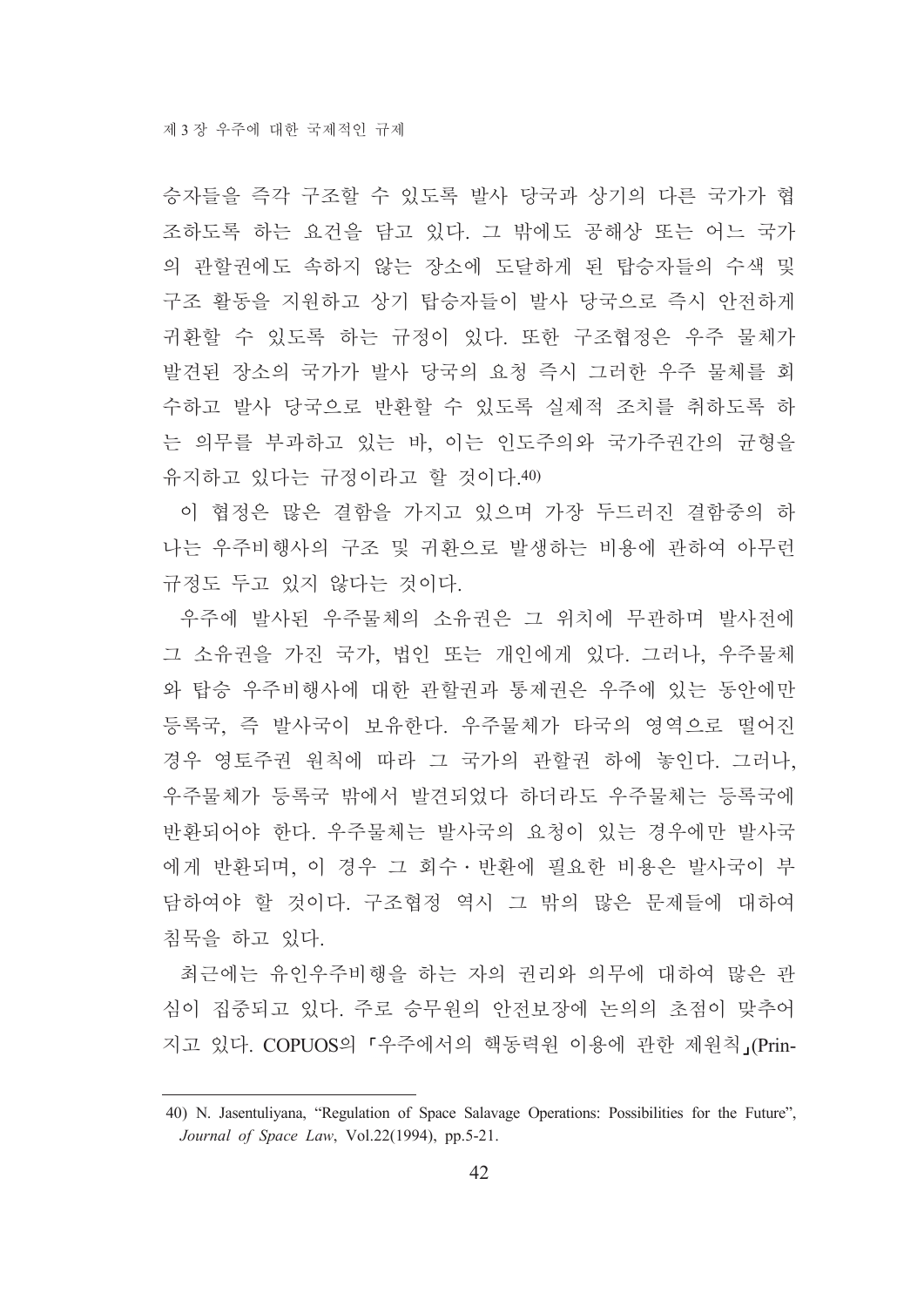ciples Relevant to the Use of Nuclear Power Sources in Outer Space) $\frac{2}{5}$ 에서 구조작업과 관련하여 가장 중요한 것은 Principle 9의 paragraph 3 이다. 이에 따르면, 보상은 제3자로부터 받은 원조에 대한 경비를 비 롯한 수색, 구조 및 마무리 작업에 소요된 경비의 상환을 포함한다.

### 3. 책임협약

책임협약은 구체적인 책임(liability)제도를 명시하지 아니한 우주조약 제7조 및 그리고 부분적으로 제6조의 규정을 더욱 구체화였으며 28개 조문으로 구성되어 있다. 한편, 우주의 탐사 · 이용에 부수적으로 발생 할 수 있는 상황들은 예측할 수 없는 것들이 적지 아니하다. 41) 바로 이러한 이유 때문에 우주조약은 이에 관한 기본원칙만을 정하였을 뿐 이다. 즉, 제6조는 우주활동에 대한 일반적인 국제책임에 대해 언급하 고 있고 제7조는 발사국이 손해를 초래한 경우 국제책임을 지도록 하 는 간략한 내용을 담고 있다.

한편 우주조약상의 책임이라는 용어는 애매하여 법적 책임을 의미하 는 것이 아니라 단순히 정책선언에 불과한 것이라고 판단하기 쉽다.42) 그러나, 국제법이라는 용어를 사용한 제1조 및 제2조를 분석해볼 때, 법적 책임이라고 해석한다.43) 책임협약은 우주조약의 많은 부분을 구 체화되었는 바, 특히 법적 책임을 보다 명확히 하였다. 즉, 분쟁 당사 자들이 합의에 도달하지 못한 경우의 청구위원회의 설치를 상정함으 로써 법적 책임의 개념을 보다 명확히 하였다.

책임협약은 국가와 국제기구의 책임만을 그 적용범위로 하고 있기 는 하지만 우주관련 사법상의 문제인 책임을 다룬 유일한 조약이며.

<sup>41)</sup> Morris D. Forkosch, Outer Space and Legal Liability, (Nijhoff ,1982), p.41

<sup>42)</sup> Kendra Webb, "Comment: To Infinity and Beyond: The Adequacy of Current Space Law To Cover Torts Committed in Outer Space", Tul. J. Int'l & Comp. L., Vol.16 (2007), p.307.

<sup>43)</sup> Ibid.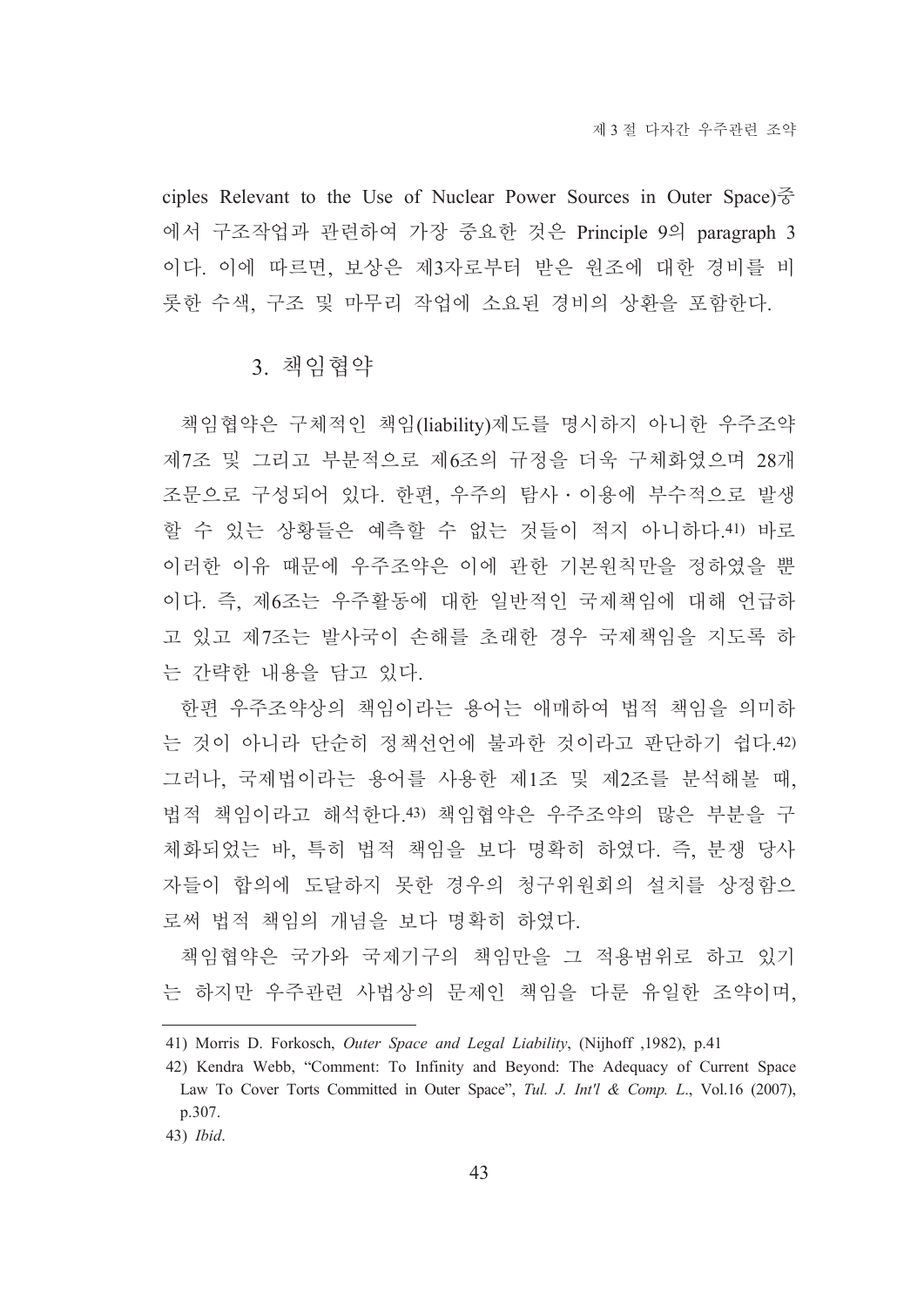우주 물체가 야기한 손해에 대한 국제적 배상 책임의 준거규칙과 청 구권 제출 및 분쟁 해결 절차를 규정하고 있다.

그 서문에서는 '우주물체에 의하여 초래된 손해에 대한 책임에 관한 효과적인 국제적인 규칙과 절차를 마련하고 특히 그러한 손해의 희생 자에 대한 완전하고 형평한 보상의 신속한 지급을 보장할 필요성'을 언급하고 있다. 책임협약에 포함된 두 가지의 중요한 용어에 정의조 항은 우주법의 발전에 있어 매우 가치 있는 공헌으로 손꼽힌다.

제1조에서는 몇 가지 용어에 대하여 구체적인 정의를 내리고 있다. 제1조(a)는 손해 배상 책임에 있어 중대한 의미를 갖는 손해의 개념에 대하여 인명의 손실, 인체의 상해(personal injury) 또는 기타 건강의 손 상 또는 국가나 개인(자연인이나 법인) 또는 국제정부간기구의 재산의 손실과 손해(loss or damage)로 정의하고 있다. 후술하는 1978년 Cosmos 954사건에서 크게 논의된 것이 바로 이 손해에 관한 조항이다. 캐나 다는 잠재적인 손해가 발생하는 것을 방지하기 위하여 상대한 비용을 지출하였지만 제1(a)조상의 생명손실, 인신상해, 건강손상 또는 재산 손실이나 손해는 발생하지 아니하였다. 그럼에도 불구하고 캐나다가 잠재적인 손해를 경감시키기 위하여 비용을 지출하였다는 근거로 그 비용을 청구할 수 있는가? 이에 대해서는 협약을 문리적으로 해석하 는 견해와 손해를 경감시킬 의무를 '손해'라는 단어의 불가분의 구성 요소로서 간주하는 견해로 명확히 나누어졌었다. 이 사건이 해결된 후 에도 이에 관한 법적 쟁점은 여전히 해소되고 있지 않다.

발사라 함은 '발사의 시도'를 포함하며(제1조 (b)항). 발사국(launching state)이라 함은 우주 물체를 발사하거나 또는 우주 물체의 발사를 구 매한 국가 또는 우주 물체가 발사된 영역 또는 시설의 소속국을 의미 한다(제1조 (c)항). 발사국이라는 용어의 의미는 구조협정에서 처음으 로 언급되었으며 책임협약과 등록협약은 발사국에 대하여 구조협약과 동일한 정의를 사용하고 있다. 협약은 발사국(launching state)의 개념을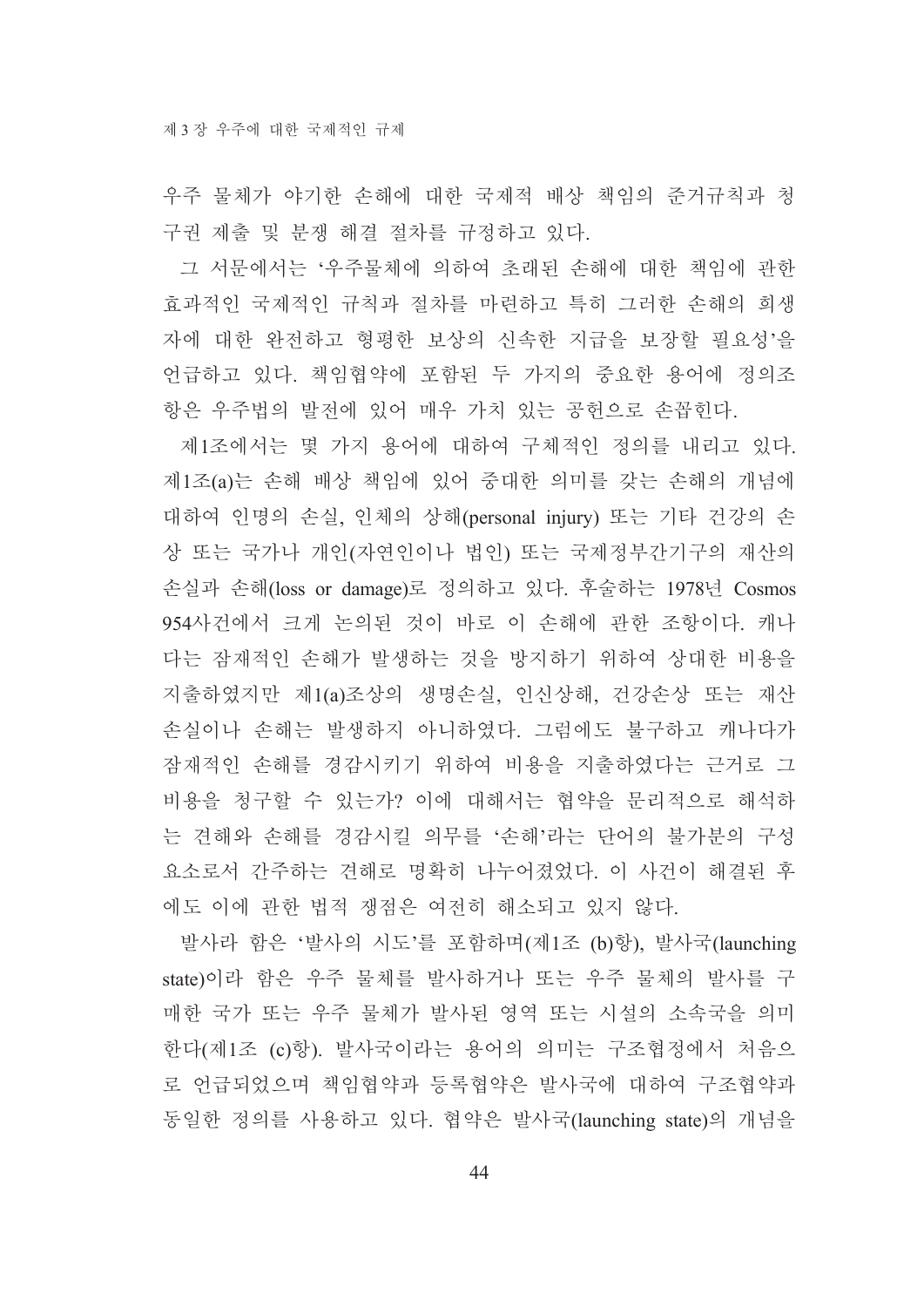넓게 해석하고 있다. 발사국의 개념정의는 여러 국가가 우주물체를 공 동으로 발사한 경우에 중요성을 갖는다.

예컨대, 제3국이 미국 영토에서 NASA에 의하여 발사된 통신위성을 가지고 있다면 미국과 제3국이 책임협약상의 연대책임을 지게 되는 것이다. 그러나 제3국의 민간회사가 미국에서 발사된 위성을 가지고 있다면 제3국이 미국과 더불어 발사국이 되는지의 여부는 명확하지 않다. 모든 경우에 미국과 더불어 발사국이 되는 것은 아니라고 보아 야 할 것이다. 그 민간회사가 자국정부로부터 미국에서 발사를 진행 하기 위한 라이센스를 필요로 하는 경우에만 유일하게 제3국이 발사 국이 되는 것이다. 이러한 경우 제3국이 간접적으로 미국에서의 발사 를 구매(procure)하였다고 말할 수 있을 것이다.44)

이에 따라 현재 4가지 유형의 국가가 발사국으로서의 자격을 가질 수 있다. 즉, (1) 발사를 한 국가, (2) 발사를 하도록 한 국가, (3) 자국 영토가 발사를 위하여 사용된 국가 및 (4) 자국의 시설로부터 우주물 체가 발사된 국가이다. 그러므로 손해를 입은 자는 초래된 손해 총금 액에 대한 책임을 이들 국가 중에서 선택하여 추궁할 수 있다. 문제 는 어느 국가가 민간회사의 활동에 대하여 책임을 질 것인가를 확인 하고 결정함에 있어서 발생할 수 있음은 분명하다. 민간회사의 위성 을 발사한 국가뿐만 아니라 민간회사가 발사한 위성을 제작 책임을 져야하는 국가도 있다.

한편, 우주물체에 대해서는 우주물체의 구성부분 및 그 발사체(launch vehicle)와 부품(parts)을 포함한다(제1조 (d)항)라고만 정의하고 있을 뿐 우주물체 자체에 대해서는 정의하고 있지 않다. 다른 우주관련 조약에 서도 우주물체에 대하여 정의를 내린 조항이 없기 때문에 이는 책임 협약의 입법상 흠결이라고 생각된다. 미국 국무부는 우주물체라는 용 어는 그 물체가 발사된 천체의 궤도를 선회하기 위한 또는 그러한 천

<sup>44)</sup> Haanappel, op.cit., p.98.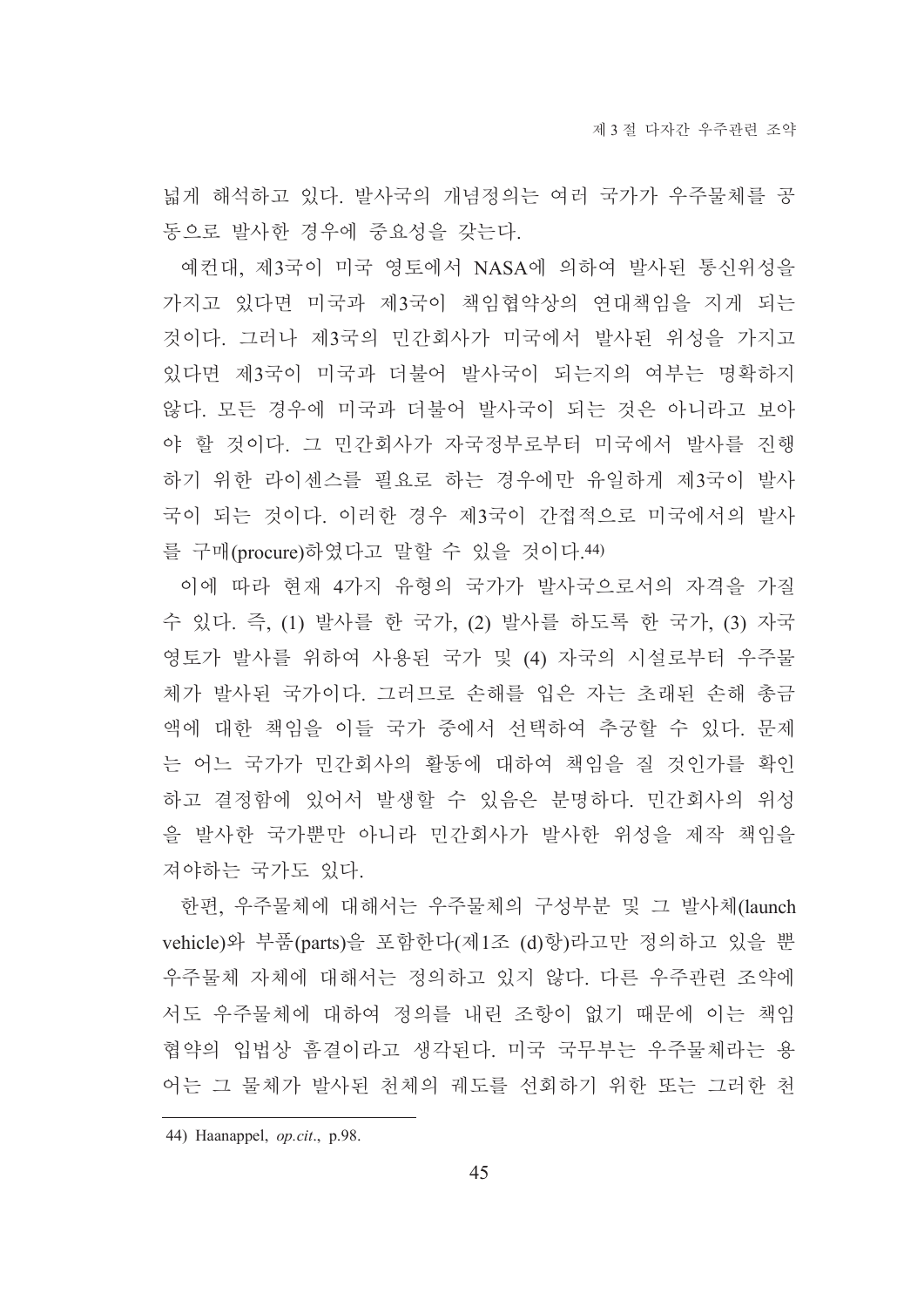체를 벗어나기 위한 목적으로 인간이 발사한 물체를 포함하며 물체가 실제로 궤도에 진입하거나 천체를 벗어난 경우와 그러한 의도를 가진 것이라면 실패한 경우도 포함된다고 판단하고 있다. 따라서 우주물체 의 최소한의 요건은 우주에서의 이동을 위해 의도된 물체라는 것이다. 이 정의에 의하면 달의 항구적인 시설에 의하여 입은 손해 또는 개인 이 초래한 손해에 대해서는 책임협약이 적용되지 아니할 것이다.45)

한편, 책임협약은 우주조약과 마찬가지로 국가중심적인 책임제도를 따르고 있으며, 우주물체에 의하여 초래된 손해에 대하여 발사국에 책임을 부과하고 있다. 개인이 입은 손해에 대해서는 책임협약의 배 상청구절차는 관련 국가에 의한 경우만을 허용하고 있다. 손해배상 책 임의 정도와 관련하여, 책임협약은 지구 표면에서 발생한 손해 및 비 행중의 항공기에 발생한 손해에 대한 절대적 책임을 손해가 우주 공 간에서 발생한 경우의 과실책임과 구분하고 있다. 즉, 제2조와 제3조 는 두 가지 책임기준에 대하여 규정하고 있다. 즉 절대적 책임(제2조 및 제4조 1(a))과 과실책임(제3조 및 제4조 1(b))이다. 협약은 책임(liability)에 대한 정의를 하고 있지 않다. 그러므로 국내법상의 정의에서 유추하는 수밖에 없다. 책임의 부담과 관련하여 손해가 발생한 두 지 역을 명확히 구분하였다.

제2조는 발사국이 우주물체에 의하여 지상에 또는 비행중인 항공기에 미친 손해에 대하여 절대적 책임을 진다는 원칙적 규정을 두고 있다. 고의 · 과실의 여부를 묻지 않는 것이다. 절대적 책임제도하에서는 국 가는 어떠한 상황 심지어 불가항력의 경우에도 책임을 지게 된다. 협 약에서 이 원칙을 채택하는데 별다른 반대에 부딪치지 아니하였다. 그 수행과정에서의 극도로 위험한 활동은 사람, 토지 또는 타인의 물 건(chattel)에 대한 최상의 주의로서도 제거할 수 없고 일반적인 관례

<sup>45)</sup> Firestone, *op.cit.*, p.760.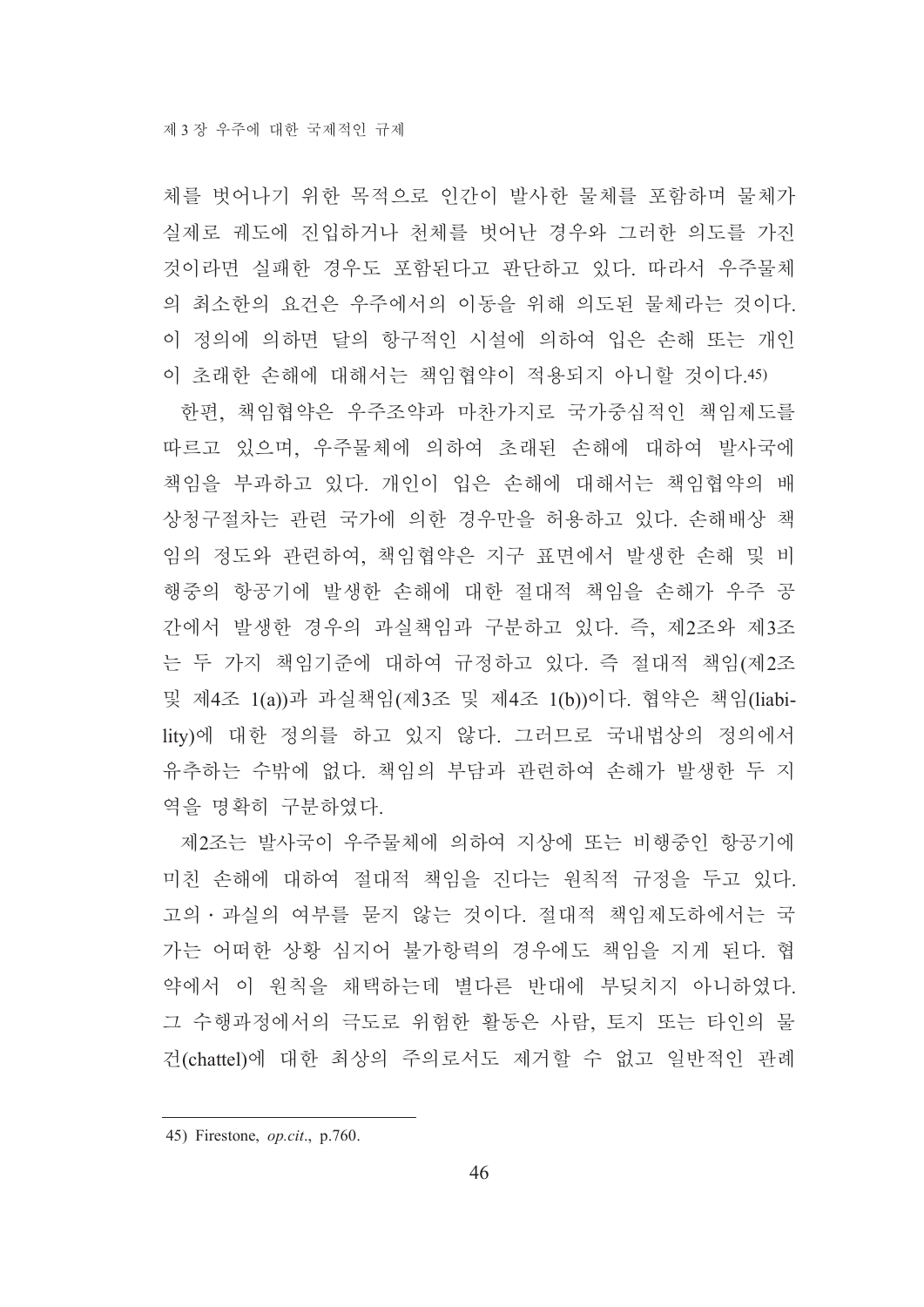(common usage)도 아닌 심각한 손해의 리스크가 필연적으로 수반된다 는 일반적으로 수락된 규칙이 있다.

반면에 제3조에 의하면 어느 발사국의 우주물체가 지구 표면 이외 의 곳에서 다른 발사국의 우주물체 또는 동 우주물체상의 사람이나 재산에 손해를 발생시킨 경우에는 손해를 입힌 그 발사국이나 자신이 책임을 져야할 자의 과실이 있는 경우에만 이에 대한 배상책임이 있 다. 그러나, 과실에 대하여 명확한 정의를 하지 아니함으로써 배상청 구문제를 해결할 수 있는 실체적인 규칙을 완벽하게 규정하지는 못하 고 있다. 책임협약의 기초과정에서 미국은 직접책임과 간접책임을 구 분하는 규정을 포함시키고자 하였으나 이 제안은 받아들여지지 못하 였다.46) 이와 같이 협약은 과실의 입증을 요구하고 있으면서도 과실 에 대하여 정의를 하고 있지 아니하며 그 위반이 과실에 해당하는 주 의 의무(duty of care)에 대해서도 언급하고 있지 않다. 이와 같이 협약 기초자들은 책임과 관련된 상세한 규정을 마련하기 보다는 의도적으 로 몇 가지 중요한 문제들을 미해결상태로 남겨두었던 것이다.

즉, 우주에서의 손해발생 가능성은 희박하다고 판단하였으며47) 기초 자들은 과실책임과 관련하여 우주에서의 주의의무의 기준을 정의하고 자 한다면 협약의 채택은 요원해질 것을 두려워했던 것이다.48)

제4조 및 제5조는 공동발사의 경우 발사국의 연대책임에 관하여 규 정하고 있다. 즉, 제4조는 손해가 두 발사국에 의하여 제3의 발사국에 초래된 복잡한 상황에 대하여 다루고 있다.

우주조약 제6조에 의하면 발사국은 민간회사의 활동에 대하여 책임 을 져야 하기 때문에 이러한 형태의 책임 외에도 그 회사가 설립된

<sup>46)</sup> Marc S. Firestone, "Comment: Problems in the Resolution of Disputes Concerning Damages Caused in Outer Space", Tul. L. Rev., Vol.59(1985), p.750.

<sup>47)</sup> Herbert Reis, "Some Reflection on the Liability Convention for Outer Space", J. Space L., Vo.6(1978), pp.125-7.

<sup>48)</sup> Christol, *op.cit.*, p.370.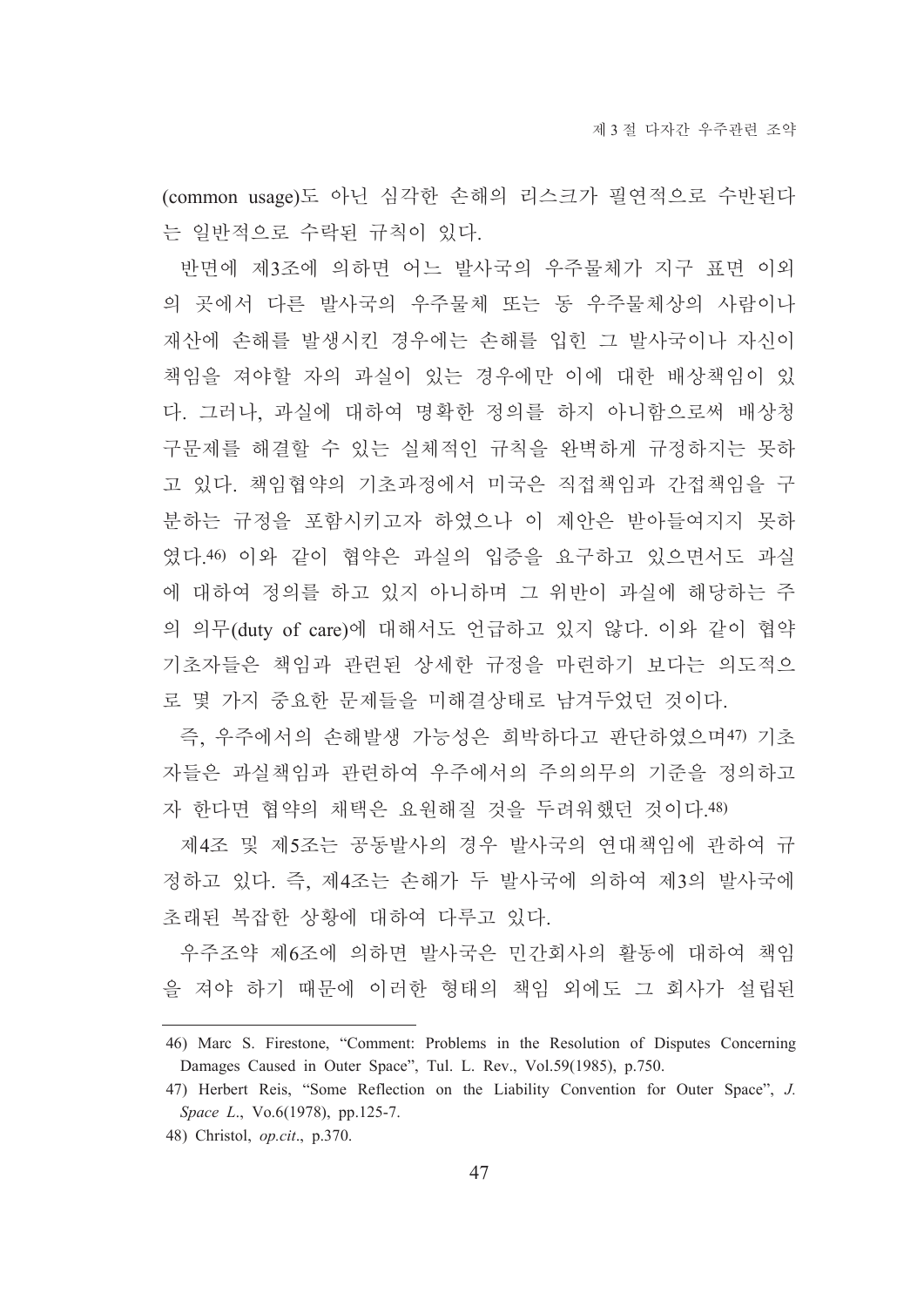국가가 민간회사의 활동에 대하여 책임을 지게 된다면 문제가 된다. 국제협력이 이루어진 경우에는 2이상의 국가가 실패한 발사에 의하여 초래된 손해에 대하여 책임을 질 수도 있다.

우주선에 의하여 초래된 손해와 관련하여서는 발사국이 우주조약에 따라 책임을 진다. 그러나, 손해를 입은 당사자가 우주활동에 관련된 사적 실체를 대상으로 소송을 제기할 가능성이 더 크다. 그런데, 손해 가 제조업자의 과실에 의하여 초래될 수도 있을 것이다. 이러한 상황 의 경우에는 현행 우주관련 조약으로는 충분히 해결하기 어렵고 보완 적인 규칙이 책임협약에 포함되어야 할 것이다. 최근에는 공해상의 浮游플랫폼에서 위성을 발사하는 현상이 생겨났다. 그 최초의 예는 미 국의 보잉사가 주 계약자인 Sea Lauch 컨소시움이 1999년 3월 우크라 이나의 로켓으로 노르웨이 회사 Kvaerner가 관리하는 플랫폼에서 이루 어진 발사이다. 플랫폼이 적도상(하와이 남쪽 1,400km)에 있었기 때문 에 위성을 궤도로 쏘아 올리는데 필요한 연료를 줄일 수 있었던 것이 다. 이 사례에서는 특히 특정한 국가의 영토상에서 발사가 이루어지 지 아니하였기 때문에 발사의 책임의 배분(apportionment)에 관한 문제 가 발생할 수 있다.

책임협약 제6조는 책임으로부터 면제와 그 조건에 대하여 규정하고 있는 바, 국가의 절대적 책임의 예외를 허용하고 있다. 발사국은 손해 가 전적으로 또는 부분적으로 청구국 또는 청구국이 대리하는 자연인 및 법인의 중대한 과실 또는 손해를 초래하려는 의도적인 작위 또는 부작위로 인하여 초래된 것임을 입증하는 한도까지는 절대책임이 면 제된다(제6조 제1항). 이러한 예외는 발사국이 특히 국제여합 헌장과 1967년 우주조약을 포함하는 국제법에 따라 행동하였을 것을 조건으 로 하다(제6조 제2항). 따라서 손해가 국제여합 허장과 1967년 우주조 약을 포함하는 국제법과 일치하지 아니하는 발사국의 활동의 결과로 서 초래된 경우에는 어떠한 경우에도 발사국의 책임은 면제되지 아니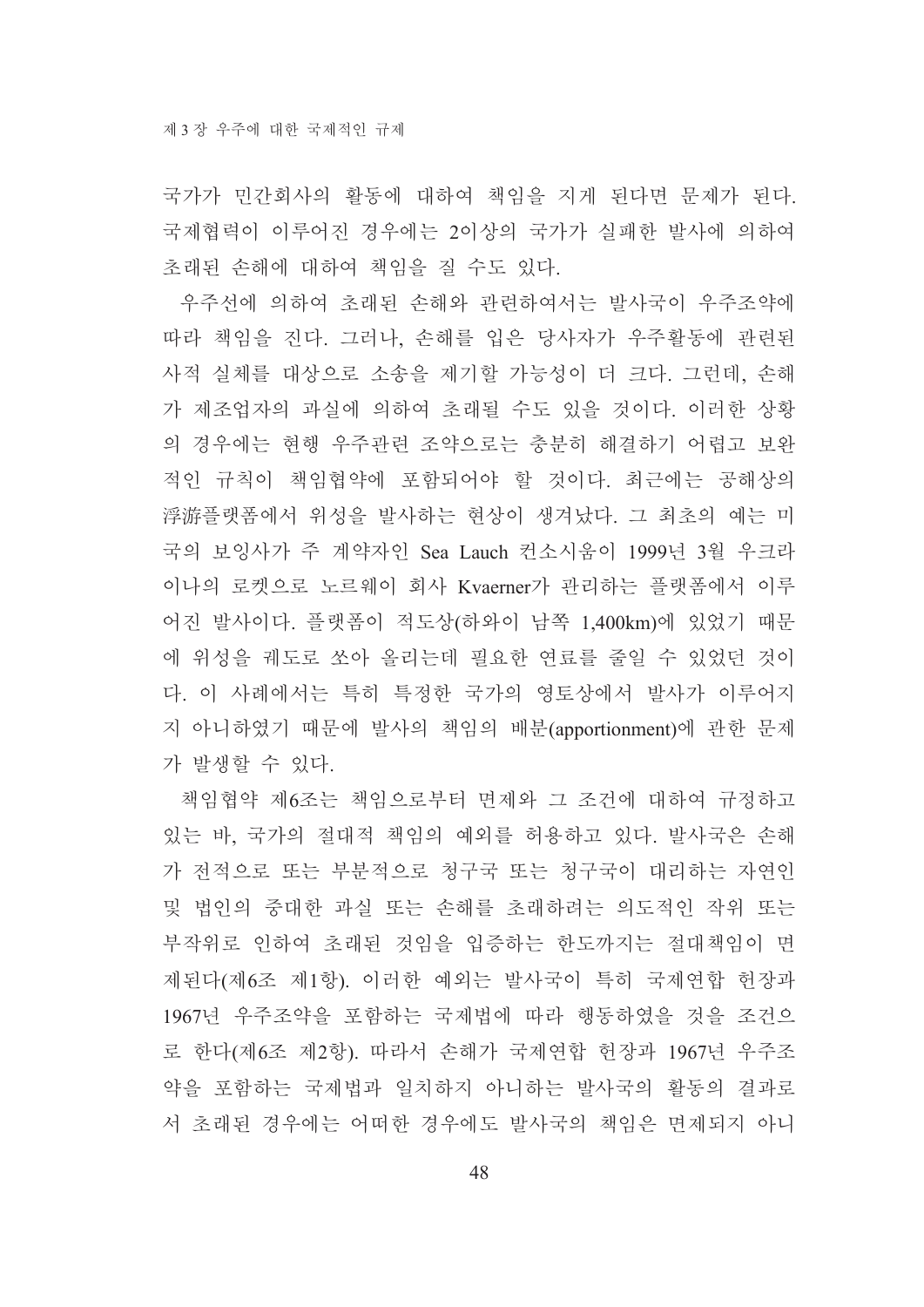하며 완전한 배상책임을 지게 된다. 이 규정은 우주활동에 있어서의 국제법 준수의 필요성을 강조하고 있다. 1978년 소련의 위성 cosmos 954호가 캐나다에 떨어졌으며 그 잔해에서 방사능이 검출되었으므로 소련은 법적인 배상책임을 인정하지 아니하였지만 캐나다에 3백만 캐 나다 달러의 손해배상을 호의로(ex pratia) 지급하였다.

책임협약의 근저에 있는 기본원칙은 모든 손해에 대한 배상이지만 제7조에 의하면 우주물체가 (1) 발사국의 국민, (2) 발사시 또는 발사 후 어느 시기로부터 하강할 때까지의 단계에서 그 우주물체의 작동에 참여하는 동안의 외국인 또는 (3) 발사국의 초청을 받아 발사 또는 회 수예정지역의 인접지역에 있는 동안의 외국인에게 미친 손해에 대해 서는 책임협약이 적용되지 아니한다.

이 점에 대해서는 주목할 필요가 있다. 사실상 대단히 높은 리스크 에 노출되어 있는 이 두 부류의 사람들은 협약의 혜택을 입지 못하도 록 한 점은 충분히 논란의 소지가 될 수 있을 것이다. 사실, 발사에 참 여한 민간업체가 고용한 내ㆍ외국인에 대한 피해는 동 업체의 국적국 에 의하여 해결하는 수밖에 없을 것이다. 이러한 사람들에 대해서는 국제법의 일반원칙, 국내법 및 국제사법에 의하여 보호된다. 책임협약 당사국이 타 당사국의 법원에 제소하여 발사국의 국내법에 따라 배상 을 청구할 수도 있을 것이다.49)

제8조는 협약이 국가간의 청구에 대해서만 적용됨을 명확히 하고 있다. 즉, 발사국에 대하여 배상을 청구할 수 있는 주체는 '손해를 입 은 국가'또는 '자국의 자연인 또는 법인이 손해를 입은 국가'이다. 자연인이나 법인은 이 협약에 의하여 청구를 제기할 자격을 갖고 있 지 않다. 따라서, 개인은 자신의 이름으로 배상을 청구할 수 없다. 이 들의 청구는 자국 정부가 대리하여 행하여야 한다(제8조 제1항).

<sup>49)</sup> 공군법무실, 우주법 해설서(2008), p.29.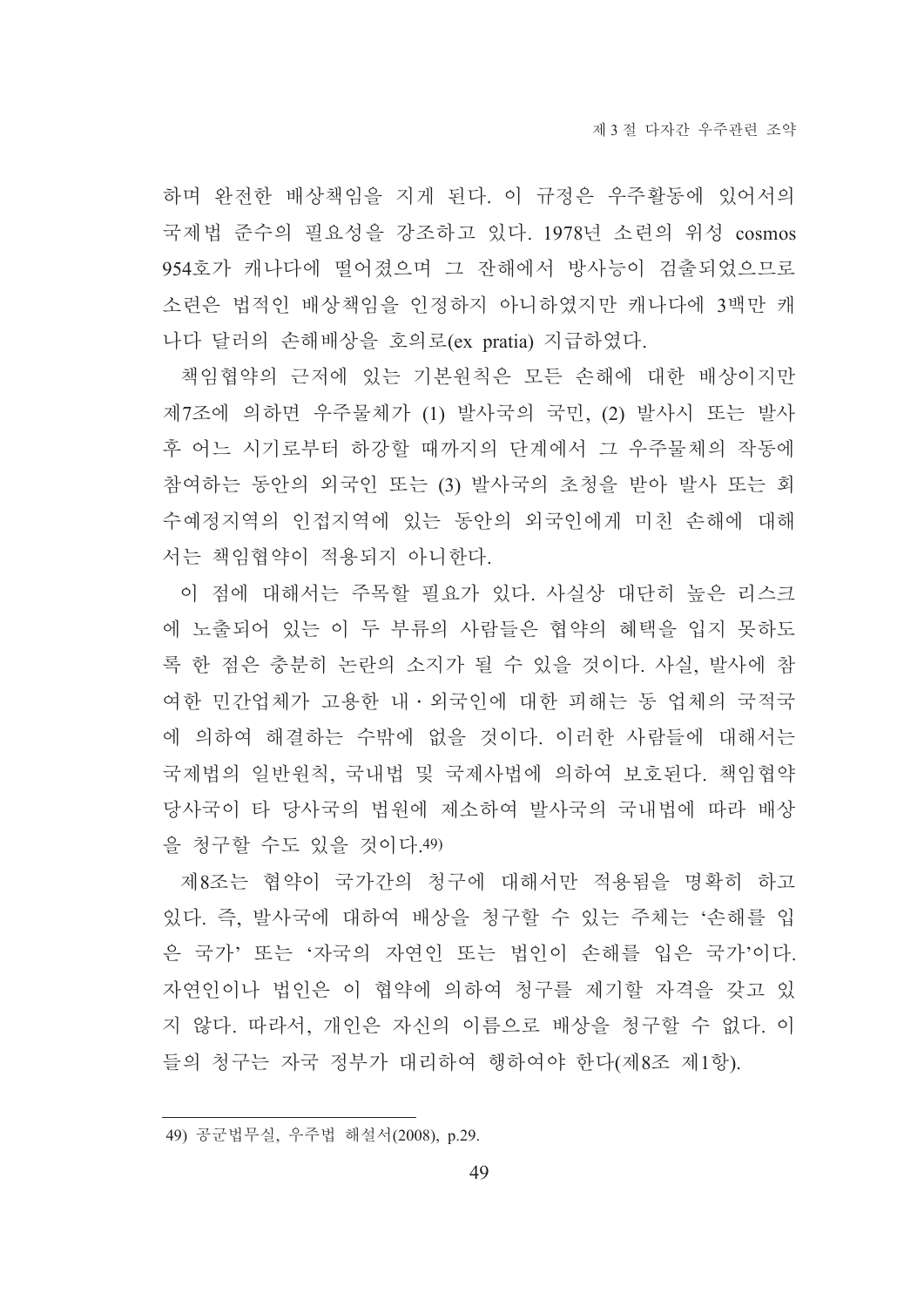제9조는 손해배상청구는 청구국과 피청구국간의 외교적 채널을 통 하여 제출되어야 함을 규정하고 있다. 만약 손해국이 발사국과 외교 관계를 수립하고 있지 아니한 경우 청구는 제3국을 통하여 또는 국제 연합 사무총장을 통하여 제기될 수 있다. 발사국에 대한 손해배상의 청구는 외교경로를 통하여 하고, 외교관계가 설정되어 있지 아니한 국 가간에는 제3국을 통하여 할 수도 있다.

제10조는 원칙적으로 손해배상청구는 손해가 발생한 후 1년 이내에 발사국에 제출되어야 함을 규정하고 있다. 만약 어느 국가가 1년 이내 에 손해의 발생을 알지 못하였다면 그 손해를 알게 된 날로부터 1년 이내에 청구를 제출하여야 한다.

제12조는 "발사국이 이 협약에 의하여 손해에 대하여 지급할 책임 이 있는 배상은 배상을 받을 자인 자연인 또는 법인, 국가 또는 국제 기구에게 그러한 손해가 발생하지 아니하였더라면 존재하였을 조건으 로 회복시켜주게 될 손해에 관한 배상(reparation)을 제공하기 위하여 국제법에 따라 또한 정의와 형평의 원칙에 결정되어야 한다"라고 규 정하고 있다. 이와 같이 배상의 상한에 대해서는 규정하고 있지 않으 며 만약 배상의 상한을 정하였더라면 보험제도를 도입할 수도 있었을 것이다. 손해에 대한 적절한 배상이라는 이념은 제2조에 기본원칙이 규정되어 있으며, 책임협약 전체에 걸쳐 반영되어 있고 몇 개의 조항 에서 적절하게 고려하고 있다. 제12조의 규정은 제1조에서 정의한 손 해라는 용어와 결부시켜 검토하여야 한다. 한편, 그런데, 상실한 이익 등 추후 발생한 손해 또는 그로 인한 심적 고통 등과 같은 비육체적 손해도 배상의 대상이 되는지 명확하지 않다. 또한 손해의 금액을 계 산하는 방법도 규정하고 있지 않다. 단순히 국제법과 정의 및 형평의 원칙에 따라 배상이 결정된다고 규정하고 있을 뿐이다. 이 협약이 염 두에 두고 있는 것은 직접손해이지 간접손해는 아니다.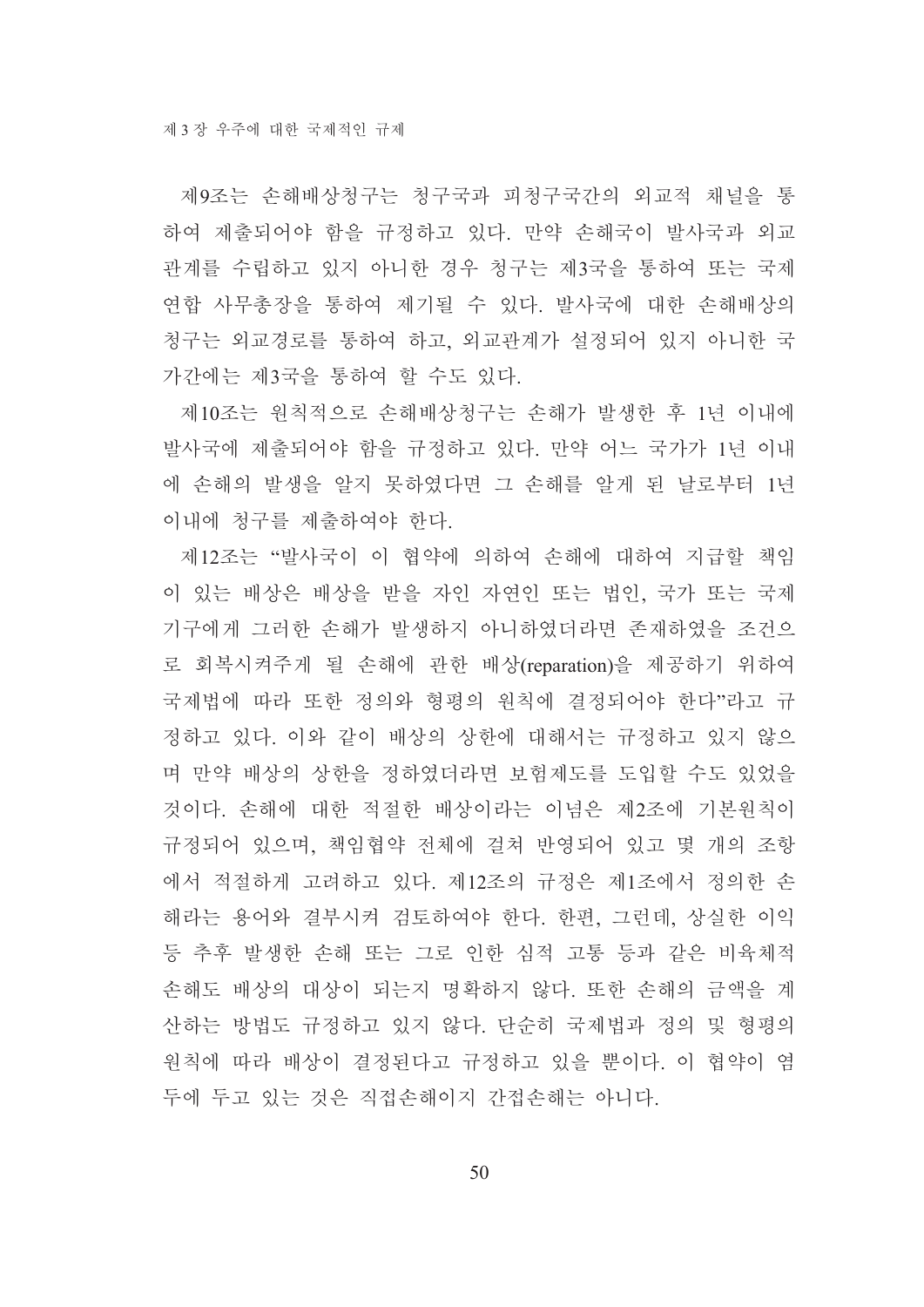청구국이 배상청구서를 제출하였음을 발사국에게 통지한 날로부터 1년 내에 제9조에서 규정한 양국이 외교교섭을 통하여 해결을 하지 못한 경우에는 일방 당사자의 요청에 의하여 관련 당사자들이 구성하는 3인 으로 구성되는 청구위원회(Claim Commission)를 설치하여야 한다(제14조 이하). 청구위워회는 배상청구의 타당성 여부를 결정하고, 타당한 경 우 지불해야 할 배상액을 확정한다. 청구위원회의 결정은 당사자들이 그와 같이 합의한 경우에는 종국적이며 구속력을 가진다(제14(2)조).

한편 그 동안 위성에 의하여 손해가 초래된 몇 가지 사례가 발생하 였지만 대부분의 경우 배상은 중재재판이나 사법재판에 의하지 아니 하고 비공식적으로 타결되었다. 책임협약이 원용되었던 한 가지 사건 은 앞서 몇 차례 언급한 1978년 1월 24일 소련의 COSMOS 954가 캐 나다에 추락한 사건이다. 이 사건으로 개인에게는 손해를 초래하지 아니하였지만 환경에 피해를 초래하였으며, 캐나다는 6백만 달러의 배 상을 청구하였으나, 소련은 구조협약에 의하여 손해를 초래한 국가에 게 수색과 구조작업을 지원할 수 있는 기회를 부여하여야 함에도 캐 나다는 소련에게 이를 거부하였으며 책임협약상의 '손해'는 환경에 대 한 손해는 포함하지 아니한다고 주장하였다. 당시 캐나다는 미국의 지 워은 받아들였지만 소련의 지워은 거부하였던 것이다. 결국 캐나다는 수색과 구조작업에 1400만 달러가 지출되었으나 3만 달러만을 소련으 로부터 받았을 뿐이다. 이 사건은 외교적 체널을 통하여 협상이 되었 을 뿐이고 청구위워회에 의하여 해결된 것은 아니었다.

우주쓰레기와 관련하여 책임문제가 발생할 수 있다. 예컨대. 2005년 1월 17일에는 두개의 로켓이 지구의 높은 상공에서 충돌하였다.50) 버 려진 미국의 Thor Burner와51) 중국의 발사체(미사일 · 인공위성 · 우주

<sup>50)</sup> Leonard David, U.S.-China Space Debris Collide in Orbit, Apr. 16, 2005, http:// www.space.com/news/050416 debris crash.html.

<sup>51)</sup> http://en.wikipedia.org/wiki/Thor-Burner.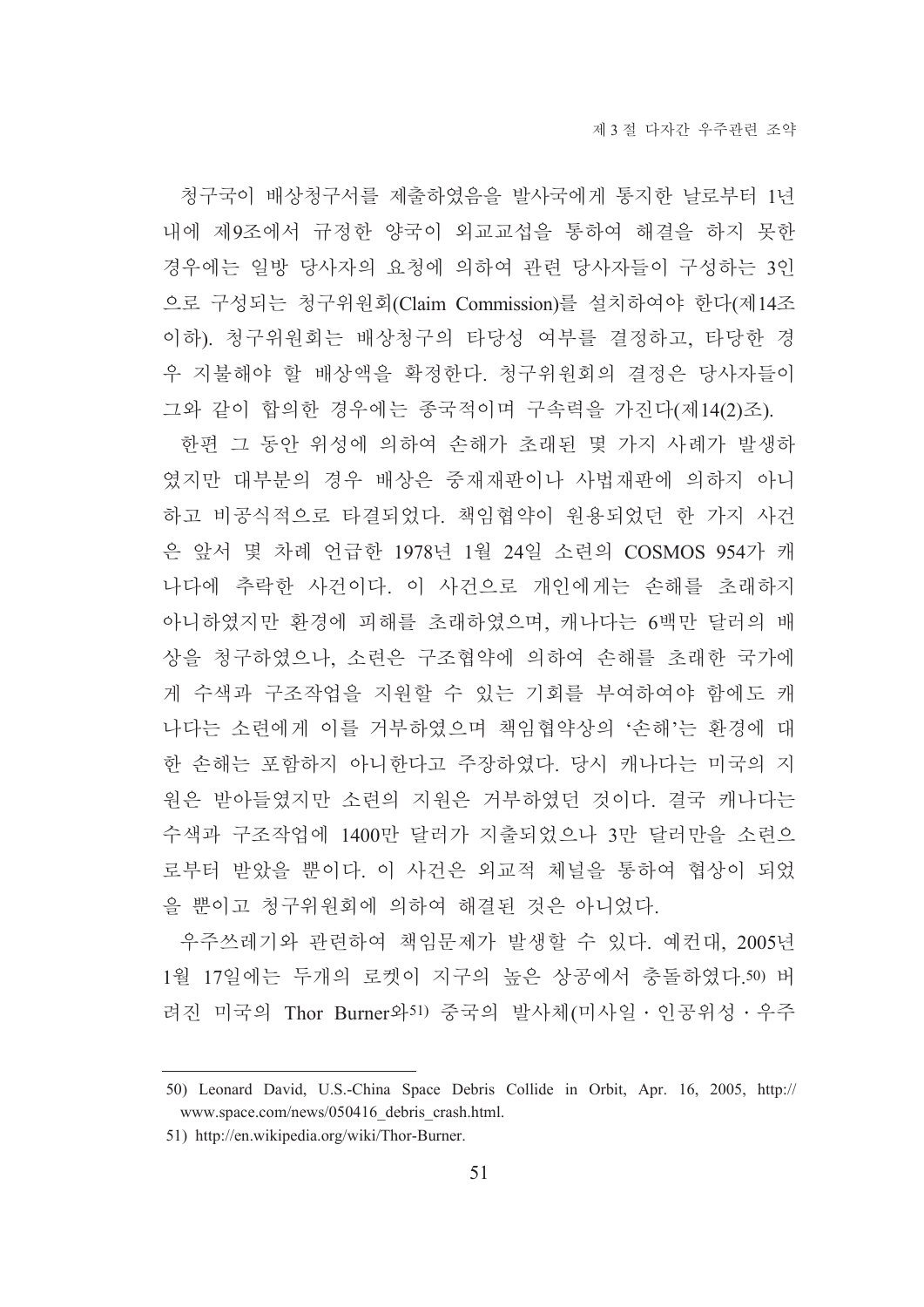선 등의 발사용 로켓)가 충돌한 것이다. 이 두 물체는 모두 우주쓰레 기로 간주되었기 때문에 실제손해는 발생하지 않았고 따라서 우주관 련 조약에 의한 청구는 제기되지 아니하였다. 우주궤도상의 물체가 증 가함에 따라 우발적인 충돌도 증가하게 될 것이다. 한편, 중국의 미사 일실험이 우주물체간의 충돌을 일으키지는 아니하였지만, 그러한 발생 가능성은 앞으로도 여전히 남아 있다. 중국이 발생시킨 잔해가 우주 에서의 어느 위성과 충돌하였다면 중국은 책임협약 제2조 및 제7조에 따라 발생한 손해에 대한 절대책임을 져야 했을 것이다.

### 4. 등록협약

이 조약의 정의조항인 제1조는 가장 중요한 조항중의 하나이다. 책 임협약 제1조의 예를 따라 '발사국'과 '우주물체'에 대해 정의하고 '등 록국'에 대한 정의를 추가하였다. 발사국은 우주물체를 발사하거나 발 사를 구매한 국가 및/또는 그 영토 또는 시설에서 우주물체가 발사된 국가이다. 이 협약에서도 우주물체에 대한 명확한 정의를 내리지 못하 고 있다.

등록조약은 제2조 내지 제5조에 의하여 이중등록제도(double system) 를 채택하고 있다. 제2조는 발사국으로 하여금 우주궤도로 또는 그 밖 으로 발사된 우주물체를 '적절한'(appropriate) 등록부에 등록하여야 한 다. 등록을 의무적인 것이다. 다만 이에 대하여 등록협약은 그 이상의 구체적인 규정을 두고 있지 않다. 따라서, 각각의 등록의 내용과 그러 한 등록이 유지되는 조건은 관련 등록국이 정하도록 하고 있다는 것 으로 해석되어야 할 것이다. 발사국이 2이상인 경우, 당해 국가들은 어느 국가가 이 협약에 따라 우주물체를 등록할 것인지를 공동으로 결정하여야 한다. 책임과 관련하여서는 손해에 대하여 연대책임을 질 수 있는 수개의 발사국이 있을 수 있지만, 등록의 경우에는 그러하지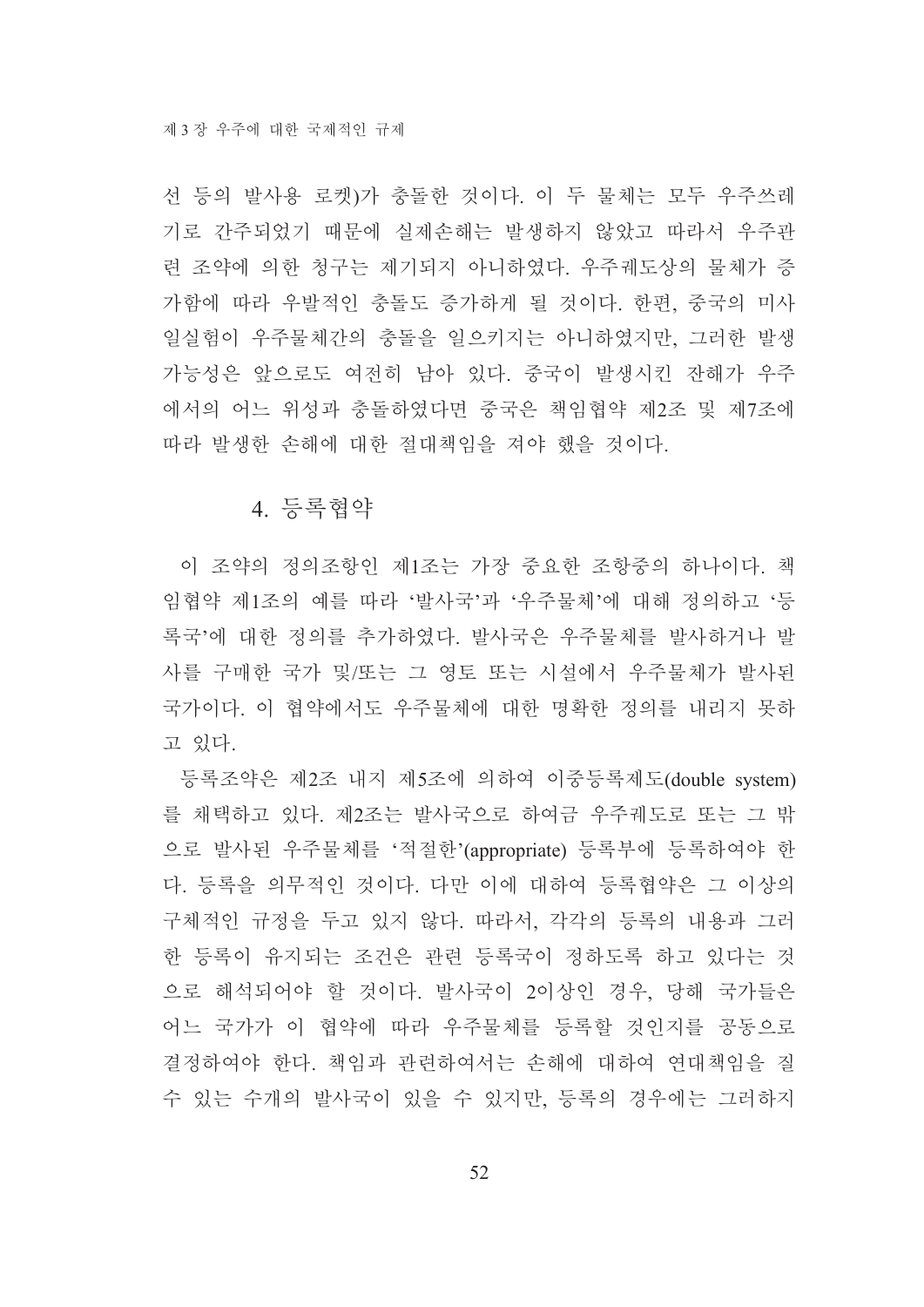아니하다. 정의조항에 의하여 수개의 발사국이 있을 수 있지만 제2(2) 조는 이들 국가들로 하여금 어느 국가가 등록국이 될 것인가를 결정 하도록 함으로써 등록국에게 우주물체에 대한 관할권과 통제권을 부 여하고 있는 우주조약 제8조의 규정을 염두에 두고 있다.

우주물체에 대해서는 "이 용어는 ...우주물체의 구성부품 및 그 발사 체와 그 부품을 포함한다"라고 정의함으로써 다소 불완전한 느낌을 준 다. 우주물체는 발사된 물체이어야 한다. 등록조약에 의하면 발사국과 등록국을 확인할 수 없는 극히 드믄 상황이 발생할 가능성도 있다. 즉, 민간회사가 공해 또는 우주상의 민간시설로부터 우주물체를 발사 한 경우이다. 이 경우 1999년 활동을 시작한 Sea Lunch consortium의 경 우에서처럼 실용적인 해결책을 찾을 수 있을 것이다. 이 컨소시움은 노르웨이 회사인 Kvaernerdml (태평양상의) 공해에 있는 플랫폼으로부 터 발사를 한다. 실용적인 해결책은 관련 CIS협약들에 의거한 책임을 자발적으로 떠맡는 참여민간회사의 정부에 초점이 맞추어지고 있다.

제3조는 국제연합사무총장은 자신에게 제공된 정보를 등록부에 등 재하도록 하고 있으며 등록부상의 정보에 대한 완전하고도 개방된 접 근이 가능하도록 하고 있다. 발사국은 그러한 등록이 끝난 때에는 우 주물체를 국제연합 등록부(UN Register)에 등록하기 위하여 가능한 한 신속하게 국제연합 사무총장에게 일정한 세부사항을 통지하여야 한다.

등록협약은 모든 우주물체를 등록하도록 하면서도 어느 국가가 미 등록 우주물체에 대한 관할권과 통제권을 가지는가를 명확히 하는 규 칙을 포함하고 있지 않다. 사실 어떠한 다른 우주관련 조약에서도 등 록협약을 어급하고 있지 않다.

1986년은 등록협약이 발효하지 10년이 된 해였으며 제10조에 따라 협약의 검토 문제가 국제연합 총회에 상정되었으나 총회는 그 개정이 필요하다는 결론을 내리지 않았다. 몇몇 학자들이 개정이 필요하다고 언급한 내용을 살펴보면 다음과 같다. 우선 서문에서 협약의 핵심적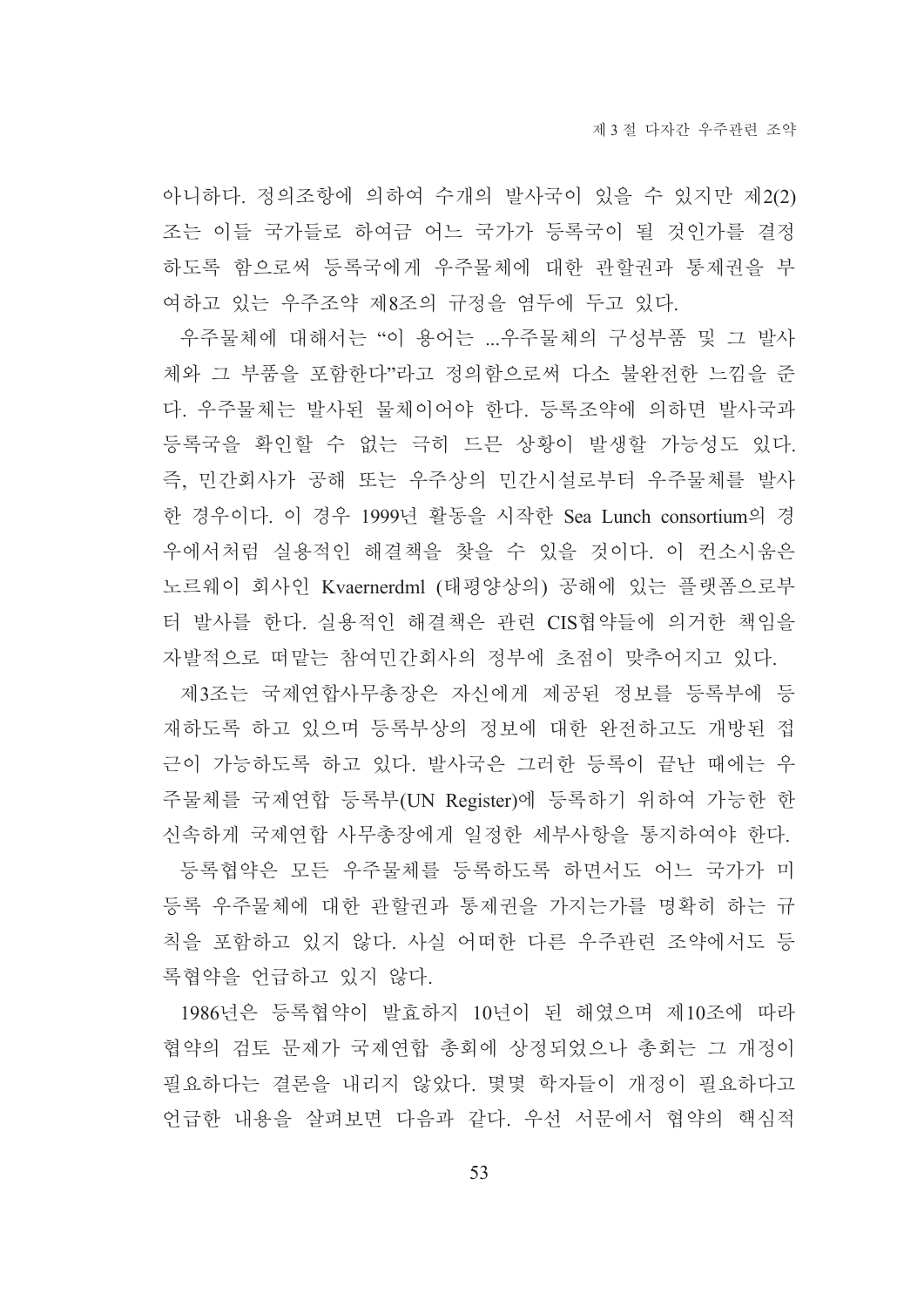인 목적이 우주를 평화적 목적임을 천명하여야 하고 다음으로 등록국 으로 하여금 무기를 탑재한 위성에 관한 정보를 제공할 의무를 지도 록 제4조를 개정하자는 의견이 있다. 사실, 우주조약 제4조에 의해서 도 그러한 행위는 금지되지 않고 있다.

또한 '가능한 한 빨리'(as soon as possible)이라는 제6조의 보고시기 에 관한 규정은 현재 발사 후 수개월이 경과할 때까지 등록을 완료하 지 아니하는 것을 허용하는 것에 다름 아니기 때문에 '즉시'(promptly) 로 개정하자는 견해도 있다. 실제로도 대부분의 등록국들은 제4조를 적절하게 적용하지 않고 있다는 우려가 표명되기도 하였다. 특히 우 주물체의 진정한 목적이나 기능에 관한 정보를 알리지 아니하는 행위 등이다.

선진국들은 등록협약이 탄력성 있는 규정들을 담고 있어 국가들이 여러 상황에서 자신의 의사와 재량에 따라 행동할 수 있도록 해주고 있다는 점을 들어 등록협약의 개정이 불필요하다고 판단하고 있다. 그러나 중국은 2005년 1월 17일 미국의 Thor Burner와52) 충돌한 중국 의 발사체를 등록하지 아니하였기 때문에 명백히 등록협약을 위반하 였다. 그러나 어떠한 제재도 수반되지 아니 하였는 바, 이는 등록협약 의 실효성에 대한 의문을 품게 하는 좋은 사례라고 할 수 있다.

### 5. 달협정

달 탐사는 우주시대가 시작된 직후인 1959년부터 시작되었다. 일부 우주선이 달 주위를 비행하였고, 일부는 달 표면에 착륙했으며, 일부 는 달 위성이 되었다. 이중 가장 중요한 것은 여섯 개의 아폴로위성의 달 탐사임무이었다. 우주비행사들은 1969년부터 1972년까지 달 표면 에 착륙하였다. 달 탐사와 이용의 법적 영향에 대한 논의가 1970년

<sup>52)</sup> http://en.wikipedia.org/wiki/Thor-Burner.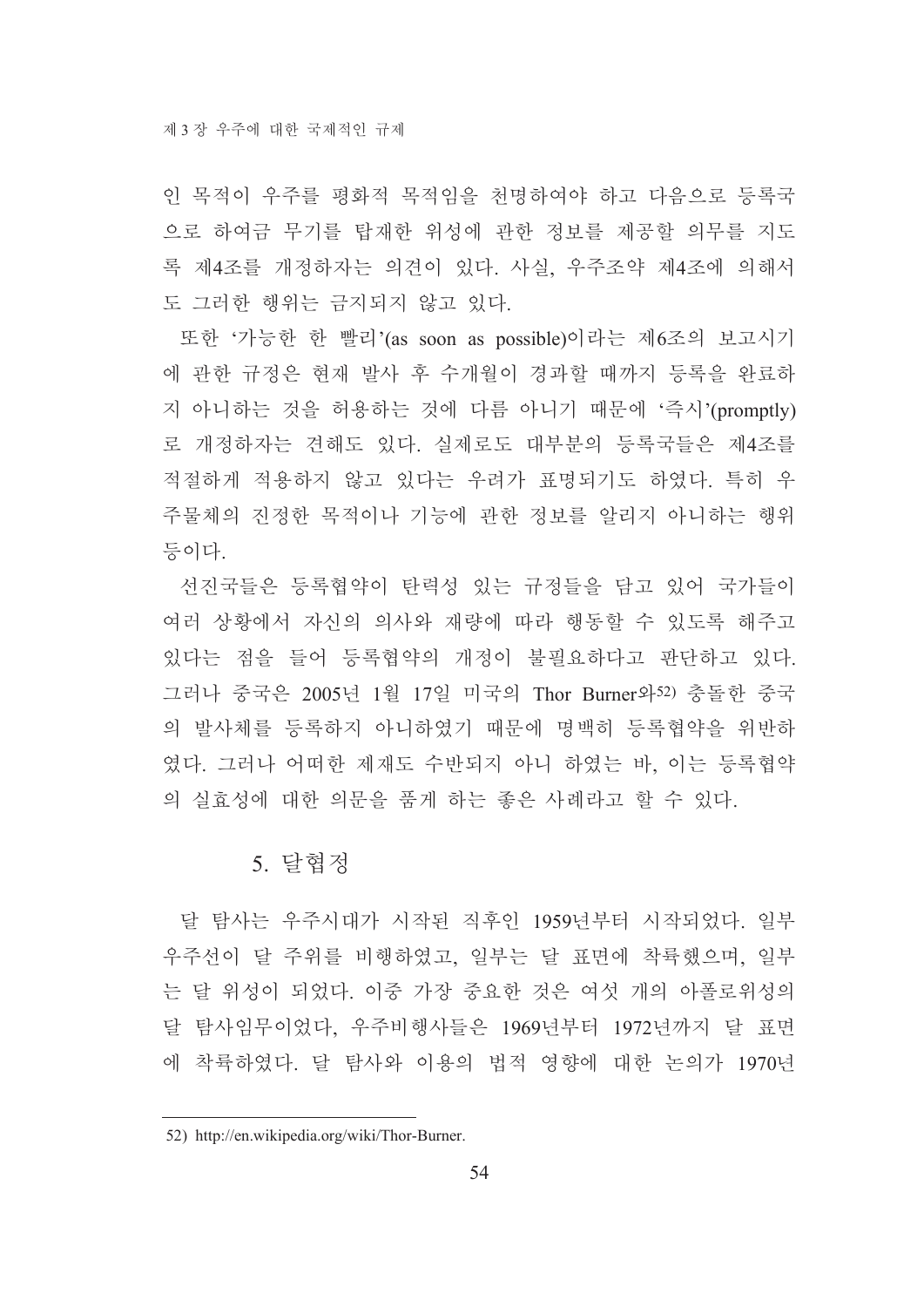COPUOS에서 시작되어 1979년 달협정이 만장일치로 총회에서 채택되 었다. 달협정은 주요 우주 능력을 갖고 있지 않은 다섯 개 국가가 비 준한 1980년 효력이 발생하였으며 2011년 11월 현재 13개국만이53) 비 준하였고 다른 4개국이54) 서명하였을 뿐이다. 오스트레일리아를 제외 하고는 우주 강국중 어느 국가도 비주하지 아니하였다.55) 이처럼 저조 한 비준상황은 1970년대 크게 관심을 끌었지만, 그 후 국제사회 전체 가 받아들이고 있지는 아니한 '인류공동유산'(common heritage of mankind) 원칙이 달협정에서는 중요한 역할을 하고 있다는 사실로부터 기 인하고 있다.

<sup>53)</sup> Australia, Austria, Belgium, Chile, Kazakhstan, Lebanon, Mexico, Morocco, Netherlands, Pakistan, Peru, Philippines, Uruguay. http://treaties.un.org/Pages/ViewDetails.aspx?src= TREATY&mtdsg\_no=XXIV-2&chapter=24&lang=en#2.

<sup>54)</sup> France, Guatemala, India, Romania. http://treaties.un.org/Pages/ViewDetails.aspx?src= TREATY&mtdsg\_no=XXIV-2&chapter=24&lang=en#2.

<sup>55)</sup> 아직 비준하지 아니한 프랑스는 서명시에 다음과 같은 해석선언(Interpretative statement)을 하였다: France is of the view that the provisions of article 3, paragraph 2, of the Agreement relating to the use or threat of force cannot be construed as anything other than a reaffirmation, for the purposes of the field of endeavour covered by the Agreement, of the principle of the prohibition of the threat or use of force, which States are obliged to observe in their international relations, as set forth in the United Nations Charter.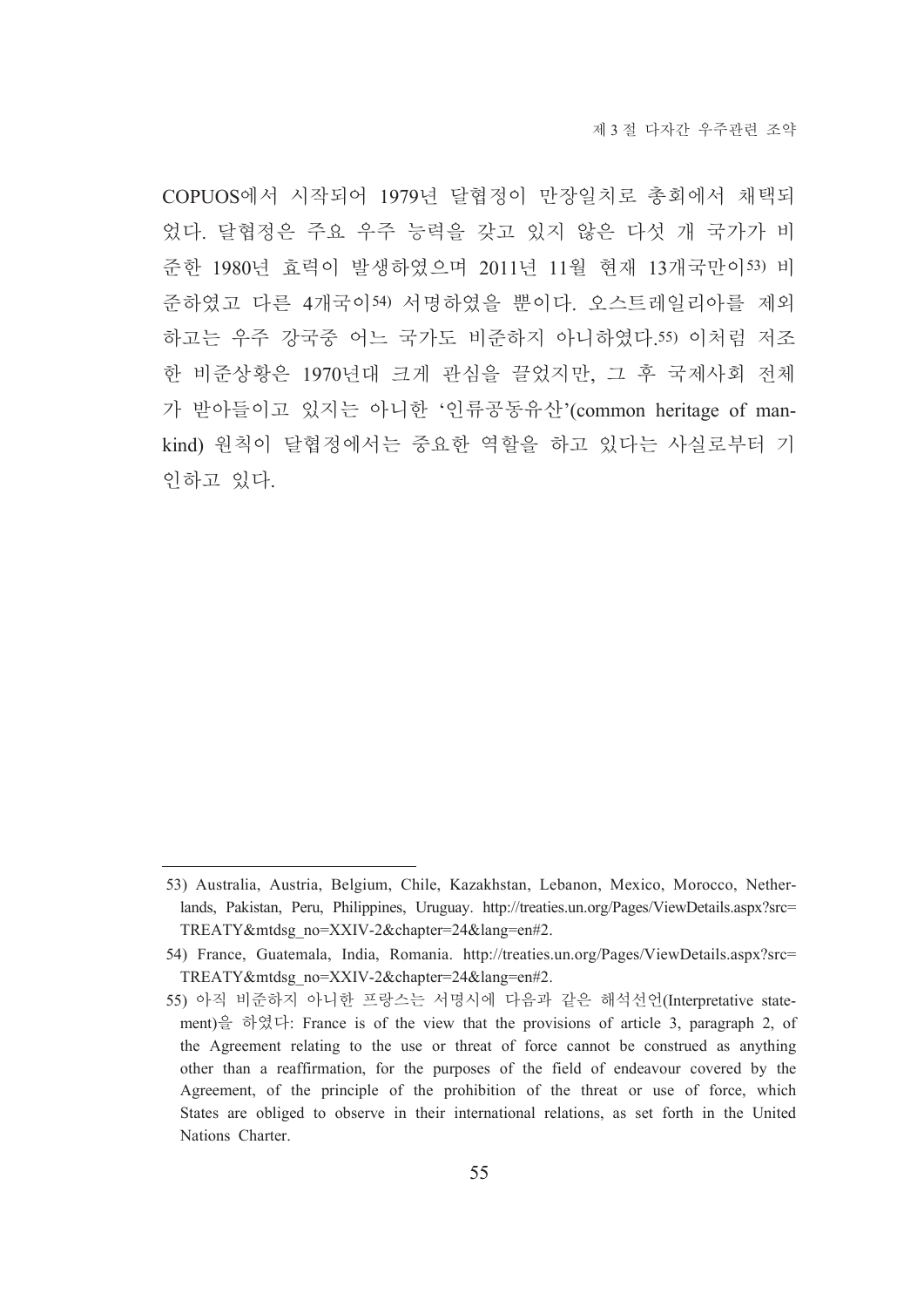# 제 4 장 우주의 상업적 이용

### 제 1절 의 의

과학기술의 발전과 더불어 우주의 탐사와 이용은 꿈이 아닌 현실이 되고 있으며 대단히 다양한 형태를 띠고 있다. 최근, 위성기술만큼 극 적으로 우리의 경제적·사회적·정치적·문화적 생활을 변화시킨 것 도 드물다. 경제적 · 기술적 · 인적 자원은 우주활동을 수행하는데 당 연히 필수적인 요소이다. 특히 민간인의 참여가 크게 증가할 것으로 전망된다. 우주의 잠재력은 현재로서도 상업적 목적을 위한 이용이 증 가하고 있음을 통하여 확인할 수 있다. 우주의 상업적 이용과 관련하 여 우주조약 제6조는 "조약 당사국은 달과 기타 천체를 포함한 우주 에서의 국가적 활동(national activities)이 정부기관에 의하여 수행되든 비정부실체에 의하여 수행되든 관계없이 또한 이 조약에서 정한 규정 에 부합되도록 수행되는 것을 보장하기 위하여 그에 대하여 국제책임 을 진다. 달과 기타 처체를 포함한 우주에서 비정부실체들의 활동은 관할 조약당사국의 허가와 지속적인 감독을 요한다. 활동이 달과 기 타 천체를 포함한 우주에서 국제기구에 의하여 수행되는 때에는 이 조약을 준수할 책임은 그 국제기구와 이에 참여하는 조약당사국들이 진다"라고 규정하고 있다.

이는 민간 기업을 포함한 비정부실체들이 적극적으로 우주를 이용 할 수 있지만, 관할 당사국의 허가와 지속적인 감독하에서만 가능함 을 의미하는 것이다. 이러한 현상은 우주는 단순한 탐구의 대상이 아 니며 우리 생활에 밀접한 영향을 주고 있을 뿐 만 아니라 많은 국가와 민간인들이 우주의 경제적인 가치에 주목하고 있음을 부여주고 있다.

우주의 상업적 이용은 통신, 기상서비스 및 직접 텔레비젼방송 분야 세 분야에서 이루어졌으며 그 후 워격탐사 분야도 괄목할 만한 성장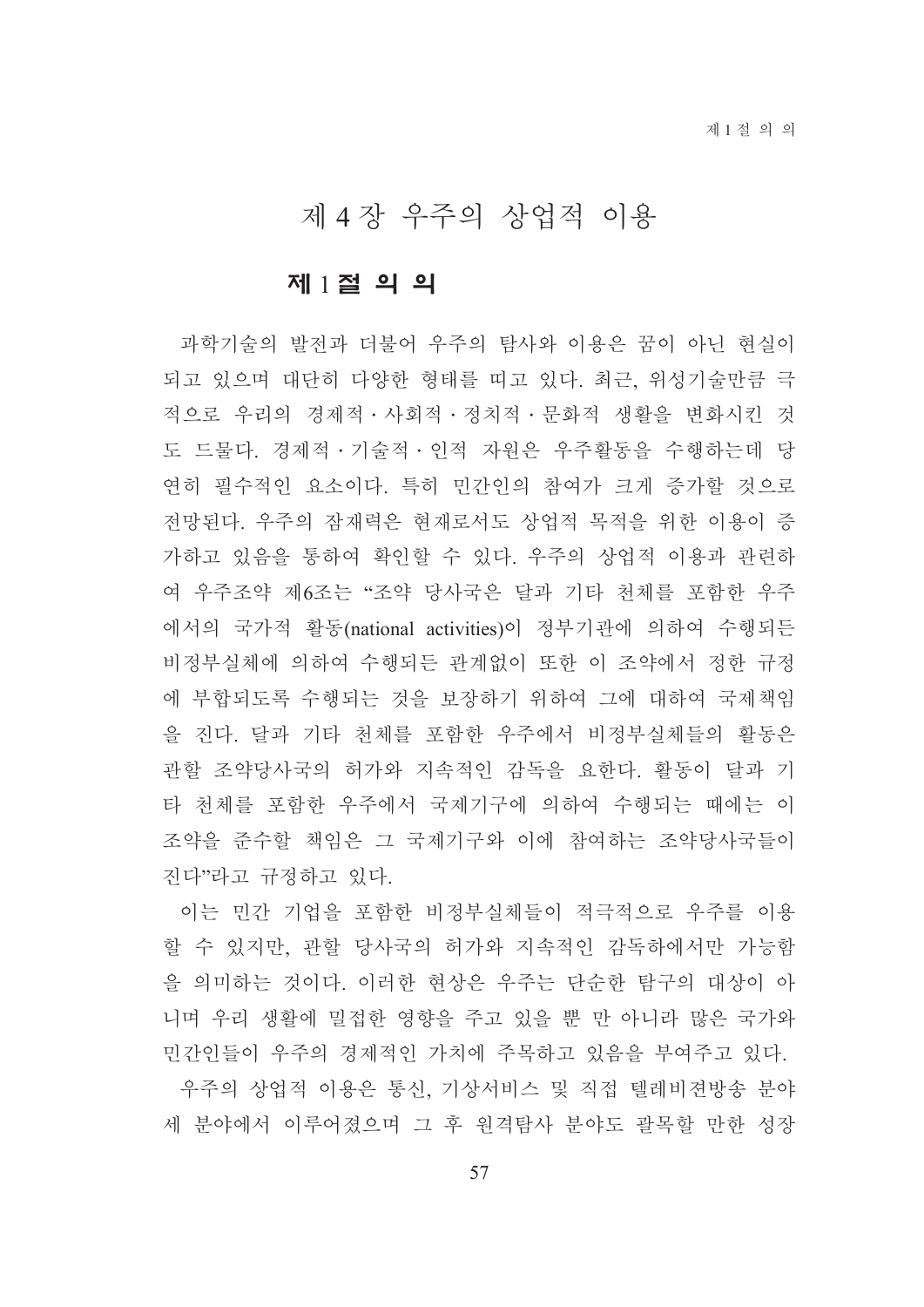을 보이고 있다. 직접방송과 원격탐사의 경우, 새롭고 경이로운 우주 기술이 텔레비전방송과 천연자원 개발에 대변혁을 초래할 것이라는 우려로 인해 초기단계에서는 갈등이 격렬하였다. 그러나, 그 후 기술이 발전함에 따라 또한 그 응용의 기술적 • 경제적 한계가 확인됨에 따 라. 그러한 우려가 다소 과장된 것이었다는 점이 분명해졌다. 위성을 통한 항행(navigation) 서비스는 1960년대에 등장하였으나, 전반적인 상 업화는 1980년대 이후 이루어졌다. 최근에는 우주기술의 항공과의 접 목 현상이 두드러지게 나타나고 있으며, 차세대 항행시스템의 개발이 한창 이루어지고 있다.

한편, Mir와 국제우주정거장(International Space Station: ISS)과 같은 대형우주구조물들도 우주에 배치되고 있는 바. 이들은 주로 자원탐사 에 대한 전망을 포함하는 우주, 달, 화성 및 기타 전체에서의 과학적 연구 및 탐사와 관련되어 있다. 조만간, 태양에너지위성도 조만간 상업 화될 수 있을 것으로 전망되고 있으며 우주와 관련된 부수적(spin-off) 제품과 공정(process)에 의한 우주기술의 제2차적인 응용분야도 성장하 게 될 것이다. 이를 통해 건강과 의약품분야, 운송과 공공안전, 환경 과 자원관리, 컴퓨터기술, 산업생산성 분야에서의 발전이 이루어지게 될 것이다.

### 제 2절 상업적 이용의 유형

1. 위성을 통한 기상서비스

기상서비스는 우주시대 개막초기부터 제공되었지만, 대부분 정부가 지원과 자금을 제공하는 서비스이다. 기상학은 기후에 관한 과학 및 기후예측과 관련된 용어이다. 오늘날 기상정보는 항공이나 군사계획 을 비롯한 여러 분야에서 이용될 수 있다. 기상위성은 폭풍, 태풍, 허 리케인의 발생을 조기에 예측하고 그 경로와 강도 등을 미리 확인할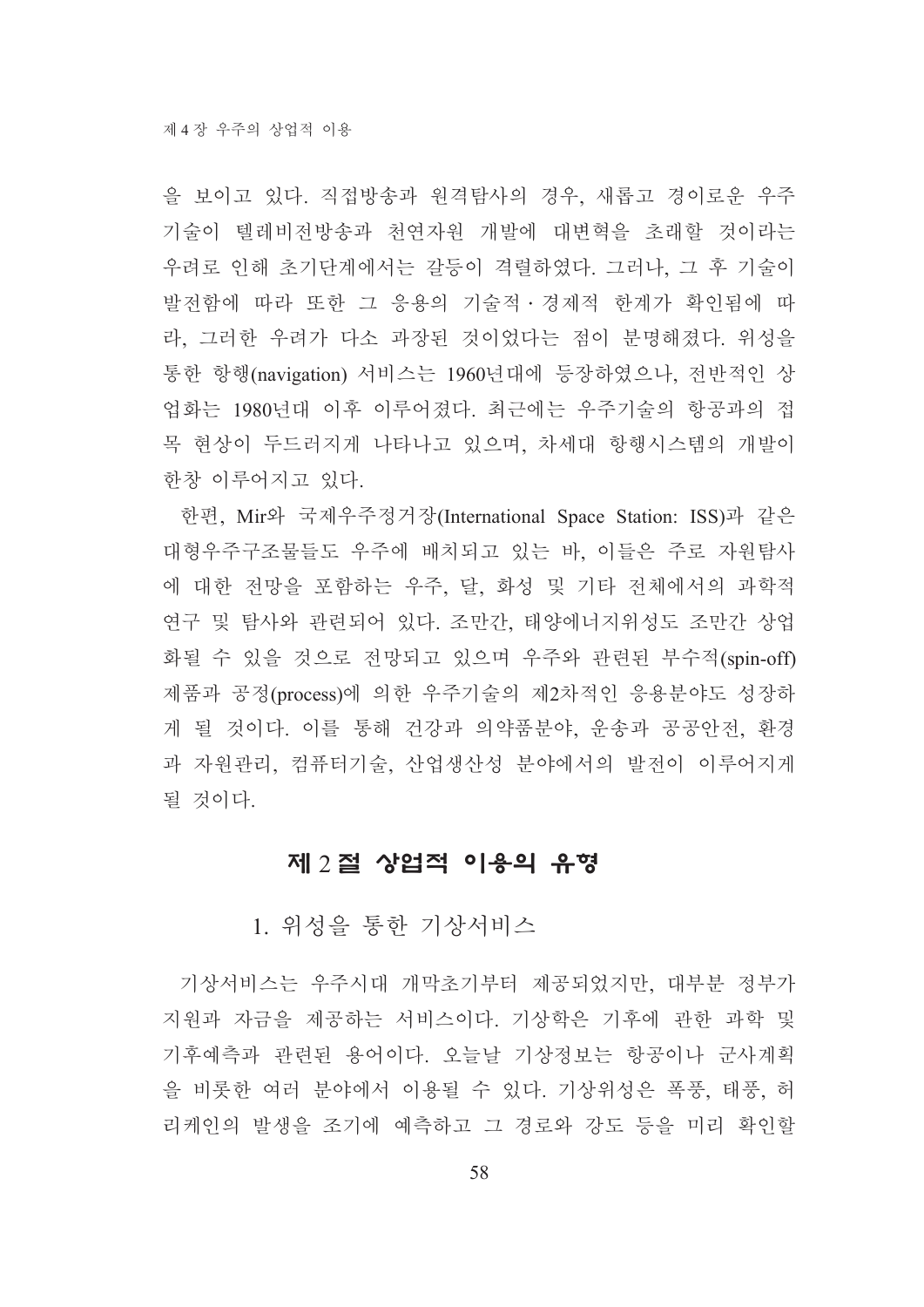수 있도록 함으로써 그로 인해 영향을 받을 수 있는 국가에게 그 데 이터를 제공할 수 있게 해준다. 기후에 관련하여서는 기상위성 외에 통 신위성이나 워격탐사위성도 정보를 제공해줄 수 있다.

기상위성의 평화적인 목적을 위한 이용에 대해서는 국제연합이 1970년 대에 들어와 관련 결의와 조약을 채택하였다. 소련이 발의에 따라 1974년 총회는 「국제안전, 인간의 복리 및 건강의 유지와 양립되지 않는 군사 적 목적 및 기타 목적으로 환경 및 기후에 영향을 미치는 행위의 금지 에 관한 결의」(Resolution 3264(XXVI))를 채택한 데 이어 1976년에는 『환경변경 기술의 군사적 또는 기타 적대적 사용의 금지에 관한 협약」 (Convention on the Prohibition of Military and Any Other Hostile Use of Environmental Modification Techniques)을 채택하였다(1978년 10월 5일 발효)

#### 2. 위성통신서비스

우주시대 초기부터 위성통신 역시 다른 어떤 우주 이용분야 보다 우리의 생활에 큰 영향을 주고 있다. 범세계적인 통신네트워크의 구축 에는 위성의 존재가 필수적이다. 위성통신은 범세계적으로 무차별적 으로 가능한 한 빨리 모든 국가가 이용할 수 있어야 한다. 사실 이러 한 위성을 통신서비스는 이미 세계 거의 모든 국가에서 그 혜택을 보 고 있다. 또한 다른 어떤 분야보다도 위성을 통한 통신 기술들의 발 전 속도가 빠르기 때문에 신속하게 이를 실용화시키기 위한 노력이 필 요하다. 이를 위해 국제연합과 ITU 등 그 전문기구들이 통신분야에 대 한 법원칙을 형성하여 하는데 기여하였다. 한편으로 통신위성은 지구 상에서 국가의 경계를 뛰어넘는 신호를 송출한다. 공공통신(public telecommunications)은 범세계적인 차원에서 국경을 초월하여 이루어지고 있으며 이는 위성기술에 의하여 크게 힘입은 바 크다. 우주법과 관련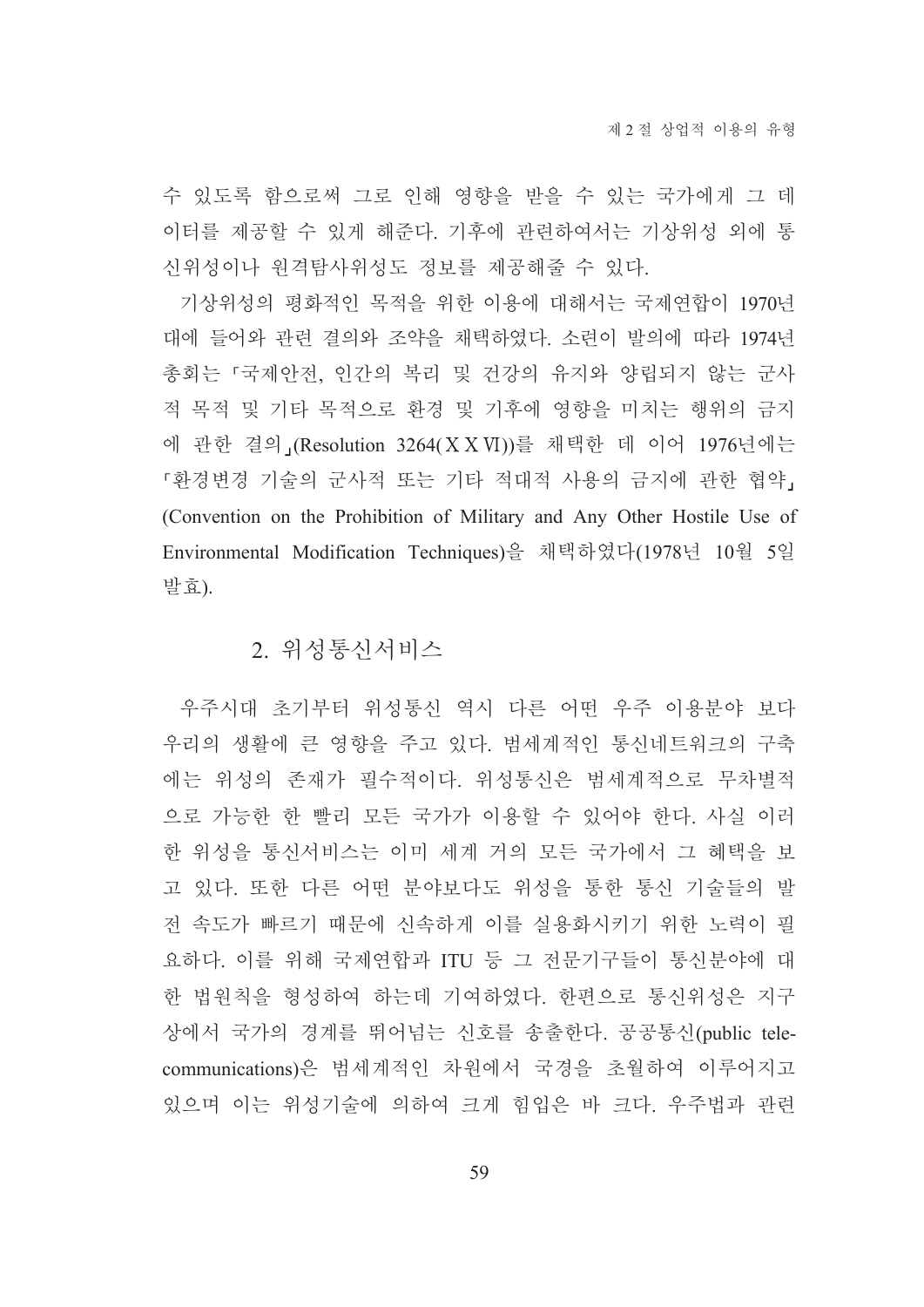된 심각한 마찰을 불러일으켜온 것도 바로 이러한 초국경적 측면 때문 이다. 우주통신법은 일반통신법과 공통되는 내용이 많고 또한 그로부 터 많은 법원칙을 끌어왔다. 우주통신법의 관련된 두드러진 특징 중에 는 보험 문제, 지적재산권보호, EU에 대한 특별한 고려, Aeronautical Public Correspondence(APC)의56) 출현 등이 있다.

## 3. 직접텔레비전방송(Direct Television Broadcasting by Satellite)

직접텔레비전방송은 그 신호를 수신하여 상대적으로 저렴한 안테나 로 많은 인구들에게 재보급할 수 있는 텔레비전신호를 제공하기 위한 목적의 기술적 성과라 할 수 있으며, 그 광범위한 혜택 - 예컨대 고립 된 지역에서의 텔레비전시청 등 - 은 아무리 강조해도 지나치지 않을 것이다. 몇 가지 예를 들어보면, 농업, 교육, 의료지원, 건강과 위생, 가족계획 등에서 큰 역할을 할 수 있다.

직접방송위성은 TV신호를 중앙 지상국에서 수신하여 이 신호들을 가정이나 공동체 시설에 설치된 TV에 연결된 작고 저렴한 많은 수의 수신국으로 전송한다. 하나의 위성은 지구의 3분의1만큼 넓은 지역 전역에 있는 수신기에 방송을 할 수 있는 바, 지상파 TV송신기와 대 비되는 것이다. 어느 국가의 중앙지상국에서 송신되는 내용을 다른 국 가의 수신기가 받을 때, 방송은 국제적인 것이 된다. 이러한 직접텔레 비전방송의 범세계적 도달범위를 고려해볼 때, 국제연합이 1967년 우주 조약 체결직후 이 문제에 대하여 관심을 갖기 시작하였다는 것은 놀라 운 일은 아니다.

<sup>56)</sup> Aeronautical Public Correspondence라 함은 항공기내에 있는 승객으로 하여금 지상 에 있는 사람과 전화를 할 수 있도록 해주는 공공통신을 말하며 이 서비스는 위성 또는 지구에 기지를 둔 시스템에 의하여 제공될 수 있다. http://www.erodocdb.dk//docs/ doc98/official/pdf/DEC9201E.PDF.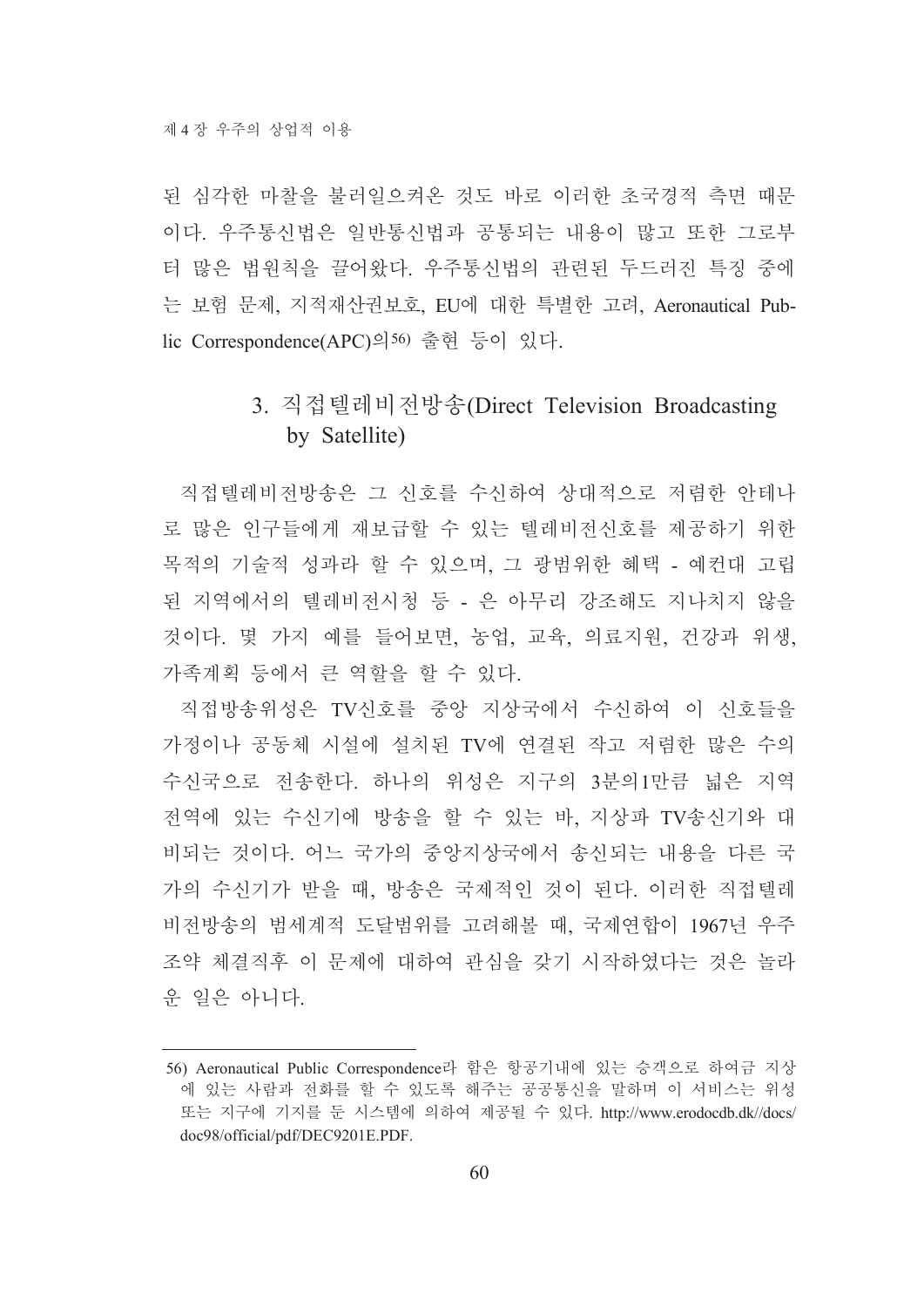총회는 1982년 12월 10일 많은 서구 국가들의 반대를 뛰어넘어57) 다수결로 『국제직접텔레비전방송을 위한 국가의 지구 인공위성의 이 용을 규율하는 제원칙」(Principles Governing the Use by States of Artificial Earth Satellites for International Direct Television Broadcasting) $\frac{\hat{\Theta}}{\Xi}$ 포함하는 결의(Resolution) 37/92를 채택하였다. 이 결의는 - 국가들의 사 전 동의(prior consent)를 얻는 절차의 수정이라 할 수 있는 - 정보의 자 유로운 흐름의 원칙을 인정하면서도 수신국과의 협정이나 약정을 조 건으로 하는 인공위성에 의한 국제텔레비전방송을 확립하도록 하는 것이라 할 수 있다.

이 제워칙은 방송을 하는 국가들은 수신 국가들에게 사전 통보를 하고, 요청에 따라 그들과 협의를 하고, 이들 국가들과 합의가 이루어 진 방송을 할 것을 요구하였다. 제원칙은 명시된 통신과 국가주권의 관련성뿐만 아니라 지적재산권의 보호 문제를 언급하고 있다. 적도 상 공 3만 6,000㎞의 정지 궤도상의 방송위성으로부터 전국의 가정에 직 접 전파를 보내는 새로운 방송인 직접위성방송(Direct Broadcasting Satellite: DBS)58) 역시 그 전달범위가 국경을 초월한다는 점에서 국가주권 의 문제 또는 지적재산권 문제와 관련되어 있는 것이다. 난시청 해소 를 위해 위성방송을 하지만, 그 전파는 목적하는 지역 외의 지역에도 도달할 가능성도 있어 양면성을 지니고 있는 것이다.

그러나, 케이블텔레비전 보급의 급속한 발전이 인공위성직접방송의 경제적 매력과 상업적 타당성을 크게 떨어뜨렸고 위성직접방송시스템 에 과한 많은 계획들이 포기되었다.

<sup>57)</sup> 세계적으로 동서관계와 남북관계가 극심하게 긴장되어 있던 때에 이러한 대결이 발생하였다는 점에 주목할 필요가 있다. 이 결의는 많은 서방국가들이 반대했지만 사회주의국가 및 개발도상국들이 압도적인 찬성으로 통과되었다. COPUOS의 통상 적인 컨센서스 절차가 확실히 실패하였던 첫번째 사례라고 할 수 있다.

<sup>58)</sup> http://enc.daum.net/dic100/contents.do?query1=11XXXXX737.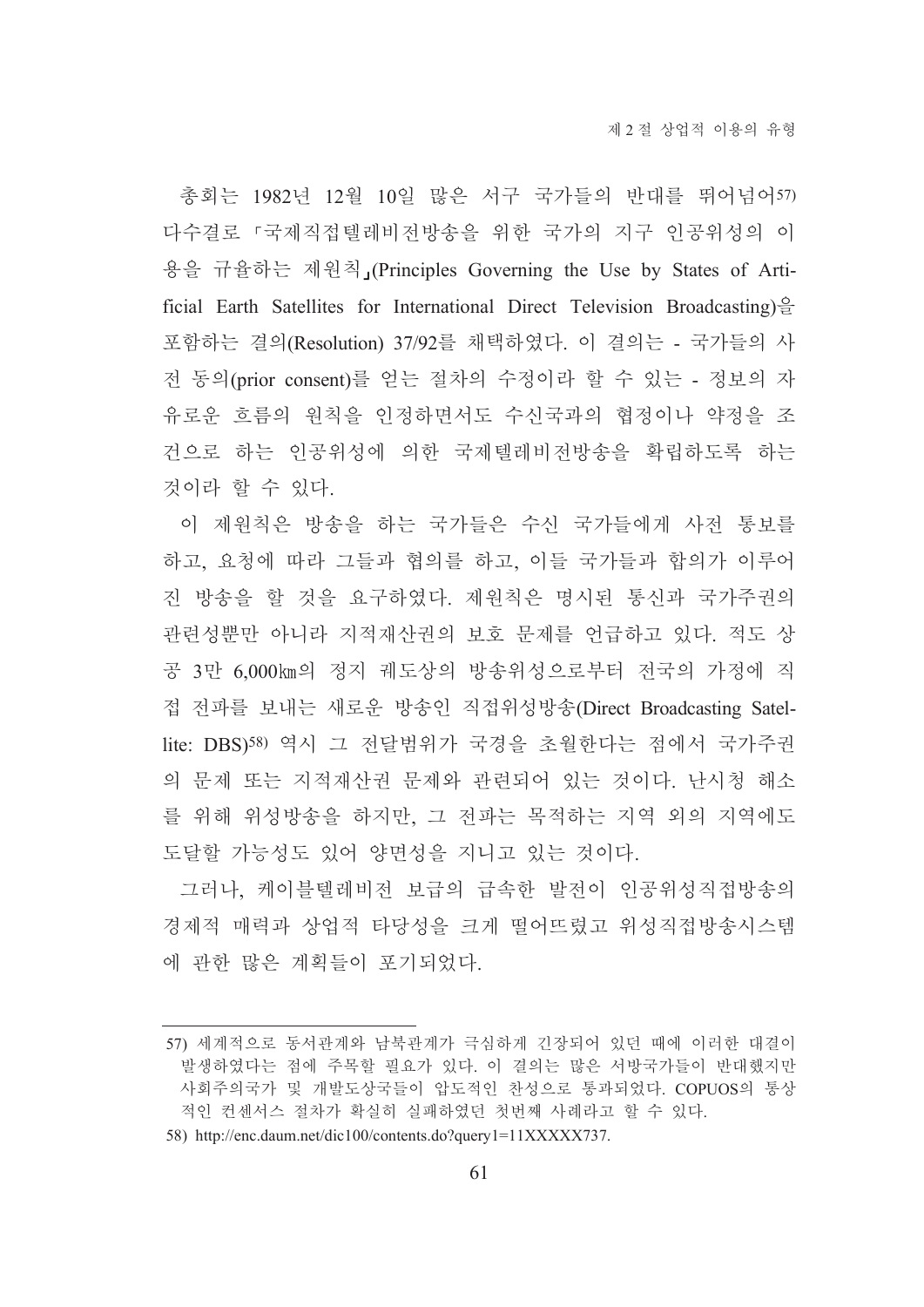### 4. 항공운항통제(air navigation control) 및 항공통신과 항행을 위한 위성의 이용

오늘날 항공운항통제를 위한 위성의 이용이 크게 증가하고 있다. 통 신항행위성 또는 통신항행감시(communication, navigation and surveillance: CNS)위성은 본질적으로 인공위성시스템, 지구국(earth station)과 지상의 이동국(mobile station on earth)과 관련된 이동위성서비스(mobile satellite services)이다. 그러한 위성들은 최초에는 해상 CNS 목적으로 사용되었으며59) 항공(aeronautical) 목적으로도 사용될 수 있는 바, 이미 특히 미국의 GPS시스템을 이용하여 실험적으로 사용되고 있다.60) 또 한 GLONASS라고 하는 러시아 시스템도 있다. ICAO는 CNS의 항공목 적을 위한 이용에 대한 규율에 관여하고 있다. 즉, 위성항행시스템 즉, CNS/ATM(air traffic management를 위한 CNS)이다.61) 세계 여러 지역에 서 ATC/ATM 시스템은 대단히 잘 발달되어 있기 때문에 그러한 시스 템을 위성에 기반을 둔 시스템(satellite based system)을 대체하는 것은 불필요한 것으로 여겨지고 있다. 그러나 Russian Federation East of the Urals 또는 아프리카, 또는 태평양 지역과 같이 위성기반시스템이 더 욱 효과적일 수 있는 지역들도 있다. 한가기 새로운 ATM기술, 즉 '자 유비행'(free flight)의 경우에는 위성기반시스템이 필수불가결하다. 범세 계적인 항공교통량은 그 동안 크게 증가하여 기존의 조직과 시설만으 로는 항공교통통제가 그 기능을 수행하기 어렵게 되었다. 이에 대처 하기 위한 최선의 방법은 항행통제(navigation control)를 위하여 위성을

<sup>59)</sup> INMARSAT와 IMSO 참조.

<sup>60)</sup> 미국 국방부(Department of Defense: DOD)의 Global Positioning Satellite system도 민간인에 대한 서비스를 위하여 이용될 수 있다.

<sup>61)</sup> Communication, Navigation, Surveillance Air Traffic Management의 약어로서 통신, 항법, 감시, 항공교통관리를 의미하며, 과거에는 미래항행시스템(FANS : Future Air Navigation System)불렀다. 그러나 더 이상 미래가 아닌 현실에 적응하는 시스템들이 개발되어 1996년경부터는 위성 항행 시스템(CNS/ATM)으로 명칭을 변경하였다.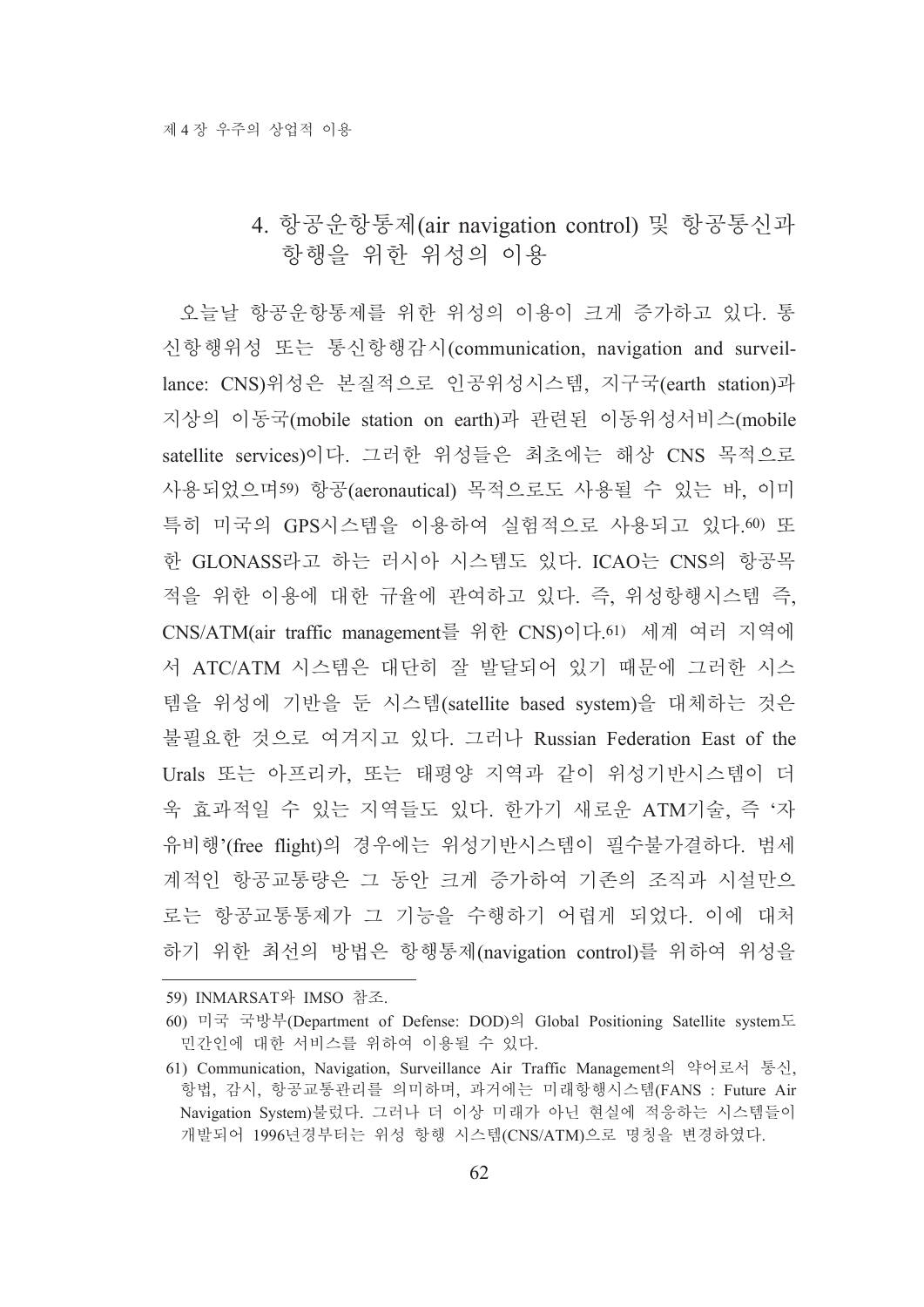이용하는 것이다. 이러한 면에서 항공당국과 우주당국간의 밀접한 협 력이 필요한 분야라고 할 수 있을 것이다.

위성항행시스템은 국제민간항공기구(CAO)의 주관 하에 본격적인 연 구가 시작되었으며, 1991년에는 ICAO 체약국회의에서 21세기 표준항 행시스템으로 채택되었다. 현재 운영중인 항행안전시설을 데이터통신 위성통신, 측지(GPS 등) 위성 등을 사용하여 더욱 정밀하고 안전하게 항공기가 운항할 수 있도록 지원해주는 첨단항행 안전시스템이라 할 수 있다. 그 배경을 설명하면 다음과 같다. 항공교통의 폭발적인 증가 추세로 하늘에는 비행기로 가득 차게 되었으며, 이로 인하여 공역(空 域)의 혼잡성이 증가되고, 운항 항공기에 대한 관제능력도 포화상태에 있는 바, 공항, 활주로, 유도로, 계류장, 항행안전시설 등 많은 시설들 을 증설, 확충함에도 불구하고 증가하는 항공교통수요를 처리하기에는 역부족인 상태이다. 또한 공항 시설물을 설치하기 위한 부지확보. 엄 청난 비용 소요 및 환경적인 측면에서의 여러 가지 민원발생 등 획기 적인 항공시스템의 개발 이외에는 시설확충의 한계에 봉착하게 되어 항공교통수요에 대응할 수 없다. 현재 사용하고 있는 이,착륙 무선시설 (ILS, RADAR등)은 1950~60년대에 민간항공분야에 도입되기 시작하 여 많은 기술적 발전이 있었으나 다음과 같은 많은 문제점이 있다.

- 전파의 기본 워리인 "직진성"으로 인한 통달거리의 제한으로 대양 상(태평양), 산악지형, 장애물 지역이 많은 지형에서는 전파의 수 신이 제한을 받게 됨.
- 항공교통 수요가 증가함에 따라 주파수 포화현상(항공용 주파수 부족).
- 공항별 항행안전시설의 설치, 운영, 관리에 막대한 비용 소요.

한편, 우리나라에서도 1992년경부터 위성항행시스템(그 당시에는 미래 항행시스템 FANS)에 대한 관심과 연구가 진행되었다. 건설교통부 항공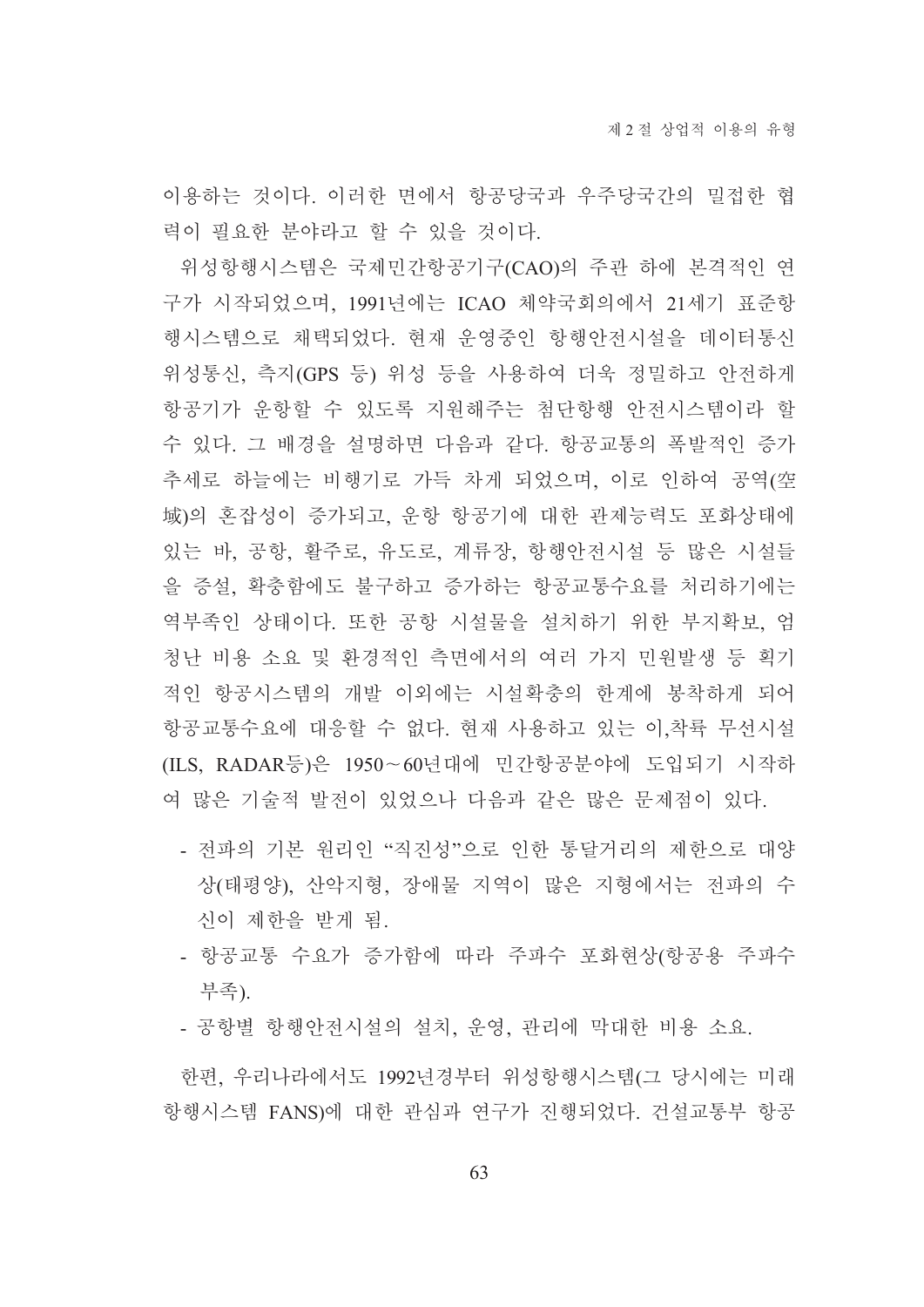국 주관 하에 한국공항공사 및 연구기관, 대학교 등 여러 항공전문가 들로 구성된 FANS Task Force Team 출범하였으며 외국시스템의 도입 보다는 국내현실에 적합한 한국형 위성항행시스템 개발을 목표로 많은 연구와 노력을 기울이고 있다. 국제민간항공기구(ICAO)가 수립한 위성 항행시스템(CNS/ATM) 전환계획에 따라 현행 항행안전시설을 위성항 행시스템으로 전환 구축하여 실시간으로 항공정보제공, 안전한 접근절 차 수립, 정확한 비행상황 감시, 효과적인 항공교통관리(ATM) 등을 통 하여 안전하고 경제적인 자유비행(Free Flight) 실현하고자 하는 것이다.

### 5. 지구원격탐사

원격탐사는 항공기와 사진술의 발달에 따라, 오랫동안 이루어져왔다. 이는 지구상에서 이루어지는 탐사이며 비교적 근거리를 가시거리로 하는 것이다. 천연자원 탐사를 위한 위성의 사용은 초기 유인 우주비 행에 장착된 휴대용 카메라와 함께 시작되었다. 지구워격탐사라 함은 항공기 또는 인공위성에 탐재한 센서(sensor)를 통하여 지구를 탐지 · 분석하는 것을 의미하지만, 인공위성을 이용할 수 있게 됨에 따라 그 활용도는 더욱 높아지게 되었다. 1960년대 후반, 미국이 지구상의 자원 에 대한 정보 수집을 위한 랜드샛 위성 시리즈에 대한 계획을 발표하 면서 위성을 통한 원격탐사의 시대가 열리게 되었다. 이러한 지구원격 탐사는 다양한 용도를 위해 이루어지고 있지만, 새로운 법적 문제를 제기하였다. 즉, 우주활동의 자유 및 지구의 환경·자원에 관한 자료 수집이라는 일반적인 이익과 자국의 천연자원에 관한 국가의 권리가 충돌이 그것이다.

국제연합 총회가 1986년 12월 3일 채택한 결의 41/65의 「우주로부터 지구의 원격탐사에 관한 제원칙」(Principles Relating to Remote Sensing of the Earth from Space)도 국가간의 상반되는 입장을 절묘하게 절충할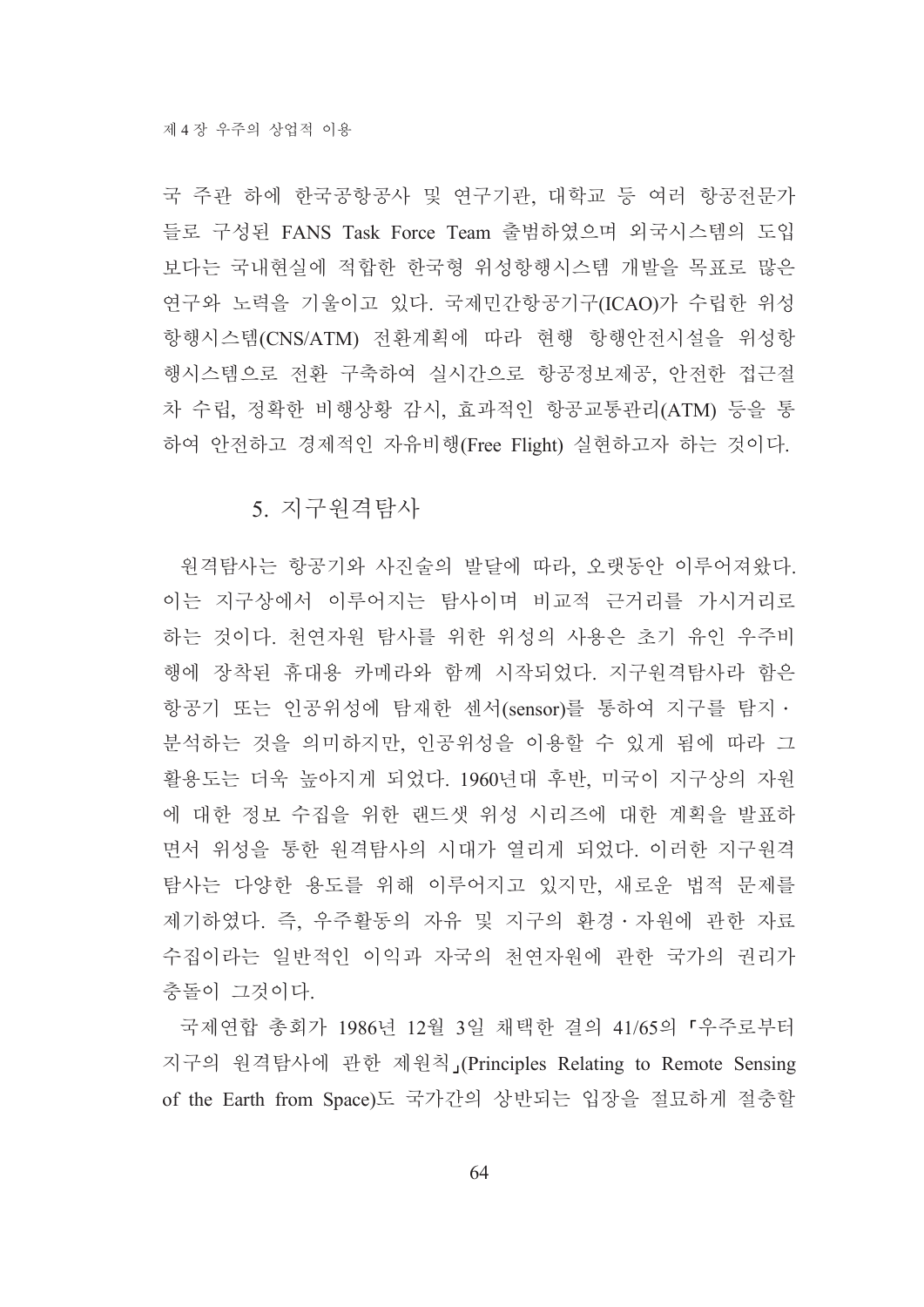것이었다. 이 결의는 15개의 원칙들을 열거하고 있는 바, 원격탐사국 의 이익과 피탐사국의 우려 및 관심사를 조화시키려는 노력이 엿보인 다. 그런데, 아직까지 위성원격탐사가 상업적인 수익성을 보장하지 못하 고 있다. 미국에서 지구관측을 위한 원격탐사는 나사(NASA)가 1972년 지구자원기술위성(Earth Resources Technology Satellite: ERTS)라는 프로 그램를 통하여 시작되었다 1980년대 중반에 이르러서는 랜드샛(Landsat) 프로그램으로 발전하게 하였으며 다시 미국해양대기관리처(National Oceanic and Atmospheric Administration, NOAA)로 이관되었다. 그 후 민간 산업으로 전환되어 오늘에 이르고 있다. 바로 상업적인 수익성이 현 재로는 보장되지 아니하기 때문에 대부분의 국가들이 원격탐사시스템 으로 얻는 자료들에 대해 상당한 수준의 보조금을 지급하고 있다. 또 다른 한편으로 이와 같이 상업적 수익성이 낮다는 점이 탐사국인 선 진국과 탐사할 능력이 되지 않고 피탐사의 대상이 될 수 있는 개도국 간의 컨센서스를 이끌어낼 수 있는 배경이 되었다.

### 6. 상업적 발사서비스

현재 새로운 획기적인 기술이 등장하기 전까지는 우주로 진입하기 위해서는 추진체인 로켓을 장착하여 발사하는 방법외에는 다른 수단 이 없다. 우주시대 초기에는 미국과 러시아만이 발사대를 가지고 있었 다. NASA는 1960년대초 발사서비스를 시작하였으며 1980년대부터 는 세계 주요 국가들이 상업적 발사서비스의 제공을 위한 경쟁을 시작하 고 있다. 1980년 유럽의 Ariane launch vehicle 서비스를 시작하였고, 1986 년에 이르러서는 소련과 중국이 상업적으로 변상가능한 발사를 제공 할 수 있다고 선전하기 시작하였다. 현재, 주요 발사대는 미국의 Cape Canaveral, 러시아의 Baikonur 및 프랑스의 Kourou 등 국가의 소유 · 운 영하에 있다. 민간기구도 발사활동에 참여하게 됨에 따라 공해상에서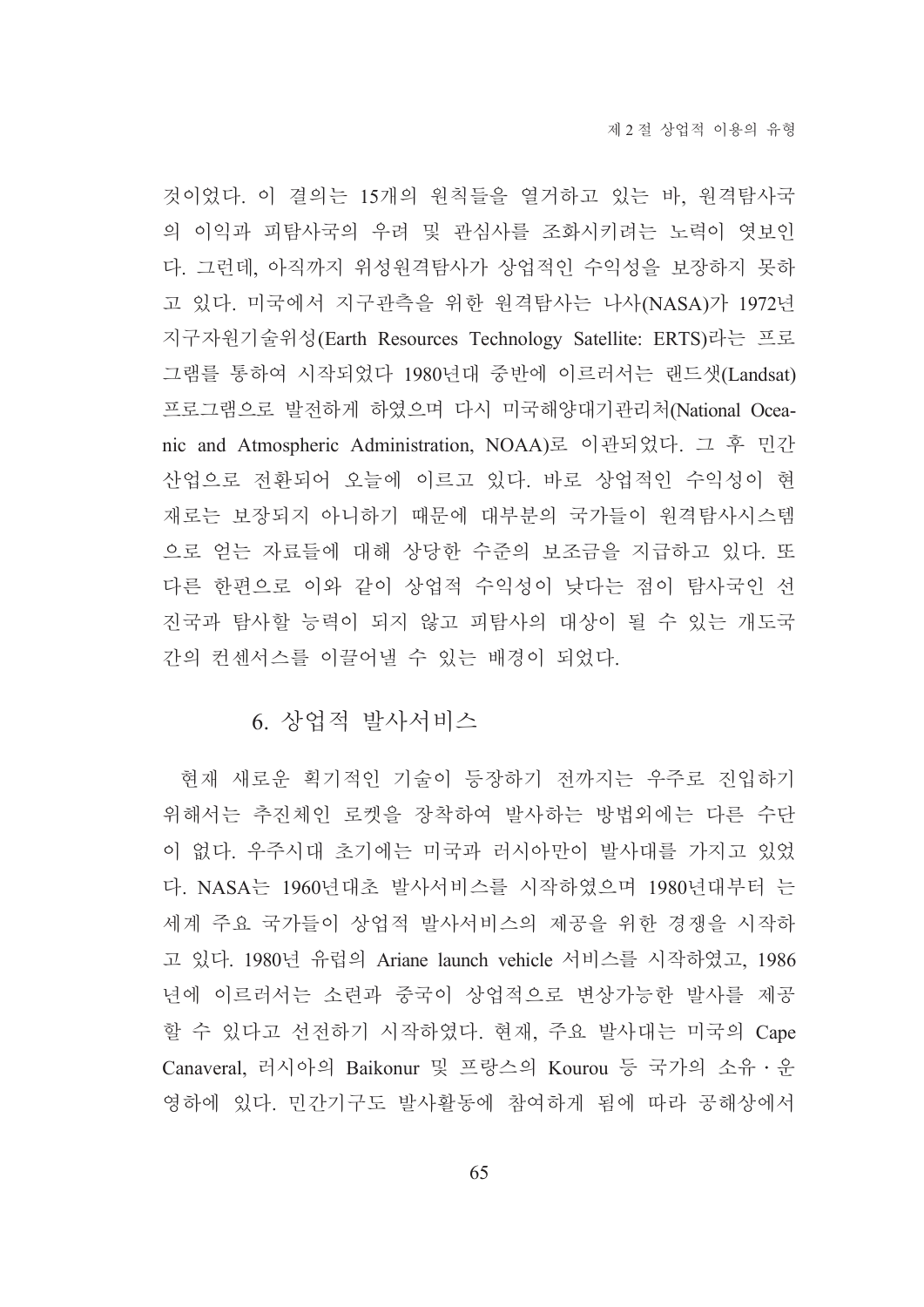의 민간 컨소시움(consortium)에 의해 이루지기도 한다. 발사서비스가 상업화됨에 따라 1990년대 이후, 미국, Arianespace, 중국, 및 러시아 간 에 치열한 경쟁이 전개되고 있다. 이들 국가들은 각자의 발사서비스 제공에 관한 조건이나 가격에 관하여 흔히 협의를 하기도 하지만, 중 국은 저렴한 가격으로 발사서비스를 제공하고 있으며 새로운 강자로 부상하고 있다. 이러한 발사서비스시장에서 '공정 경쟁'은 새로운 화두 가 되고 있는 바, 현재까지는 WTO의 GATS(서비스교역에 관한 일반 협정)이나 보조금 및 상계관세협정의 적용 등에 대한 논의는 이루어 지고 있지 않다. 그러나, 더 많은 국가들이 발사서비스시장에 참여하 게 된다면 다시 한번 이 문제가 제기될 것으로 전망된다.

한편으로 국가가 민간에 의한 상업적인 발사서비스에 활동을 규율 할 필요가 제기되었으며 일부 국가들은 이에 관한 국내법을 시행하고 있다. 현재 약 10개국이 발사관련 국내법을 제정하였다. 가장 먼저 미 국이 1984년 상업적우주발사법(Commercial Space Lunch Act) 및 1988년 상업적 우주발사법 개정법(Amendments)을 제정한 바 있다. 그 밖에도 오스트레일리아, 브라질, 홍콩, 노르웨이, 러시아, 남아프리카, 스웨덴, 우크라이나, 영국 등이 관련법을 가지고 있다.

이와 같은 국내입법이 필요한 것은 단순히 경제적인 측면에서 뿐만 아니라 우주조약 제6조에 따라 민간단체의 발사서비스와 관련하여 국 가의 책임이 발생할 수 있기 때문이다. 이에 대해서는 책임협약에서 구체적으로 규정하고 있는 바, 국가는 민간의 발사서비스 제공자에 대 하여 국제적 의무에 부합될 수 있도록 하기 위하여 허가를 받도록 함 으로써 규제하지 아니할 수 없다.

이러한 잠재적인 책임문제를 해소하기 위해서 민간의 발사서비스 제 공자들에게 책임보험에 가입하도록 하거나 다른 발사참여자들과는 상 호책임추궁 상호포기(cross-waiver), 발사를 구매하는 국가와의 면책조항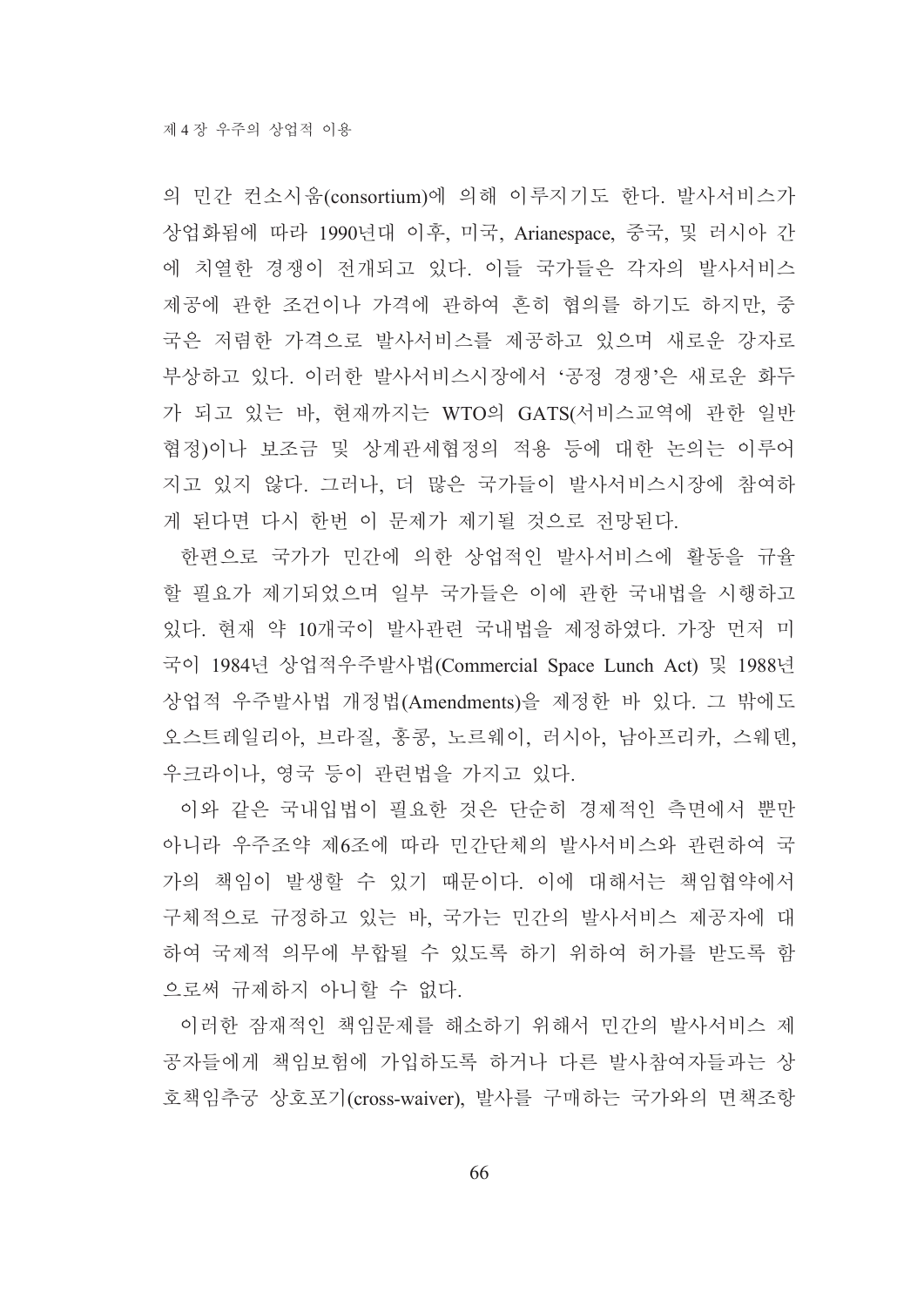등에 관하여 합의하도록 하고 있다.62) 책임의 상호포기(cross-waivers)가 일반화되어 있으며 배상과 면책(hold-harmless) 조항은 발사서비스를 제 공하는 기관이나 국가에 유리하다. 한편, 발사의 리스크를 담보하기 위해서는 보험이 필수적이다. 국가가 발사 또는 발사구매의 주체가 되 는 경우 발사실패에 대한 막대한 국가적 재정부담을 수반하게 되며, 특히 민간 부문에 의한 발사가 이루어지는 경우 발사실패로 인한 막대 한 경제적 손실을 입게 된다. 이와 관련된 보험은 발사前 리스크, 발 사실패, 초기운행(initial operational) 리스크(일반적으로 최대 3년)를 부 보범위로 포함시키며 위성 선체(hull) 망실(loss) 리스크에 대한 보험가 입도 이루어지고 있다. 문제는 총투자액의 6% 내지 20%에 해당 막대 한 보험료를 지불하여야 한다는 점이다.

### 7. 우주운송

현재 여러 시스템의 하여 우주운송이 이루어지고 있다. 1970년대까지 만 하더라도 미국은 우주왕복선(space shuttle)에 중점을 두었지만, 소련 은 단 1회만을 사용하는 운송우주선(transport vehicle)으로서 Soyuz(유인) 및 Progress(무인)를 이용하는 우주정거장에 건설에 치중하였다. 그 후 소련도 수차례 우주왕복이 Buran을 개발하였다.

1981년 우주왕복선 컬럼비아호가 최초로 발사되었으며 2011년 6월 의 우주왕복선 비행을 끝으로 미국은 30년의 역사를 남기고 더 이상 우주왕복선을 이용하지 아니하게 되었다. 이러한 재사용가능한 발사체 (Reusable Launch Vehicle: RLV)인 우주왕복선은 군사적 · 비군사적 기 능을 가지고 있으며 최대 30일의 기간 동안 최대 7인을 탑승시킬 수 있었다. 우주왕복선외에는 단 한 번의 우주로의 발사를 위하여 사용되 는 이른바 Expandable Launch Vehicle(ELV)이다.

<sup>62)</sup> 예컨대, 영국의 1986년 우주법(Outer Space Act) 제3조, 제4조 및 제10조가 가장 좋 은 예이다.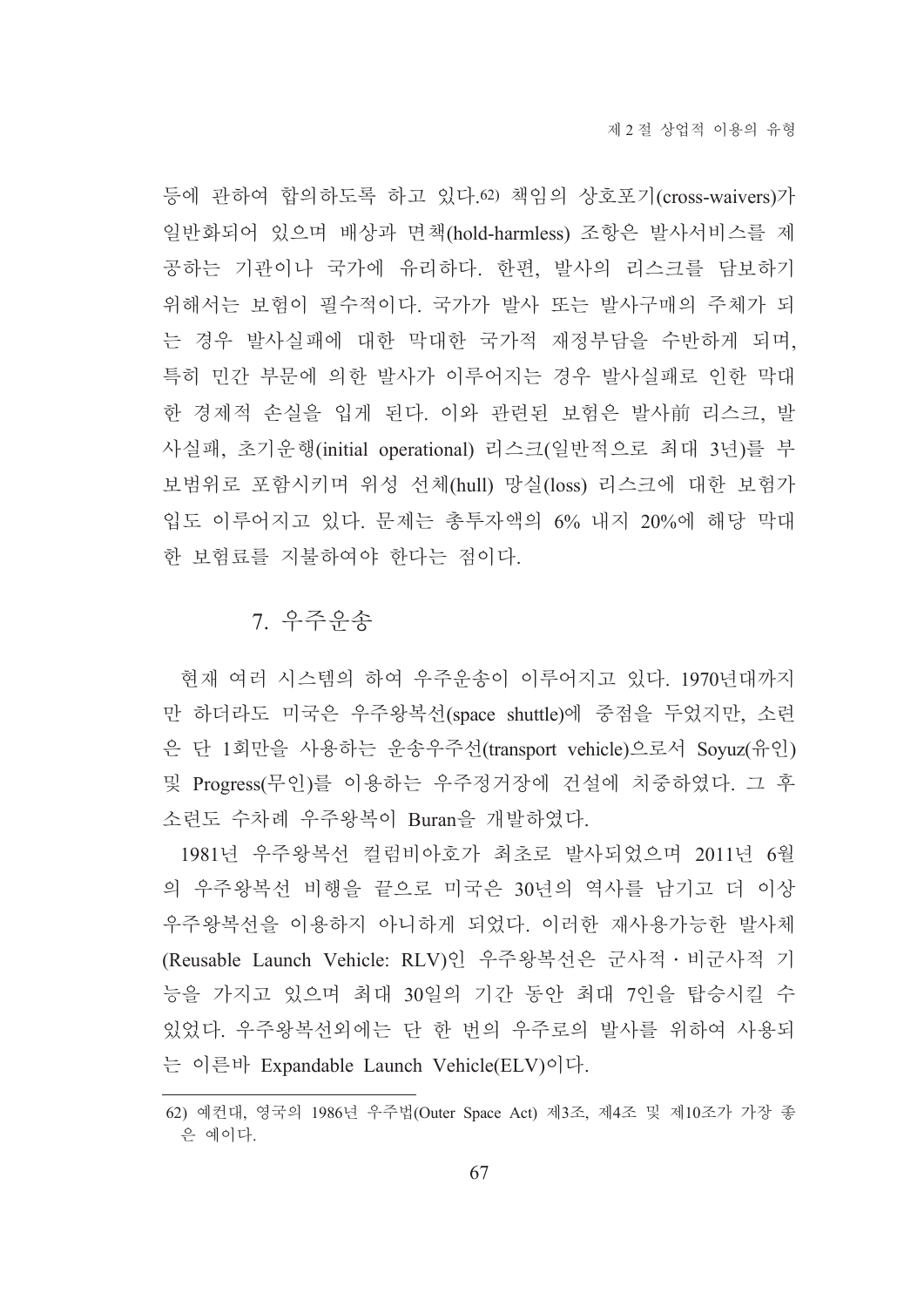따라서 우주왕복선은 대규모의 우주운송을 목적으로 하는 것은 아 니었으며63) 그 동안 낮은 지구궤도 특히 ISS까지의64) 왕복운송수단으 로서의 제한된 임무를 수행하였는 바, 주연락선(space tug)을 위한 플 랫폼을 제공하거나 또는 다른 우주선에 연료 공급, 임무를 행한 승무 원 교대, 근거리 관찰을 위한 우주선 스캔(scan) 등의 임무를 수행하였 다. 미국이 우주왕복선 사업을 포기하는 것은 발사할 때 마다 소요되 는 막대한 재정적인 부담 때문으로 알려져 있다. 이러한 경험을 토대 로 향후에는 최첨단 항공우주비행기(aerospace plane) 또는 우주 비행기 (space plane)가 개발될 것으로 전망되고 있다. 65) 초음속 항공여행을 뛰 어 넘는 단계로서 가까운 우주를 경유하여 지구상의 어느 지점들간의 우주 비행기를 이용한 운송도 장래에는 가능하게 될 수도 있다. 장래의 우주비행기는 엔진의 힘으로 이륙하게 되는 것이다. 분명히 그러한 기 술 - 즉, 엔진기술 - 은 이미 존재하지만 그 제작과 이용에 막대한 비 용이 소요되기 때문에 아직까지는 현실성이 없다. 따라서 현재로서는 그 활용시기를 정확히 예측하는 것은 어려운 일이다.

다만, 이러한 새로운 발전에 주목할 필요가 있다. 그 동안 첫 번째 유 형인 우주왕복선외에도 몇 가지 유형의 항공우주비행기가 설계되었다. 장래의 항공우주비행기는 영공과 우주 모두에서 이동할 수 있을 것이며 그 이동 범위는 우주왕복선 보다 훨씬 넓을 것이다. 예컨대, 항공우주비 행기는 그 노선의 일부를 우주의 일정한 구역을 통과하는 비행을 하여 지구상의 먼 지점을 비행할 수 있을 것이다. 이러한 항공우주비행기는 어떠한 법 특히 국제법의 적용을 받게 될 것인가라는 문제가 가장 먼저 제기될 것이다. Space Shuttle은 미국에서 우주선으로 등록되어 있고 우주

<sup>63)</sup> 미국의 Commercial Space Act(1998) 제204조의 규정을 살펴보면 미국이 민간이용 을 위한 상업화 더 나아가 민영화까지도 염두에 두고 있음을 알 수 있다.

<sup>64)</sup> ISS의 이용은 미국정부에 의해서도 상업화되었다. Commercial Space Act(1998) 제 101조 참조.

<sup>65)</sup> V. Kopal, "Some Considerations on the Legal Status of Aerospace Systems", Journal of Space Law, Vol.22(1994), pp.57-73 참조.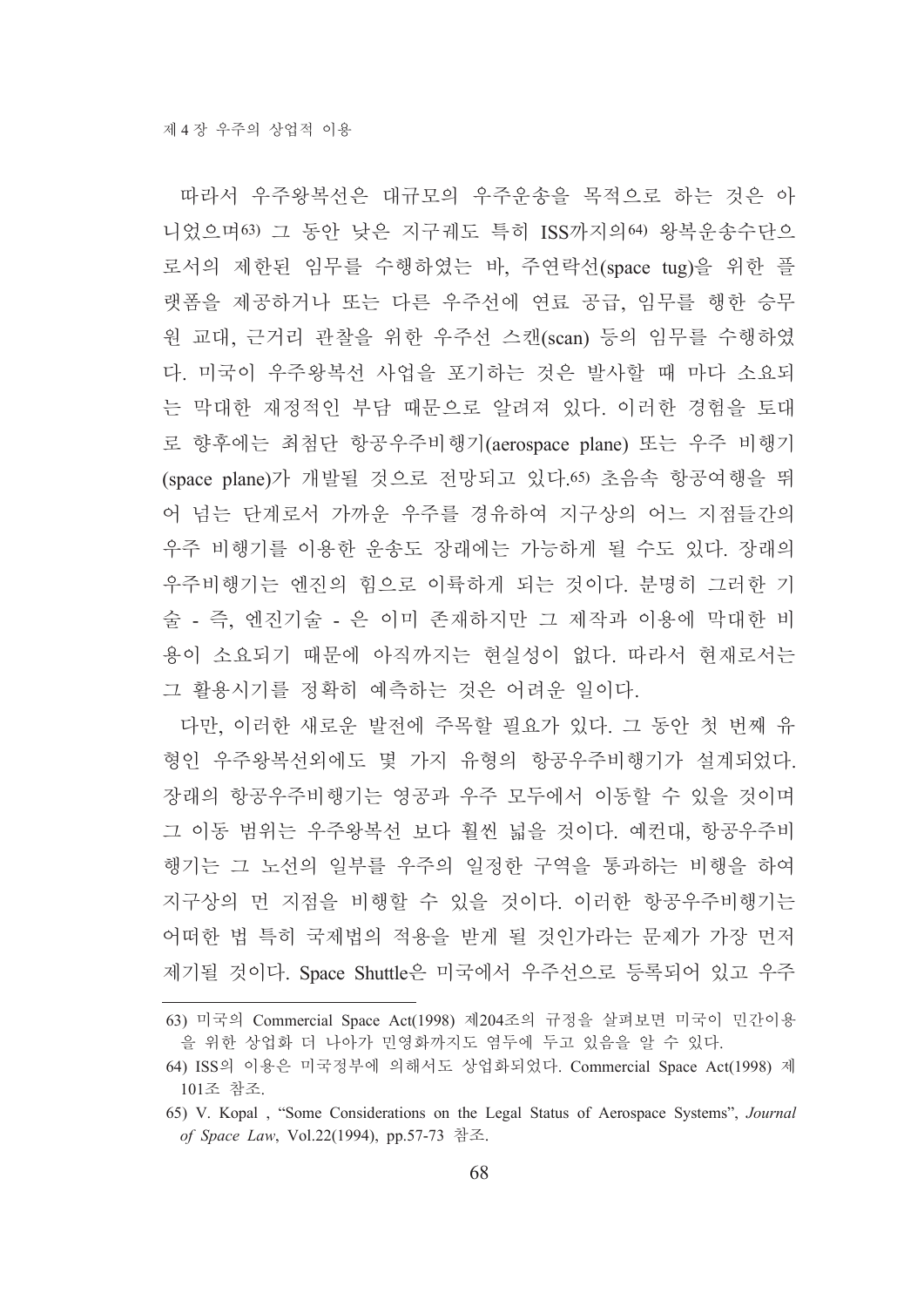용도로 사용되는 것이 명백하므로 우주법의 규칙이 적용되는 것으로 볼 수 있다. 반면에 항공우주비행기는 그 목적을 살펴볼 때. 항공법과 우주 법이 모두 적용될 수 있을 것이다. 바로 이러한 점 때문에 영공과 우주 의 경계라는 미해결의 복잡한 문제가 다시 제기되는 것이다.

이 경우 항공여행인가 아니면 우주여행인가의 문제가 제기된다. 空域 (airspace)과 우주의 구분에 대하여 기능적 접근을 한다면 아마도 전적 으로 항공여행이라고 볼 수 있을 것이며 공간적인 접근방법에 의한다 면 일부는 항공여행이고 일부는 우주여행이라는 볼 수 있을 것이다. 공법상으로는 후자의 접근방법은 우주 비행기가 우주에 있는 동안에는 국제업무통과협정(International Air Services Transit Agreement: IASTA) 상의 의미인 통과비행(over-flight)의 권리를 얻어야 할 필요가 없을 것 이다. 사법상으로는 이러한 형태의 항공우주(aerospace) 여행이 바르샤 바협약체제(또는 몬트리올협약체제)가 적용되는 것인지의 문제가 제기 된다. 이에 대한 대답은 협약이 '공기'(air)에 의한 또한 '항공기'(aircraft) 에66) 의한 여행을 말하고 있기 때문에 아마도 'no'가 될 것이다.67) 그 러나 항공우주운송인과 여객/화주간의 계약에 의하여 동 협약을 적용 할 수도 있을 것이다.

## 제 3절 우주활동을 위한 새로운 법적 기틀의 마련 필요성

우주에서 상업적 활동을 수행하는 데는 몇 가지 국내법상의 요건을 구비하여야 한다. 무선운영(radio operation)을 포함하게 되는 위성의 건

<sup>66) 1919</sup>년 Paris Convention Annex 1의 항공기 정의에 따르면 비행기(aeroplane)뿐만 아니라 글라이더, 기구(baloon), 케이블 기구(cable ballon), helicopter도 포함하고 있 다. 1944년 시카고협약 Annex 7에서도 동일한 정의를 내리고 있었으나 1967년 11 월 8일 그 표현을 "지구표면에 대한 반작용이 아닌 공기의 반작용으로 그 지지를 얻은 기계"로 개정하였다.

<sup>67) 1999</sup>년 몬트리올협약 서문 및 제1조 참조.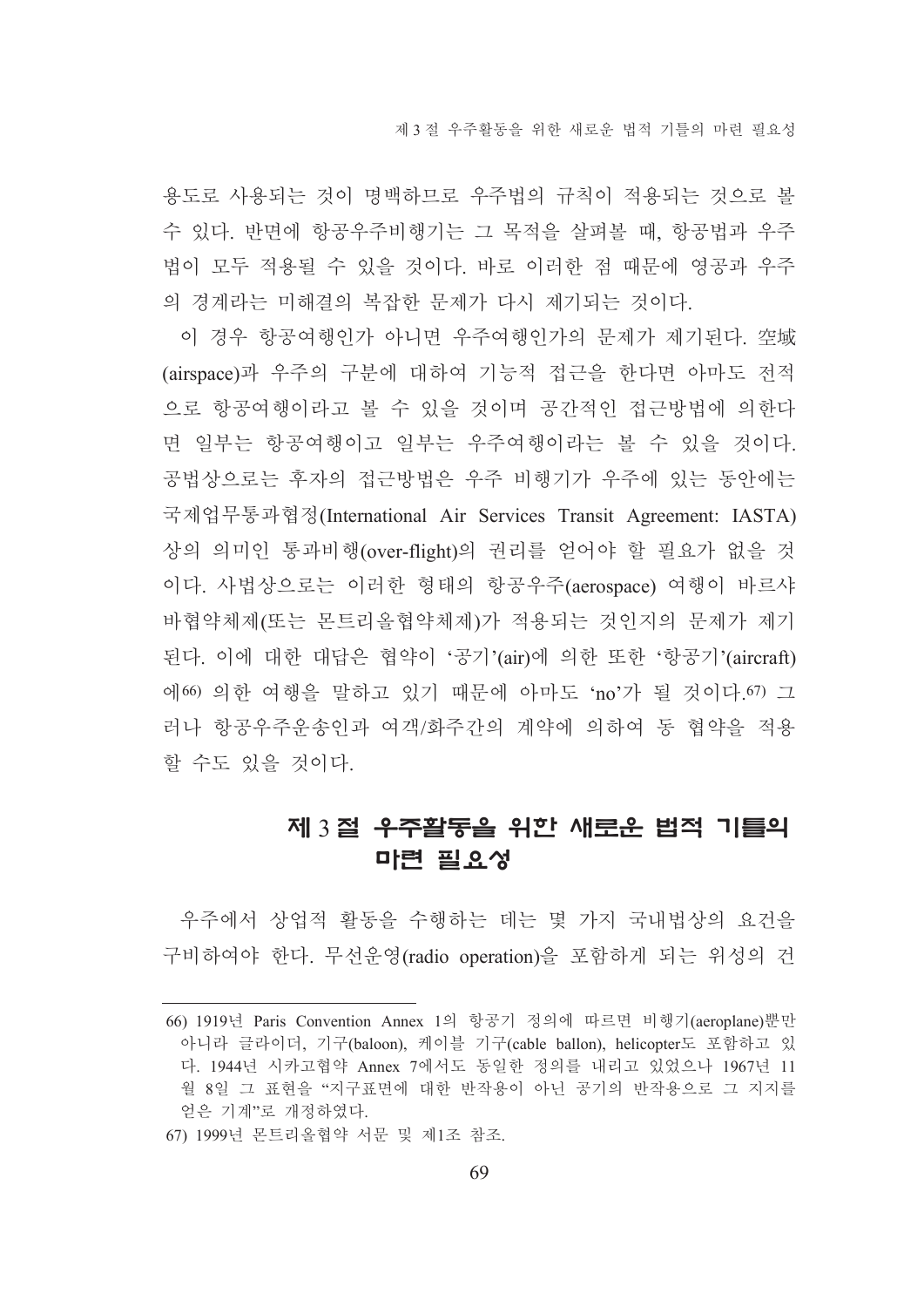조 허가, 위성 송신을 위한 무선허가 및 주무기관(미국의 경우 교통 부)의 발사허가 등이 필요하게 된다. 이러한 요건을 구비하기 전 단계 에서도 위성 건조, 지상시설 건설, 발사서비스, 무선주파수 환경과 호 환성에 관한 분석에 관한 계약 및 회사의 각종 준비(운영 사업체의 설립 등)는 대단히 복잡하고 막대한 비용이 소유된다.

한편, 우주조약 제1조에 따라 우주의 이용은 모든 국가의 권리라고 할 수 있지만, 현실적으로 개발도상국이 막대한 재정부담 때문에 이러 한 권리를 현실화하는 것은 어려운 일이 아닐 수 없다. 물론 극히 제 한된 분야 예컨대 통신분야 등에서 개발도상국들의 우주활동 참여가 점차 늘어나고 있다. 또한 「우주로부터 지구의 원격탐사에 관한 제원칙」 (Principles relating to Remote Sensing of the Earth From Outer Space) 의 Principle XII는 피탐사국가에게 무차별워칙과 합리적인 가격조건으 로 자국 영역에 관한 제1차 자료와 처리된 자료에 접근권을 가지도록 보장하고 있다.

우주의 평화적인 개발에 관한 국제적 협력을 확대하기 위해서는 관 려 법제도의 형성이 필요하다. 1988년 COPUOS는 '우주의 탐사와 이 용이 개발도상국의 필요에 대하여 특별히 고려를 하여 모든 국가들에 게 혜택이 돌아가고 이익이 되도록 수행되어야 한다는 원칙의 적용에 관한 법적측면의 검토'를 어제다에 추가하였으며68) 1996년 12월 13일 국제연합총회는 COPUOS의 작업의 결과로서 개발도상국의 필요를 특 별히 고려한 모든 국가의 혜택과 이익을 위한 우주의 탐사 및 이용에 관한 협력에 관한 선언」(Declaration on International Cooperation in the Exploration and Use of Outer Space for the Benefit and in the Interest of All States, Taking Into Particular Account the Needs of Developing Countries)을69) 채택하였다. 이 선언은 이제 초기 우주프로그램 단계에

<sup>68)</sup> UN Doc. A/AC/105/411.

<sup>69)</sup> UNGA Resolution 51/122.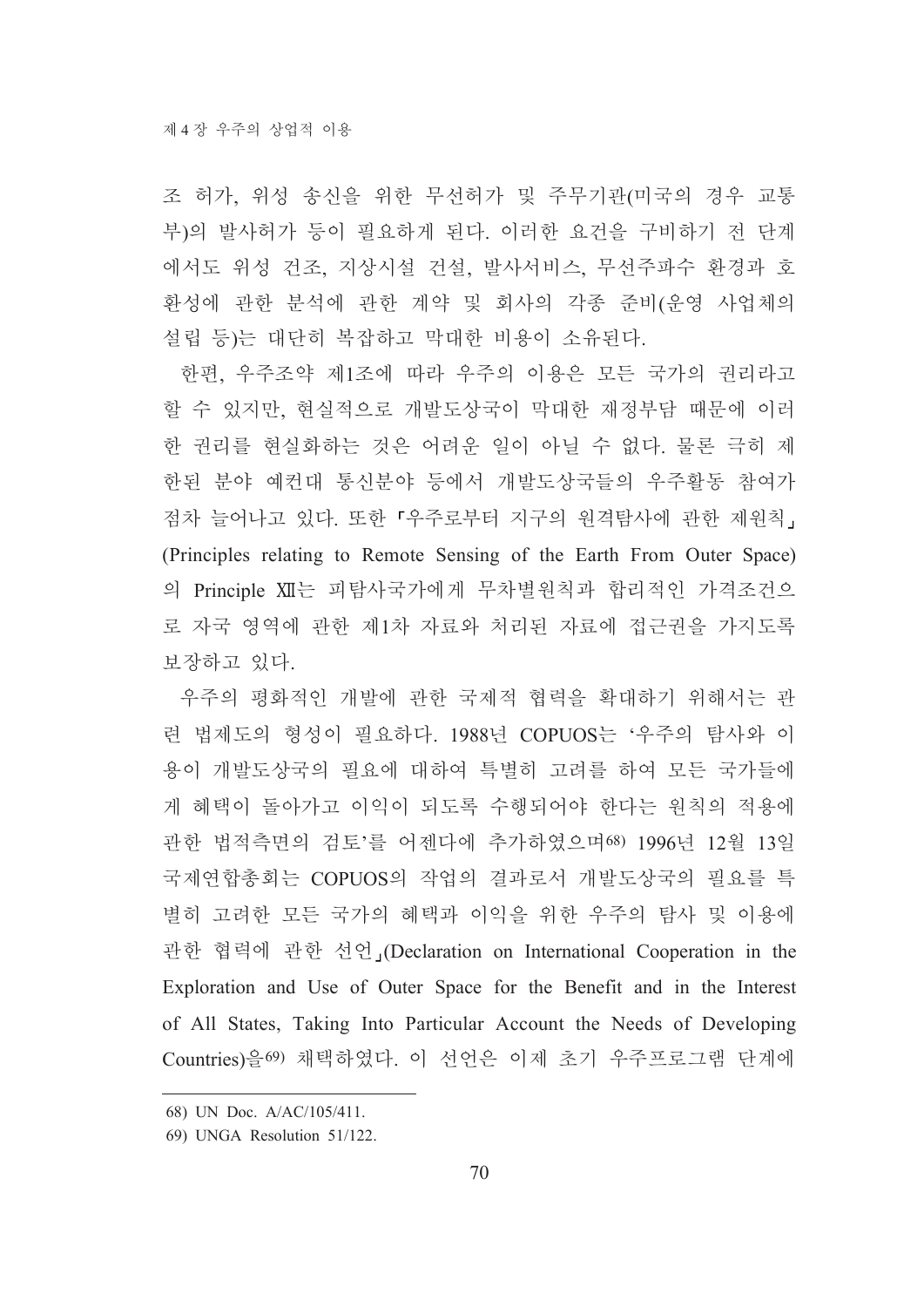있는 개발도상국들이 보다 발전된 우주활동 능력을 가진 국가들과 수 행하는 국제협력으로부터 얻게 되는 혜택과 이익에 대하여 특별한 관 심을 기울이도록 요구하고 있다.70)

한편, 우주산업의 상업화 진전에 따라 관련 국내법이 증가하고 있다. 71) 금융법과 관련하여서는 민간의 상업적 우주비행의 출현 등과 더불어 정부가 재정을 지원하는 활동으로부터 사적인 자금조달 활동으로 점차 전환되어야 한다. 2001년 「운송장비의 국제담보권에 관한 케이프타운 협약 (Cape Town Convention on International Interests in Mobile Equipment)과 그 「우주자산에 특정된 문제에 관한 의정서 초안」(Draft Protocol on Matters Specific to Space Assets)의 주된 목적은 운송장비 즉, 선박, 철도, 철도차량(rolling stock), 항공기와 그 엔진 및 우주자산(space assets) 에 대한 효율적인 자금조달을 확보하기 위하여 국제적 법제도를 확립 하는 것이다. 이 새로운 국제문서의 항공기 부문은 이미 2006년 3월 1일 발효하였지만. 우주 부문은 아직 요원하다. 협우주에서의 상업적 활동이 증가함에 따라 발생할 가능성이 있는 법적 규칙으로는 특히 다음을 들 수 있다.

- (1) 우주 잔해(debris)에 의하여 상품(goods)이나 환경에 대하여 발생 한 손해를 다루는 책임규칙
- (2) 우주활동으로 사람에게 초래한 사망 또는 상해에 대한 책임규칙
- (3) 그 제품 및 인도지연과 관련하여 위성의 제조업자에 영향을 미 치는 책임규칙
- (4) 우주에서의 생활에서 발생하는 결과를 규율하기 위한 형법, 가 족법 등의 규칙
- (5) 산업 및 지적 재산권을 다루는 규칙

<sup>70)</sup> Diederiks-Verschoor and Kopal, op.cit., p.120.

<sup>71)</sup> P.D. Nesgos, "Recent Developments in Commercial Space Law", Annals of Air and Space Law, Vol.22(1997), pp.433-440.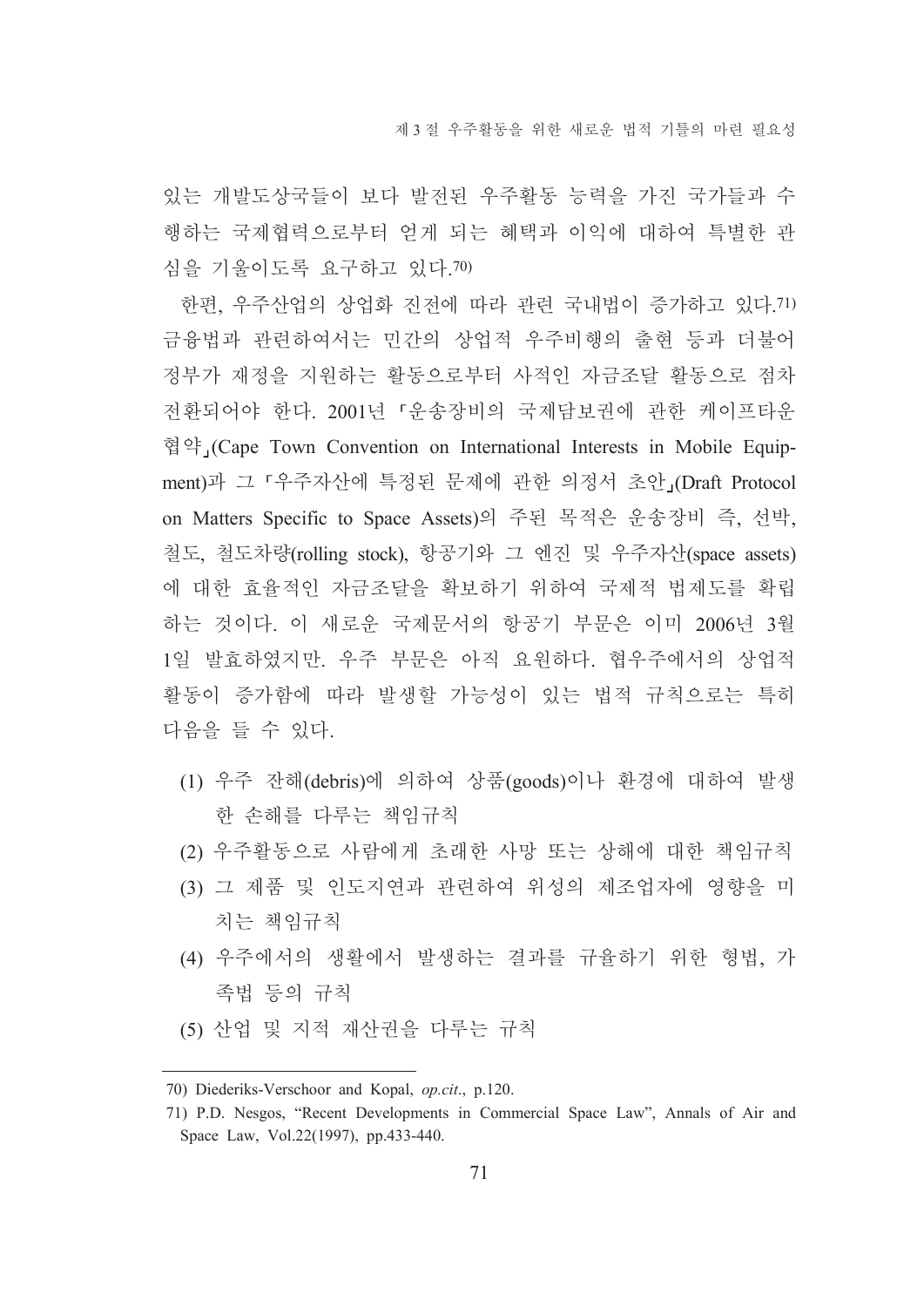이러한 문제들 중 책임협약에 규율하고 있는 것들이 있지만, 아직 이에 관한 법적인 기틀이 마련되어 있지 아니한 것들도 있다. 예컨대, 지적재산권 등이 가장 대표적이다. 우주의 상업화가 증가함에 됨에 따 라, 우주에서의 지적재산권을 규율하는 규칙은 안출할 필요성이 점차 시급해지고 있다. 이와 관련해서는 먼저 현행 저작권법을 우주활동에 대해 적용되도록 하여야 할 것인가 아니면 완전히 새로운 국제법상의 규칙을 형성하여야 할 것인가를 결정하여야 한다.

우주프로그램의 결과로서 지구상에서 행하여진 발명에 대해 특허를 부여할 수 있는가, 우주에서 행하여진 발명에 대하여 특허받을 수 있 는가 만약 그러하다면 어느 법이 적용되어야 하는가, 지구상에서 행 하여진 작업으로부터 얻어낸 우주활동의 발명에 대해 특허를 부여할 수 있는가 등이다. 우주활동과 관련된 지적재산권만을 다룬 협약을 통 하여 이 문제를 해결하는 것이 가장 바람직할 것이다. 『Principles Governing the Use by States of Artificial Satellites for International Direct Television Broadcasting」의 Principle H는 "국제법의 관련 규정을 손상 함이 없이, 국가는 관련 국가간의 또는 자국 관할하에서 행동하는 경 쟁하는 법적 실체간의 적절한 합의에 의한 저작권 및 인접저작권의 보호를 위하여 쌍무적으로 또는 다자간에 협력하여야 한다. 그러한 협력을 함에 있어서 국가들은 그들의 국가발전을 촉진하기 위하여 직 접텔레비전방송을 이용하는 때에 개발도상국의 이익에 대하여 충분한 고려를 하여야 한다."라고 규정하고 있다.

사실. 이 문제와 관련하여 주된 어려움의 하나는 다양한 국내법체계 와 국제우주법간의 차이로 인하여 비롯된 것이다. 우주는 주권의 주 장, 이용 또는 다른 방법에 의하여 어떤 국가에 전용될 수 없으며 국 내법상의 규칙은 지적재산권에 관하여 흔히 상당히 다른 내용을 가지 고 있기 때문이다. 인공위성에서 촬영한 영상에 대한 저작권에 관한 복잡한 법적 상황을 잘 보여주는 예는 1989년 Berlin사건이다. 당시 광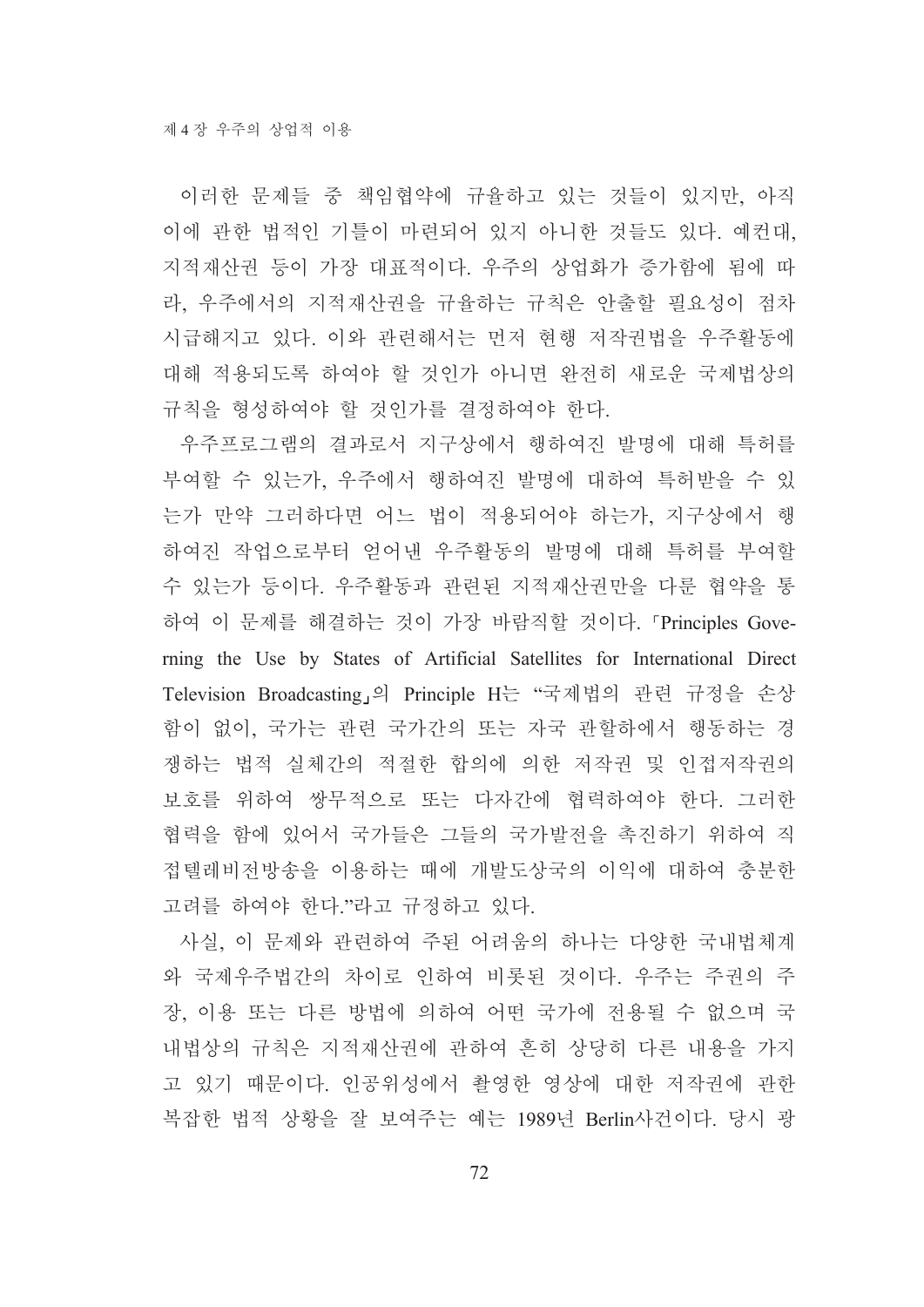고회사가 ESA의 저작권을 언급하지 않고 Meteosat가 만든 영상을 사 용하였으며 이 사건은 독일저작권법에 의하여 판결이 내려졌는바, 이 법은 개인의 지적창조물에 대해서만 저작권 보호를 부여하고 있다. 바 꾸어 말해서 자연인만이 보호받을 수 있는 작품을 만들 수 있는 것이 다. ESA는 그에 관한 증거를 제시하지 못함으로써 패소하였다.72)

그 동안 우주활동들과 관련한 어떠한 국가의 특허법의 관할권이 범 위에 대하여 정도에 대해서는 많은 논쟁이 전개되어 왔으며, 기존의 지적재산권 관련법으로는 우주에서 이루어진 발명의 특허보호에 관하 여 충분히 명시되어 있지 않다는 이유로 우주관련 특허규정을 신설하 는 국가도 생겨났다.

예컨대, 1990년, 미국 의회는 미국법전(US Code) 제35편(Title 35)을 개 정하여 다음과 같은 우주에서의 발명에 과하 새로운 조항을 추가한 바 있다. 73)

- (a) 미국의 관할권 또는 통제권하에 있는 우주물체 또는 그 구성부분 상의 우주에서 행하여지는, 사용되는 또는 매매되는 발명은 이 편 (title)을 시행함에 있어서 미국내에서 행하여지거나, 사용되거나 또는 매매되는 것으로 간주한다. 다만, 미국이 당사국인 국제협정 에서 명시하여 달리 정하고 있는 우주물체 또는 그 구성부분과 관련하여 또는 우주에 발사된 물체의 등록에 관한 협약(the Convention on Registration of Objects Launched into Outer Space)에 따 라 외국의 등록부에 등재되어 있는 우주 물체 또는 그 구성부분과 관련하여서는 그러하지 아니하다.
- (b) 미국과 등록국가간의 국제협정에서 구체적으로 합의된 경우에는, 우주에 발사된 물체의 등록에 관한 협약에 따라 외국의 등록부

<sup>72)</sup> Haanappel, op.cit., p.112.

<sup>73)</sup> Dan K. Burk, "Application of US Patent Law to Commercial Activity in Outer Space". Santa Clara Computer & High Technology Law Journal, Vol.6(1991), p.307.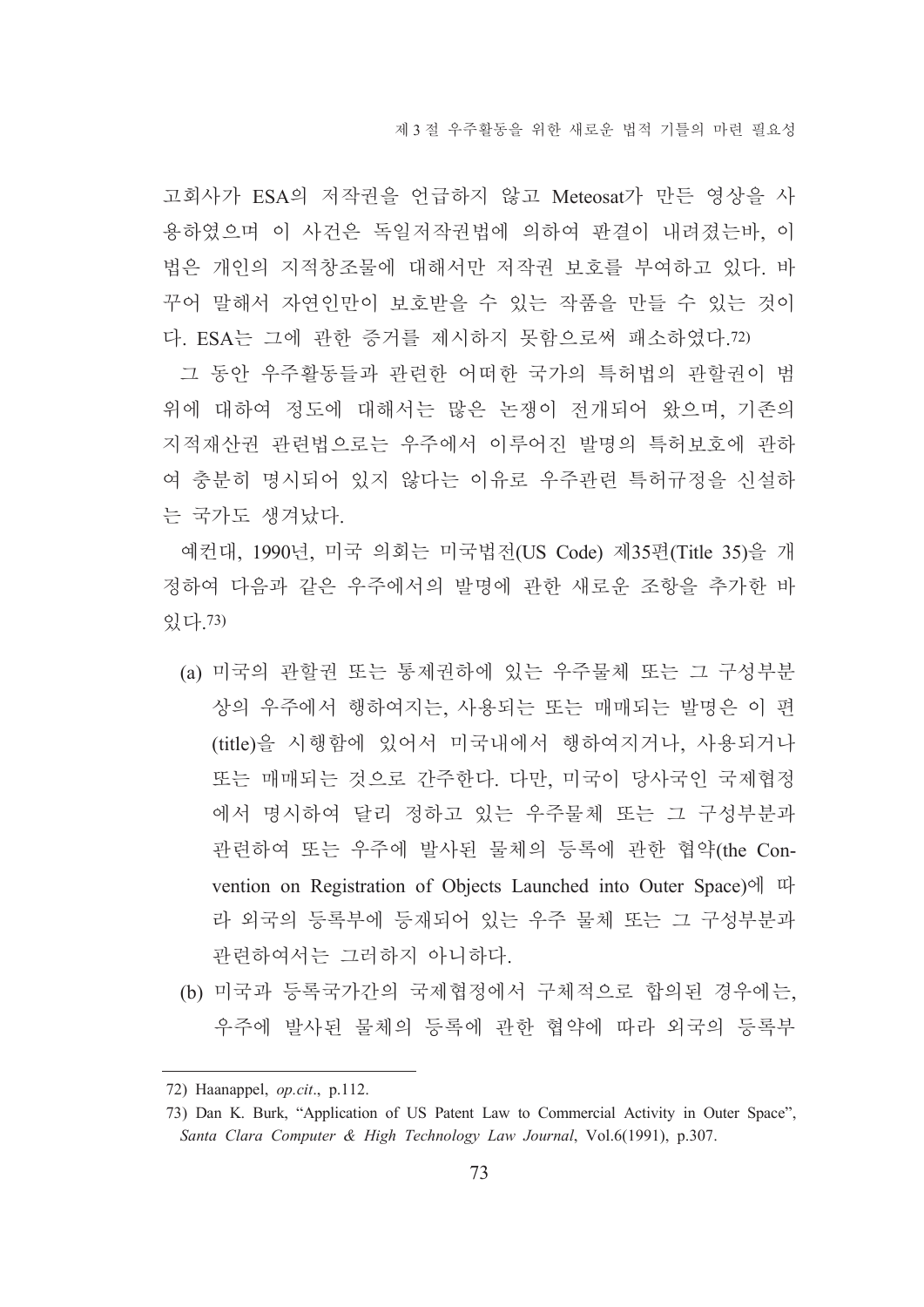에 등재되어 있는 우주물체 또는 그 구성부분상의 우주에서 행 하여지는, 사용되는 또는 매매되는 발명은 이 편을 시행함에 있 어서 미국내에서 행하여지거나, 사용되거나, 판매된 것으로 간주 된다.

한편, 우주활동에 내재된 기술적 리스크와 책임의 리스크로 인하여 우주보험이 필요하게 된다. 그러나, 항공법 분야와 우주법 분야에서 보험계약은 국제적인 차원에서 규율되고 있지 않다.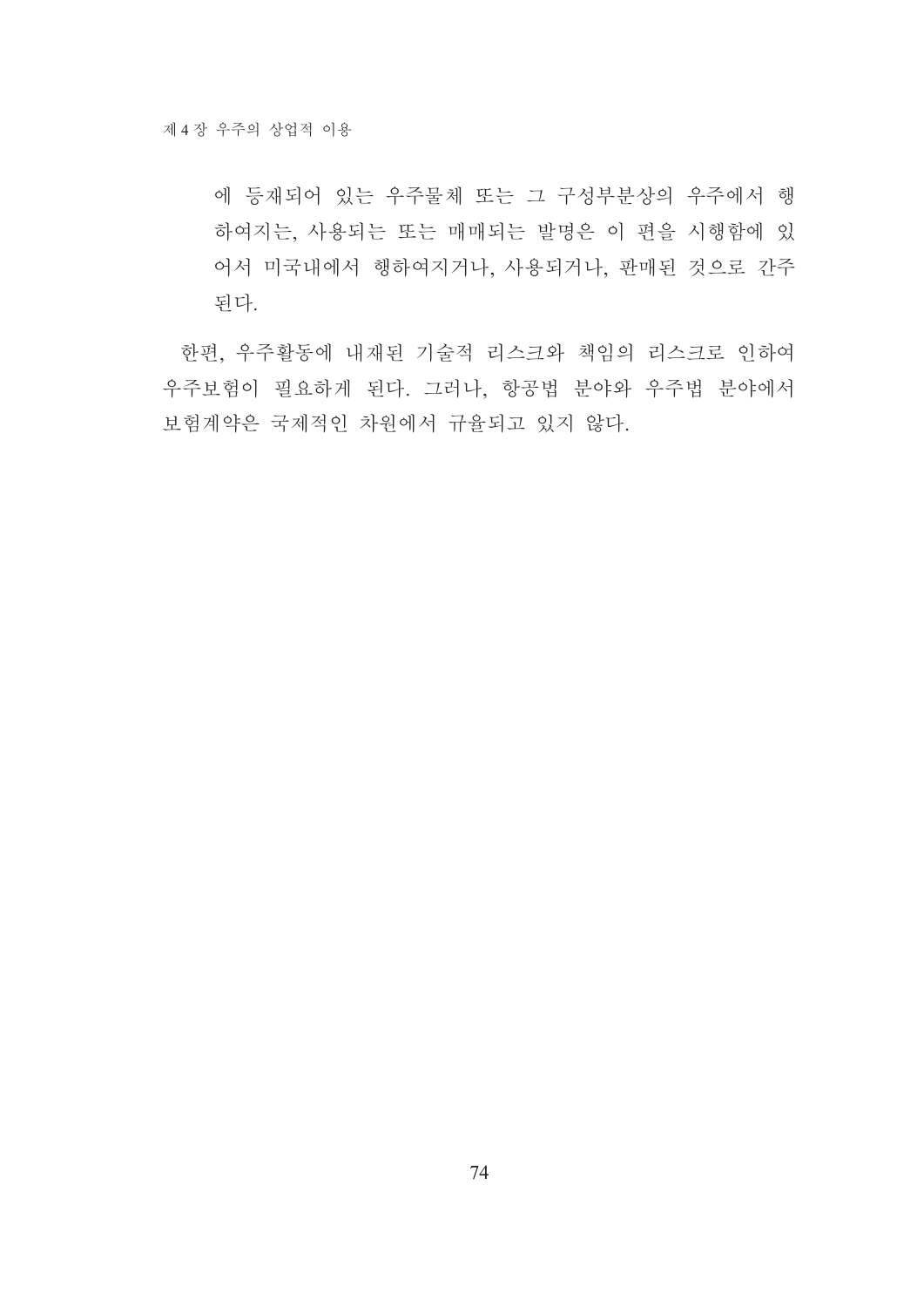# 제 5 장 국내법에 의한 우주의 규율

### 제 1절 의 의

우주법은 국제법만으로 구성되어 있는 것은 아니다. 우주활동에 참 여하는 국가들이 늘어나면서 이들 국가들은 국제연합 총회 1962년 결 의와 우주조약 제6조의 규칙(국가는 정부기관에 의하여 수행되든 아 니면 비정부실체에 의하여 수행하여지든 간에 우주에서의 자국의 활 동에 대하여 국제책임을 진다)을 시행하기 위한 국내 우주법을 제정 하고 있는 것이다. 민간(즉 비정부) 기업의 우주활동에의 참여는 흔히 국내 라이센싱 입법의 채택을 필요로 한다. 한편 空域에서의 사인의 권리는 이용할 수 있는 공역에서만 인정될 뿐이며 우주에서는 다음 두 가지 이유로 사적인 권리가 없다. 첫째, 우주는 지상의 토지소유자의 토지의 대단히 높은 상공에 있기 때문에 사업상의 의미에서 토지소유 자가 이용할 수 없다. 둘째, 더욱 중요한 것으로 우주는 공유물(res comminities)로서 공법상으로 또한 사법상으로도 전유의 대상이 되지 않기 때문이다. 더욱 어려운 문제는 달과 천체에서 또한 그 샘플과 자원에 대한 개인의 소유권 주장이 있을 수 있는지의 여부이다. 사실, 최근 서구의 수많은 사인들이 달에 대한 소유권을 주장하며 판매하기 도 하였다. 74)

국제우주법과 국내우주법은 모두 협력, 평화적 목적 및 국제적 갈등의 방지를 도모하고 있다. 경쟁은 경쟁시장에서 사적 기업들 간에는 유

<sup>74)</sup> 달, 천체 그리고 그 샘플과 자원에 대한 소유권을 인정하기 위해서는, 'res nullius' 관념을 원용하여야 할 것이다. res nullius 라 함은 어느 누구에도 속하지 아니하는 물건으로서 점유(occupation)에 의하여 그 소유가 허용되는 무주물을 의미한다. res nullius 는 공기 및 공해의 물 및 우주와 같이 專有될 수 없는 모두에게 속하는 물 건을 뜻하는 res communis에 반대되는 개념이다. Allen Duane Webber, "Extraterritorial Law on the Final Frontier: A Regime to Govern the Development of Celestial Body Resources", Geo. L. J., Vol.71(1983), pp.1453-1454.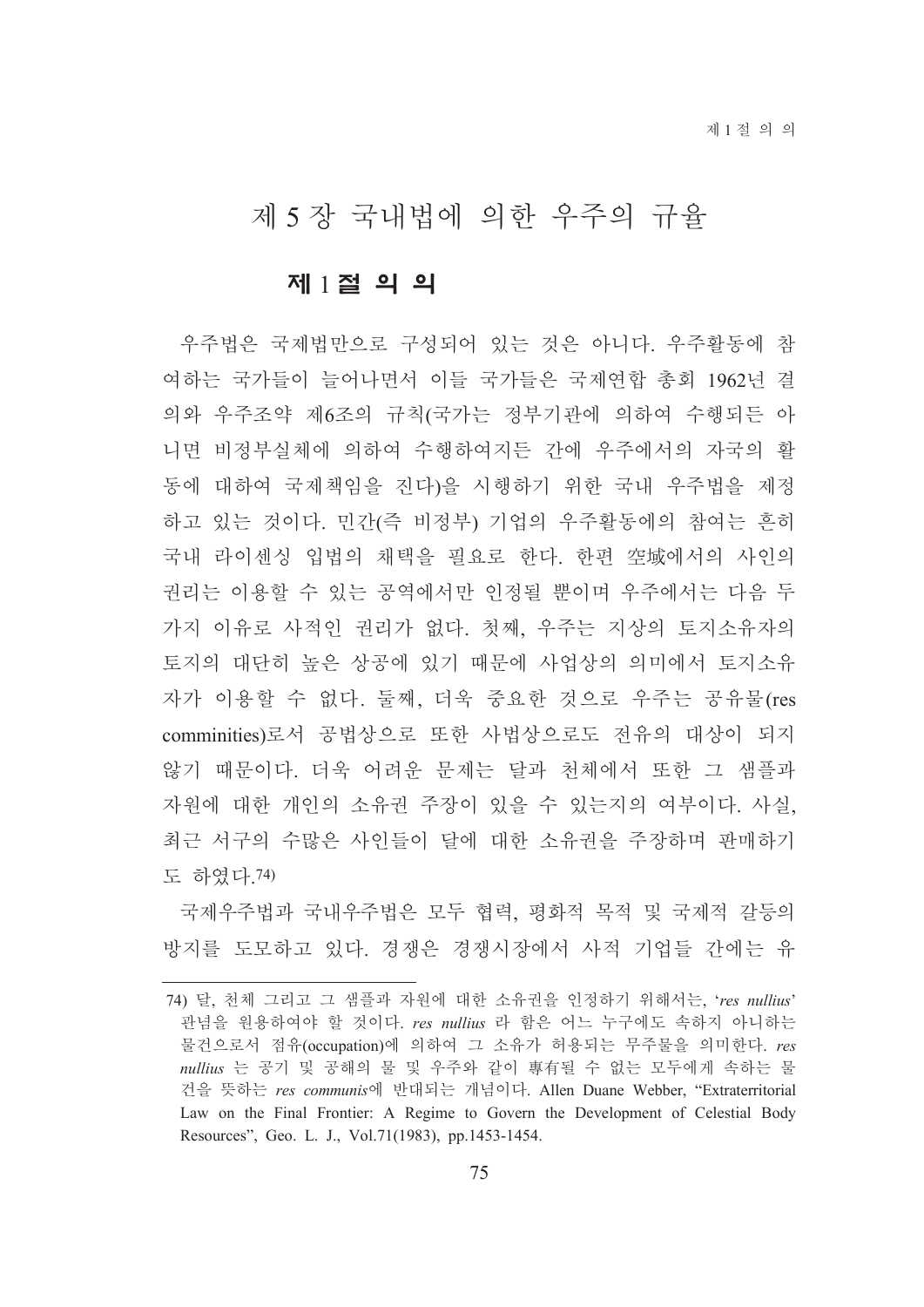익한 것이지만, 초강대국들간의 경쟁은 결코 유익하지 않다. 협력(cooperation), 갈등(conflict) 및 경쟁(competition)의 알파벳 C로 시작하는 3가지 개념이 1957년에서 1958년까지의 전반적인 분위기이었다. 1989년 냉전 이 종식된 이후로 세계는 우주분야에도 협력과 평화로운 경쟁이 진행 되어왔다.

국제연합도 각국의 국내 우주법의 제정을 장려하고 있는 바. 국제여 합 우주의 평화적 이용위원회(COPUOS) 2009년도 제48차 법률소위원회 에서 National Space Legislation Relevant to the Peaceful Exploration and Use of Outer Space에 관한 작업반(Working Group)을 설치한 것은 이 를 잘 보여주고 있다. 이 작업반은 국가우주법을 제정한 21개국75)의 우주법을 내용을 주제별로 분석하여 정리하면서 국가의 우주법 제정 에 포함시킬 요소로서 다음을 제시하였다.76)

- 적용범위(Scope of application)
- 비정부적 실체의 우주활동에 대한 허가(Authorization of activities of non-governmental entities)
- 비정부적 실체의 우주활동에 대한 지속적인 감독(Continuing supervision of activities of non-governmental activities)
- 등록(Registration)
- 책임과 보험(Liability and insurance)
- 안전(Safety)
- 소유권의 이전(Transfer of ownership)

<sup>75)</sup> 아르헨티나, 호주, 벨기에, 브라질, 케나다, 칠레, 중국, 콜럼비아, 프랑스, 독일, 일본, 네덜란드, 노르웨이, 한국, 러시아, 남아프리카, 스페인, 스웨덴, 우크라이나, 영국, 미국.

<sup>76)</sup> COPUOS 법률소위 제49차 회기시 의제12 관련 Marboe 작업반장이 제시한 Nonpaper 내용(2010년도 제45회항공우주법 학술대회시 박원화 교수 발표내용을 재인용)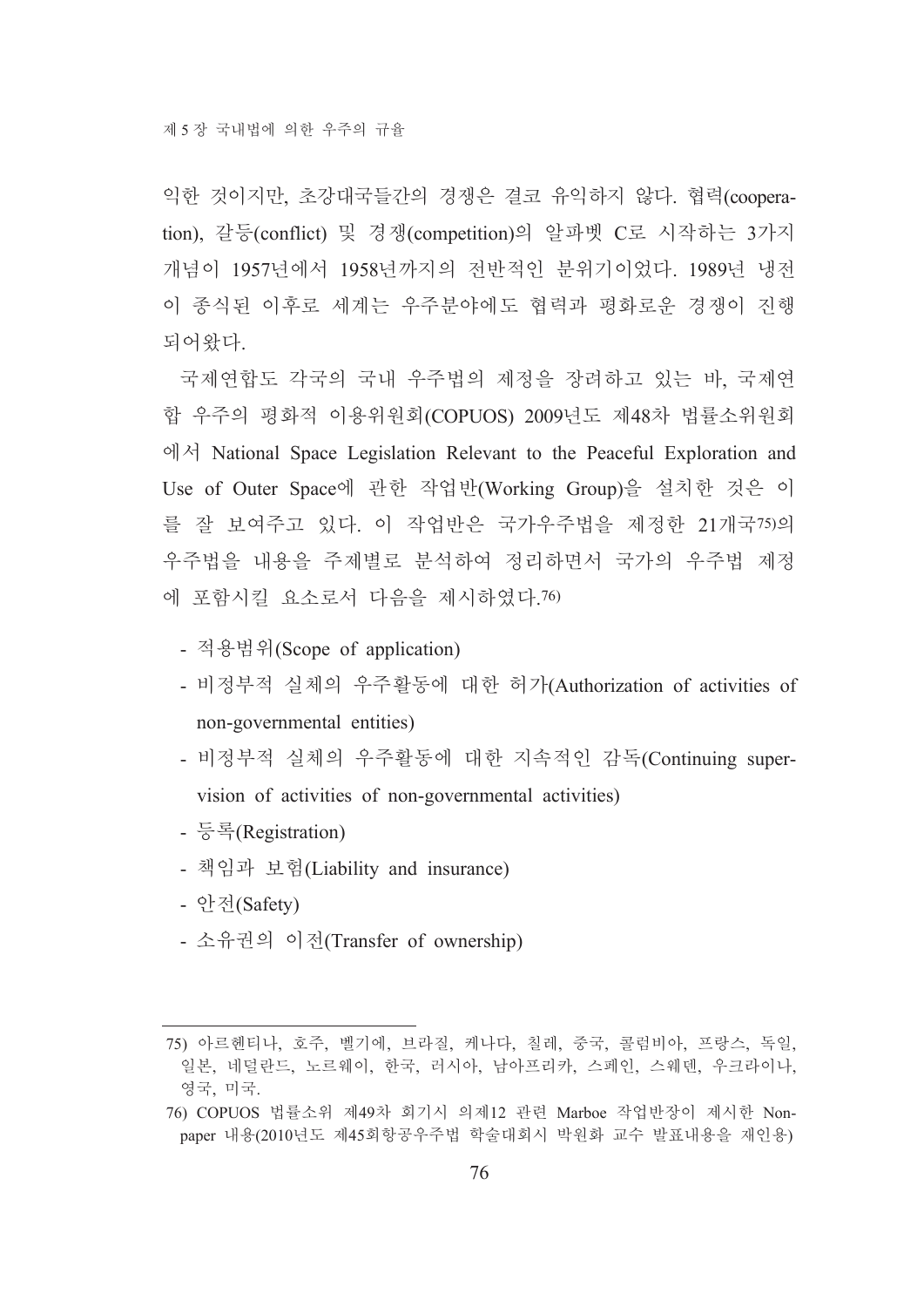# 제 2 절 우주상업화와 국내우주입법의 필요성

### 1. 배 경

법률은 우리 일상생활을 규율하는 기본적인 수단을 제공한다. 법률의 존재는 그것이 인류활동에 지침을 제공하고 위법행위 및 가능한 처벌 의 범위를 설정한다는 점에서 대단히 중요하다. 현대법치사회에서 인 류는 항상 법률을 참고하여 자신의 행위를 결정하여야 한다. 따라서 시간과 장소를 불문하고 새로운 활동과 새로운 발전이 있으면 법학자 와 입법자들은 이에 관한 토론을 전개하고 이에 상응하는 새로운 규칙 을 제정하게 되는 것이다. 1957년 첫 번째 인공위성이 발사된 후 비로 소 우주입법은 시작되었지만 그러한 유형의 법률은 우주활동의 규제 관리 분야에서 커다란 업적을 이루었다.

20세기의 60년대와 70년대에 채택된 5개의 우주관련 조약들은 우주 활동에 중요한 지침을 제공하여주었다. 그러나 1979년 국제우주입법의 종결을 보이고 있다. 그 이후부터 사람들은 국제입법을 한 단계 더 진 전시킬 필요성과 가능성 문제에 대하여 여러 곳에서 토론을 진행하기 시작하였다. COPUOS는 국제우주법의 가장 중요한 입법기초자이며 67 개 국가의 대표로 구성되어 있다. 그러나 국가마다 의견이 달라 오늘 날까지도 새로운 우주관련 조약안을 마련하지 못하고 있다. 일부 학자 들은 가장 좋은 방법은 혀재의 상황을 유지하는 것이며 혀재의 5개 조 약중의 몇 가지 용어와 조항에 대해 해석하고 명확히 함으로써 이들 조약들이 새로운 발전에 적응할 수 있도록 하는 것이라고 주장한다.

새로운 우주관련 조약은 그 통과에 상당히 오랜 시간을 요구할 뿐 만 아니라 정치적 투쟁의 장이 될 것이다. 과학기술이 하루가 다르게 발전하는 현재의 상황하에서 과도한 정력을 이 방면에 쏟아서는 아니 되며 오히려 현재의 우주관련 조약들을 더욱 광범위하게 적용하고 국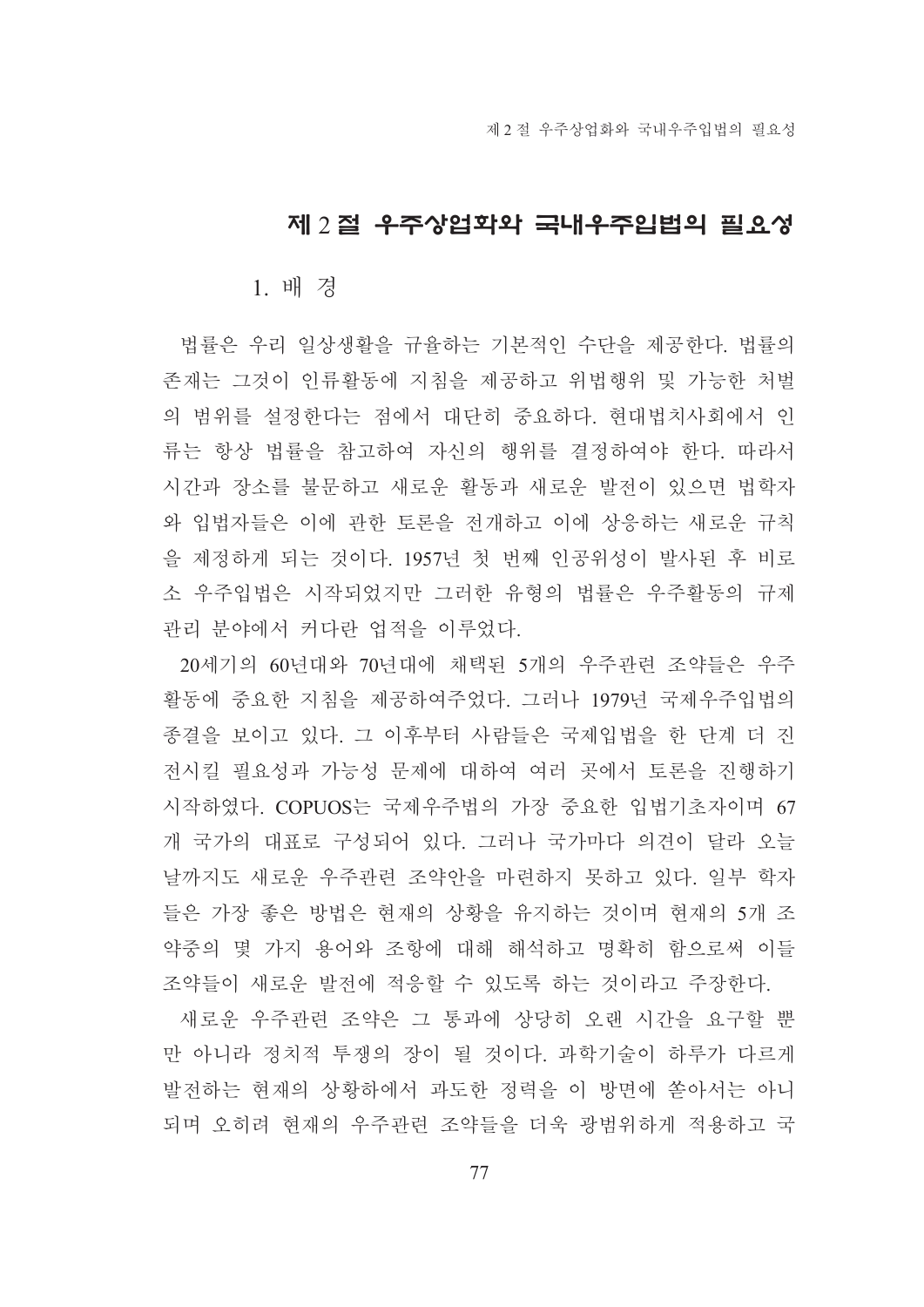가들이 준수하도록 하는데 노력을 경주하여야 한다는 주장도 제기되 고 있다. 어찌되었건 앞서 언급한 우주관련 5개의 조약들 중 일부는 국제관습법화되어 있다고 말할 수 있으며 따라서 국가들은 이 조약들 의 준수를 위하여 국내법을 내실화시켜야 할 것이다. 이러한 배경하 에서 국내우주입법 문제의 검토는 불가피하다고 할 것이다. 이 문제 의 검토는 국내우주입법의 필요성, 가능성 및 실행방법 등에 미치게 된다. 이러한 목적을 위하여 아래에서는 국내입법의 필요성, 목적과 취 지에 대해 분석하고자 한다. 국내입법의 중요성에 비추어보아 제3절에 서는 국내우주입법이 따라야 할 기본원칙을 논의하고자 한다.

# 2. 국내우주입법의 필요성

많은 논문과 서적들이 우주관련 5개의 국제조약과 관련된 문제들을 논의하고 있다. 1979년 달협정을 제외하고 나머지 5개의 조약은 모두 국가들로부터 광범위한 승인을 받고 있다. 이들 조약들 중 일부 원칙 들은 국제관습법이 되었다. 이에 따라 이들 조약의 체약국이 아니더 라도 이들 조약상의 일부 의무는 이를 준수하여야 한다고 판단하고 있 다. 이러한 원칙으로는 우주공간의 전유금지, 우주공간의 진입의 자유 및 우주공간의 평화적인 이용 등을 포함한다.

국제우주법은 우주활동의 규제와 관리 분야에서 중요한 위치를 차지 하고 있다. 많은 국가들이 국내우주입법을 하기 전에 이들 조약은 인류 가 인용할 수 있는 유일한 성문법의 연원이었던 것이다. 의심할 여지 없이 이들 조약들은 장래에도 우주에 관한 가장 중요한 법원이 될 것 임을 두말할 여지가 없다.

상술한 5개의 조약들은 우주탐색이 시작된 최초의 25년 동안에 채 택된 것이며 약 25년 동안의 우주과학기술의 신속한 발전과 새로운 우주활동의 출현에 따라 많은 새로운 원칙들을 창설한 것은 극히 자연 스러운 일이다. 그러나 실제적으로 그 이후에는 어떠한 우주관련 조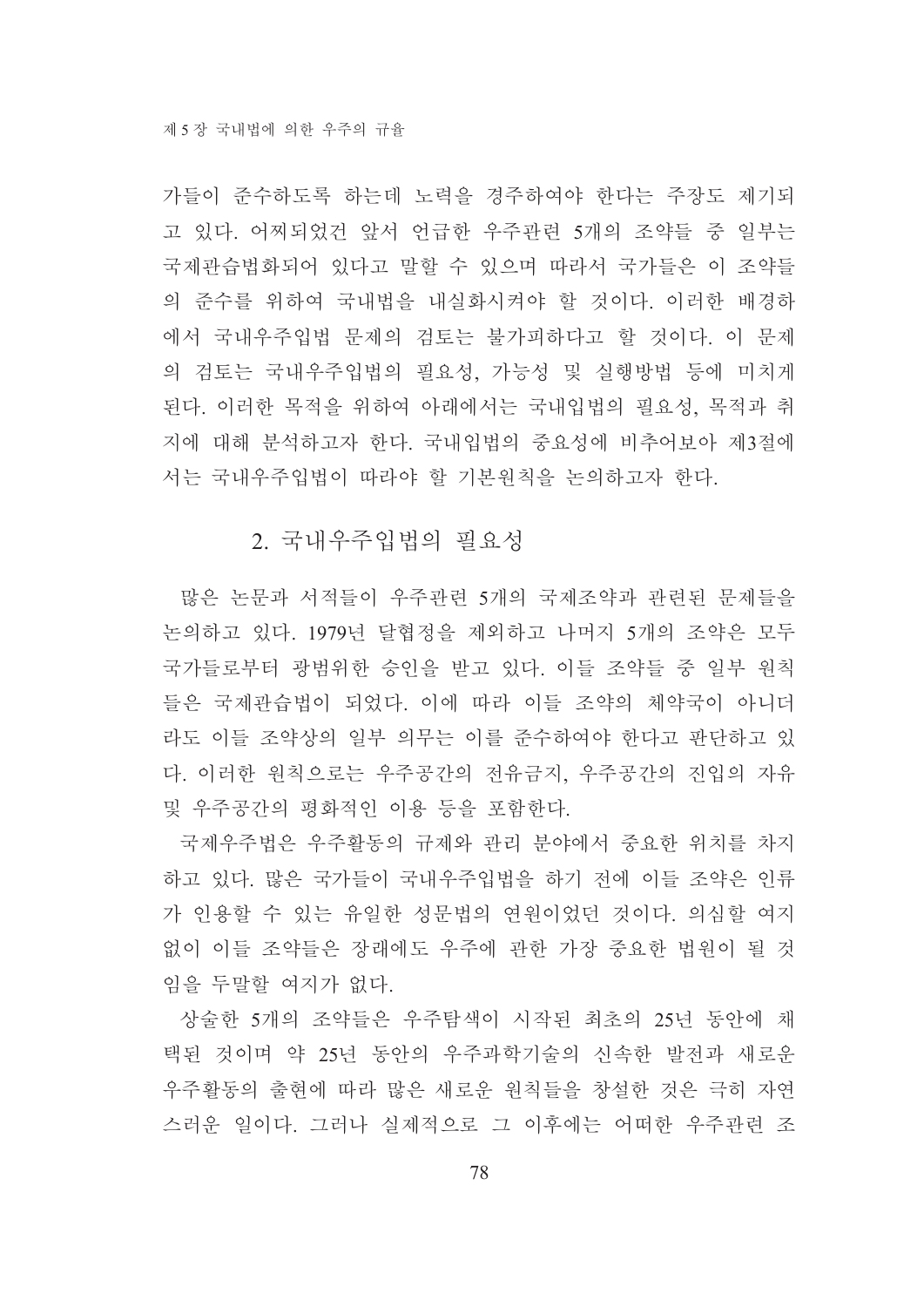약도 국제사회가 채택하지 못하였음은 그 후 우주활동이 예상했던 만 큼의 진전이 이루어지지 못하였다는 점도 있고 국가들에게 보다 민감 한 내용에 대한 입법이 어려웠다는 이유 때문일 것이다. 이러한 사실 은 현재의 5개의 조약들이 우주활동중의 발생하는 새로운 문제를 해 결하기 충분하지 아니하다는 점을 시사해주고 있다. 예컨대. "발사국" 이라는 용어에 대해서도 다시금 논의하여야 할 정도로 해석상의 논란 이 있는 부분들이 많다. 등록과 책임등의 문제로 인하여 어떤 인공위 성이 비발사국에게 이전되는 경우 "발사국"이라는 용어가 법적인 문 제를 더욱 어렵게 만들고 있다.77) 이 문제에 대해 현재 정해진 원칙 이 없으며 국제연합총회가 하나의 결의를 공표하여 가국이 국내법의 제정을 고려하고 비정부단체가 종사하는 우주활동에 대해 심사승인을 하도록 하고 많은 우주활동을 국가관할범위내에 포함시켜 국가가 이 들 활동에 대해 감독하도록 권고하고 있을 뿐이다.

점차 증가하고 있는 국가의 우주활동 참여와 우주활동의 다양성 확 대 그리고 국가간의 불평등한 우주활동 참여 등을 고려하여, 국제연합 우주평화적이용위워회(UNCOPUOS)는 우주법 발전의 주요 포럼이 되고 있으며 새로운 규칙을 창설함으로써 이러한 문제들을 해결하고자 시도 하고 있지만 여러 가지 곤란에 직면해 있다. 사실 그 밖에 더 바람직한 방법이 없는 혀재의 상황하에서 우주법학자들은 국내우주입법을 통하 여 현재우주활동에 대해 규제와 관리를 하여야 한다고 판단하고 있다.

# 3. 국내우주입법의 목적과 취지

주지하다시피 국내우주입법도 성문법의 확정성과 투명성을 갖게 된 다. 법치사회는 법률의 지배를 받으며 법률이 관련 활동에 기본적인

<sup>77)</sup> GA Re.59/115(2005년 1월 25일) 제2항. 각국의 우주공간에서 진행하는 국내의 우 주활동에 대한 승인과 감독 및 손해배상책임의 규정이 사적단체의 보호를 확보하 고 우주의 상업적 활동의 미리에 대해 보장을 하고 그 발전을 저해하지 아니하도 록 하는 것이다.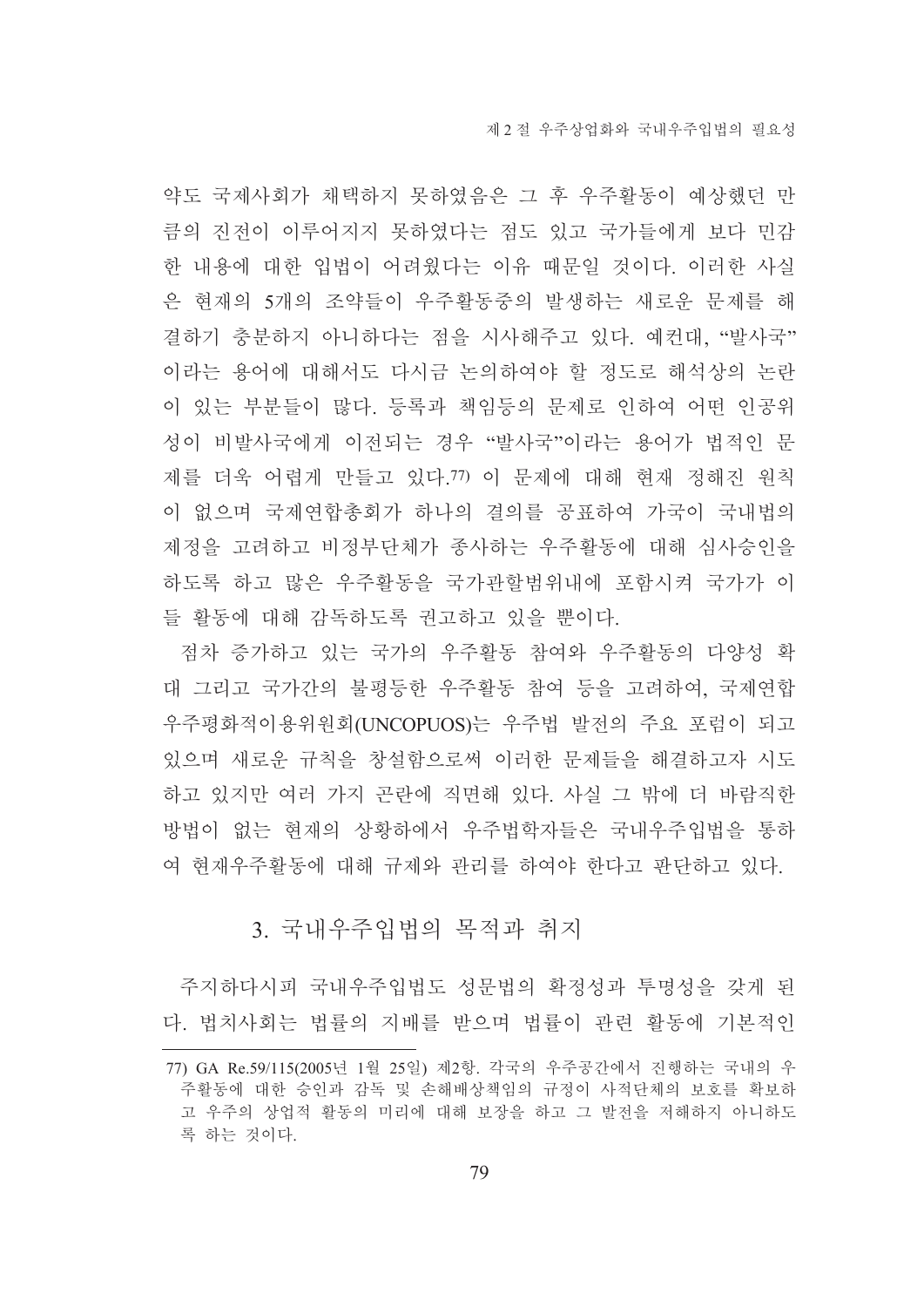지침을 제공한다. 잠재적인 행위자는 자신의 장래 하려는 행위를 관 련 법률의 내용에 따라 판단을 하게 되고 이러한 행동이 초래할 법적 결과를 예견할 수 있다. 그러므로 국내우주입법에 대해서 말한다면 만 약 보다 구체적인 그 밖의 목표에 대해 진일보된 규율을 할 수 있다 면 더할 나위가 없이 바람직하다.

(1) 우주활동의 감독의 기본적인 법적 틀 마련

국제연합 총회가 건의한 바와 같이 국내우주입법은 우주활동에 대 해 감독의 틀로서 역할을 하게 된다. 이것은 국내우주입법과 관련하 여서도 대단히 중요한 목적이자 목표가 된다고 할 수 있다. 앞서 언 급한 5개의 우주관련조약들은 냉전시대에 채택된 것들이며 그 무렵 국 가는 유일한 우주활동주체였다. 사영단체가 점점 많이 우주활동에 참 여하게 됨에 따라 이러한 국면은 이미 크게 변화되었다. 우주조약은 체약국은 국가들로 하여금 자국의 우주공간에서의 활동에 대하여 승 인하고 지속적으로 감독관리 하도록 하고 있다. 여기에는 비정부단체 가 수행하는 활동을 포함한다(우주조약 제6조). 그러나 "국내활동"이 라는 용어는 현재까지 그 해석이 분분하다. 체약국에게 자신이 알지 못 하는 사영단체의 우주활동에 대해서까지 책임을 지도록 하는 것이 타 당한가, 만약 타당하지 아니하다면 체약국은 어떠한 국제활동에 대해 서 책임을 지는가의 문제가 그 핵심이다.

우주조약은 더 나아가 체약국은 당연히 다른 체약국 또는 그 자연 인이나 법인이 입은 손해에 대해 국제책임을 지도록 하고 있다(우주 조약 제7조). 그러한 체약국은 통제와 관할의 요소를 구비하기 위해 책임협약상의 4가지 국가에 한정될 뿐이다. 즉 우주물체를 발사한 국가, 우주물체를 발사하게 한 국가, 자국 영토에서 우주물체가 발사된 국 가 또는 자국 시설로부터 우주물체가 발사된 국가이다(책임협약 제1조 제c항).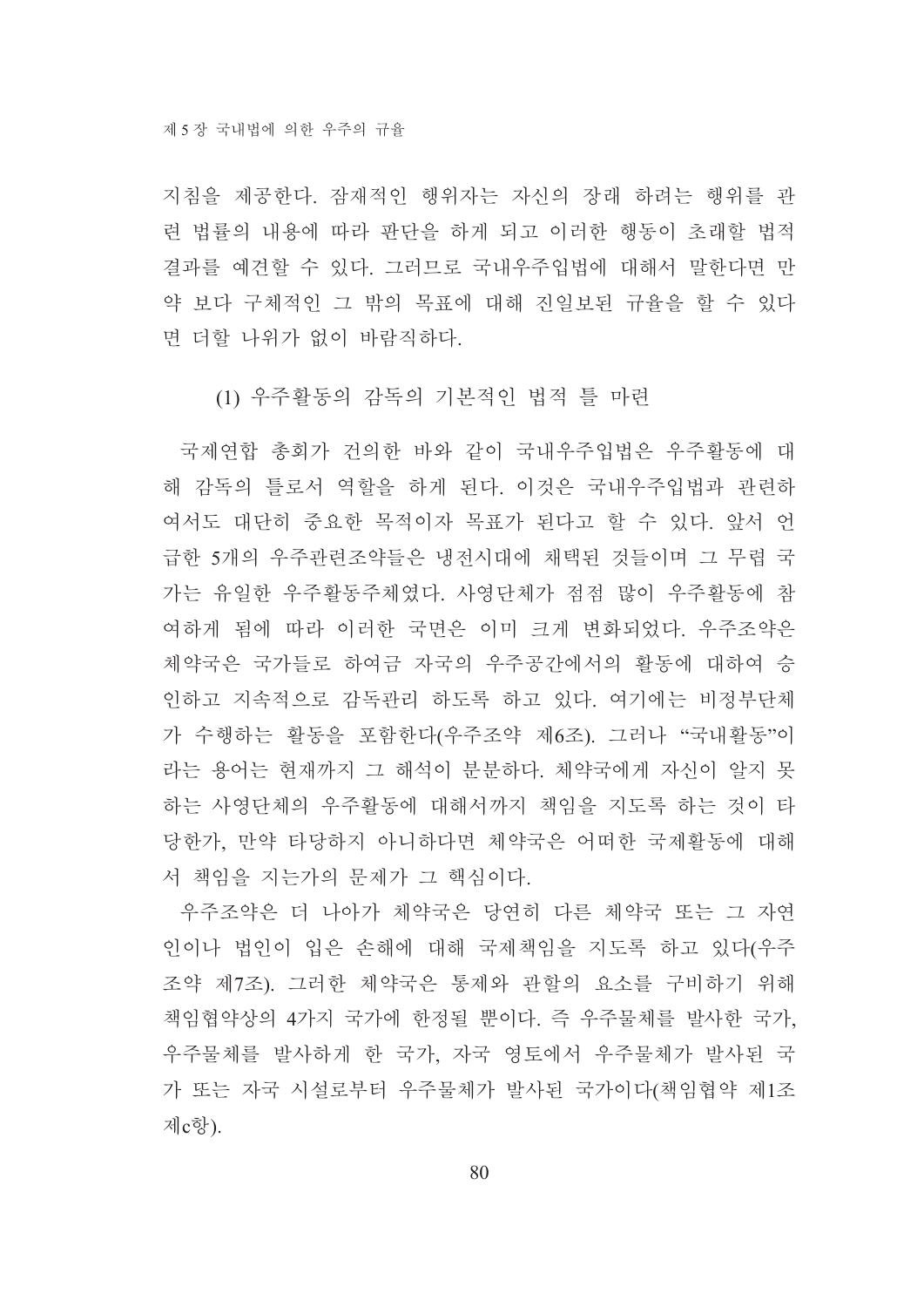그러한 규정이 그와 같이 제한하고 있는 것이 타당한지에 대해서는 의문이 제기된다. 어떤 우주물체의 소유권이 워래의 발사국이 아닌 국 가로 이전될 수 있다는 점을 고려해 볼 때 그러한 소유권 이전이 발생 한 경우에도 원래의 발사국이 책임을 부담하여야 한다면 그 우주물체 에 대하여 완전한 통제와 관할권을 가진 이전받은 국가가 아무런 책임 을 지지 아니하는 모순에 빠지게 된다.

이러한 문제에 대해서는 아직 완전한 공감을 얻고 있지 못하고 있 지만, 많은 국가들이 사영단체가 우주활동을 수행하는 초기단계에서 도 각 체약국에 등록하고 그 허가를 받아야 한다는데 동의하고 있다. 또한 체약국은 원래 허가제도에 관한 법령을 제정하여 허가의 심사와 승인을 엄격히 시행함으로써 사영단체를 규제하고 감독하는 제1차적 인 안전망을 두어야 한다는 점에 대해서도 그 타당성을 인정하고 있 다 78) 체약국은 사영단체의 우주활동에 수행에 대해 허가를 부여하기 위해서는 반드시 허가규칙을 제정하여야 한다. 어떠한 단체가 어떠한 우주활동을 수행하는 것을 허가한다는 것은 허가국이 지속적으로 그 감독관리 직능을 수행하고 아울러 그러한 활동이 자국의 국제적인 의 무에 부합되도록 진행되도록 하여야 하며 체약국이 자신이 몰랐다는 이유만으로 그러한 사인의 우주활동에 대한 자신의 책임을 면제받을 수 없음을 의미하는 것이다. 그러므로 우주입법은 감독과 관리의 기 틀을 마련하는 작용을 할 수 있어야 한다.

### (2) 국제조약을 준수할 의무의 이행

국제법의 규정에 따라 조약의 당사국들은 그 조약을 실시하여야 할 의무가 있다. 5개의 주주관련 조약의 관련 규정들은 이미 각국의 국내 사영단체가 우주활동을 수해하는 때에 고려하여야 할 중요한 내용이며.

<sup>78)</sup> United Nations/Republic of South Korea Workshop on Space Law, 2003년 11월 3일-6일 우리나라에서 거행된 워크숍 자료집: http:/www.oosa.unvienna.org/index.html.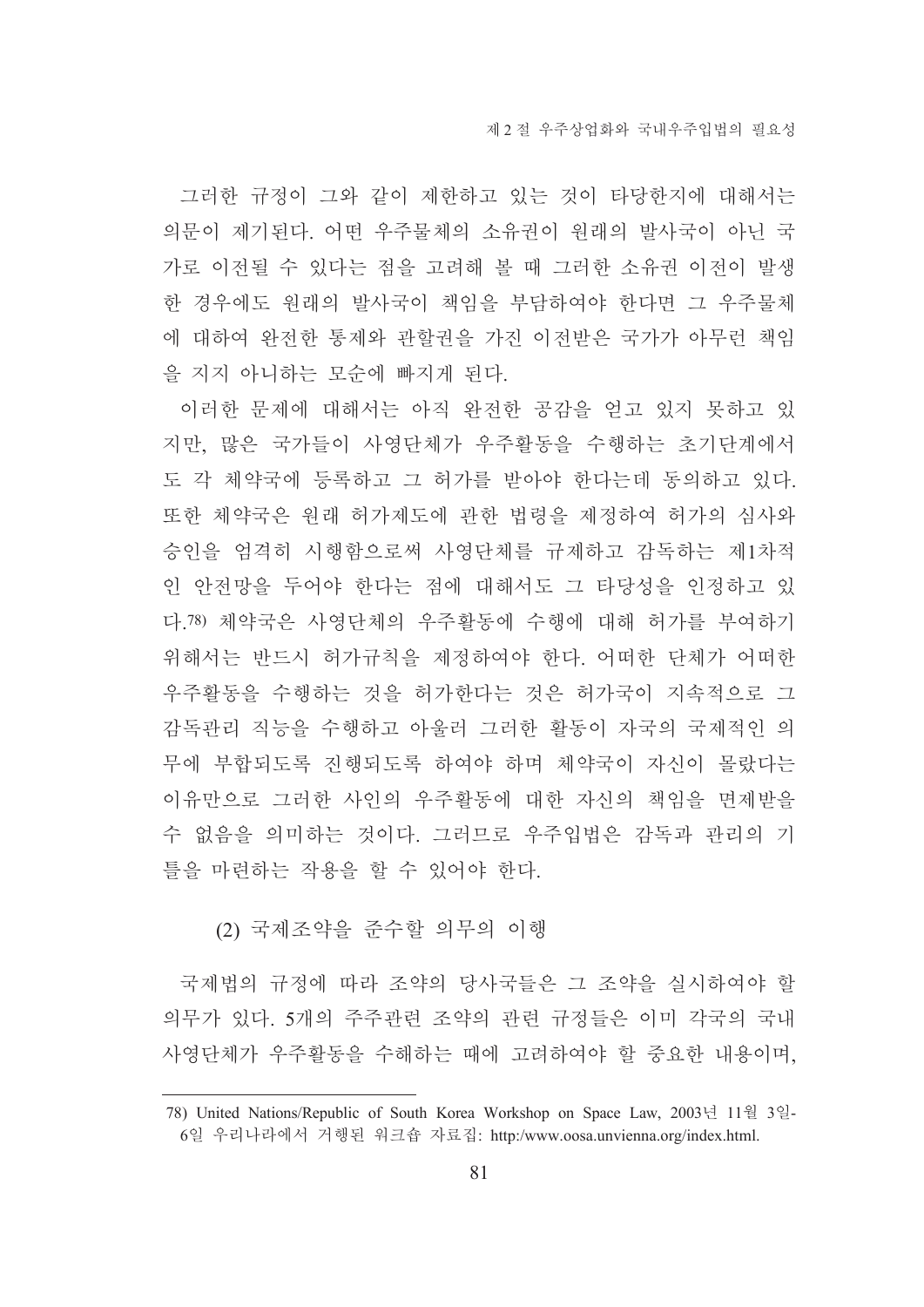이러한 규정들은 이미 우주법률시스템의 가장 중요한 요소가 되었다. 앞서 설명한 바와 같이 달협정을 제외하고 나머지 4개의 조약들은 이 미 많은 국가들의 승인을 얻고 있다. 국내입법은 국제적으로 수락된 내용을 철저하게 시행하기 위한 수단중의 하나이다. 이들 국제조약의 규정에 따르면 체약국은 자국의 비정부단체가 수행하는 국재우주활동 에 대해 직접적인 책임을 부담한다. 따라서 체약국들은 자국이 어떠 한 상황하에서 책임을 부담하는가를 명확히 하기 위하여 국내입법을 제정하여 시행하여야 한다. 그러므로 국가는 관련 국제조약이 자동적 으로 국내법으로 편입되었는지의 여부에 불구하고 보다 상세하고 구 체적인 국내법령을 제정할 필요가 있다. 국제조약을 국내법화할 필요 가 있는 상황에서 체약국은 국내입법을 통하여 그 국제의무를 이행하 게 된다. 반면에 국제조약이 적접 적용되는 상황하에서도 체약국은 국 내입법을 통하여 조약을 실시하는 방법을 더욱 구체화할 수 있다.

(3) 상업화와 사영단체의 참여 촉진

우주의 풍부한 자연자원과 우주탐색의 막대한 이익을 고려해 볼 때 사영단체의 우주활동에 대한 관심과 참여는 나날이 증가하고 있다. 우주는 더 이상 국가만이 독점하는 영역이 아니다. 그러나 현재의 우 주관련 조약들은 모두 국가만이 우주활동의 유일한 참여자였던 시기 에 채택된 것들이다. 당시에는 어느 누구도 우주공간에서의 활동의 상업적 가능성을 고려하지 못하였다. 오늘날까지 각국은 우주에서의 소유권에 관한 어떠한 법규정도 제정한바 없으며 "인류공동유산"이라 는 용역의 적용에 대한 어떠한 공통된 인식도 갖고 있지 못하다. 잠 재적인 우주에서의 투자자는 이러한 법률문제가 아직 해결되지 못하 고 있기 때문에 적극성을 띠기도 어렵다.

국제우주입법의 정체상태에 있는 점을 고려해볼 때 국내입법은 새로 운 우주활동을 규제·관리하는 유일한 채널이 되고 있다. 국제입법과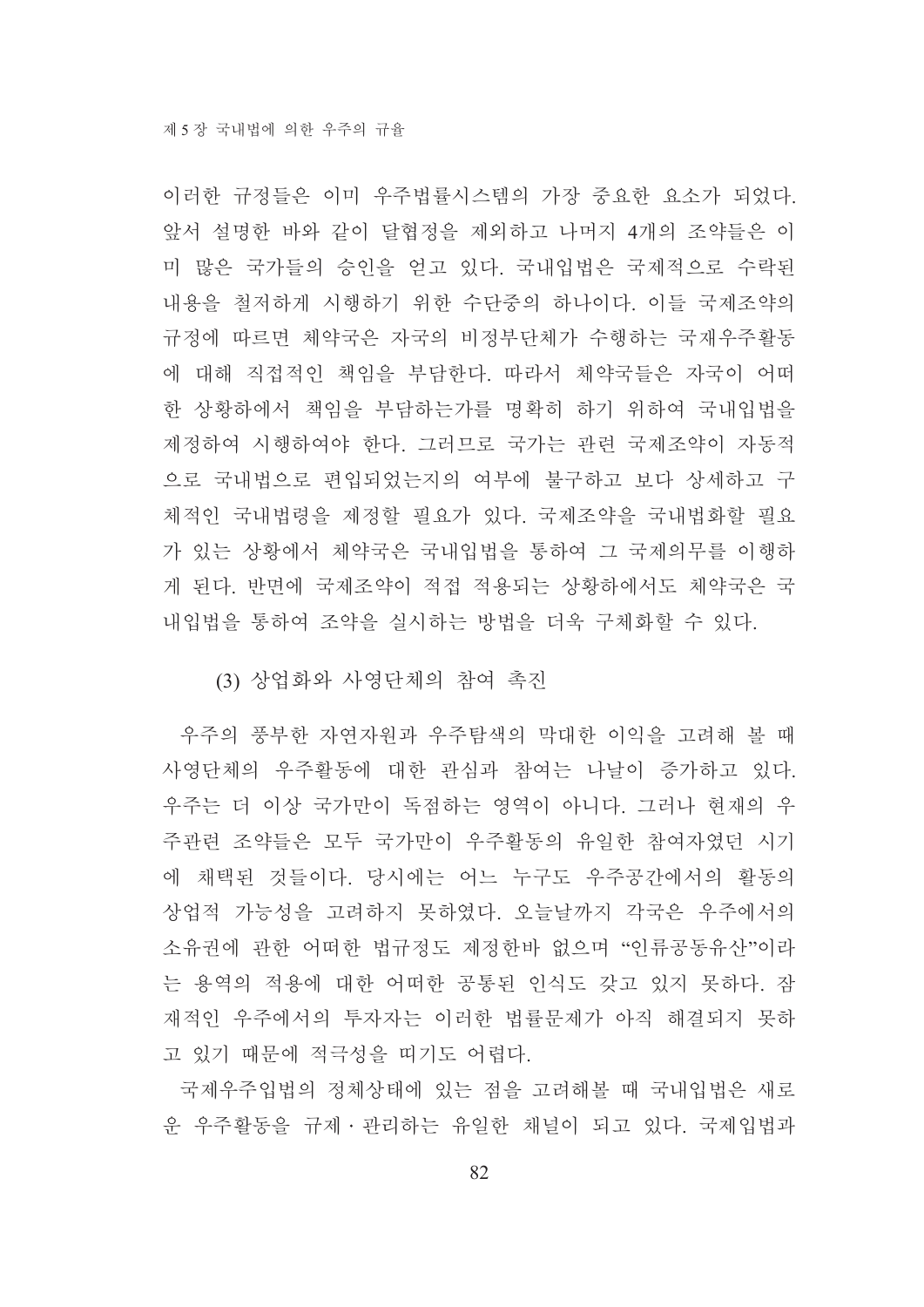비교해볼 때, 국내입법은 보다 탄력성을 가질 수 있으며 실시하는 것 도 더욱 용이하다. 우주관련 과학기술의 신속할 발전과 우주상업화는 거스를 수 없는 추세이므로 국가들은 우주와 관련된 법적 진공상태를 메우기 위한 국내입법을 할 필요가 있는 것이다. 안정적인 합리적인 법적 환경은 경제적인 보답을 가져다 줄 것이며 잠재적인 외국인투자 가들로 하여금 우주에서 투자 진행에 대한 믿음을 갖게 해줄 것이다.

(4) 우주의 최선의 이용

우주는 인류에게 무한한 기회를 제공하고 있다. 그러나 구체적인 법 적 기틀이 완벽하게 마련되어 있기 않기 때문에 실제로 경제적이고 과학기술방면에서의 수익을 충분히 실현하기 위한 어떠한 행동을 취 하는 것이 장애를 받고 있다. 국제우주입법의 과정은 국내입법에 비 해 더욱 복잡하고 각각의 정치집단의 공통된 인식이 필요하다. 그 입 법과정은 정치, 경제, 군사 및 전략 등의 방면에서의 고려사항들을 요 구하게 되다. 국내입법은 이에 비해 다수하 작업이며 주도적으로 우 주공간의 이용을 위한 새로운 규칙을 제정할 수 있다. 또한, 국내입법 은 각국의 국내배경에 기초하여 구체적인 규칙을 제정할 수 있어서 국제법에 부합되는 내용인 한, 자국의 이익을 최대화할 수 있다.

한편, 세계 각국은 상기 우주개발관련 국제조약의 준수 및 자국의 우주산업을 육성, 발전시키기 위한 규정, 우주물체의 등록 및 등록대 상의 비치, 우주사고로 인한 손해배상책임, 우주비행사의 구조, 귀환 및 추락되 우주물체의 반화 등에 관하여 자국의 실정에 따라 국내우주법 을 제정하여 시행하여 오고 있다.

주요국의 우주개발 관련 국내입법례를 살펴보면 미국은 1958년 국 가항공우주법 및 1998년 상업우주법, 영국의 1986년 우주법, 프랑스의 1961년 국립우주연구센터 설립에 관한 법, 캐나다의 1990년 우주청법,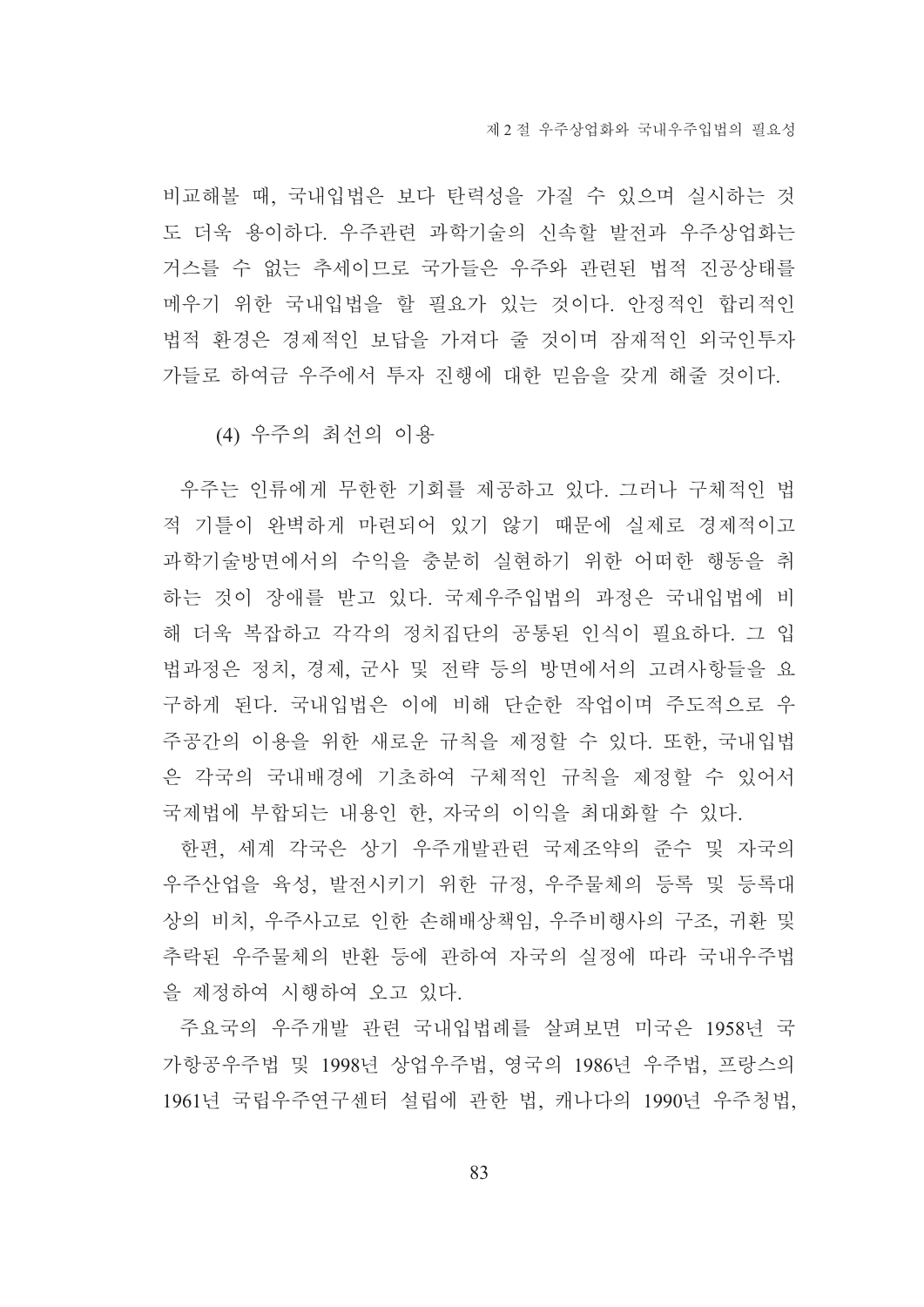2008년 우주기본법, 러시아의 1993년 우주활동에 관한 러시아 연방법 등이 있다.

1998년 이태리의 우주활동법(2002년 개정)은 대단히 중요한 입법례 이다. "우주"(outer space)의 범위에 대해 각국의 일치된 견해가 없어 명확한 경계를 설정하지 못하고 있다는 점을 고려하여 "해수면 상부 의 평규 100킬로미터 밖의 구역"이라는 용어로 대체하고 있다. 이러한 우주의 경계에 대한 주장은 다른 국가가 이를 인정하는지의 여부는 중 요하지 않다. 이러한 입법례는 각국이 명확하지 못한 문제를 국내법 으로 규정하기 시작하였다는 데 있다.

이러한 국내 입법례가 축적되게 되면 국제입법에 큰 영향을 미치게 된다. 국내입법은 우주의 이용을 촉진하는 작용을 하게 될 것이며 이 에 관한 법적 진공상태와 국제적인 규제관리간의 과도기에 긍정적인 역할을 할 것이다.

## 제 3절 주요 국가의 우주관련법

1. 북미 및 남미 국가

 $(1)$  미 국

미국에서 가장 중요한 우주법의 발전과 범위를 규율하는 국내법은 1958년 제정된 미국항공우주법(National Aeronautics and Space Act of 1958: NASA Act)이다. 이 법은 지구의 대기권 안에서 또는 밖에서 비 행의 문제들의 조사 및 기타 사항을 규정하기 위한 법률로서 제1편 법률의 약칭, 정책선언 및 정의(법률약칭, 정책 및 목적의 선언), 제2편 항공우주활동의 조정(국가항공우주회의, 국가항공우주국(NASA), 국가 항공우주국의 기능, 국제협력, 의회보고, 잉여토지의 처분), 제3편 잡칙 (국가항공자문위원회, 관련기능의 이전, 정보접근, 안전발명의 재산권,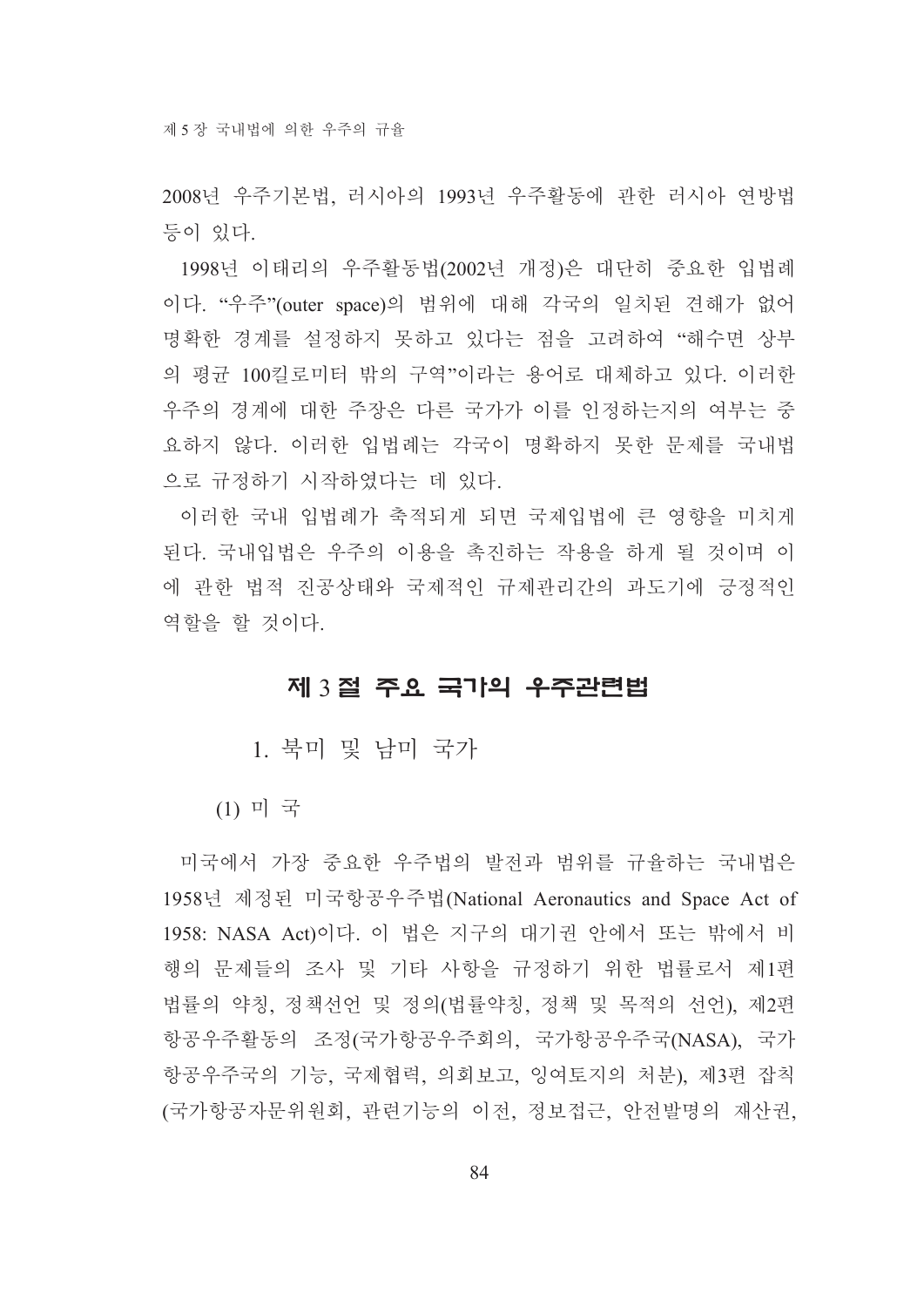기여수상, 일정한 위법행위 및 과실소송의 방어, 보험 및 보상, 실험 우주선, 예산배정, 우주국의 명칭 및 머리글자의 오용, 발사수송단에 관한 계약), 제4편 상층대기권 조사(목적, 정의, 권한을 부여받은 계획, 국제협력) 등을 규정하고 있다.

이 법은 과학분야에 관한 국제적 협력의 상징이자 축소판이라 할 수 있는 국제지구물리관측년(IGY)과 관련하여 또한, 1957년 10월의 Sputnik 호의 발사 여파로 미국 항공우주국(NASA)의 설립 근거 법령으로 제정 되었다. 이 법은 미국의 우주활동이 평화적 목적을 위하여 모든 인류 에게 이익이 될 수 있는 방향으로만 수행될 것임을 천명하였으며 이 법에 따라 우주활동계획, 지휘 및 실행을 담당하는 미국 항공우주국 (NASA)이 설립되었다. 당시의 소련과의 냉전 중에서 우주공간의 평화 적 이용에 관한 미국의 정책을 선언하는 정치적 기능도 수행하였는 바, 민간 우주이용과 군의 우주이용을 규율하는 법제도의 구분을 획 정한 것으로 평가되었다.79) 그 후, 1984년에 우주의 상업적 이용의 촉 진을 NASA의 임무로 추가 규정된 바 있다(1984년 NASA 세출예산법)80) 이 법은 NASA의 기능과 권한을 규정하면서, 아울러 당시에 NASA가 연구개발 및 인공위성의 각종 부품 등을 조달받으면서 준수하여야 할 계약상 조건들을 규정하였다.

이 법은 여러 가지 법률문제를 다루고 있으며 추가로 제정된 법률 들을 통해 책임보험(liability insurance) 및 배상(indemnification), 행정청구 (administrative claim) 및 소송, 항공우주국과 다른 연방기관과의 관계 및 많은 문제들도 다루었다. 이와 더불어 기존 법률이 개정되어 우주 활동에 적용되게 되었다. 이 규정들은 60년대 이후 적어도 현재까지

<sup>79)</sup> 행정명령 제10738호(Exec. Order No. 10,783, 3 C.F.R. 422(1954-1958).) ; 우주이용 에 관련되지 않은 인적 및 물적 자원중에서 군대의 우주이용에 관련되지 않은 것 을 NASA로 이관하도록 조치하였다.

<sup>80)</sup> National Aeronautics and Space Appropriations Act of 1985, Pub. L. No. 98-361, 98 Stat. 426 (1984) (codified at 42 U.S.C. § 2451(c) (2006)).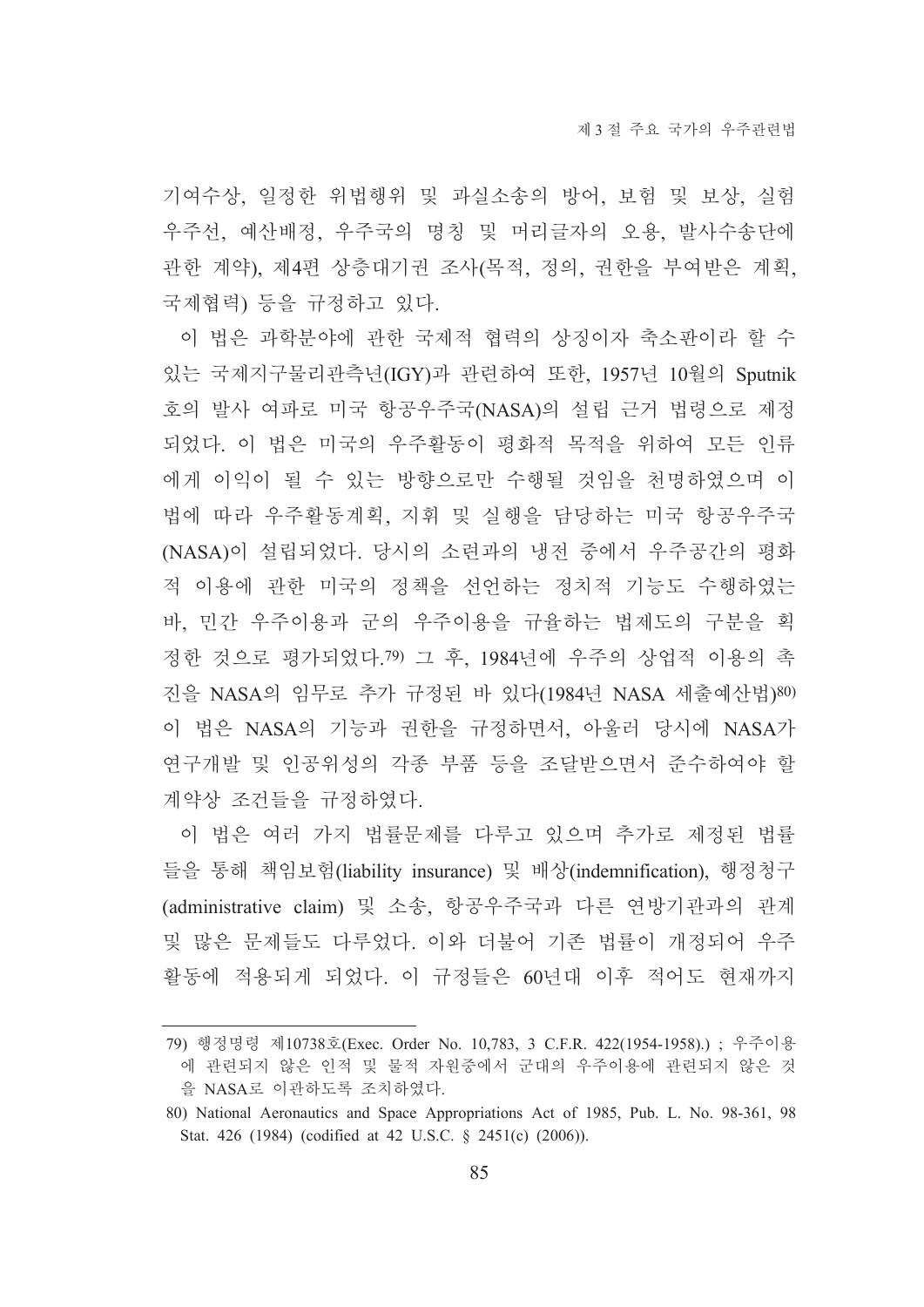는 각종 우주물체의 제작 및 사용에 따른 계약법, 보험 및 보상, 지적 재산권, 및 불법행위법(tort law) 등에 관련된 규범들의 근거를 제시하 여 온 것으로 평가받고 있다.

1962년 통신위성법(Communications Satellite Act)은 우주통신의 중요 성과 역할의 증대를 인식하고 정부규제를 받는 민간기업인 통신위성 회사(Communications Satellite Corporation)를 통해 미국이 국제전기통신 위성기구(INTELSAT)시스템과 국제해상위성기구(INMARSAT)시스템에 참 여할 수 있도록 하였다. 이 법은 소련이 주도하는 Inter-Sputnik 국제위 성통신기구에 대항하기 위해서 미국이 주도하는 국제위성통신기구(Intelsat)을 설치하려는 정치적 목표하에 제정되었으며, 아울러 Intelsat에 미 국의 대표기관으로서 참가하는 Comsat의 설립 근거법이기도 하다. 1984 년 이후 Reagan 행정부가 주도하는 국제위성통신서비스의 경쟁정책에 의해서 Intelsat이 사실상 민간 기업으로 전화되면서 이 법은 사실상 폐 지되었다.

미국 의회는 또한 미국/국제우주거장 프로젝트와 관련된 문제들을 다루기 위하여 기존의 특허 및 상표법을 개정하여 '우주에서의 발명' 을 법제화하였다. 1984년의 지구원격탐사상업화법(Land Remote-Sensing Commercialization Act)은 연방 정부를 위하여 지속적으로 가용자료를 유지하고 정부운영으로부터 민간의 상업적 운영으로의 전환을 규정하 여 원격탐사의 단계적인 상업화를 위한 기틀을 마련하는 것을 목적으 로 하였다.81) LANDSAT 시스템은 지구의 환경, 및 자원 등의 탐사를 목적으로 하는 위성망으로서 1970년대부터 운영되어 왔으며 세계 약 50여개국과 협력하에 설치된 지구국 등의 설비를 기반으로 하였다. 이 법에서는 프랑스의 SPOT 위성망에 대항하여 상업적 이용을 도모 하면서도 이들 협력 국가와의 국제적 의무를 이행하기 위해서 필요한

<sup>81)</sup> 제정 당시에 Pub. L. No. 98-365, 98 Stat. 451(1984)로 공표되었고, 15 U.S.C. § 4201 으로 법령화된 후 현재는 15 U.S.C. \$5601-\$5672임. 신홍균, "미국의 우주법", 한국 법제연구원 우주관련법 개선방안 제1차 워크샵(2011년, 5월 6일).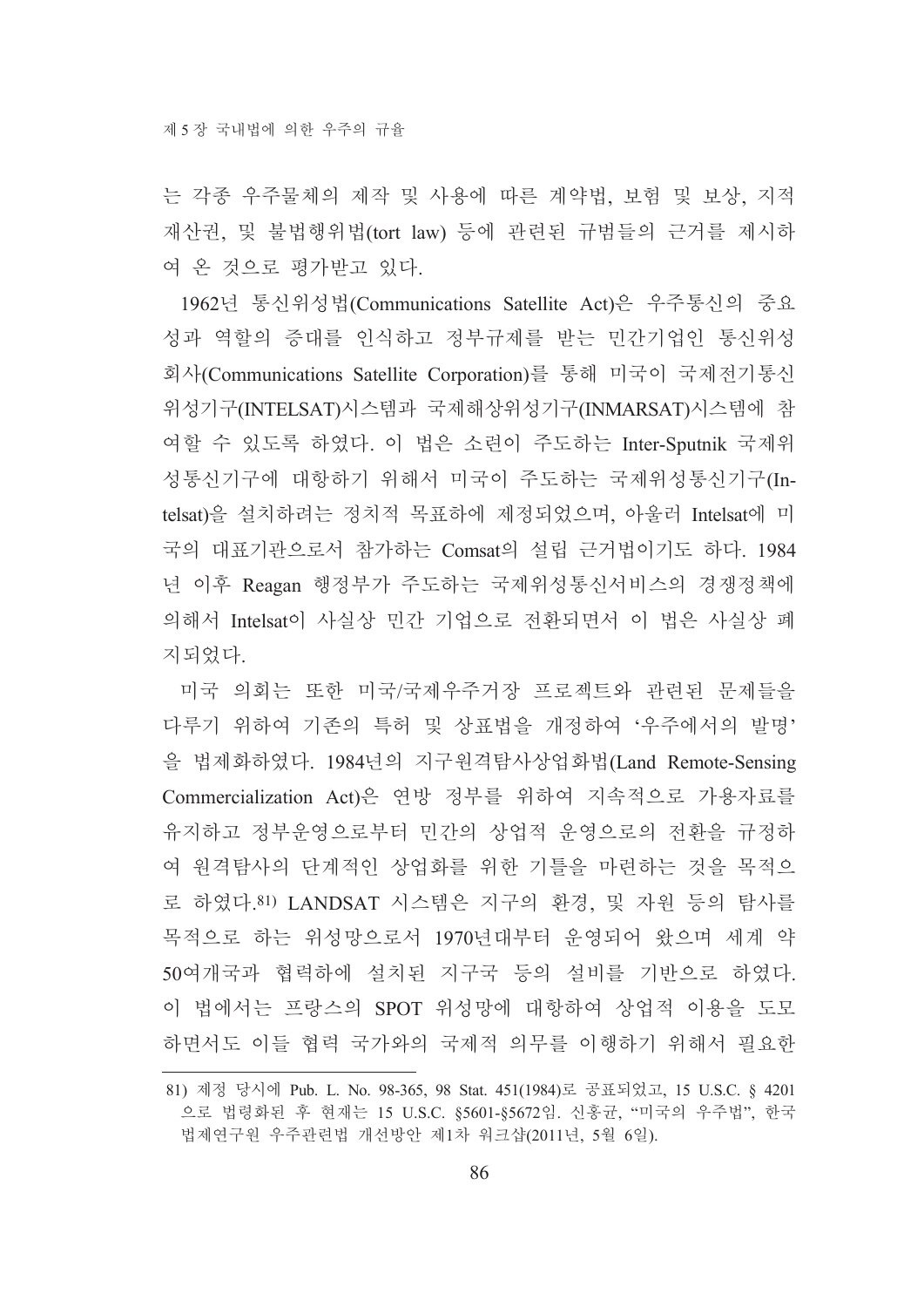제도적 장치가 마련되었다. 탐사데이터의 무차별분배원칙(non-discriminatory distribution). 가공하지 않은 데이터(unenhanced data)에 대한 저 작권 등의 재산권 불인정 제도 등이 그것이다.82)

1984년 상업적우주발사법(Commercial Space Launch Act of 1984, 개정 1990)은 민간 위성발사 및 관련 서비스를 규율하기 위한 것이며 의한 정부의 발사장비 및 서비스의 민간부문에 의한 인수를 촉진하기 위한 목적으로 1990년 개정상업우주발사법이 통과되었다. 이 법의 주요 내 용은 1) 적용범위, 2) 일반적 책임, 3) 발사에 관한 면허요건, 4) 행정 및 사법 심사, 5) 면허받은 행위의 감시, 6) 정부자산의 사용, 7) 책임 보험, 8) 다른 법률 및 국제책임과의 관계 등이다. 2004년에는 1984년 의 우주상업발사법을 개정하였다.

상업우주법(Commercial Space Act of 1998)은 미국 상업우주산업의 개발을 장려하고 기타 목적을 위한 법률로서, 제1조 법률의 약칭, 목 차, 제2조 정의, 제1편 상업우주기회의 촉진(우주정거자의 상업화, 상 업우주발사 개정, 발사 바우처 시범계획, 미국 지구위치추적시스템의 표준화 촉진, 우주과학데이터의 취득, 상업우주센터의 관리, 지구과학 데이터의 출처), 제2편 연방우주수송서비스의 취득(상업우주운송서비스 구매법 개정, 우주왕복선의 민영화, 대륙간탄도탄의 이용, 국가발사능 력 연구) 등을 규정하고 있다.

미국에는 그 밖에도 우주상업화촉진법(Space Commercialization Promotion Act of 1996), 상업우주경쟁력법(Commercial Space Competitiveness Act of 1999), 상업통신위성경쟁 및 면영화법(Commercial Satellite Competition and Privatization Act of 1998), 우주운송서비스구매법(Space Transportation Service Purchase Act of 1998), 상업우주운송경쟁력법(Commercial Space Transportation Competitiveness act of 1999), 상업우주운송비용 절감법(Commercial Space Transportation Cost Reduction Act of 1999), 원

<sup>82)</sup> Ibid.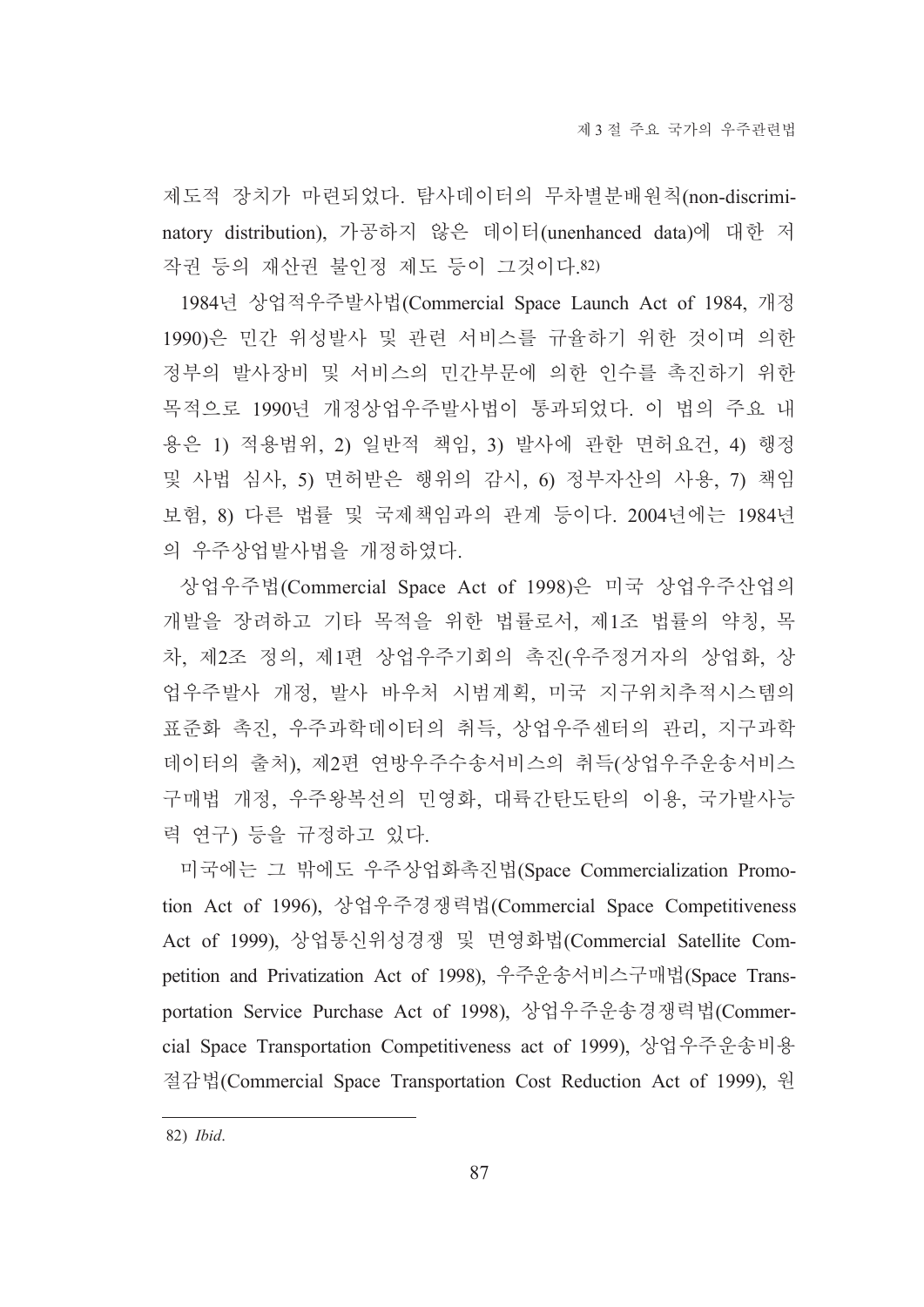격탐사응용법(Remote Sensing Application Act of 2002), 우주탐사법(Space Exploration Act of 2002), 상업적재사용가능우주운송법(Commercial Reusable In-Space Transportation Act of 2002) 등이 있다.

미국은 2004년 개정상업적우주발사법(Commercial Space Launch Amendment Act)을 새로운 형태의 비행을 다루기 위한 일종의 잠정적인 제도 로서 입법화하였다. 이 법에서는 미국정부와 더불어 승무워과 우주비 행참가자에 대한 책임의 상호면제의 요구를 포함하고 있다. 승무원 · 우주비행참가자와 그 비행의 운행인간의 책임관계에 관한 상황은 어 떠한 의무를 부과하는 것으로 규정되지는 않았다.

이러한 시스템은 항공여객의 보호를 위하여 책임의 면제불허에 관 한 바르샤바/몬트리올협약 체제와는 상반되는 것이다. 우주여객의 보 호는 특히 상업적 우주비행과 관련하여 특히 중요한 문제일 것이다. 바르샤바협정체제를 모델로 하는 우주에서의 책임(liability)제도가 가 최선의 해결방안이 될 것이라는 주장에 대해서도 면밀히 검토할 필요 가 있을 것이다. 상업적 우주활동의 증가에 더불어, 국제우주법은 앞 으로는 더 이상 국가만을 그 적용대상으로 다루지는 아니할 것이다. 순수한 민간기구 또는 흔히 국제적 성격을 갖는 公私혼합적 기구에 대 해서도 다루지 않을 수 없게 되었다.

한편, 2009년에는 우주관련 법구조 개편이 이루어졌다. Office of Law Revision Counsel이 미국 하워 법사위워회에 우주이용 관련 법령구조 의 개편을 건의하면서 법안을 발의하였으며, 83) 이 법안은 산재해 있 는 법령을 U.S.C.의 Title 51로 편입하기 위한 목적을 가지고 있으며 2010년 12월 18일 Public Law 111.314로 제정되었다. 아래에서 주요 내 용을 살펴보기로 한다.

1) 상업용 발사 서비스는 1984년 상업적 위성발사법과 그 개정법들 내용을 근간으로 하고 있는 바, 이 법은 미국시민, 미국법인, 미국시

<sup>83)</sup> H.R. 3237, 111th Cong. (as passed by House, Jan. 13, 2010).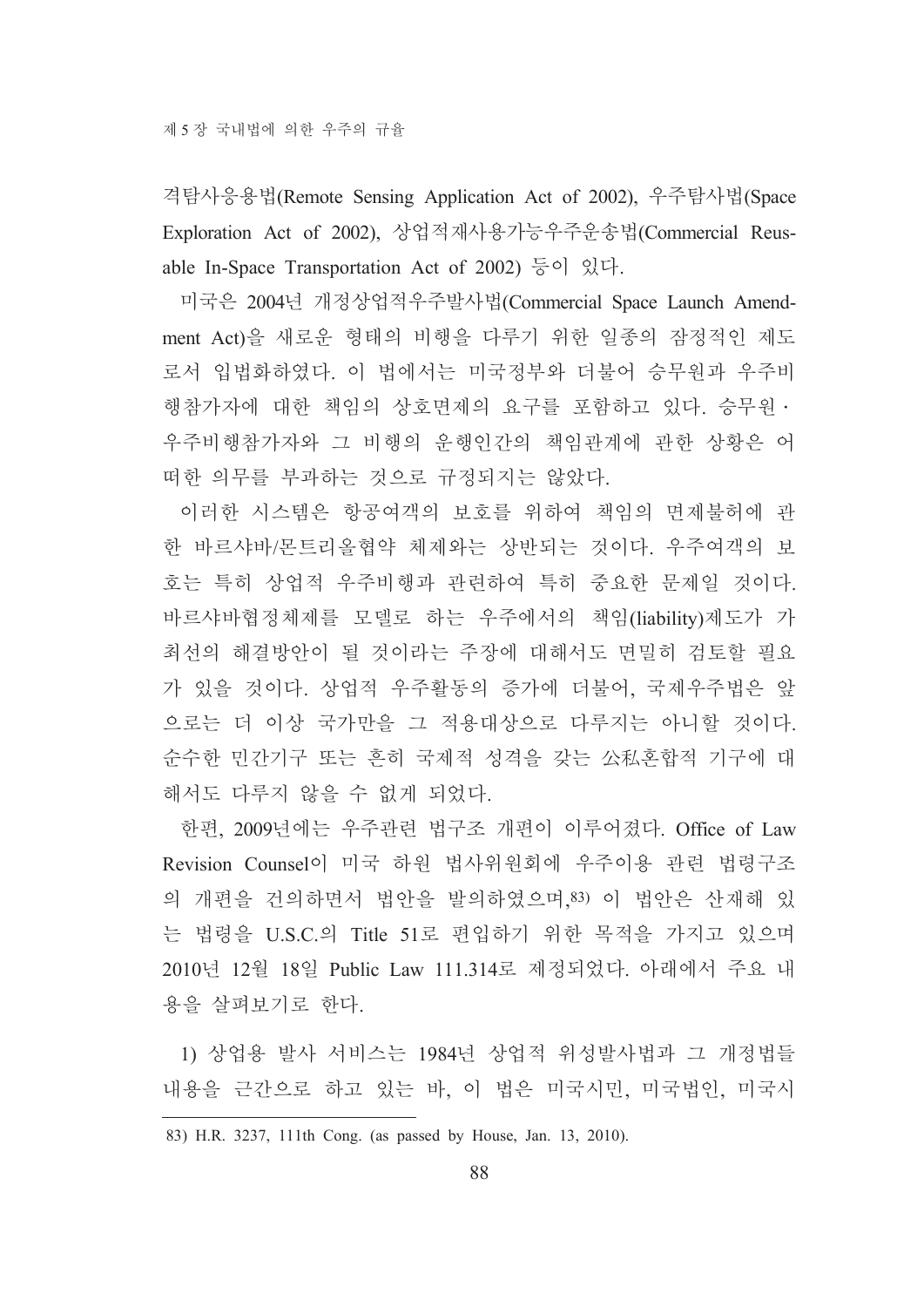민 또는 미국법인이 지배적 이익(controlling interest)을 가지고 있는 외 국 법인을 인적 적용범위로 하며 로켓을 이용하는 비행, 저궤도 비행 (sub-orbital) 비행 등에 대해서 적용된다.84) 여기에서 로켓을 이용하는 비행이라 함은 당연히 항공기에 의한 비행은 배제되며 우주로의 방향 성을 갖는 비행 또는 우주에서의 비행을 위한 것이다. 다른 국가와 마 찬가지로 발사를 위해서는 국가의 허가를 받아야 하는 바,85) 발사 외 에도 운영 및 지구로의 재진입이 허가대상이다. 이에 대해 설명하면 구체적으로 설명하면 다음과 같다.

다음에 대하여는 면허 또는 허가를 받아야 한다.

- 어떠한 자가 미국내에서 발사체(launch vehicle)를 발사하거나 발사 장(launch site)이나 재진입장(reentry site)을 운영하거나 또는 발사 체를 재진입시키는 경우
- 미국 시민(미국 법인 및 미국시민이 지배적 이해를 가진 법인 포 함)이 외국 영토 이외의 장소에서 발사체를 발사하거나 발사장이 나 재진입장을 운영하거나 또는 발사체를 재진입시키는 경우
- 미국정부와 해당 국적정부간에 그 외국정부가 발사, 운영 또는 재 진입에 대하여 관할권을 가진다는 합의가 없는 한, 미국밖에서 및 외국의 영토밖에서 미국시민((미국 법인 및 미국시민이 지배적 이 해를 가진 법인 포함)이 발사체(launch vehicle)를 발사하거나 발사 장(launch site)이나 재진입장(reentry site)을 운영하거나 또는 발사 체를 재진입시키는 경우
- 미국정부와 해당 국적정부간에 미국정부가 발사, 운영 또는 재진입 에 대하여 관할권을 가진다는 합의가 있는 때에는 외국 영토에서 미국시민((미국 법인 및 미국시민이 지배적 이해를 가진 법인 포함)

<sup>84) 49</sup> U.S.C § 70104.

<sup>85) 49</sup> U.S.C. § 70104. Restrictions on launches, operations, and reentries.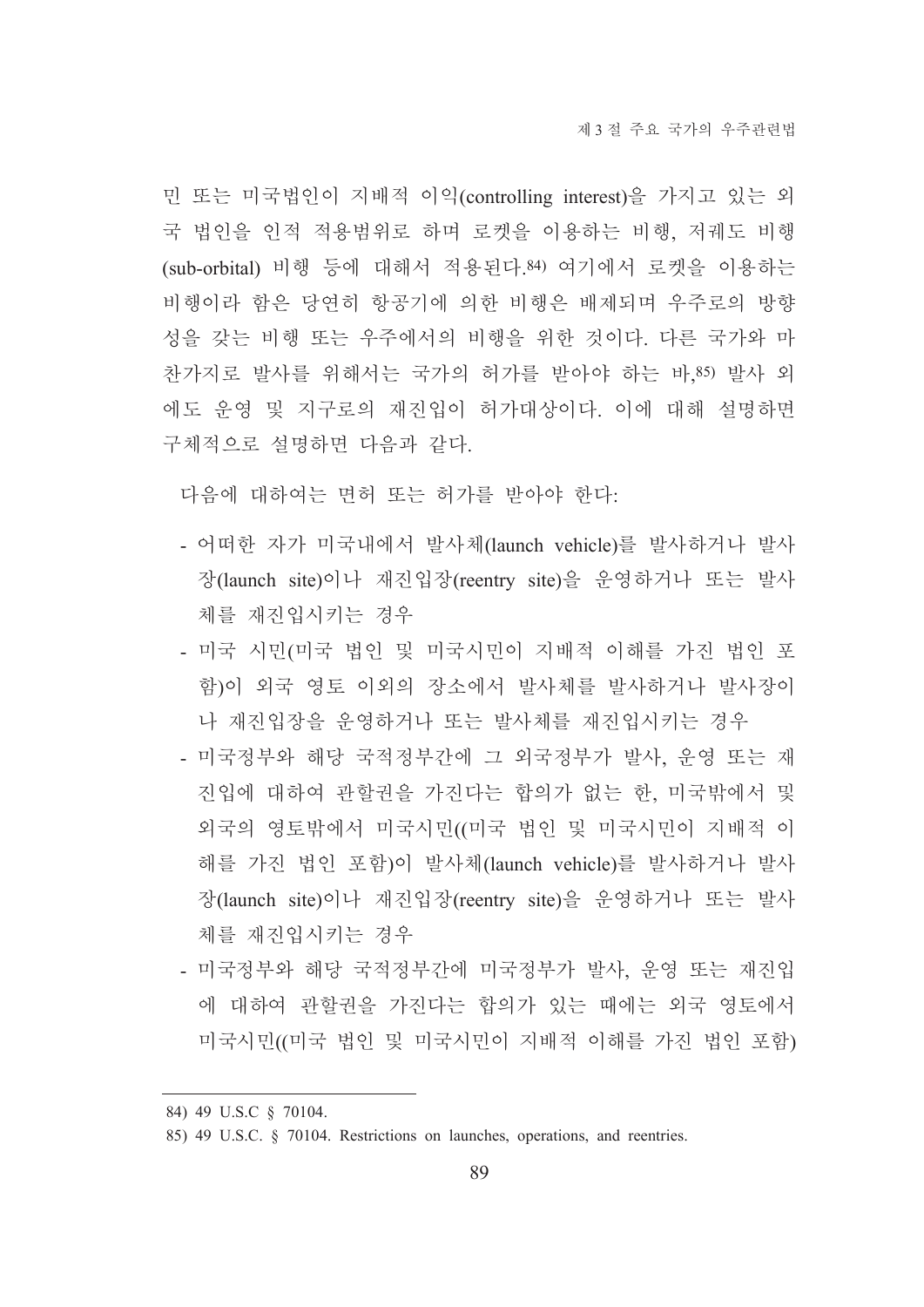이 발사체(launch vehicle)를 발사하거나 발사장(launch site)이나 재진 입장(reentry site)을 운영하거나 또는 발사체를 재진입시키는 경우

이와 같은 면허 또는 허가를 받은 자는 탑재체가 모든 미국 법령을 준수하는 경우에만 그 탑재체를 발사 또는 재진입하게 할 수 있다. 이러한 면허 또는 인가는 미국 운수부(Department of Transportation)의 허가를 받아야 하는 바, 운수부 장관은 다음 사항에 대하여 규정할 수 있는 권하이 있다.

- 발사, 운영 또는 재진입이 신청서에 기재된 내용을 준수하고 있는 지에 대한 현장 검증을 포함하여 이 법의 준수를 보장하기 위하 여 필요한 조건
- 미국의 공중의 보건, 안전, 재산의 안전, 국가안보 및 대외정책을 보호하기 위해 필요한 추가적인 요건
- 장관이 주무 집행부서의 장과 협의한 후 미국의 어떠한 법률상의 요건이 미국의 공중의 보건, 안전, 재산의 안전, 국가안보 및 대외 정책을 보호하기 위해 필요한 것은 아니라고 결정한 경우 그 법 률상의 요건이 면허 또는 허가의 요건이 아니라는 점을 규칙으로 규정
- 보수를 주고 또는 임대하여 인간을 탑승시키는 발사체에 대하여 승무원 및 우주비행참가자의 건강과 안전을 보호하기 위해서 필 요한 추가적인 허가조건
- 이 법상의 면허에 대하여 신청서 접수후 60일내에 부여 또는 거 부하는 기주을 정하는 기주을 확립하는 세칙86)

발사 조건과 관련하여 이 법상의 면허 또는 허가 보유자는 다음의 경우에 한하여 발사하거나 승무원을 재진입시킬 수 있다.

<sup>86) 49</sup> U.S.C. § 70105. License applications and requirements.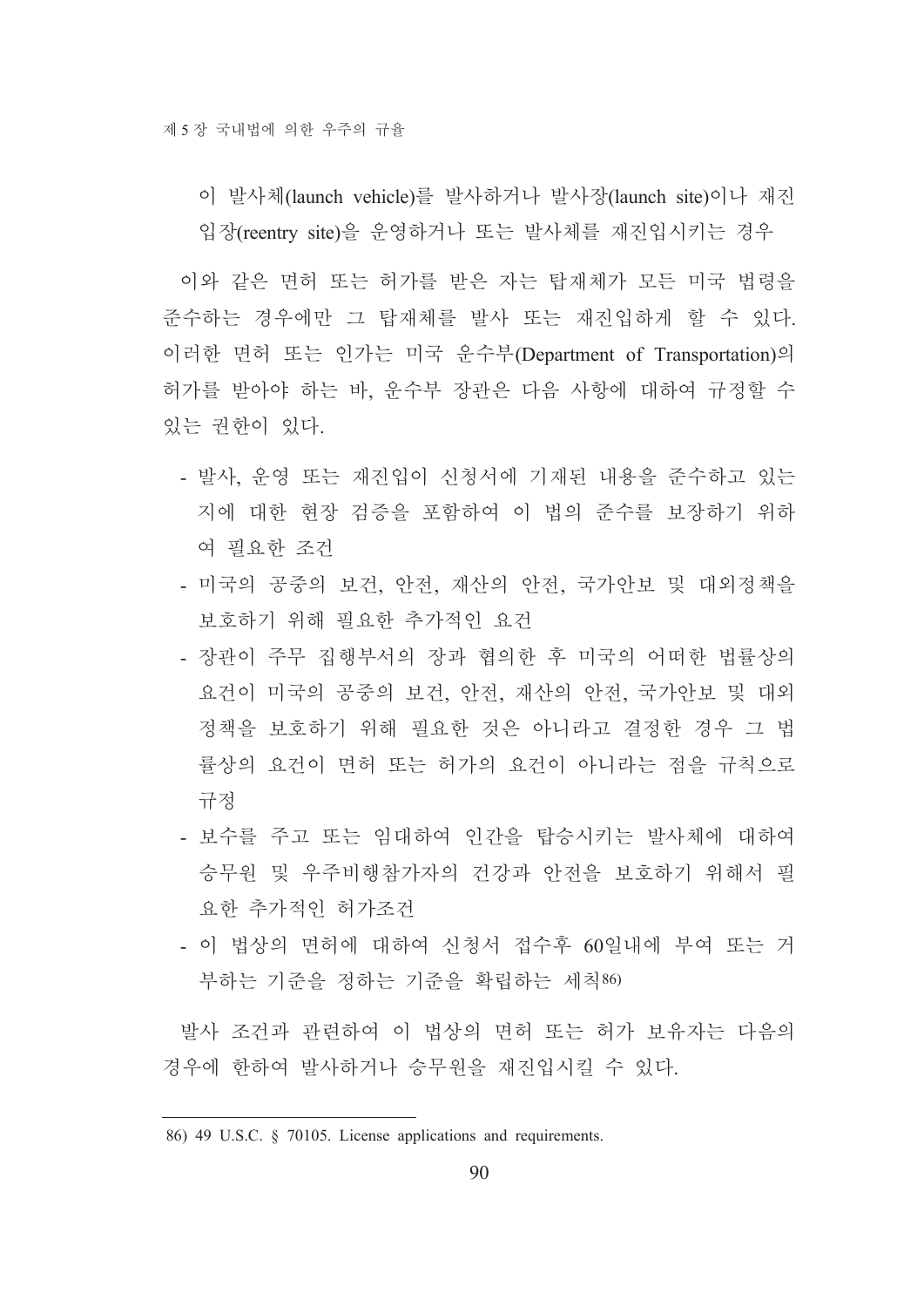- 승무원이 훈련을 받았고 장관이 공표한 규칙에 따라 면허 또는 허가에 명시된 의학적 또는 기타의 기준을 충족하였을 것
- 승무워으로서 업무를 수행하는 개인을 고용하기 위한 계약 또는 기타 약정을 집행하기 전에 미국 정부가 해당 발사체가 승무원과 우주비행참가자에 대하여 안전한 것으로 인증하지 아니하였다는 사실을 승무워에게 서면으로(2004년 개정 상업적우주발사법의 발 효일 현재 이미 고용된 개인의 경우에는 가능한 한 신속하게 다 만 어떠한 경우에도 그 개인이 승무워으로 참여하는 발사가 이루 어지기 전에) 통보하였을 것
- 면허 또는 허가 보유자와 승무원이 승무원에게 적용되는 미국의 법률상의 요건을 주수하였을 것

책임보험 가입과 관련하여서는 신체 및 재산상 손해에 대한 제3자 책임보험에 가입, 미국정부의 재산상 손해에 대한 책임보험에 가입 및 우주비행 참가자는 제3자에87) 해당하지 아니함을 규정하고 있다.88) 상 호 청구권 포기와 관련하여서는 면허 또는 허가보유자는 발사서비스 의 제공에서 발생하는 신체상 또는 재산상의 손해에 대해 자신의 도 급업자, 재도급업자 및 고객, 또는 고객의 도급업자 계약자 또는 재도 급업자와 체결하는 계약에서 상호청구권을 포기하는 조항을 포함하도 록 하고 있다. 또한, 운수부를 포함하는 미국 정부는 청구 금액이 보 험금액을 초과하는 경우에 한하여 면허 또는 허가 보유자, 도급업자, 재도급업자, 승무원, 우주비행 참가자 및 면허 또는 허가 보유자의 고 객, 고객의 도급업자 및 재도급업자와 상호 청구권을 포기한다.89)

2) 원격탐사분야와 관련하여서는 민간탐사위성시스템에 대하여 허가 제를 실시하고 있는 바. 상무부장관이 허가권을 가진다.90) 허가의 조

90) 51 U.S.C. Subchapter III.

<sup>87) 49</sup> U.S.C § 70112.

<sup>88) 49</sup> U.S.C § 70112.

<sup>89) 49</sup> U.S.C § 70112.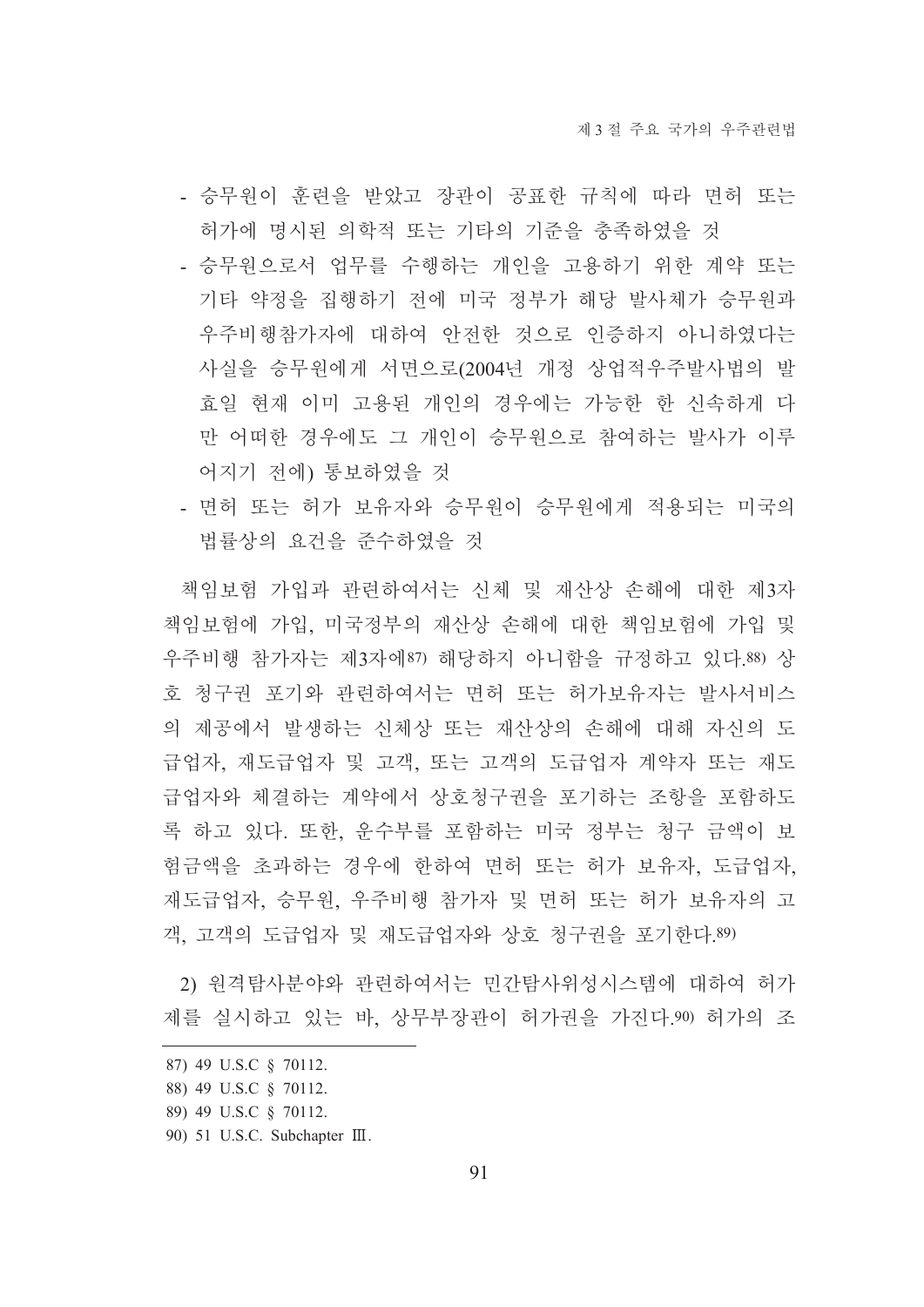건을 살펴보면 다음과 같다 91)

- 가공처리하지 않은 데이터(unenhanced data)를 제공할 것을 허가조 건으로 부과할 수 있다.
- 위의 허가조거을 따라야 할 데이터를 허가증에서 적시할 수 있다
- 여기에 해당하는 데이터는 미국 정부에 의해서 직접 비용지워을 받은 위성시스템에 의해서 획득된 데이터, 및 탐사위성 데이터의 접근권을 넓히는 것이 미국의 국익에 부합한다고 생각되는 데이 터 등이다.

허가를 받아야 할 자는 미국의 관할권 또는 통제를 받는 자로서 그 계열사 또는 자회사를 포함한다.92) 허가조건은

- 미국의 국익과 국제적 의무와 부합할 것
- 데이터가 탐사된 미국을 포함한 어느 국가에라도 가공처리 되지 않은 데이터를 합리적인 조건에 따라 제공하여야 함
- 사전에 제공된 위성망의 운용 정보가 변경되는 경우에 미국 정부 에 통보할 것
- 타국 정부 또는 법인, 또는 타국 정부나 법인을 포함하고 있는 여 하한 콘소시엄과 계약 등을 체결하는 경우에 상무성에 통보할 것 등이다.93)

한편 미국의 국익에 관련된 데이터의 획득 및 배포를 미국 정부가 제한할 수 있는 Shutter Control제도를 시행하고 있는 바, 2000년 정부 부처간 합의(interagency Memorandum of Understanding Concerning the Licensing of Private Remote Sensing Satellite Systems)에 94) 의해서 대통

<sup>91) 51</sup> U.S.C. § 60121(e).

<sup>92) 51</sup> U.S.C. § 60122 (a) License required for operation.

<sup>93) 51</sup> U.S.C. §60122.

<sup>94) 15</sup> C.F.R. Section 960 app. 2(2000).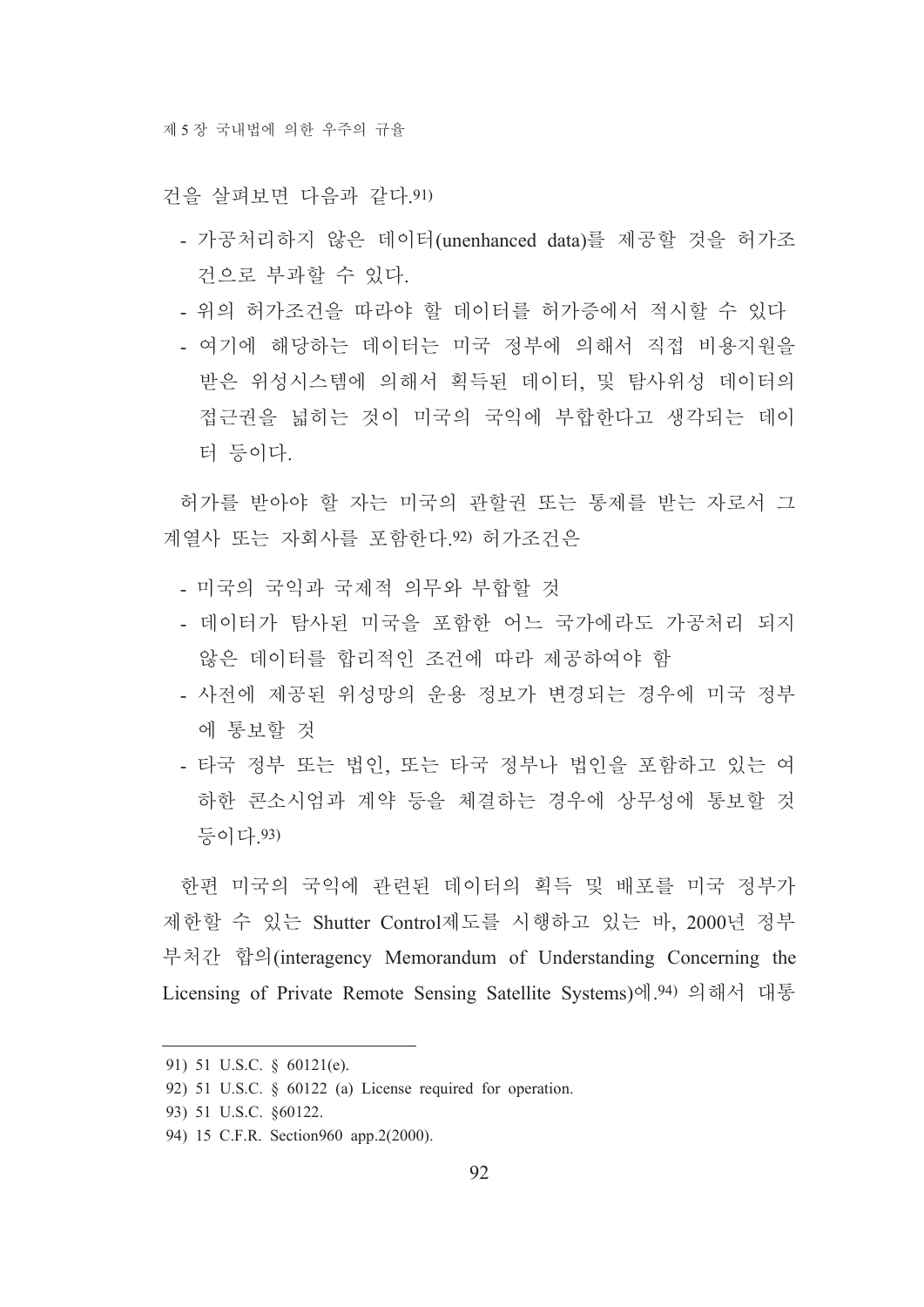령의 결정에 따르게 된다. 정부의 의사결정의 투명성결여 및 영업의 자유 제한을 둘러싼 논쟁이 있었으나, 규정상 해당 원본데이터(가공처 리하지 않은 데이터: unenhanced data)를 미국 정부가 요청하면 상업적 계약에 따라 미국 정부에게 독점적 이용권을 부여함으로써 사업자의 이익이 크게 저해되지 않는다는 인식에 따라 논쟁은 종식된 것으로 보 인다. igitalGlobe, GeoEye 양사는 National Geospatial-Intelligence Agency (NGA, www.nga.mil)와 각각 5억불의 데이터 제공 계약을 체결한 바 있다.95)

이러한 의회의 입법외에도 현재 미국에는 우주법 및 정책결정에서 상이한 역할을 맡으면서 우주활동에 참여하거나 관련 있는 연방 정부 기관의 수는 18개가 넘는다. 일부 정부기관의 대표들은 우주문제와 관 련하여 외국정부와의 국제협상에서 미국을 대표할 수 있고 우주관련 국제기구의 활동에 참여할 수 있다. 우주에 관한 입법 활동은 하지 아 니한다. 그러나 천연자원, 환경감시, 위성통신, 전략방위구상(Strategic Defense Initiative) 또는 국가항공우주항공기프로그램(National Aerospace Plane Program)의 관리를 위한 우주기술의 응용 및 개발에 관련된 기 관 또는 과학적 연구 또는 우주활동의 성과에 대한 정보보급의 업무 만을 수행하는 기관도 있다.

특히 규칙을 마련과 관련하여 다른 기관들도 중요한 역할을 한다. 가장 핵심적인 작업은 NASA가 담당하고 있는 바, NASA의 임무는 첫 째, 항공우주활동의 기획, 감독 및 수행 둘째, 항공우주활동으로서 지 구 대기권 내외에서의 비행 관련에 대한 연구개발을 하고 항공 및 우 주비행체의 연구를 위한 개발, 제작, 실험 및 운용한다. 그 권한으로는 규칙제정권외에 육, 해, 공군 및 해병대 소속 군인이 국방부에 파견 근무하는 것과 같은 조건으로 NASA에 근무하도록 관련 부처와 협의 할 수 있다. NASA의 우주운송시스템 관련 권한을 살펴보면 다음과

<sup>95)</sup> 신홍균, op.cit.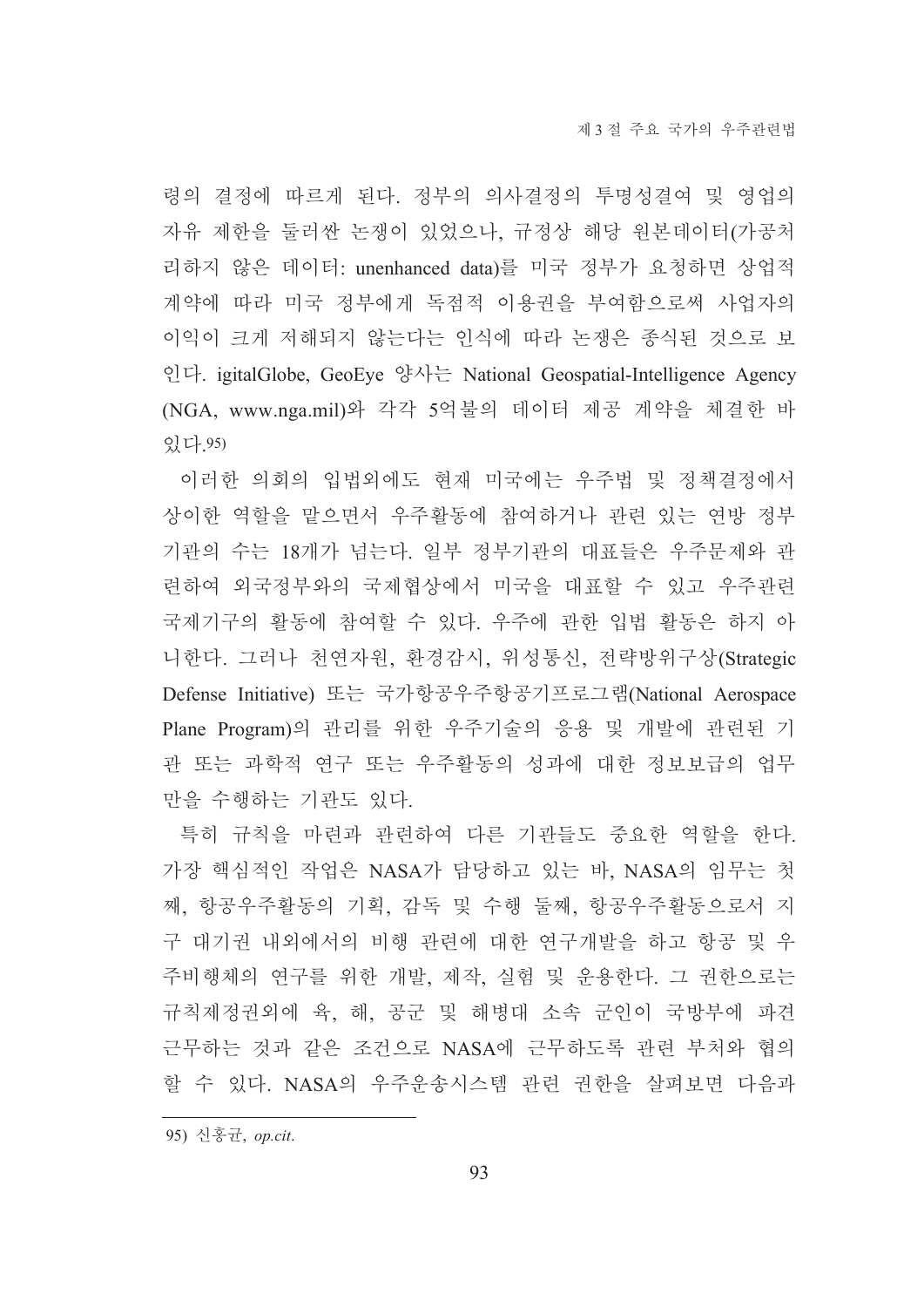같다. 우주운송시스템을 하는 자는 NASA와 계약을 체결하여야 하며, 이 경우 NASA가 책임보험에 가입하게 된다.96) 이러한 책임보험에 의 해서 구제되지 못한 부분에 대해서는 미국 정부가 보상할 수 있다.

한편, 연방통신위원회(Federal Communications Commission)는 원격통 신인공위성의 제조와 발사를 허가하고 있으며 지구정지궤도의 이용 및 지구정지궤도를 활용하는 우주서비스계획에 관한 세계무선통신주관청 회의(World Administrative Radio Conference on the Use of Geostationary Orbit and the Planning of the Space Services Utilizing It, WARC-ORB)에 참가한 미국대표단에 그 인원이 참여하였다.

상무부(Department of Commerce) 산하의 국가해양대기청(National Oceanic and Atmospheric Administration)은 위성데이터서비스를 제공하고 같은 부처 산하의 국가전기통신정보청(National Telecommunications and Information Administration)은 원격통신 분야와 관련하여 대통령에게 조언을 한다. 교통부(Department of Transportation)는 그 상업우주교통청(Office of Commercial Space Transportation)을 통해 민간부문의 상업적 목적의 발 사를 규제하고 보험 및 제3자 배상책임의 요건을 정한다. 이러한 규칙 은 다른 부처와 기관들이 발하는 규칙과 더불어 연방규정집(Code of Federal Regulations)에 수록된다.

우주기반 기술 이용의 학제적 성격은 우주활동이 여러 연방기관들의 업무와 관련성을 가지고 있다는 사실뿐만 아니라 NASA활동의 다양한 모습에도 반영이 되어있다. 이러한 활동의 예로는 우주연구, 지구상의 실제문제 해결을 위한 우주기술의 이용, 인류가 지구를 벗어나 태양계 로까지 활동범위를 확장하는 데 필요한 연구 및 개발 등이 포함된다. 여러 대통령의 행정명령(executive order), 발표, 정책성명, 지침(directive), 결정 등을 포함하는 국내법 및 규칙 외에도 우주관련 활동에 관한 주 법도 있다. 마지막으로 우주법의 발전에 있어 그 중요성이 한층 커지

<sup>96) § 20138.</sup> Insurance and Indemnification.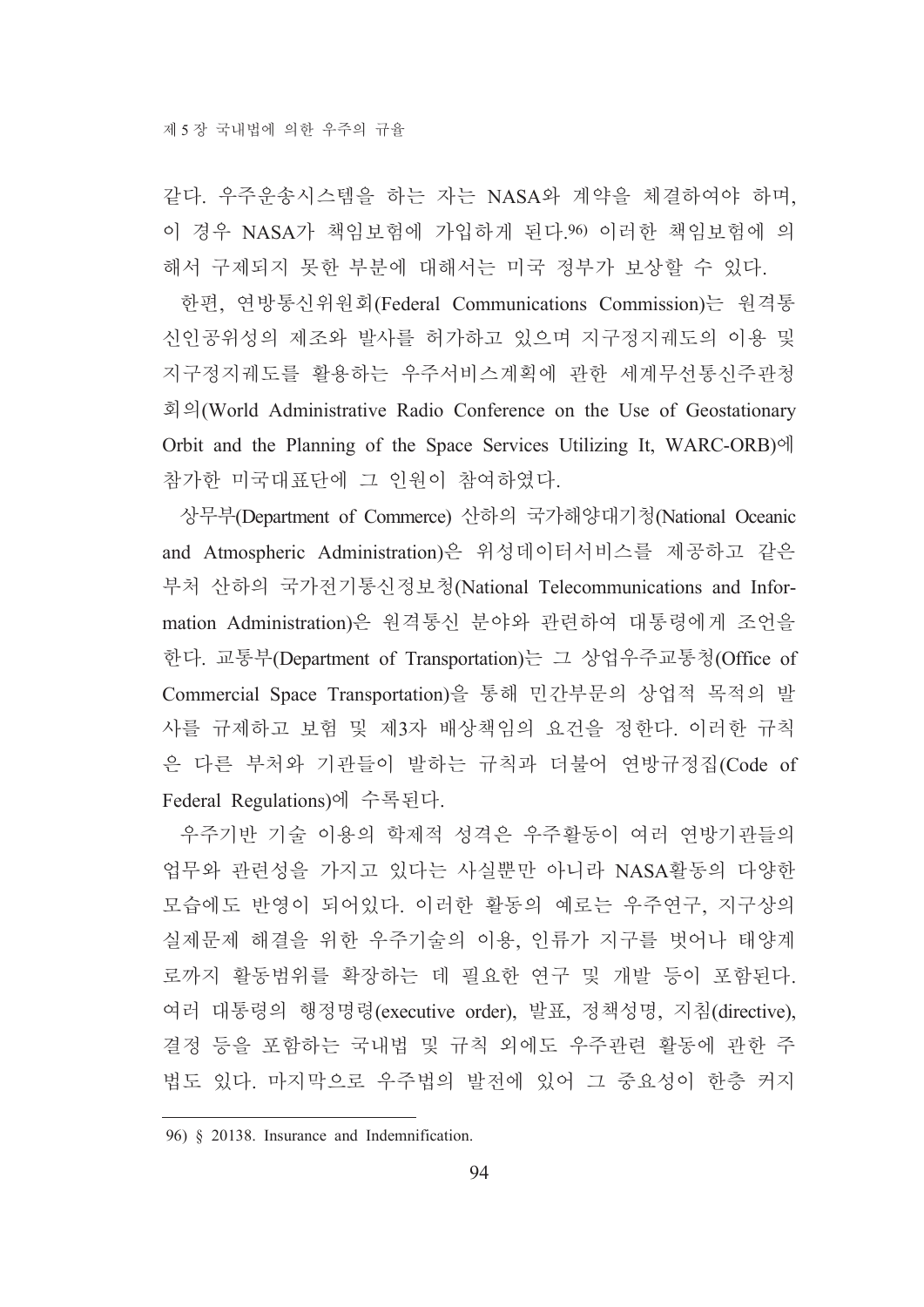고 있고 내용도 풍부해지고 있는 국내판례법을 들 수 있다. 우주분야 와 관련된 상당수의 판례는 원격통신분야를 다루는 것으로 연방통신위 원회 등의 행정기관에 제기된 법적 절차와 관련된 것이지만 다른 우주 분야를 다룬 적지 아니한 연방법원과 주법원의 많은 판례들이 있다.97) 미국의 우주법제는 우주공간의 평화적 이용, 우주활동을 통한 편익 의 무차별적 제공, 우주공간의 비영유 원칙 및 국가감독원칙 등의 일 반적인 우주법의 원칙 등을 준수하는 내용에서 출발하여, 민간 기업 의 상업 활동에 대한 규율 내용으로 점차 변모하고 있다.

(2) 캐나다

캐나다는 1990년 캐나다우주국법(Canadian Space Agency Act of 1990) 을 제정하였는 바, 캐나다우주국(Canadian Space Agency)을 설치하고 우 주관련 기타 사항들을 규정하기 위한 법률로서, 1) 법률약칭, 2) 해석, 3) 우주국의 설치, 4) 목적 및 기능, 5) 장관의 권한, 의무 및 기능, 6) 우주국의 조직, 7) 자문위원회, 8) 연례보고서, 9) 후속규정, 10) 경과 규정 11) 발효 등을 규정하고 있다.

캐나다우주국의 기본적인 목적은 우주의 평화적 이용 및 개발을 장 려하고 과학을 통해 우주에 대한 지식을 확장하며 우주과학 및 기술 이 모든 캐나다인들에게 사회 및 경제적 이익을 가져올 수 있도록 함 에 있다. 캐나다 우주국은 캐나다 의회가 관할권을 가지고 있으면서 법으로 다른 정부부처, 위원회 또는 기관에 위임하지 아니한 우주에 관한 문제들에 대해 조치를 취할 수 있다.

(3) 브라질

브라질은 1994년에는 민간기구로서의 브라질 우주국의 설립 및 관 련 문제에 관한 제8854호 법률 그리고 우주활동국가정책의 수정안의

<sup>97)</sup> 신홍균, op.,cit.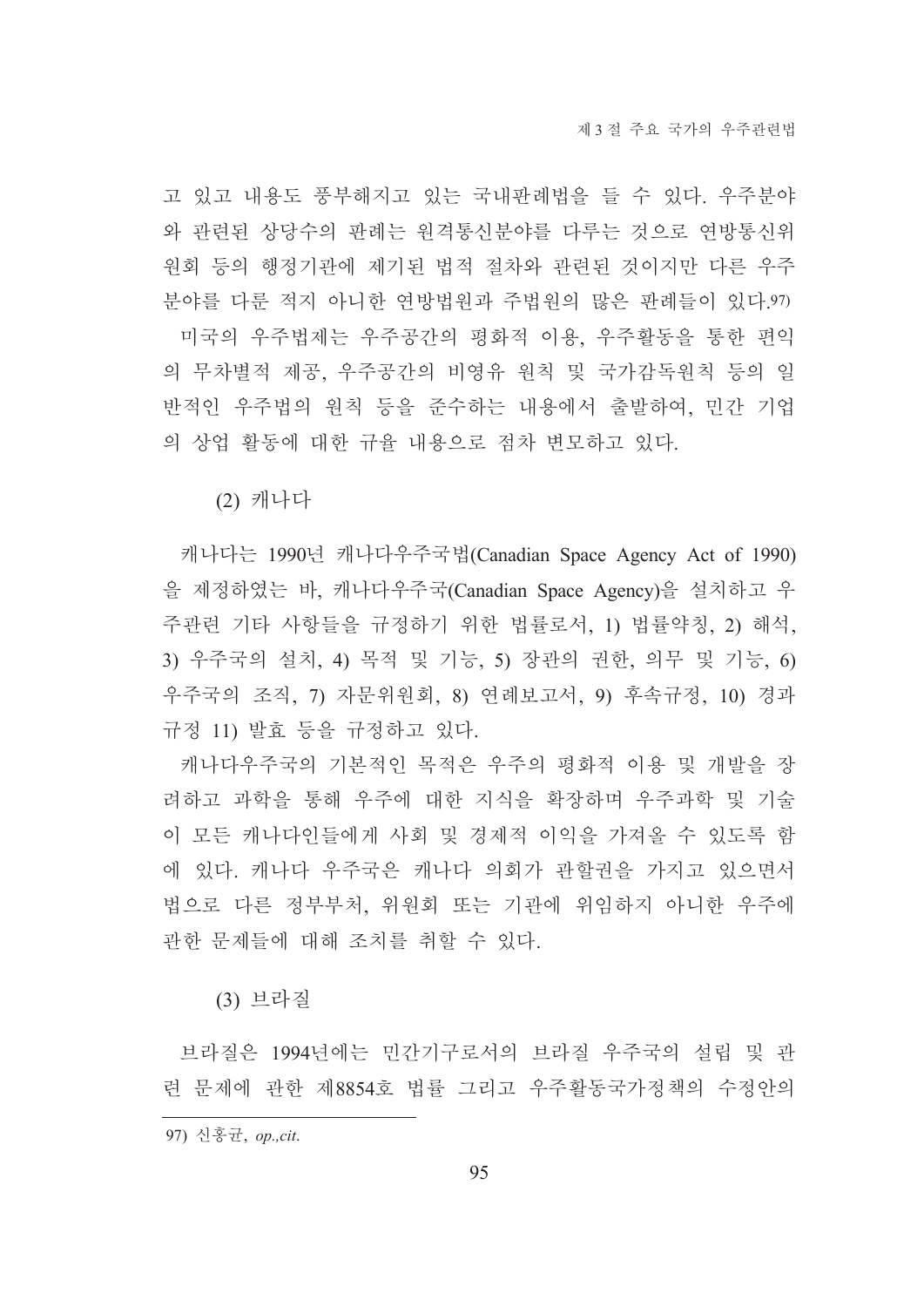승인에 관한 제1332호 법률을 제정하였으며, 1996년에는 우주활동국 가시스템개발 및 기타 사항의 제1953호 법률, 2001년 브라질 과학기 술부, 브라질 우주국 행정명령 제27호 등을 제정하였다.

2. 유럽국가

(1) 러시아

1) 우주관련 기구

러시아는 1957년 최초의 우주선 Sputnik 1호를 발사한 국가로서 상세 한 내용을 국제조약과도 상당한 관련성이 높은 우주활동법을 제정, 시 행하고 있다. 그러나 구소련 연방의 해체와 재정적 문제로 한때 우주산 업이 약화되기도 하였다. 미국과는 달리 구 소련은 민간인을 위한 별도 의 우주행정기관을 설립하거나 우주법을 제정하지는 않았지만 1985년, 상업적 목적으로 우주서비스 및 우주시설을 다른 국가들에게 제공하기 위하여 글라브코스모스(Glavcosmos agency)를 설립하였다. 1992년초, 러 시아는 러시아우주청(Russian Space Agency)을 설치하였다. 최근에는 러 시아우주청을 중심으로 많은 국가들과 협력을 하면서 새로운 우주개발 에 박차를 가하고 있다.

2) 1993년 러시아 연방우주활동법

1993년 10월 러시아연방우주활동법(Law on Space Activity Act of 1993) 을 제정하였다. 이 법은 우주활동을 위한 법적 규제의 틀을 제공하고 러시아연방의 사회경제, 과학, 기술과 방위문제를 해결하기 위한 우주 과학과 산업의 잠재력의 응용을 장려하는 법률로서, 제1장 총칙(우주활 동에 관한 러시아연방법률, 우주활동의 목표와 목적, 우주활동의 원칙), 제2장 우주활동기구(국가입법 및 행정담당기관의 권한, 러시아 우주 국, 러시아연방의 국방 및 안전보장 목적의 우주활동, 러시아연방 우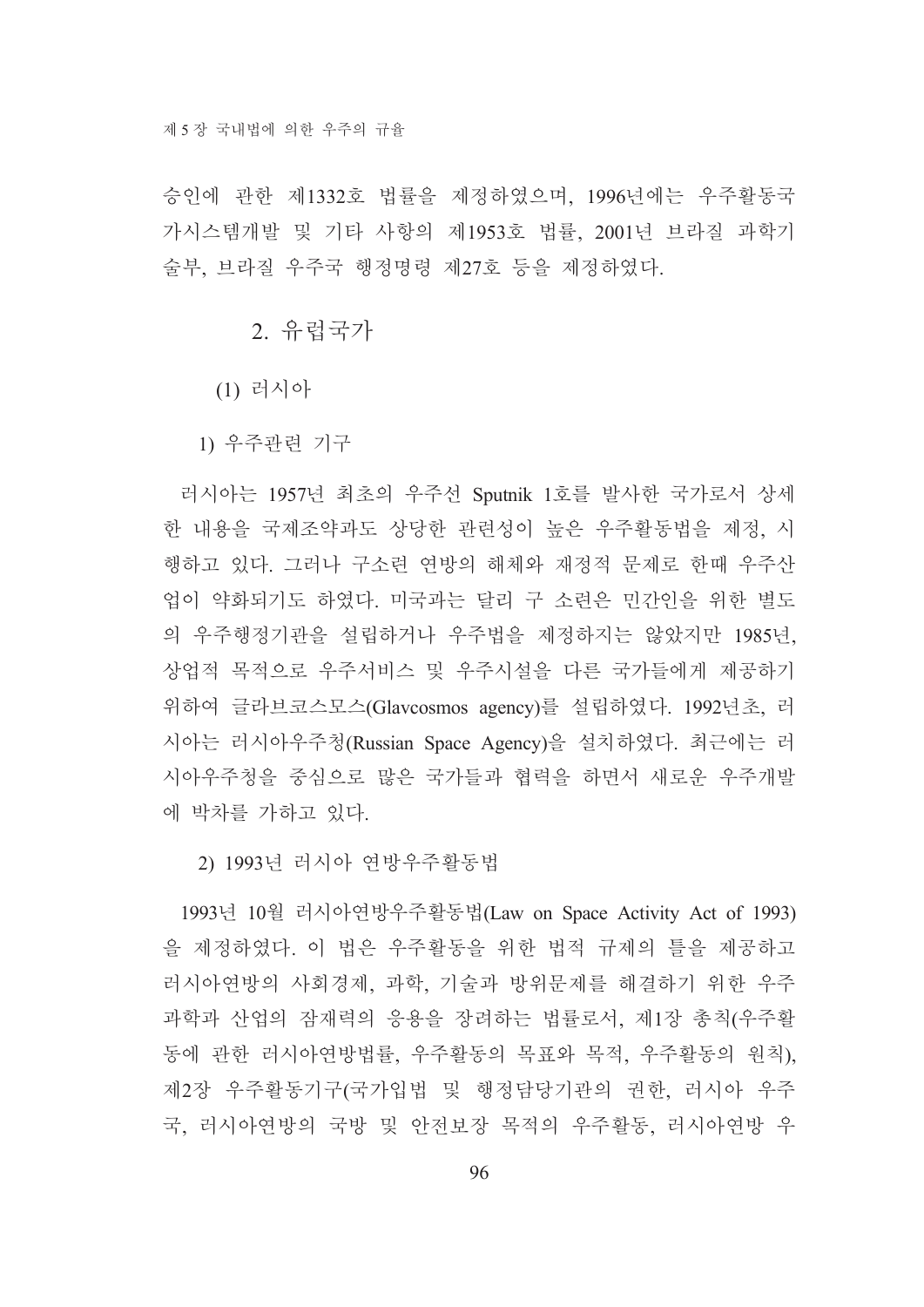주계획, 우주활동의 면허, 우주기술의 증명서 교부), 제3장 우주활동의 경제적 조건(우주활동을 위한 출자 및 외국인투자, 우주기금의 확보, 우주기술의 개발, 우주기술의 이용과 이전, 우주기술의 사용과 우주활 동 결과), 제4장 우주기반시설(우주물체의 등록, 우주기반시설의 지상 및 기타 물체, 우주비행의 관제, 유인우주물체의 우주비행사와 승무원, 우주기반시설의 지상 및 기타 물체의 근무원), 제5장 우주활동의 안전 성(우주활동의 안전성 확보, 우주사고에 대한 조사, 수색과 구조 및 우 주사고에 대한 해결, 사고의 정의, 우주활동의 보험) 제6장 국제협력 (우주활동 분야에서의 국제적 의무, 외국 시민에 대한 법적 규제, 국 제협력에 대한 법적 규제), 제7장 책임(공무원, 기관원, 및 시민의 책 임, 손해에 대한 책임) 등을 규정하고 있다.

이 법외에도 러시아연방상업우주활동법(1997), 러시아연방 우주활동 인가절차의 수립을 위한 법률(1996), 러시아연방 우주과학 및 산업구조 의 안정을 위한 법률(1997), 러시아연방 우주활동의 관리구조에 관한 명령(1992), 러시아사연방우주산업분야의 국가정책이행에 관한 명령, 우 주활동허가증명서발급명령도 제정하였다.

이 법의 중요한 내용을 간략히 소개하면 다음과 같다.

이 법의 목적하에 이루어지는 우주활동에 대해 "달과 기타 처체를 포함하는 우주공간을 탐사하고 이용하는 행위와 관련되는 활동"으로 정의하고 우주연구활동, 우주로부터의 지구 원격탐사와 환경감시 및 기 상을 포함하며 또한 우주활동의 수행을 위하여 필요한 다른 생산물과 서비스 및 우주기술을 창안하고 이용 및 이용하는 것을 포함하다고 규정하고 있다(제2조).

그러한 우주활동의 임무를 우주에의 접근성 제공, 지구와 우주의 연 구. 경제적 효율성의 강화와 과학 및 기술의 발전. 군사 및 무기에 과 한 국제조약의 이행에 대한 통제와 러시아여방의 안보능력보장이라고 명시하고 있다(제3조).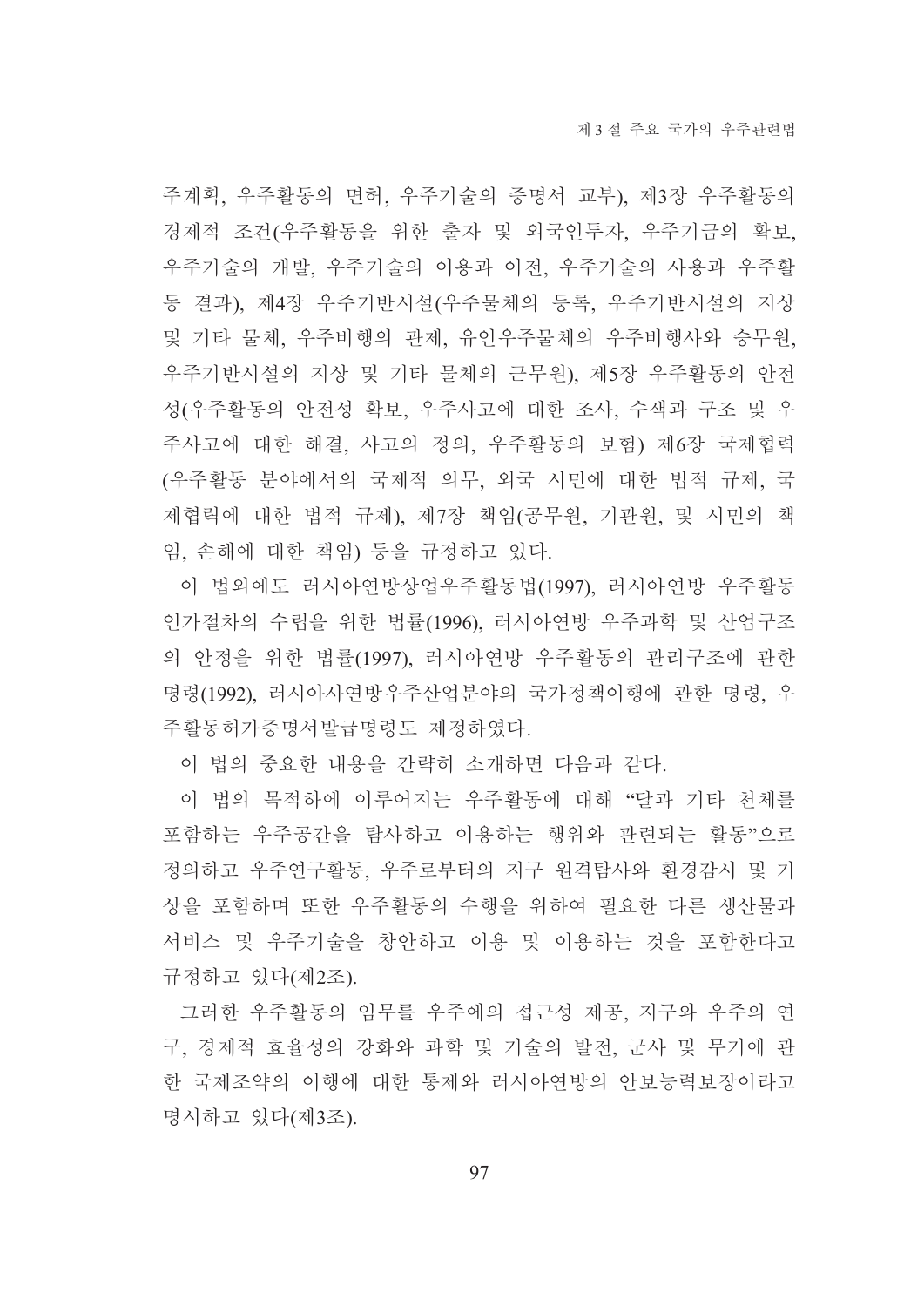우주활동의 워칙과 관련하여서는 우주활동은 다음 사항을 보장하면 서 수행하여야 함을 명시하고 있다.

- 우주활동에 참가하는 러시아 여방의 제조직과 시민의 동등한 권리
- 우주활동에 관한 정보의 접근 보장. 우주활동에 참가하는 조직과 시민의 권리를 정당하게 존중하면서 고객의 이익이 되도록 우주 활동의 결과를 이용
- 우주과학과 기술의 성과를 국가경제에 도입
- 독점적 활동의 제한 및 기업활동의 발전
- 화경보호를 포함하여 우주활동의 안전
- 우주활동 분야에서의 국제협력의 촉진
- 자신의 관할권내에서 수행되는 우주활동에 대한 국가의 국제적 책임(이상은 제4조 제1항)

금지되는 우주활동과 관련하여서는 전략적 ·생태학적 안전을 보장 하기 위하여 다음과 같은 활동은 러시아 연방에서 금지된다고 규정하 고 있다.

- 지구궤도나 우주공간에 핵무기 및 기타 대량살상무기 배치
- 우주공간에서 핵무기 및 기타 대량살상무기 실험
- 군사적 목적 및 다른 적대적 목적으로 환경에 영향을 끼칠 수단 으로 우주물체와 다른 우주기술을 사용
- 군사적 목적으로 위한 달과 기타 다른 천체를 군사적 목적으로 사용
- 우주물체의 안전을 포함하여 우주활동에 대한 고의적인 직접적 위협을 조성
- 우주에서의 고의적인 우주물체의 제거를 포함하여 불리한 환경변 화를 초래하는 우주공간의 유해한 오염 조성(제4조 제2항)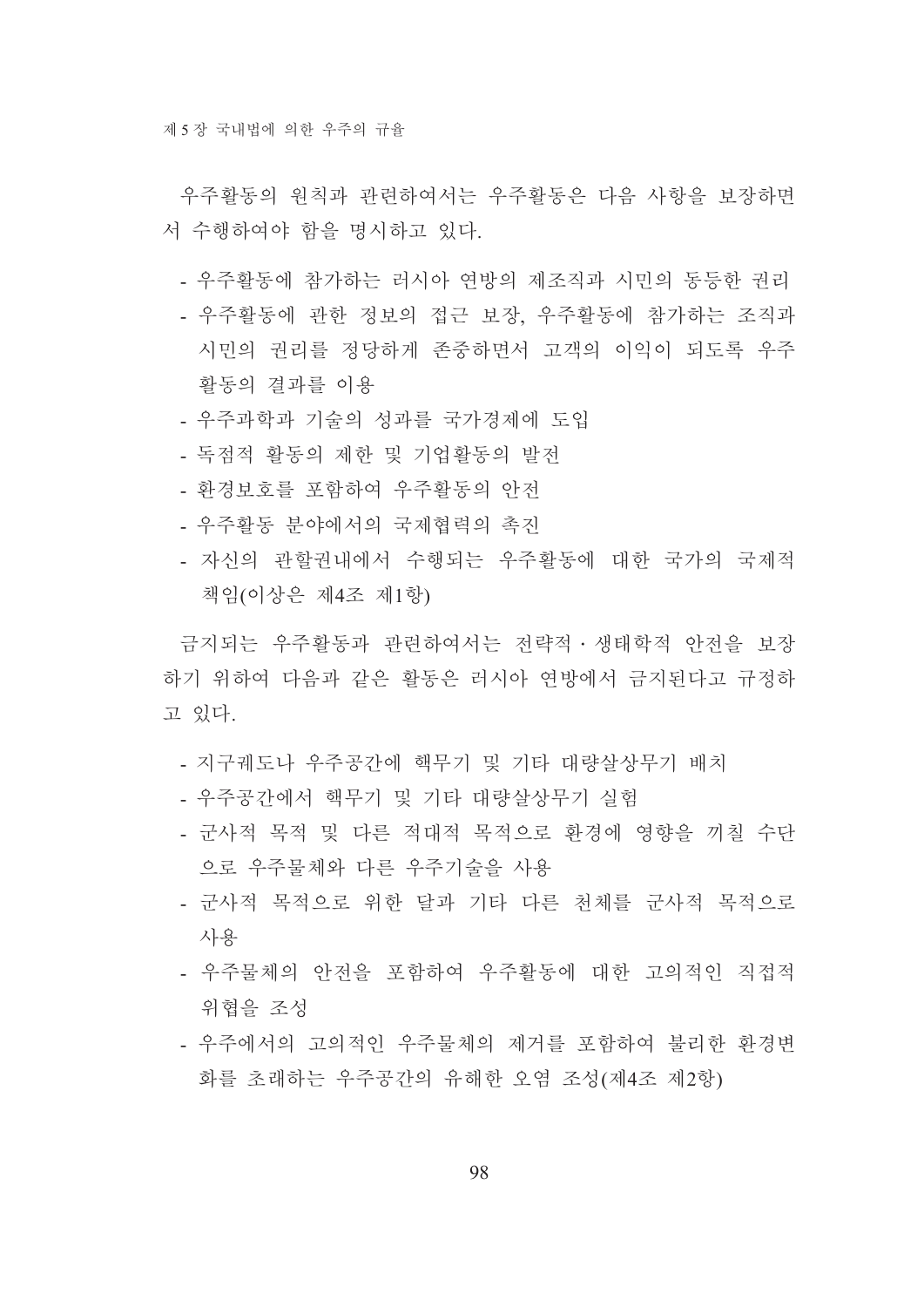또한 우주활동 및 우주활동에 관한 정보확산은 지적재산권 · 국가 · 상업적 비밀의 보호에 관한 러시아여방법에서 명시한 요건을 주수하 여 수행되어야 한다(제4조 제3항). 우주활동의 정보의 보급과 관련하 여서는, 1) 우주물체와 발사계획 및 그 변경, 2) 우주프로젝트와 그 구 현과정, 3) 우주활동의 예산배정 및 4) 우주활동을 수행하는 과정에서 발생하는 사건과 사고 및 그로 인한 피해에 관한 일반적인 정보는 제 1항 내지 제3항의 적용하에 제한 없이 보급되어야 함을 규정하고 있 다(제4조 제4항).

러시아 연방의 최고 소비에트(Supreme Soviet of Russian Federation) 은 다음 사항을 포함하는 러시아 연방의 우주정책에 대해서 결정한다 (제5조 제2항).

- 우주활동에 관한 법률의 채택
- 러시아 여방우주프로그램의 채택
- 러시아 연방프로그램의 수행 및 우주활동에 배정된 국가자원의 소 비에 대한 통제권 행사
- 우주활동 문제에 관한 러시아 연방의 국제조약 비주

러시아 연방의 대통령은 다음 사항을 포함하는 러시아 연방의 우주 정책 수행의 책임이 있다.

- 우주활동의 수행에 필요한 명령의 제정
- 러시아 여방우주프로그램과 우주활동의 수행과 과려되 기타 문제 의 시행을 위한 각료회의(내각: Council of Ministers)의 활동에 대 한 감독
- 대통령의 권한 범위내에서 우주활동의 추진으로부터 발생한 기타 제반 문제의 해결

각료회의는 다음을 포함하는 우주활동의 감독을 보장한다.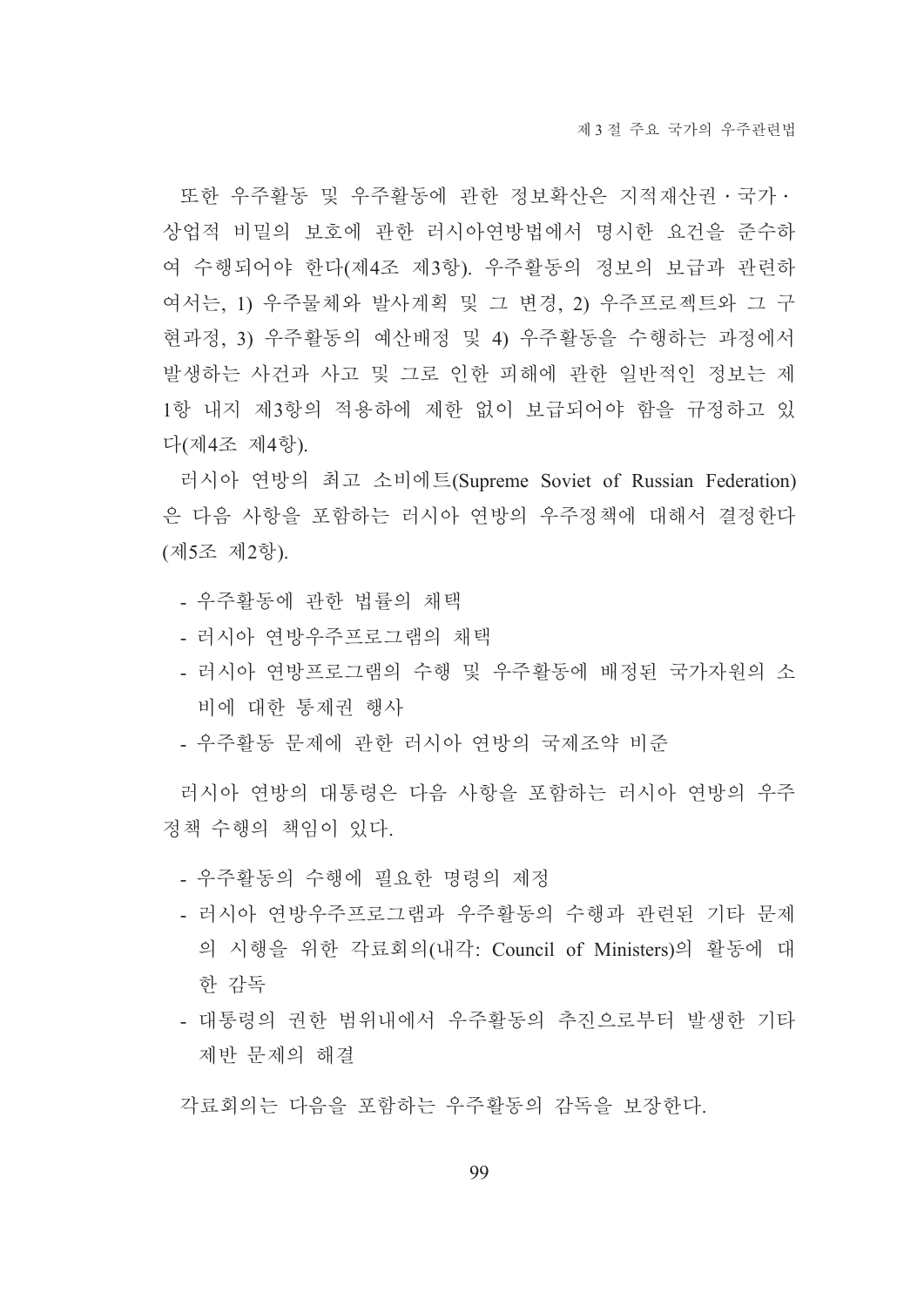- 우주활동의 수행에 필요한 집행명령의 제정
- 우주활동의 창설 및 이용을 위한 업무를 위하여 러시아우주청(Russian Space Agency), 러시아 연방 국방부장관, 러시아 과학아카데미 및 다른 국내 고객들이 제안한 러시아연방우주프로그램의 초안의 검토
- 러시아연방 최고소비에트에 러시아연방우주프램 및 우주활동 재 정지원案의 제출
- 러시아우주청의 규칙 승인
- 러시아 연방 및 러시아의 조직과 시민의 우주활동분야에서의 이익 을 보하기 위한 조치의 시행
- 자신의 권한범위 내에서 우주활동의 추진과 관련하여 발생하는 기타 문제의 해결

러시아 우주청은 러시아 연방의 우주정책에 따라 러시아의 관할하의 과학 및 국가경제의 목적으로 우주활동을 수행하는 책임이 지는 여방 집행권한을 가진 기구이며(제6조 제1항) 다음과 같은 임무를 수행한다.

- 러시아연방과 국방부 및 러시아 과학아카데미 및 기타의 국내 고 객들과 협력하여 우주기술의 고안가 이용에 관한 러시아연방 우 주프로그램 초안의 마련
- 국제우주프로젝트하의 작업을 포함하여 과학 및 국가경제의 목적 을 위하여 우주기술의 고안과 이용에 관한 작업에 대한 국가의 우선 순서 설정 및 시행
- 과학 및 국가경제의 목적 및 러시아연방의 국방과 안보의 목적 을 위하여 사용되는 우주기술의 고안 및 이용에 관한 작업에 대 한 국가적 우선순서를 정하기 위한 러시아 국방부장관과의 조정 에의 참여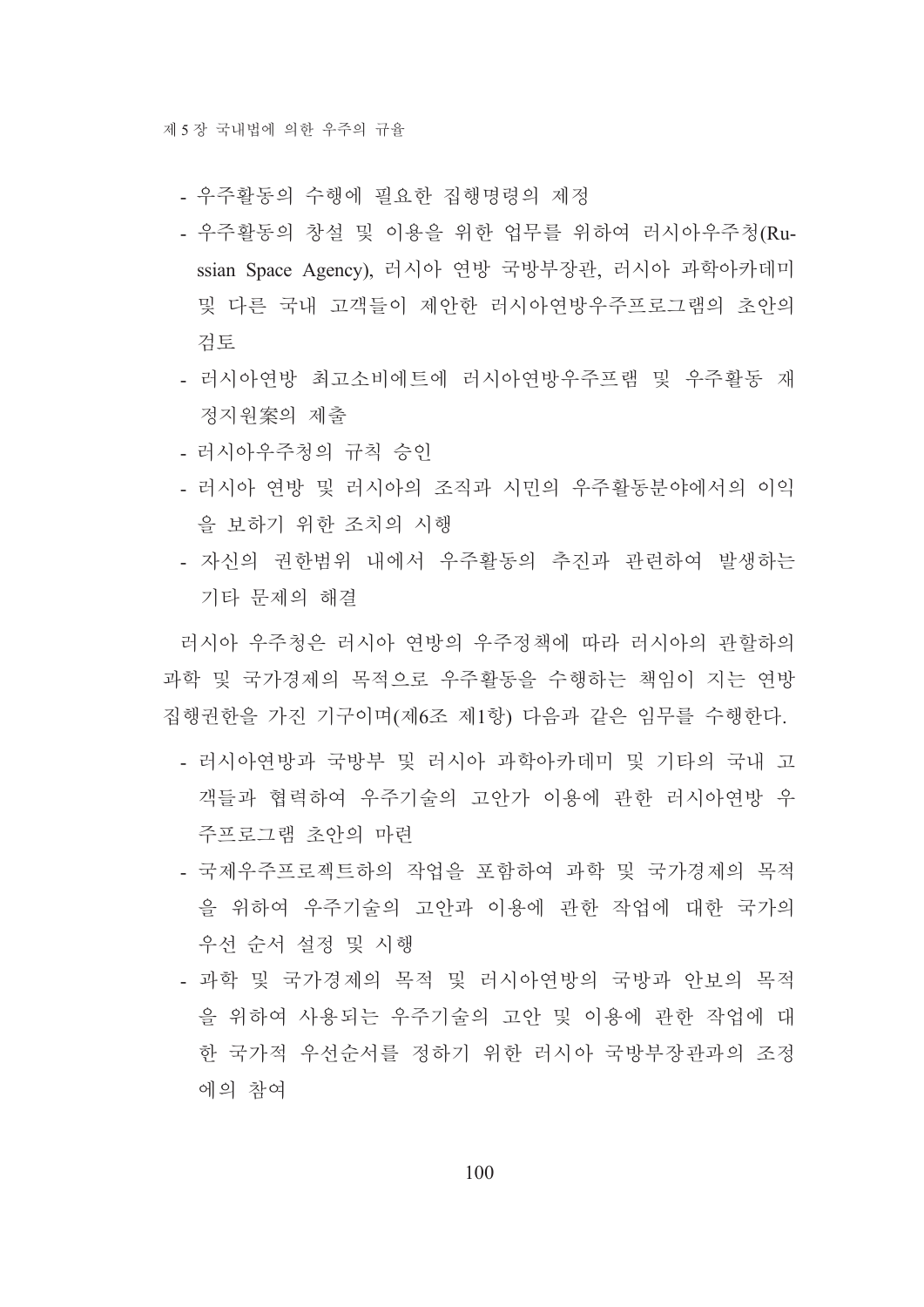- 러시아 국방부 및 기타 각 부와의 조정하에 과학 및 국가경제의 목 적을 위한 지상 및 기타의 우주인프라 물체를 이용, 유지 및 개발 하는 것을 보장
- 다양한 우주활동에 대한 면허의 발급
- 우주기술의 인증에 대한 조직화
- 우주활동에 필요한 정상적인 기술문서의 제공
- 우주활동 문제에 관하여 외국의 조직과 기관 및 국제기구와 상호 접촉 및 국제협정의 체결
- 각료회의가 정하는 기타 기능의 수행

한편 이 법은 러시아 여방의 국방과 안보를 위한 우주활동에 관한 규정을 두고 있는 바, 국방 및 안보와 관련된 내용을 우주관련법에 담고 있는 것은 이 법 제정 당시만 하더라도 미국과 러시아 등 극히 일부 국가에 불과하였다. 그 주요 내용을 소개하면 다음과 같다.

러시아 연방의 국방과 안보목적을 위한 우주활동은 국방부장관이 추 진하여야 하는 바, 국방부 장관은 다른 장관과 부처와 연계하여 군사 적 우주기술을 개발하고 사용하기 위한 장기적인 프로그램 연간 업무 계획을 수행하는 책임을 지고 있다(제7조 제1항). 또한 국방부장관은 자신의 권한 범위내에서 다음과 같은 업무를 수행한다(제7조 제2항).

- 군사적 우주기술의 창안 및 이용을 위한 작업을 위한 프로그램과 계획 초안을 마련하되, 과학 및 국가경제의 목적 및 국방과 안보 의 목적을 위해 적용되는 우주기술의 작업에 관한 프로그램과 계 획 초안을 마련하는 경우에는 러시아 우주청과 공동으로 수행.
- 군사적인 우주기술의 창안 및 이용을 위한 작업 및 러시아우주청 과 공동으로 수행하는 과학 및 국가경제의 목적 및 국방과 안보 의 목적을 위해 적용되는 우주기술에 관한 작업에 대한 국가적 우선순위 설정 및 시행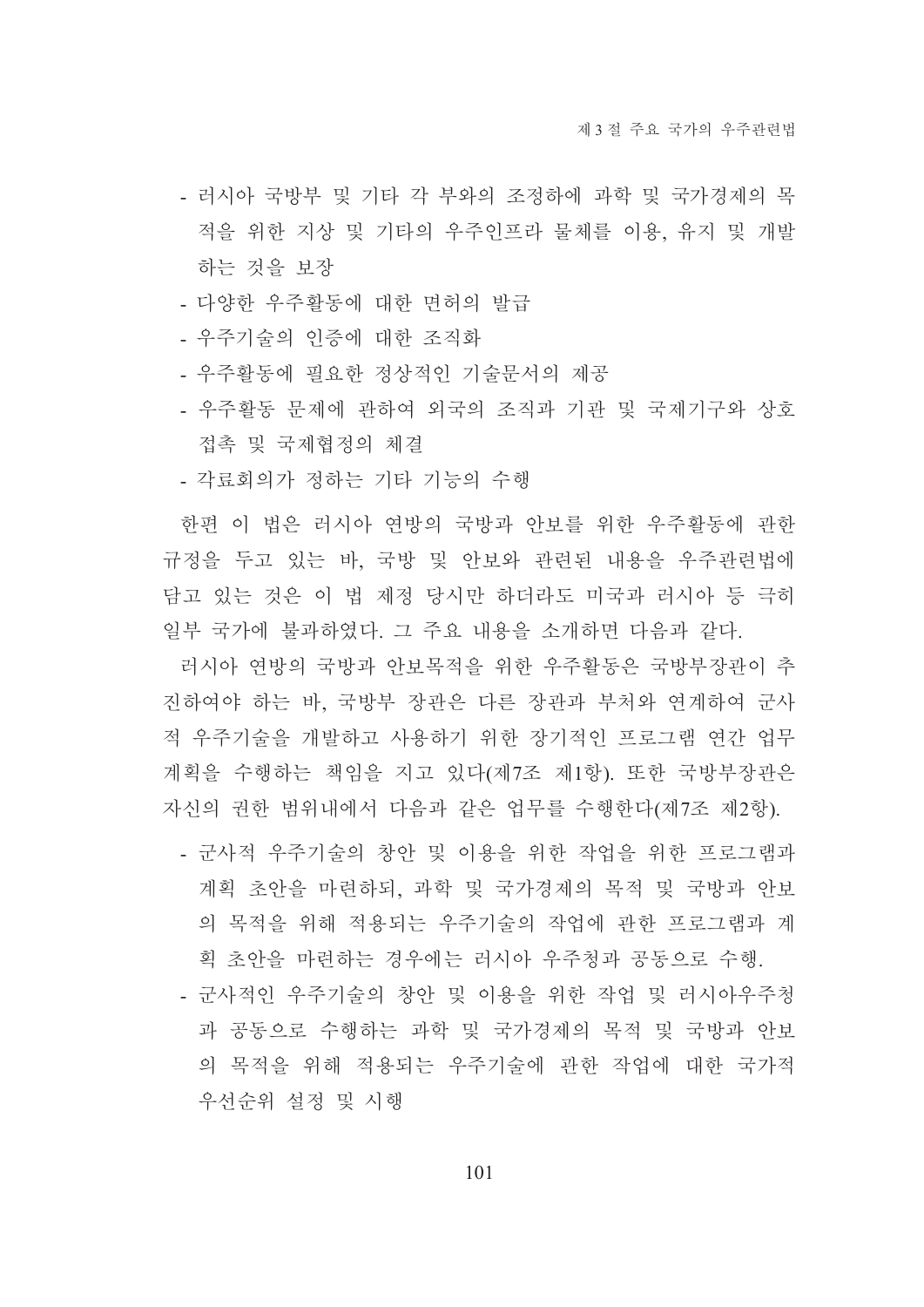- 러시아여방의 국방과 보아을 위한 우주기술의 이용
- 계약에 기반하여 과학 및 국가경제의 목적을 위한 우주기술의 개 발 수행
- 러시아우주청 및 연방의 기타 부처와 공동으로 지상 및 기타의 우주인프라 물체의 유지 및 개발 보장
- 우주활동에 정상적인 기술문서의 제공
- 계약에 기반한 우주기술의 인증에의 참여
- 우주활동의 안전을 이에 상응하는 국가서비스와 결부시켜 보장
- 각료회의가 정한 기타 기능의 수행

국방부장관은 러시아우주청으로 하여금 유휴 우주 설비들을 과학 및 국가경제적 목적을 위해 이용할 수 있도록 계약에 기반하여 일시 적으로 이전할 권리를 가진다(제4항).

<연방우주프로그램>

러시아의 여방 우주 프로그램은 러시아의 과학 및 국가경제적 묵적 을 위한 우주기술의 창안과 이용에 대한 국가적 우선순위를 설정하는 문서이며 다음 사항을 고려하여 마련하게 된다.

- 러시아여방의 국민들의 이익
- 국가의 경제적 상황
- 우주과학과 산업의 조건
- 우주인프라의 우주 부문 및 지상부문의 종합적인 발전의 필요성
- 우주기술의 이용자와 생산자의 이익
- 우주공학의 발전 상황과 추세
- 세계 우주시장의 조건
- 러시아연방의 국제적 의무 및 국제협력의 확대를 위한 과업(제9조 제1항 민 제2항)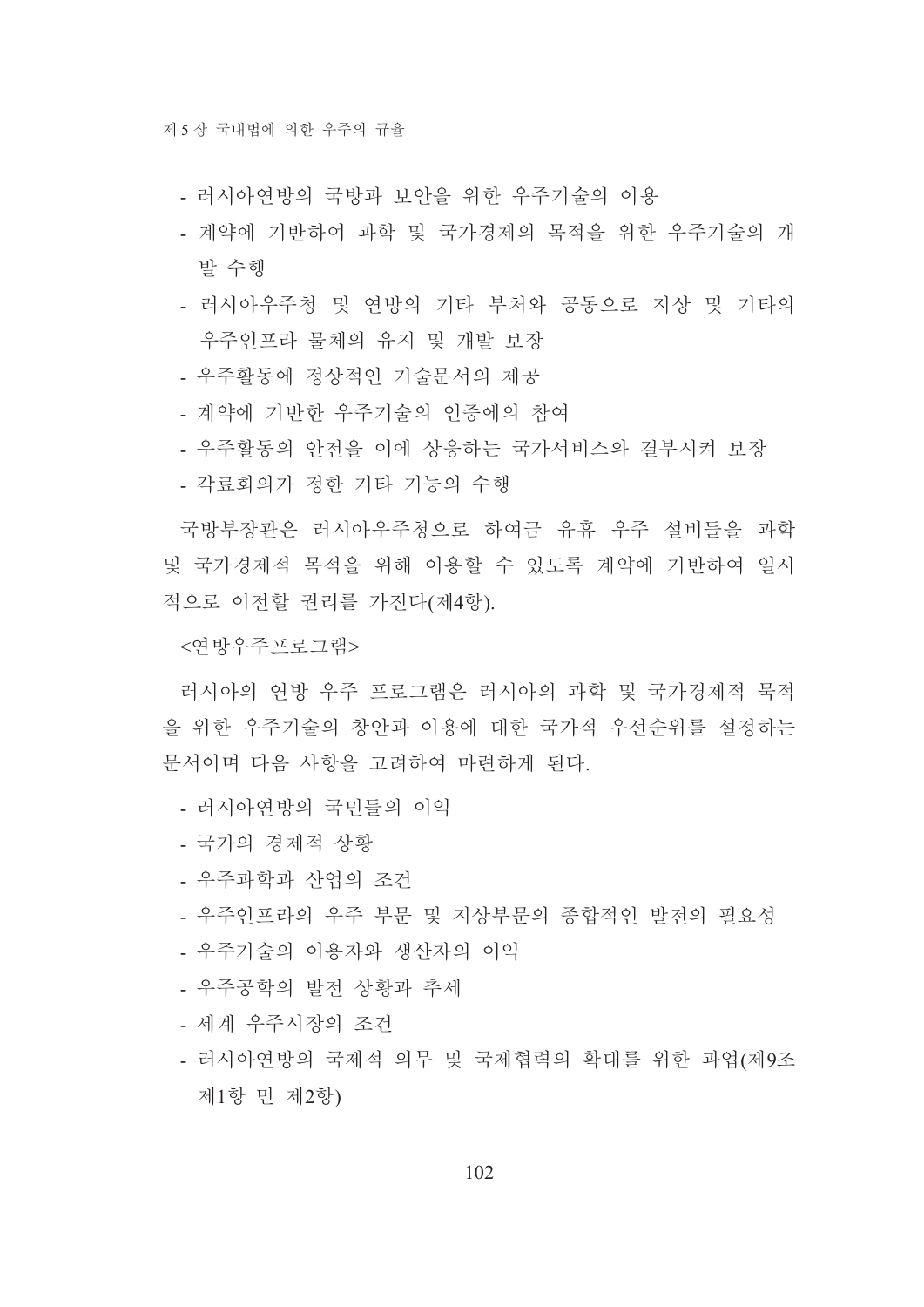<우주활동 허가>

이 법은 과학과 국가 경제적 목적하에 수행되는 우주활동의 허가절 차를 정하고 있는 바. 러시아연방의 조직과 국민의 우주활동 또는 러 시아연방의 관할권내에서의 외국의 조직 및 국민의 우주활동이 우주 물체의 실험, 제작, 저장 및 발사 준비와 발사 그리고 우주비행에 대 한 통제를 포함하는 경우에는 그러한 활동에 대해 허가를 받도록 하 고 있다(제9조 제1항). 허가의 유형, 형태 및 조건 그리고 그 발급조건 과 절차 그리고 불허, 정지 및 종료에 관한 조건과 절차 및 기타 사 항에 대해서는 러시아의 법률로 정하게 된다(제3조).

<우주기술의 인증>

과학적, 국가 경제적 목적을 위해 창안된 우주물체, 지상 및 기타의 우주 인프라 물체를 포함하는 우주기술은 연방 법률이 정하는 요건을 충족시키고 있는지 확인하여 인증하게 되며 우주기술의 창안 및 이용 에 사용되는 장비 역시 인증을 받아야 한다(제10조 제1항 및 제2항).

<우주활동의 재정과 외국인투자>

이 법 제3장은 우주활동의 경제적 조건에 대해 규정하고 있다. 제12 조는 우주활동의 재정과 외국인 투자에 관한 규정을 두고 있는 바. 과학적, 국가 경제적 목적을 위해 수행되는 우주활동의 자금은 러시 아의 여방우주 프로그램에 따라 영방 각주의 예산에서 집행되며 러시 아연방의 각주 예산에서 독립항목으로 표기되어야 하며 국방 세출의 일부로서 제공된다(제10조 제1항).

러시아의 연방 우주프로그램의 범위내에 있는 우주활동에 대한 외 국인 투자에 대해서는 러시아 여방의 예사 및 러시아 여방의 자산과 기타 재산으로 보장된다. 러시아 연방의 조직 및 국민의 우주활동에 대한 외국인 투자는 그들의 자산 및 그들의 지적재산권 및 기타 재산 에 의해 보장된다(제10조 제4항).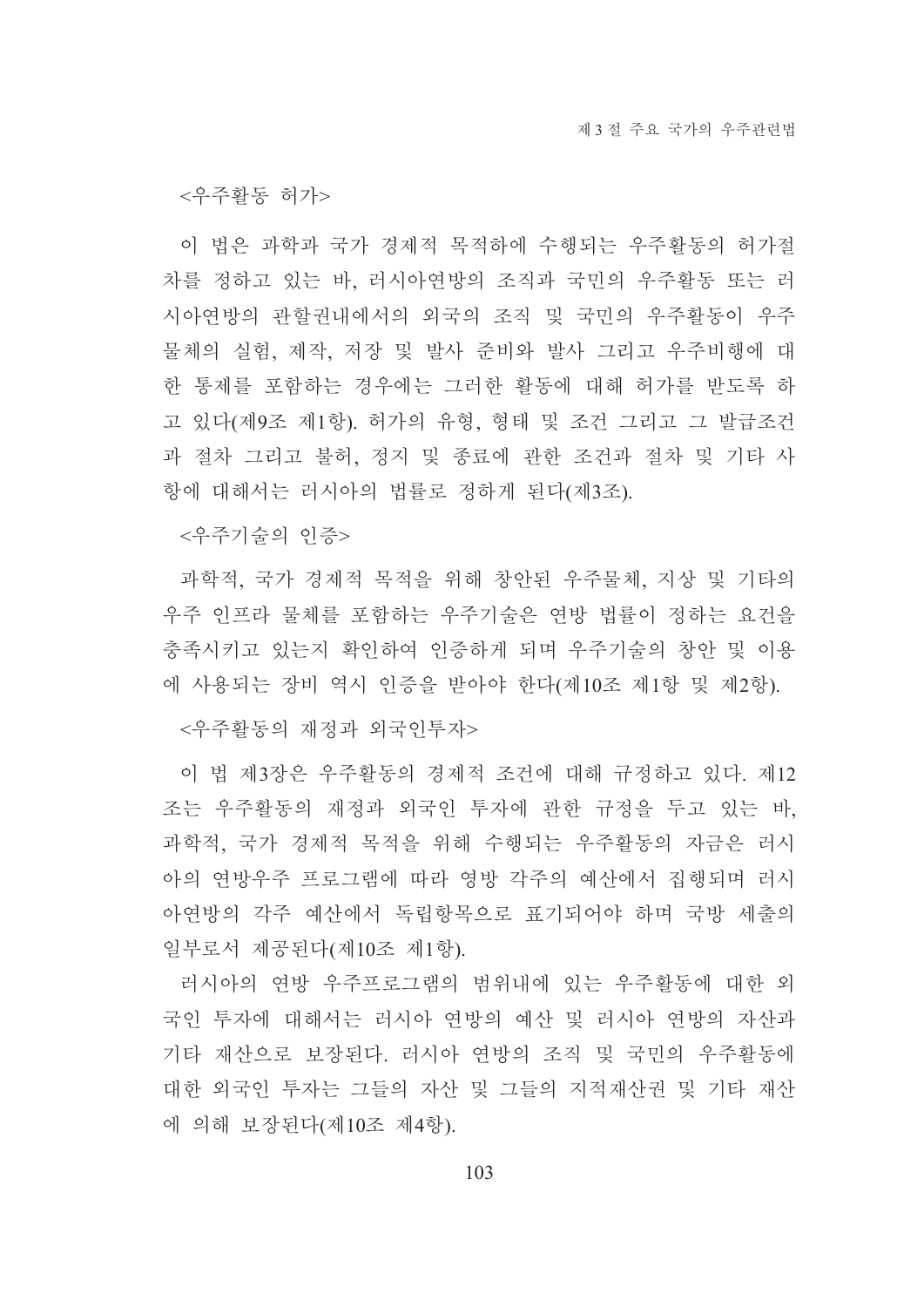#### <우주기금>

- 1. 러시아의 우주기금은 우주과학과 산업을 증진시키고 지원할 목적 으로 설치되며 기금의 자산은 다음에 의하여 제공된다.
	- 러시아 여방의 예상 배정액
	- 우주기술의 창안 및 이용을 위한 작업을 위하여 국가내의 고객 들이 마려하는 예산외의 기금
	- 우주활동과 관련하여 부여되는 조세면제에 따라 조직이나 국민 이 받은 이익의 일부
	- 러시아우주기금에 의해 재정지원을 받는 우주프로젝트의 시행 으로부터 얻어진 이익
	- 의무보험과 임의보험의 형태로 우주활동관련 조직 및 국민이 지불하는 보험금 등이다.

한편 러시아우주기금의 적립 및 지출 수서는 러시아 우주기금의 정 관에 정하게 된다(이상 제13조 제1항).

<지상 및 기타의 우주이프라 물체>

지상 및 기타의 우주인프라 물체에 대해서는 제19조에서 정하고 있 는 바, 그러한 물체는 우주비행장, 발사시설 및 시설, 계측ㆍ통제 시 설, 우주물체비행통제센터와 지점, 우주장비비축기지, 우주물체 착륙 지면과 활주로, 우주기술창안을 위한 실험기지시설, 우주비행사훈련센 터와 장비, 우주활동의 수행에 이용되는 기타 지상시설과 장비 등이 다(제10조 제1항).

<우주활동의 사고에 대한 손해배상>

러시아 연방은 연방법에 따라 우주활동으로부터 발생된 사고로부터 야기된 직접적 손해에 대한 완전한 배상을 보장한다(제30조 제1항). 우주활동 수행과정에서의 사고의 결과 초래된 피해에 대하나 보상은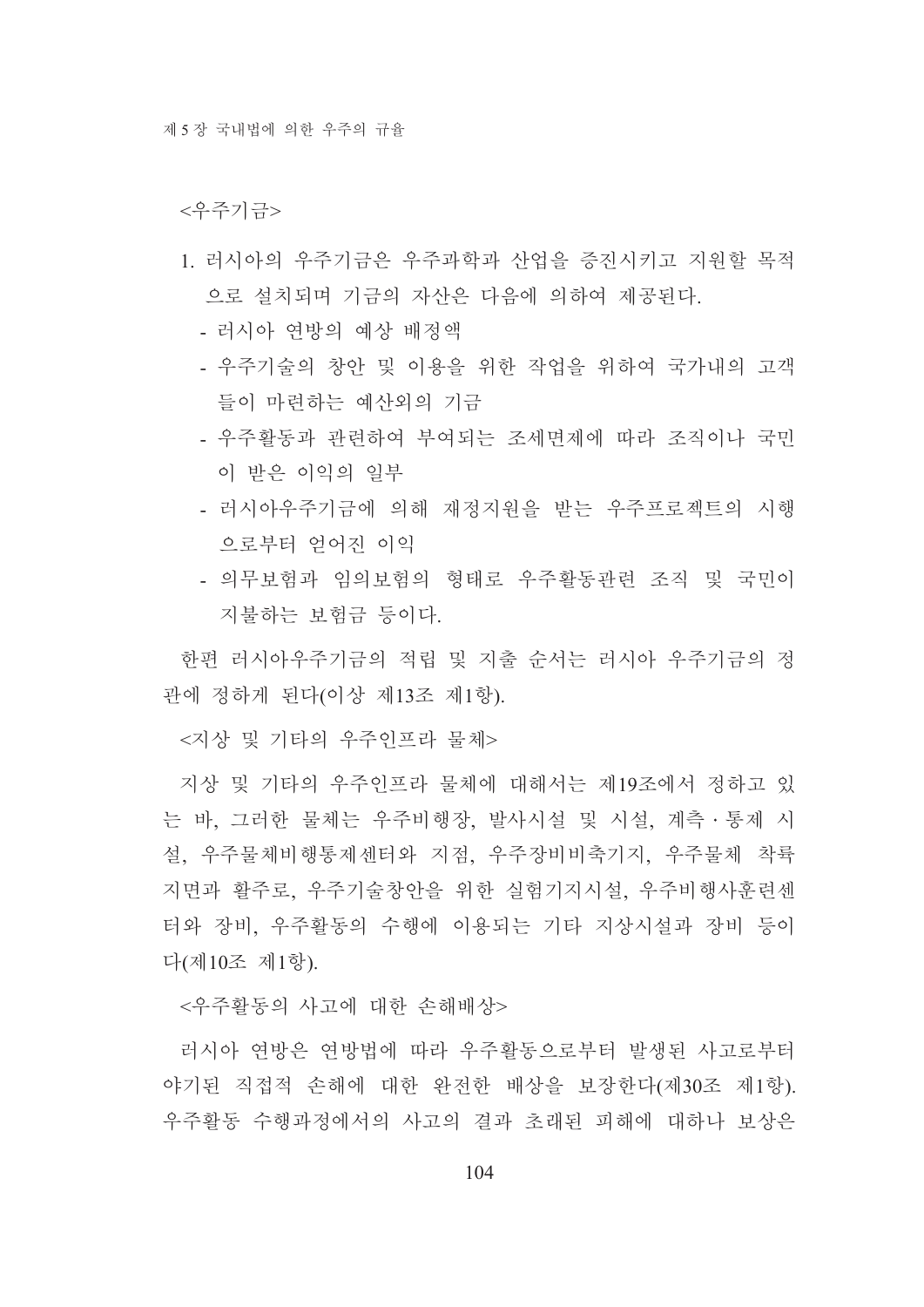관련 우주기술의 운영에 대한 책임을 지는 조직과 국민이 지불하여야 하며 그러한 피해가 우주기술의 창안 및 이용시의 과실로 인한 것인 경우에는 손해배상책임은 관련 조직과 국민에 대해 부분적으로 또는 전부 귀속된다(제30조 제2항).

러시아 연방의 우주물체에 의해 초래된 손해는 우주에서 발생한 경 우를 제외하고는 연방 영역내에서 발생한 것이든 혹은 어떤 국가의 관할권 밖에서 발생한 것이든 과실여부를 막론하고 러시아 연방에 귀 속되며, 지구 표면외의 장소에서 다른 우주물체에 의해 러시아연방의 우주물체 또는 그러한 우주물체 내의 재산에 손해가 발생한 경우에는 그 손해를 초래한 조직 및 국민이 과실에 따라 또는 그들의 과실에 비례하여 배상하여야 한다.

러시아연방의 우주물체로 인하여 발생한 피해에 대한 책임이 복수 의 조직 및 국민에게 귀속되는 경우, 그들 전부에 대해 또는 그중 어 느 하나에 대해 배상을 청구할 수 있다(제30조 제3항). 우주활동의 수 행과정에서의 사고의 결과 입은 손해에 대한 우주기술의 창안 및 이 용에 참여한 조직 및 국민의 책임은 우주기술 및 리스크의 보험계약 에서 정하는 부보금액이나 보험배상금으로 한정한다(제30조 제4항).

<국제협력>

제6장 국제적 협력에 관한 규정을 살펴보면 다음과 같다. 우주활동 에 관한 조약을 러시아 연방이 가입하는 경우에는 러시아연방 최고소 비에트의 동의를 얻어야 하며 그러한 조약은 러시아 연방의 국내법에 대한 우선적 효력을 가지며 러시아 연방은 우주활동 분야 특히 Treaty on Principles Governing the Activity of States in the Exploitation and Use of Outer Space, including the Moon and Other Celestial Bodies에서 인수한 의무의 이행을 보장하여야 한다(제26조 제1항 내지 제3항). 러 시아 관할권내에서의 우주활동을 수행하는 외국의 조직 및 국민은 러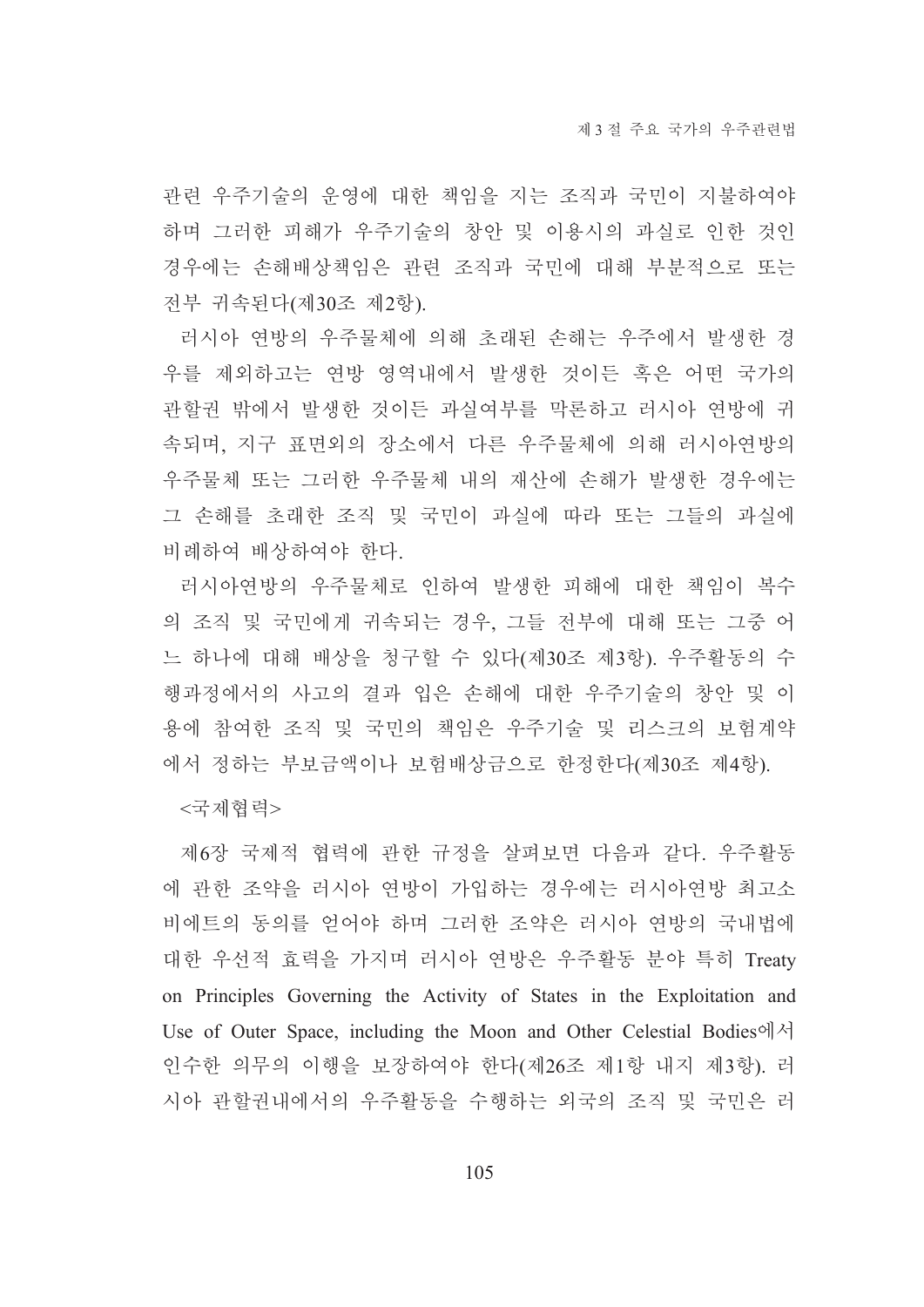시아 연방과 조직과 동등한 정도까지 러시아법제도가 적용되며 그들 의 기술과 상업적 비밀에 대한 법적 보호는 러시아 법이 정하는 바에 따라 보장한다. 그 이상에 대해서는 상호주의에 따라 보호된다. 그러 한 외국의 조직과 국민은 이 법에 명시된 바에 따라 우주활동과 관련 된 우주기술과 리스크에 대한 보험에 가입하여야 한다(제27조 제1항 내지 제3항).

<기타 사항>

이 법에서 정하고 있는 그 밖의 주요 사항들에 대해 간략하게 설명 하면 다음과 같다. 우주기술의 창안에 대한 국가적 우선순위는 러시 아연방우주프로그램 및 군사적 우주기술을 위한 창안과 이용에 관한 장기적 프로그램과 여간계획에 따라 설정하고 시행하며 우주기술에 대한 재산권은 관련 계약에서 달리 정하지 아니하는 한 고객에게 이전 된다(제14조 제1항 및 제2항), 우주기술의 이용과 이전에 대해서는 러 시아 연방법에 따라 보호되는 지적재산권이 적용된다(제16조 제1항). 러시아연방의 우주물체는 등록해야 하며 러시아 연방은 등록된 우주물 체에 대하여 그 위치 여하를 막론하고 통제권과 관할권을 가진다(제 17조). 러시아 여방의 우주물체의 발사부터 비행종료시까지 모든 단계 의 우주비행의 통제권은 지상 및 기타의 우주 다른 우주인프라 물체 에 대한 책임을 지는 조직이 행사한다(제19조 제1항).

우주활동은 러시아 연방법에 규정된 안전 요구사항을 준수하는 가 운데 수행되어야 한다(제22조 제1항), 우주활동 수행중에 발생하는 재 난을 포함하는 사고는 러시아 연방 법률에서 규정한 절차에 따라 조 사를 진행한다(제23조). 우주기술을 이용하는 러시아의 조직 및 국민 은 러시아연방법이 정하는 금액의 보험에 가입하여야 하며, 우주비행 사 및 우주인프라의 요원의 생명과 건강 그리고 제3자의 재산적 피해 가 부보범위에 포함되어야 한다. 의무보험의 할증료는 러시아 우주기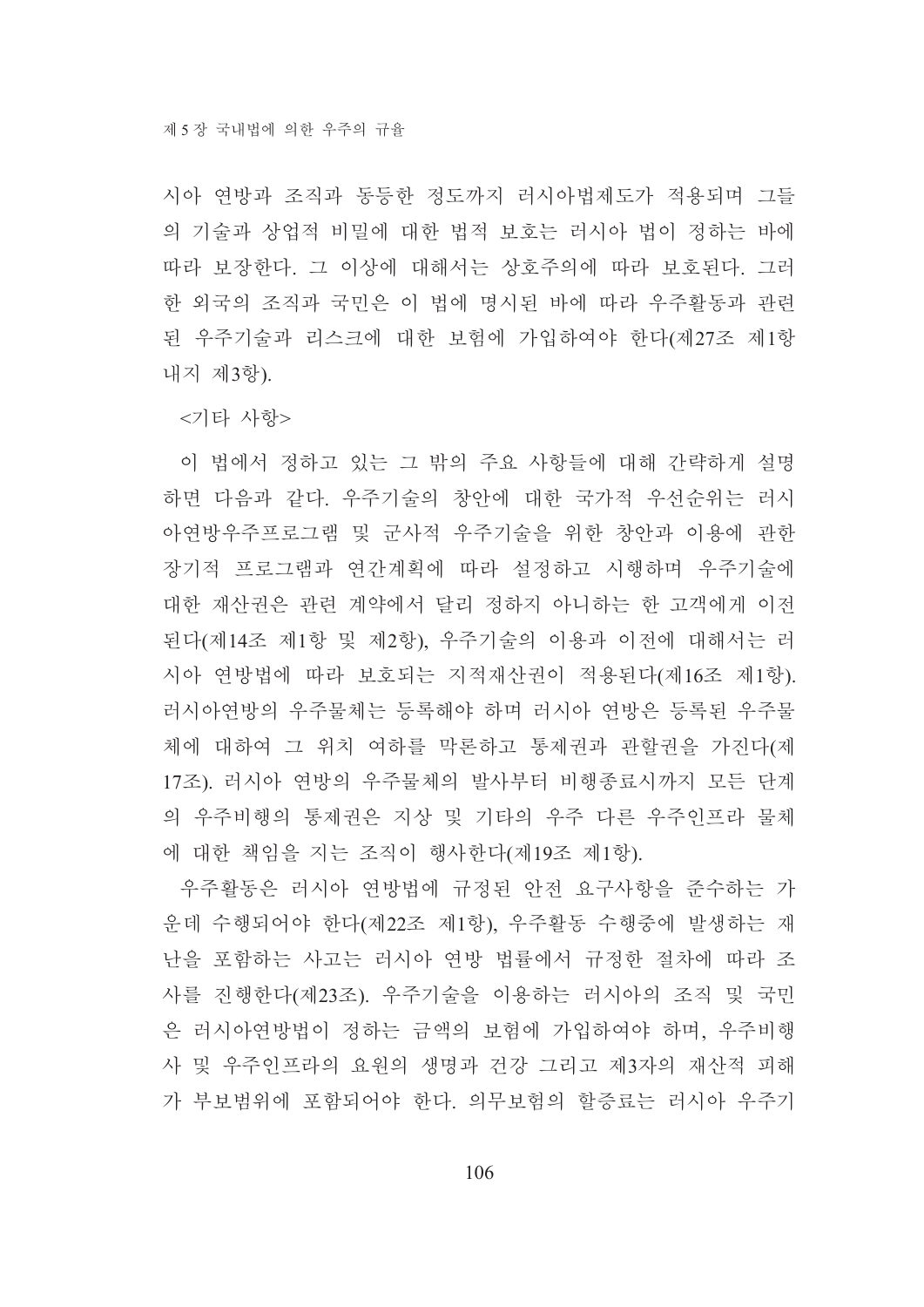금이나 우주활동의 보험에 대한 면허를 취득한 보험사에게 이전되며 그우주 활동을 하는 조직과 국민이 체결한 보험계약에 따라 우주활동 기간 중 발생한 사고의 결과로서 초래된 손해를 배상하는데 사용되어 야 한다(제25조).

이와 같이 러시아는 영국이나 프랑스 보다 더욱 상세하게 우주활동 에 대해 규정하고 있다. 러시아의 우주법은 우주활동의 목적, 원칙을 국제조약에서 규정한 내용을 상당부분 포함하고 있다. 그리고 우주활 동 기구로서 국가권력과 우주청에 대한 상세한 규정을 두고 있다. 아 울러 우주활동의 안전과 국제협력에 대해서도 언급하고 있으며, 우주 활동으로부터 발생하는 책임문제와 보험문제에 대해서도 규정함으로 써 미국과 호주에 버금가는 정도의 충실한 내용을 가지고 있다.98)

(2) 프랑스

1) 우주관련 기구

프랑스는 일찍이 1959년에 우주연구위원회(Space Research Committee: Comité des Recherches Spatiales)가 설치하였으며 1961년 '국립우주연구 센터 설립에 관한 법률'의 제정을 통해 그 기반이 구축하였다. 이 법 에 의하여 산업 및 상업적 성격을 지는 과학기술기구이자 우주연구위 원회가 수행하는 업무를 지속하고 확장하며 프랑스의 민간우주프로그 램과 그 시행에 관한 책임을 지는 국립우주연구센터(National Center for Space Studies, Centre national d'études spatiales- CNES)가 설치되었다. 1961년에 제정된 국립우주센터법은 국립우주센터 산하에 과학기술 공 공부설기관이 설치, 국립우주센터의 임무내용, 국립우주센터의 자체 재 정운영과 지체 회계 결산, 4) 국립우주센터의 재정지원, 5) 국립우주연 구센터의 연차 연구활동 보고서의 의회제출 등을 규정하고 있다. 프랑

<sup>98)</sup> 조홍제, "각국의 국내우주법(프랑스 및 러시아)", 한국법제연구원 우주관련법 개 선방안 제1차 워크샵(2011년, 5월 6일).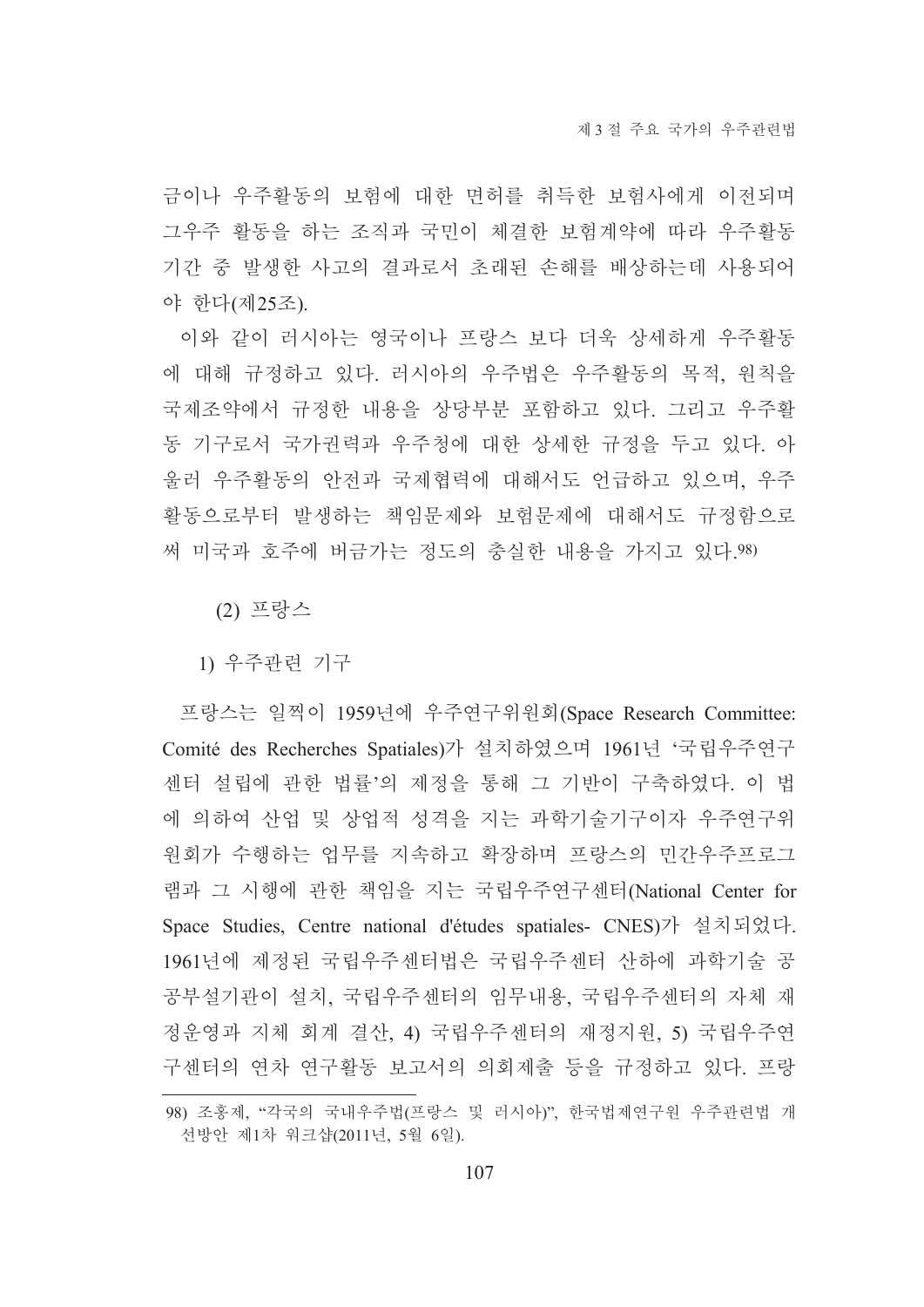스는 소련과 미국에 이어 세계에서 세 번째로 1965년 11월 26일 아스 테릭스 위성을 발사함으로써 독자적인 우주기술을 갖춘 주요한 우주 활동 국가의 하나이다. 또한 네 번째로 궤도상에 위성을 발사한 국가 이다. 프랑스는 기이아나 우주센터가 있는 프랑스령 기이아나에 기이 아나 우주센터를 설치하여 상업적 위성 발사서비스를 제공하고 있다.

2) 2008년 우주활동법

한편, 그 후 상업적 우주활동이 확대되고 이에 대응하기 위한 정책의 중요성이 증대함에 따라. 2008년 우주활동에 관한 새로운 법률을 제 정하게 되었다. 이 우주활동법(LOI no 2008-518 du 3 juin 2008 relative aux ope'rations spatiales)은 국가의 독점적인 우주활동을 전제로 한 「국 립우주연구센터 설립에 관한 법률」으로는 상업적인 우주활동에 요구 되는 민간의 적극적인 우주활동을 규율하고 촉진하기 어렵다는 배경하 에 등장하게 된 것이다. 우주활동의 주체로서 국가외에 민간인을 포 함시킴으로써 그에 대한 규제수단과 보호장치를 마련하게 되었다.99)

우주활동법은 30개 조항으로 구성되어 있으며 기존의 우주관련 조 약의 많은 내용들을 담고 있으며 이를 보충하고 있다. 주요 내용을 소개하면 다음과 같다.

이 법의 제정목적은 우주활동과 관련된 기술적 위험을 감소시키고. 민간인의 경쟁력을 제고시키는데 있다. 이와 더불어 국가는 환경, 재산 또는 인명 피해에 대한 배상을 위한 재정적 지원을 제공하도록 하고 있다. 또한 국립우주연구센터로 하여금 기술적인 지워의 중추적인 역 할을 담당하도록 하고 있다. 국립우주연구센터장은 프랑스의 기아나 우주센터의 안전한 운영외에도 발사기간 동안 인명, 재산 및 환경 보 호를 위한 적절한 대책을 강구할 책임을 지고 있다. 국립우주연구센터 는 프랑스가 우주로 발사한 물체의 등록을 유지하도록 하고 있다.

99) Ibid.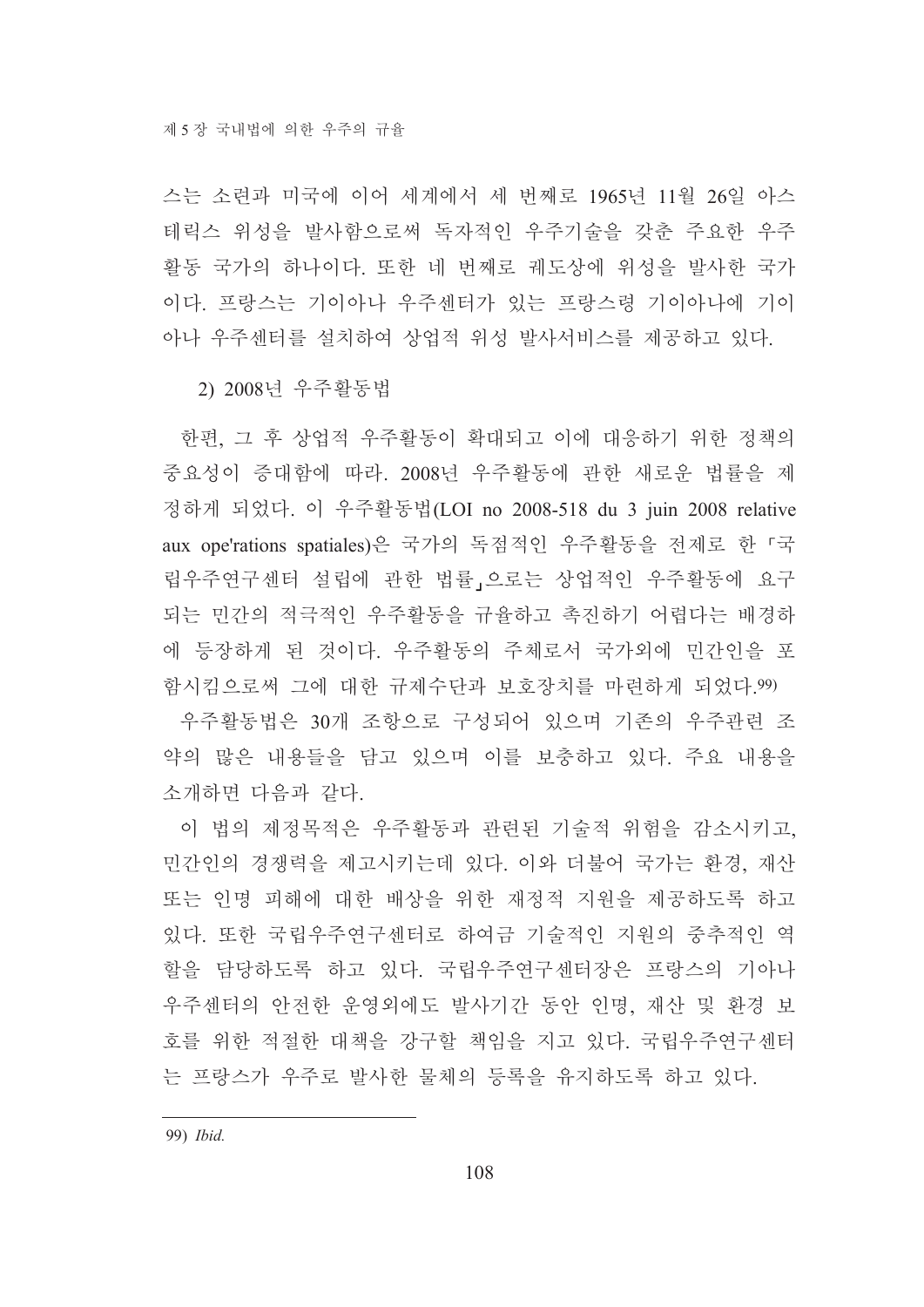이 법에서는 "손해"에 대해서 우주활동의 일환으로 우주물체에 의 한 직접적으로 야기된 인명이나 재산에 대한 손해라고 정의하면서도 공중보건이나 환경에 대한 손해도 포함하는 것으로 손해의 정의를 다 소 구체화한 점은 주목할 만하다. 손해의 범주에는 우주물체로부터 발 사된 신호를 송신함으로써 그 이용자가 입은 일련의 결과를 제외시키 고 있다(제1조 제1호). 또한 자연인이나 법인도 우주활동의 주체가 됨 을 명시함으로써(제1조 제2호) 국가외의 민간인의 우주활동의 참여를 인정하고 있다.

우주활동의 범주에는 우주물체를 발사하거나 발사를 시도하는 활동 및 우주물체가 지구로 귀환하는 동안이나 달과 기타 전체를 포함하는 우주공간에서 운행하는 동안 통제권을 행사하는 활동이 포함되어 있 다(제1조 제3호). 따라서 우주활동이라 함은 공간적으로 우주공간에서 이루어지는 것 외에도 지구상에서 우주물체의 발사와 관련된 활동도 포함시킴으로써 그 범위를 확대하고 있다.

한편 발사단계와 통제단계에 대해 정의를 내리고 있는 바, 전자는 우주활동에 속하게 되며 취소할 수 없는 정도에 이르는 발사활동이 개기되는 순간을 의미하며 후자는 우주로 진입한 물체가 발사체로부 터 분리된 시점을 의미한다. 또한 우주기반 자료의 우선적 운영자라 함은 지구탐사위성이나 우주로부터 지구탐사자료를 받을 수 있도록 해주는 자연인이나 법인을 의미한다(제1조 제7항).

이러한 우주활동에 대해서는 정부의 허가를 받도록 하고 있는 바 그 대상이 되는 자는 다음과 같다. 첫째, 국적과 관계없이 프랑스 영 토 내에서 또는 프랑스의 관할권내에서 설비 또는 장비로부터 우주물 체를 발사하고자 하는 자, 외국에서 발사를 진행하고자 프랑스 운영 자 등이다(제2조). 현행법에 따라 허가를 받은 우주물체에 대한 통제 권을 제3자에게 이전하는 경우에도 정부의 사전 허가를 받아야 한다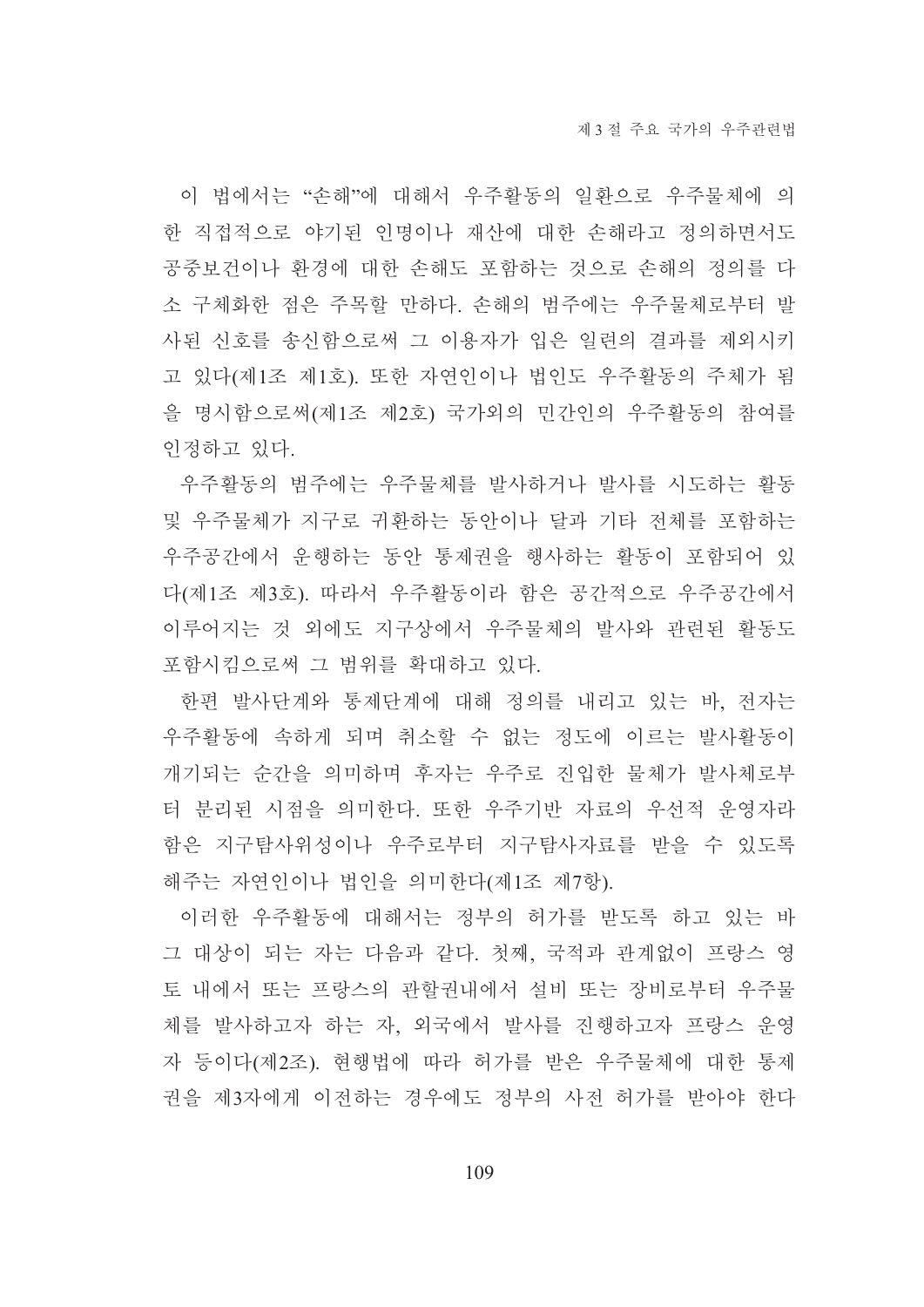(제3조). 허가는 우주물체의 발사, 통제권 또는 그 이전 및 지구 귀환 과 관련된 절차에 대해 행하게 된다. 허가 신청이 있는 경우에는 신 청자와 공동사업자 모두를 대상으로 검토를 하게 되는 바, 시스템과 절차 외에도 공중의 보건과 환경 보호 및 인명과 재산의 안전에 대한 기술적인 규정의 일치성 여부 특히 우주파편(space debris)과 관련된 위 험을 줄이기 위한 노력 등이 확인대상이 된다. 프랑스의 국가안보 및 존엄성을 위태롭게 할 우려가 있는 경우에는 허가하지 아니한다(이상 제4조 및 제5조).

한편, 허가를 받은 운영자는 허가받은 활동을 수행하는 동안 우주활 동을 수행하는 동안 제3자에 대한 손해를 배상할 수 있을 정도로 당 국이 확인한 보험이나 재정적적 보증을 유지하여야 한다(제6조 제1항 및 제2항).

허가받은 자의 위무위반이나 그 활동이 프랑스의 국가안보를 위협 하거나 국가의 위신을 손상시키는 경우에는 허가를 취소 또는 중지할 수 있으며 정부는 우주물체의 운영자로 하여금 운영자의 비용으로 우 주물체로 인한 손해발생의 위험을 제한하기 위한 적절한 대책을 강구 하도록 지시할 수 있다(제9조). 허가받은 자가 이 법의 규정을 위반한 경우에는 20만 프랑의 벌금에 처한다(제11조).

발사된 우주물체는 국립우주연구센터에 1975년 등록조약 제2조에 따 라 등록되어야 한다(제12조).

운영자는 우주활동으로 인하여 제3자에 손해를 미친 경우 다음과 같 은 책임을 져야 한다. 즉 지상 또는 공역에서 발생한 손해에 대해서 는 절대적인 책임을 지며 그 밖의 지역에서 발생하나 손해에 대해서 는 과실이 있는 경우에 한하여 책임을 지되 중대한 과실의 경우에는 그러하지 아니하다(제13조).

운영자는 다음과 같은 경우에 우주활동으로 인해 제3자에게 손해를 끼친 경우에 책임을 져야 한다.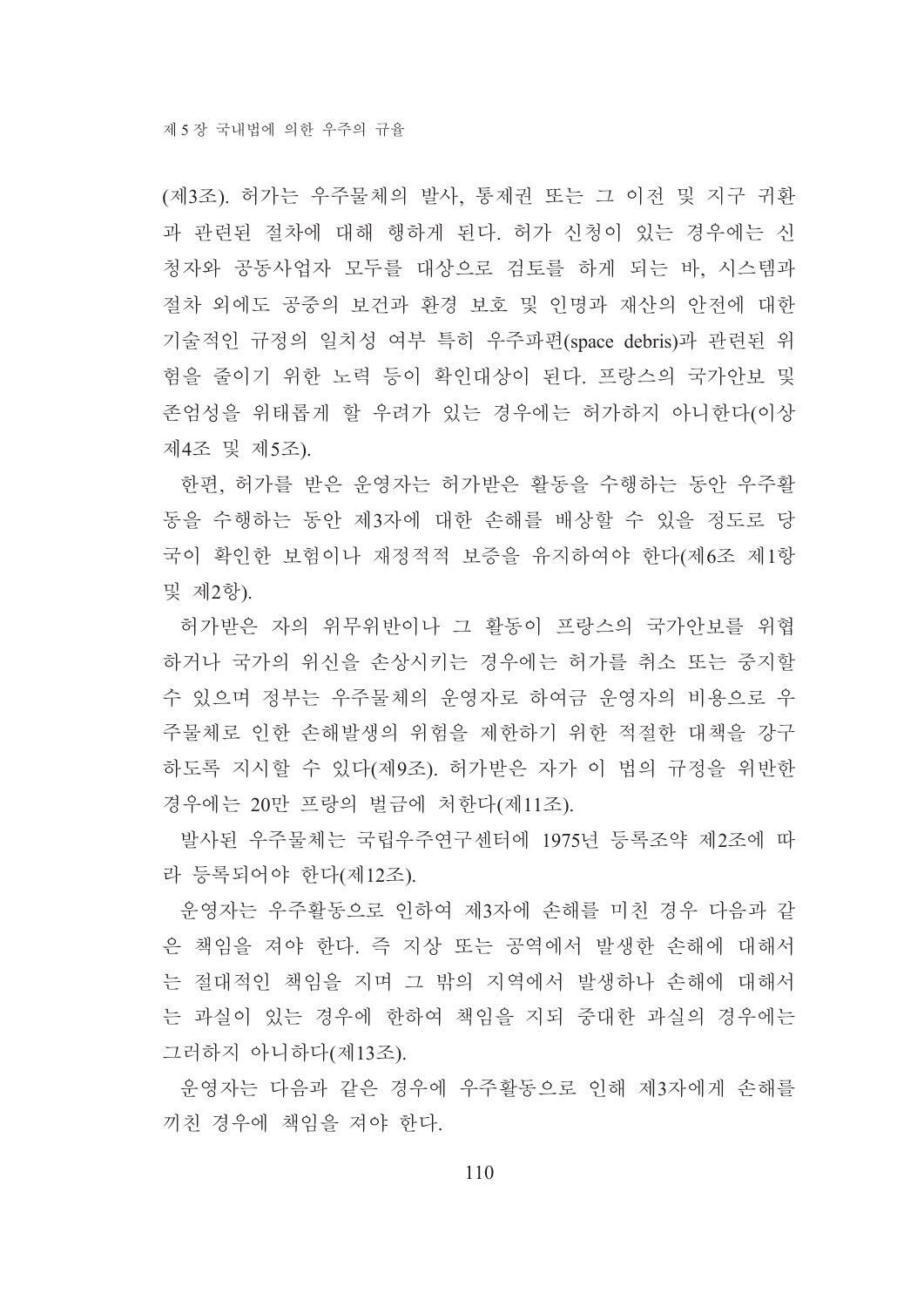- 1. 지상 또는 영공에서 발생한 손해에 대해서는 절대적으로 책임을 지다
- 2. 지상 또는 영공 이외의 지역에서 발생한 손해에 대해서는 과실이 있는 경우에만 책임을 진다. 그러나 중대한 과실이 있는 경우에 는 예외이다.

정부는 자신이 1967년 우주주약이나 1972년 책임조약에 따라 손해 를 배상한 경우 그러한 손해를 초래한 운영자의 보험이나 재정 보증 으로부터 배상하지 못한 부분에 하여 당해 운영자에게 대위소송을 제 기할 수 있다(제14조).

운영자가 현행법의 조건에 따라 허가를 받은 활동의 일환으로 사용 된 우주물체로 인한 손해로 제3자에게 배상한 경우 운영자의 중대한 과실이 없는 한, 재정법에 따라 정부로부터 받은 보증을 받을 수 있 다(제15조). 제6조에서 규정된 보험이나 재정보증이 있는 경우 외에도 정부의 보증에 따라 제3자에 대한 배상이 이루어진 경우, 우주활동에 참가한 사람 또는 손해를 발생시킨 우주물체의 생산에 참가한 사람은 중대한 과실의 경우를 제외하고는 다른 사람에게 책임을 지지 않는다 (제19조).

이 법은 그 밖에도 제6장에서는 지적재산권에 관한 사항, 제7장에서 는 우주기반자료에 관한 사항을 다루고 있다. 또한 제26조는 프랑스 의 국가방위의 필요성에 따라 탄도미사일과 같은 우주를 통과하는 탄 도 장치의 발사나 유도에 대해서는 적용되지 아니하며 우선적인 우주 기반자료의 우영자로서의 국방부장관의 활동 역시 적용대상에서 제외 하고 있다.

이 법은 우주활동의 대한 적절한 법적인 보호장치와 더불어 명확하 고 공정한 원칙을 설정하는데 역점을 두었다.

여기에서 두드러진 내용은 국가의 피해 배상에 대한 재정지원의 제 공 그리고 기술적인 위험을 감소를 통한 민간 도급당자자의 경쟁력 제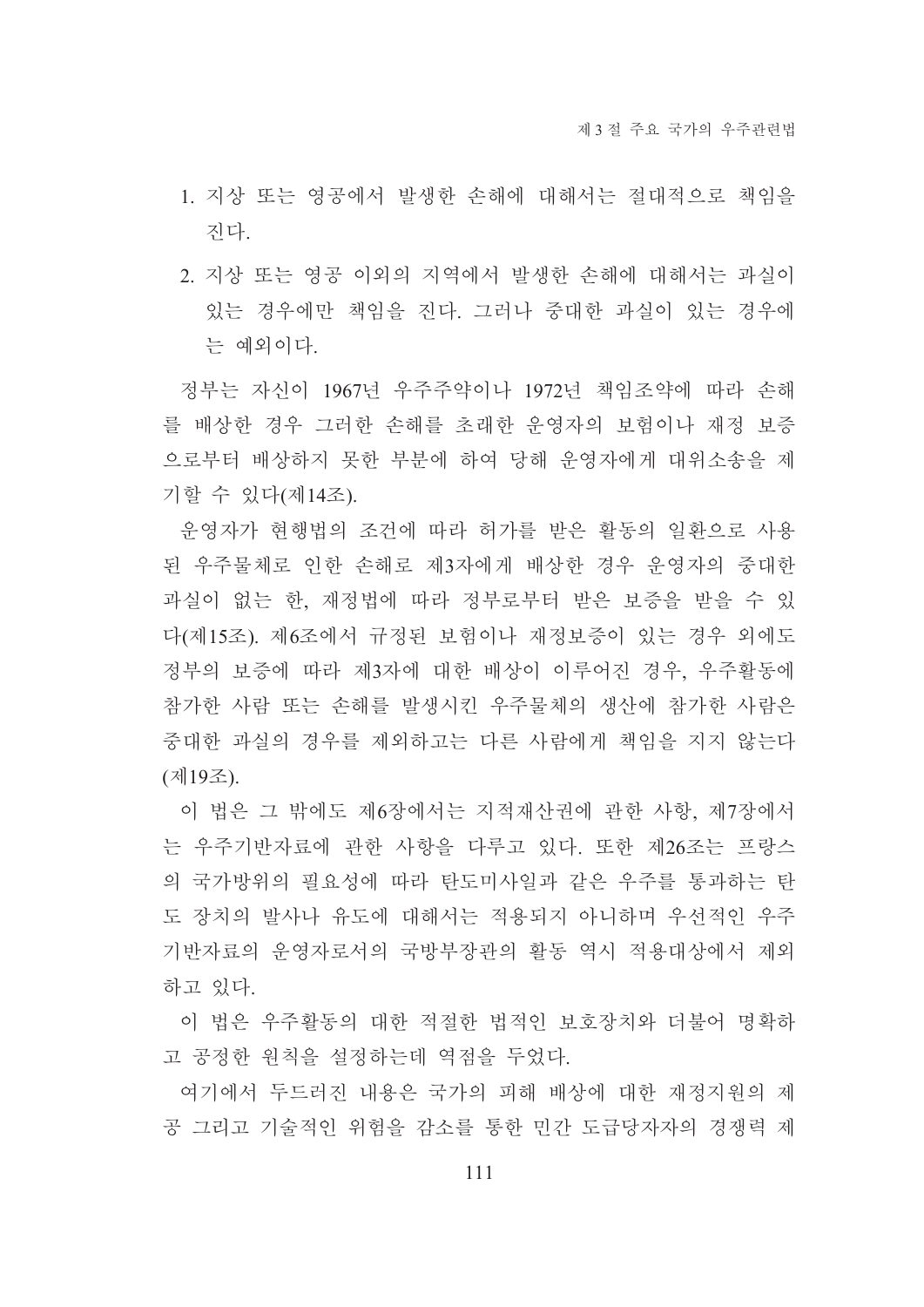고 등을 위한 규정이다. 한편, 특히, 프랑스 우주활동법은 제26조에서 "국가방위의 필요에 의해, 탄도미사일과 같은 우주를 통과하는 탄도 장치의 발사나 유도에 대해서는 적용되지 아니한다"라는 규정을 두고 있는 바, 우리나라의 우주관련법에서 이를 반영할 필요가 있을 것이다.

(3) 영 국

1) 우주관련 기구

영국, 이탈리아, 독일 등은 민간우주기구들을 보유하고 있지만 관련 정책 및 정치적 감독기능은 여전히 정부 부처의 소관으로 남는 경우가 많다. 예컨대, 영국국립우주센터(British National Space Centre)는 1985년 에 설립되었으며 통상산업부(Department of Trade and Industry) 소속하에 있었다. 2010년 4월 2일에는 영국 우주청(UK Space Agency: UKSA)이 민간우주프로그램에 대한 책임을 지는 정부기관으로서100) 2010년 4월 2일 설치되었다. 유럽에서 독일, 프랑스, 이탈리아의 경우 우주정책을 담당하는 우주국을 별도로 두고 있었으나 영국은 그 동안 정부 부처 와 연구기관 등이 공동으로 관련 정책을 결정하여왔던 것이다. 이러 한 배경하에 영국우주청은 6개 정부 부처 관련 기능을 통합하여 우주 개발과 관련된 영국의 정책과 주요 예산집행에 대한 책임을 떠맡게 되었으며 우주와 관련된 국제 협상에서 영국을 대표하는 역할도 담당 하게 되었다.

영국에서는 UKSA의 설립으로 그동안 흩어져 있던 항공 우주 정책 이 좀 더 일관성 있게 추진되고 영국의 이해를 반영한 전략적 접근이 가능할 것으로 기대하고 있다.

<sup>100)</sup> 영국우주청은 2009년 6월 5일 Department for Innovation, Universities and Skills (DIUS)와 Department for Business, Enterprise and Regulatory Reform(BERR)을 통합하 여 출범한 Department for Business, Innovation and Skills (BIS) 소속이며 대학과 과학, 혁신, 우주담당 차관(Minister of State for Universities and science, innovation, space)의 관할하에 있다.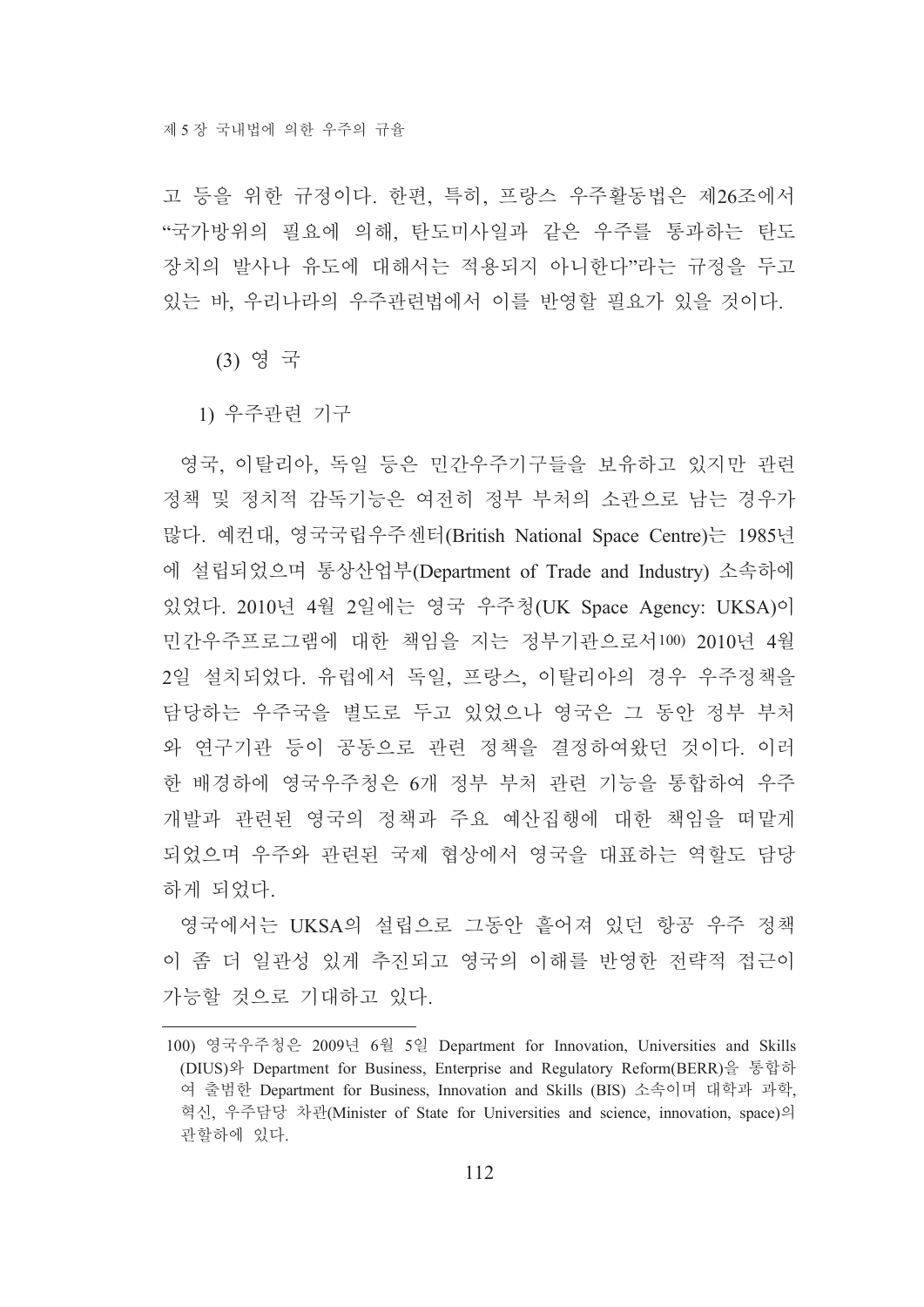영국우주청은 종전의 영국국가우주센터(British National Space Centre) 의 기능을 인수하여 동 센터를 대체하게 되었으며 모든 영국의 민간 우주활동은 영국 우주청의 통합관리하에 이루어지게 되었다. 약 £230 million의 자금과 관리기능이 다른 기구로부터 UK Space Agency에 흡 수되었다. 그 설치비용은 약 6천만 달러가 소요되었으며 영국의 지구 과학, 통신 및 우주탐사 등의 분야에서의 노력에 대한 조정업무에 대 해서도 비용이 지출될 것이다.

영국 우주청이 설치되기 전에 영국의 우주와 위성산업은 약 60억 파운드의 가치를 갖는 것으로 산정되었으며 68,00개의 일자리를 창출하 고 있었다. 영국 우주청의 향후 20년 동안의 목표는 이들 산업을 400억 파운드의 가치와 10만개의 일자리를 갖도록 끌어올리고 세계 우주관 련 제품과 서비스의 10%를 차지하는 것(현재는 6%)이다. 이러한 계획 은 "Space Innovation and Growth Strategy"(Space-IGS)에 반영되어 있다. Space-IGS가 영국으로 하여금 유럽우주청(European Space Agency: ESA)에의 출자금을 두 배로 올리고 2010년부터 2030년까지의 기간 동 안 최소한 3가지의 임무를 개시하여 주도해나가도록 하고 있다.

영국 우주청의 한 부분으로서 4,000만 파운드의 "International Space Innovation Centre"(ISIC)가 Oxfordshire의 Harwell에 유럽우주청의 연구 시설과 나란히 설립하게 될 것이다. 이 연구센터의 과업에는 기후변 화와 우주시스템의 보안(security)에 대한 조사가 포함될 것이다. 이 센 터의 설립비용중 2,400백만 파운드의 비용은 정부가 재정지원하게 되 며 그 나머지는 산업계로부터 충당하게 될 것이다. 이 센터는 5년에 걸쳐 약 700명을 고용하게 될 것으로 기대하고 있다.

영국 우주청은 다른 정부기관으로부터 다음과 같은 책임 등을 인수 하였다.

- 영국 국가우주센터British National Space Centre의 모든 책임, 인원 및 재산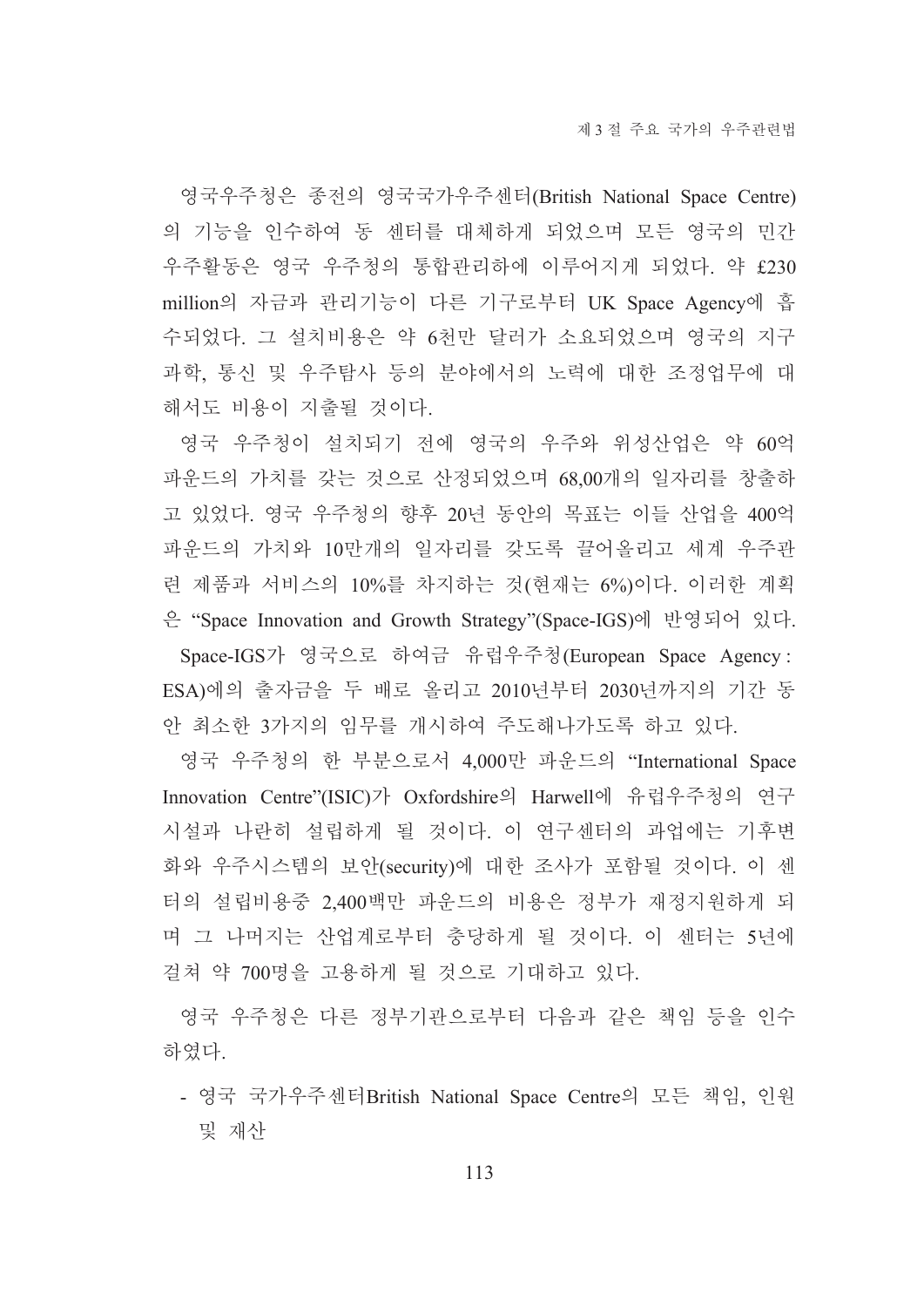- 프로젝트 무상지원금과 사업개시후의 지원금을 포함하여 자연환경 연구이사회(Natural Environment Research Council) 및 기술전략위원 회(Technology Strategy Board)로부터 제공된 유럽우주청 기부금
- Global Monitoring for Environment and Security의 우주 부문과 Galileo 위성항법시스템(satellite navigation system)의 영국관련 요소들
- EU 위성센터(European Union Satellite Centre)에 대한 재정적 이익 (financial interest)
- 영국 연구이사회(Research Councils UK)와 기술전략위원회(Technology Strategy Board)로부터의 제공된 우주 기술 · 기기(instrumentation) 자금

2) 1986년 우주법

영국은 1986년 우주법(Outer Space Act)을 제정하였으며, 이 법에 따 라 다른 국가의 국민들이 수행하는 우주물체의 발사 및 기타 활동과 관한 영국의 국제의무의 이행을 확보하기 위하여 면허부여 및 기타의 권한을 외무장관(Foreign Secretary)에게 부여하고 있다. 이 법은 우주물 체의 발사 및 운영, 우주공간에서 본국 관련자들이 행하는 행위가 영국 의 국제적 의무의 준수를 확보하도록 하기 위한 법률이며 제1장 법령 의 적용(우주물체의 발사 또는 구입, 운영, 우주공간에서의 활동과 영국 시만 또는 법인), 제2장 우주활동의 허가(신청, 면허, 국제적 의무의 이 행, 정보제공, 검사, 계속적인 감독, 면허취득자의 배상책임보험), 제3장 기타 관리사항(우주물체의 등록), 제4장 기타 사항을 규정하고 있다.

1986년 영국의 우주법은 영국의 관계자들에 의한 우주물체의 발사 와 운영, 우주에서의 기타 활동의 수행에 관한 영국의 국제적 의무의 주수를 확보할 수 있도록 주무 장관에게 면허의 부여 및 기타의 권한 을 부여하고 있다.

이 법은 영국의 국가영역 내에서 이루어지는 것이든 아니면 그 밖에 서 이루지는 것이든 관계없이 영국인의 우주물체의 발사 또는 발사의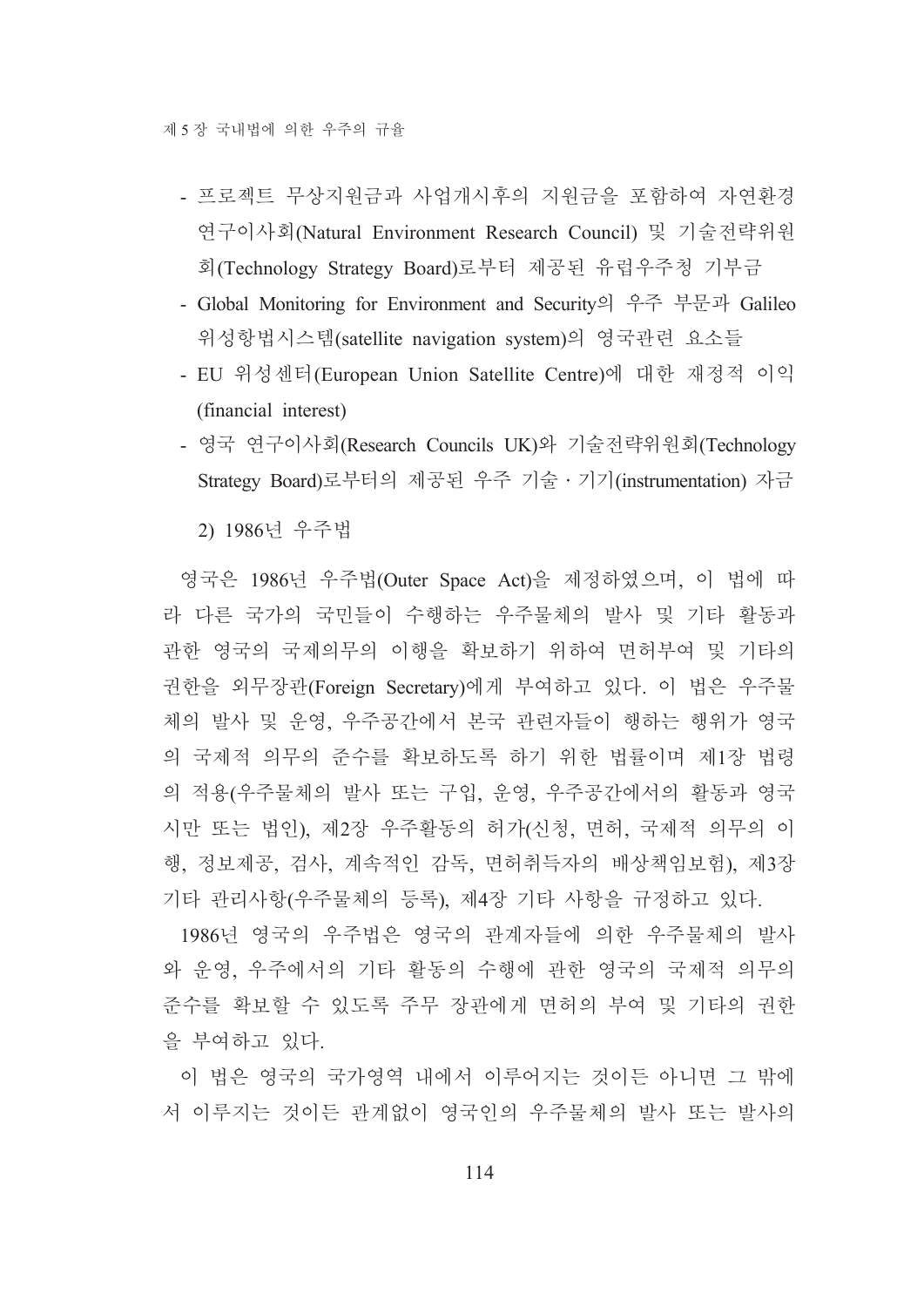구매, 우주물체의 운영, 우주에서의 활동에 대해 적용된다(제1항). 이 러한 활동은 주무 장관의 면허를 받아야 한다. 다만, 영국의 국제적인 의무 준수의 확보에 필요한 것은 아니라고 판단되는 경우에는 장관의 행정명령으로 면허를 받지 않도록 할 수 있다.

장관이 면허에 의하여 허가하는 활동이 (a) s공중보건 혹은 인명 또 는 재산의 안전을 위태롭게 하지 않을 것, (b) 영국의 국제적 의무에 부합하는 것일 것 및 (c) 영국의 국가안보를 해치지 않을 것이라는 3 가지 요건을 충족하였다고 판단하는 경우에만 면허를 부여할 수 있다 (제4조 제2항).

장관이 발급하는 면허는 그러한 면허에 의하여 허용되는 활동명시 하고 장관이 적합하다고 생각하는 기간 동안을 정하여 부여하여야 하 며 장관이 적합하다고 생각하는 조건을 붙여 부여할 수 있다(제5조 제1항). 면허에는 다음과 같은 조건을 포함하여 부여할 수도 있다(제5 조 제2항).

- (a) 면허받은 자의 시설에 대한 장관의 검열 및 면허받은 자의 장비 에 대한 장관의 검열과 실험을 허용하는 조건
- (b) 면허받은 자로 하여금 가능한 신속하게 (i) 발사 일자 · 영역 또는 위치 및 (ii) 노드주기(nodal period: 위성 궤도의 상승점을 통한 위성의 두 연속적인 경로 사이를 지나는 시간), 경사도, 원 지점과 근지점을 포함하는 기본적인 궤도매개변수를 면허받은 자의 활동의 성격 · 수행 · 위치 및 결과와 관련하여 장관이 적 합하다고 판단하는 기타 정보와 함께 장관에게 제공하도록 요 구하는 조건
- (c) 장관이 자신에게 제공되도록 요구되는 정보에 관한 문서를 조사 하고 사를 하고, 그에게 제공되어야 하는 정보에 과한 문서의 검 열하고 그 사본을 받을 수 있도록 허용하는 조건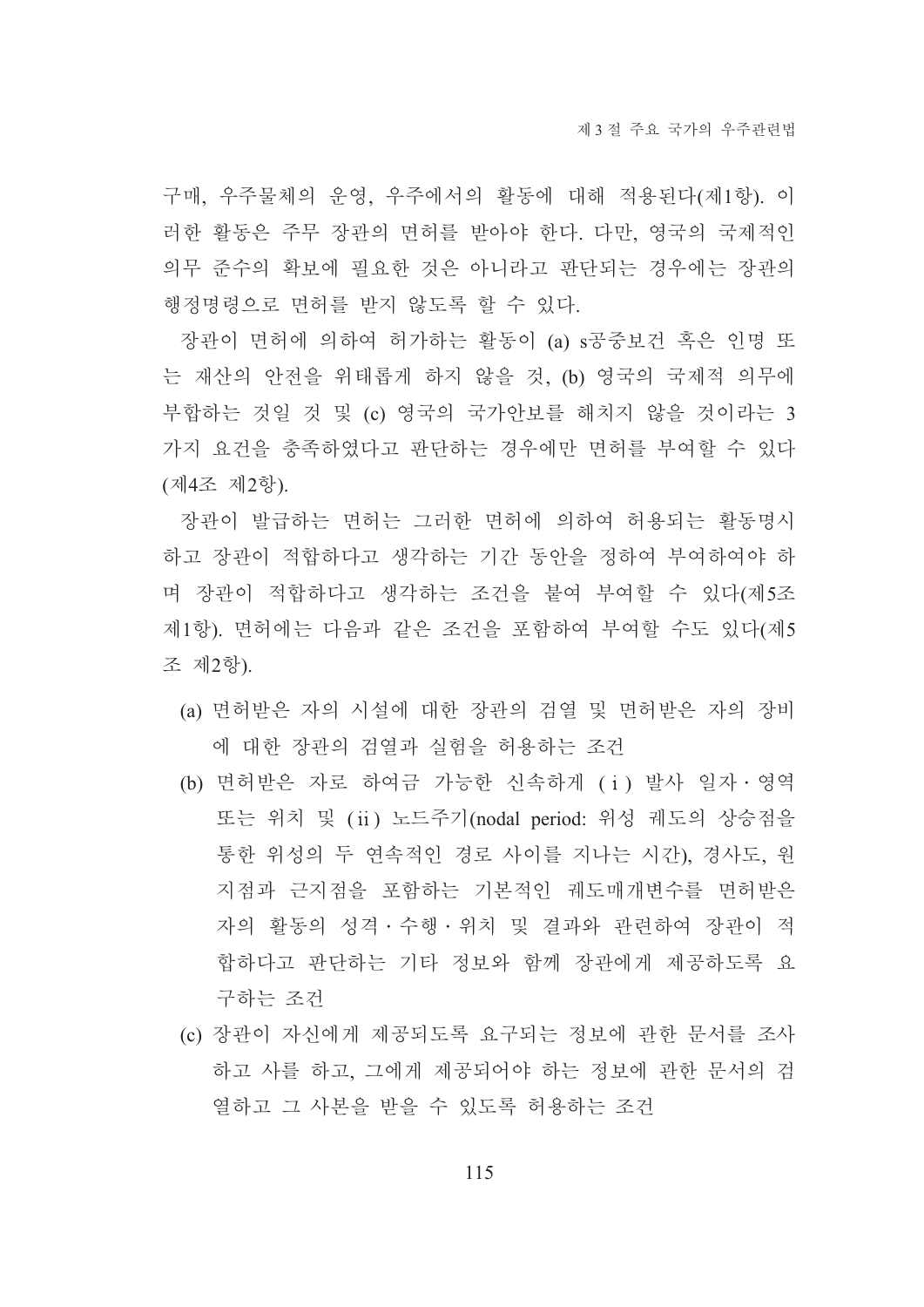- (d) 면허받은 자로 하여금 궤도매개변수의 의도적인 이탈에 대하여 장관의 사전승인을 얻도록 하고 의도되지 아니한 이탈에 대해서 는 장관에게 즉시 통보하도록 요구하는 조건
- (e) 면허받은 자로 하여금 다음과 같은 방식으로 그 운영활동을 하 도록 요구하는 조건
	- (i) 우주공간의 오염 또는 지구의 환경을 불리한 변경을 방지할 것
	- (ii) 우주공간의 평화적 이용과 탐사를 하는 타인의 활동을 방해 하지 아니할 것
	- (iii) 영국의 국제적 의무 위반을 회피할 것
	- (iv) 영국의 국가안보를 유지할 것
- (f) 면허받은 자로 하여금 면허로 허가받은 활동의 결과, 영국 또는 기타 지역에서, 제3자가 입은 손해나 망실과 관련하여 초래된 책 임에 대하여 보험에 가입하도록 요구하는 조건
- (g) 면허에 의한 활동의 종료시 탑재체(payload)의 처분을 규율하고 면허받은 자로 하여금 실현가능한 범위내에서 신속하게 최종 처 부에 대하여 장관에게 통보하도록 요구하는 조건
- (h) 특정한 사유 발생시에 면허의 종료에 대해 규정한 조건

이러한 면허는 장관의 서명동의를 얻어 법령에서 정하는 다른 사유 가 있는 경우 양도가능하다(제6조 제1항). 면허는 면허받은 자의 동의 를 얻거나 장관이 (a) 면허의 조건이나 이 법에 따라 제정된 규칙을 준수하지 아니하였다고 판단하거나 또는 면허의 취소, 변경 또는 정 지가 공중보건이나 국가안보를 위하여 또는 영국의 어떠한 국제의무 의 준수를 위하여 필요하다고 판단하는 경우에는 면허를 취소, 변경 또는 정지할 수 있다(제6조 제2항).

장관은 우주물체의 등록부를 유지해야 한다(제7조). 장관은 개인의 활동이 제3조의 면허 요건(requirements)에 위배되거나 면허의 조건(conditions)을 불이행하는 경우에는 장관이 영국의 국제적 의무의 준수 확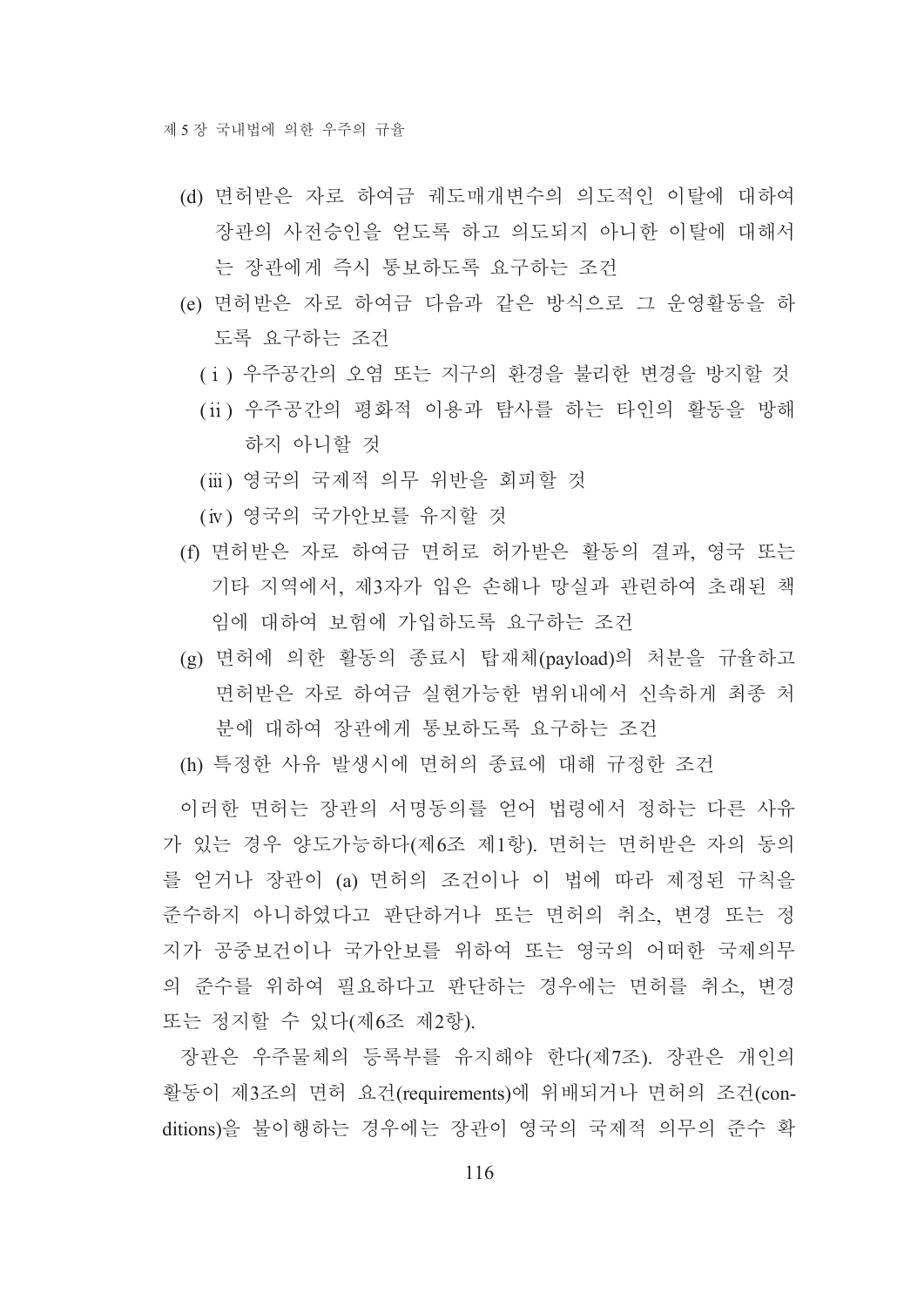보를 위해 필요하다고 판단하는 바에 따라 지시를 내릴 수 있으며(제 8조 제1항). 장관이 특히 활동의 중지 또는 우주물체의 처분을 확보하 기 위해 필요하다고 판단하는 지시를 내릴 수 있다(제8조 제2항).

이 법의 적용대상이 되는 자가 이 법의 적용대상이 되는 활동으로 부터 발생한 손해와 망실과 관련하여 정부를 상대로 제기된 손해배상 청구에 대해서는 정부에 대해 배상을 하여야 한다(제10조 제1항).

3) 평가

영국의 우주산업은 그 동안 영국의 투자를 촉진하는 법적 기반이 조 성되어 있지 아니하였다. 1986년 우주법은 대단히 간결하여 책임, 보험 안전 등에 대한 규정이 대단히 미비하다. 1986년 우주법 제10조에서 보 듯이 이 법에 따라 면허를 받아 우주활동을 수행하는 자는 무한책임을 지도록 되어 있어서 영국의 우주활동의 위축 원인의 하나가 되었다.

현재 영국 국립우주센터는 면허자로 하여금 최고 1억 파운드의 제3자 손해보험을 가입하도록 를 제공할 것을 요구하고 있으며 영국 정부는 추가적인 보험에 가입하도록 것을 요구하고 있다. 이 보험은 발사와 궤도진입단계(최소 3년간) 모두를 담보하여야 한다. 한편, 2011년 3월 23일 재정부장관은 "다른 국가들과 유사한 시장을 만들기 위해서는 정 부는 영국의 우주활동자의 책임의 상한을 제한하는 제도를 도입함으로 써 1986년의 우주법을 개정해야 한다"라고 언급한 바 있어 영국은 새 로운 우주시장 구조에 맞도록 우주법을 개정할 것으로 보인다.101)

(4) 기타 유럽 국가

주요 우주활동 대부분이 정부주도하에 이루어졌던 독일은 1989년, 중 앙우주관리기관으로서 독일우주국(German Space Agency, DARA)을 설 립하면서 우주관리시스템을 근본적으로 정비하였다.

101) 조홍제,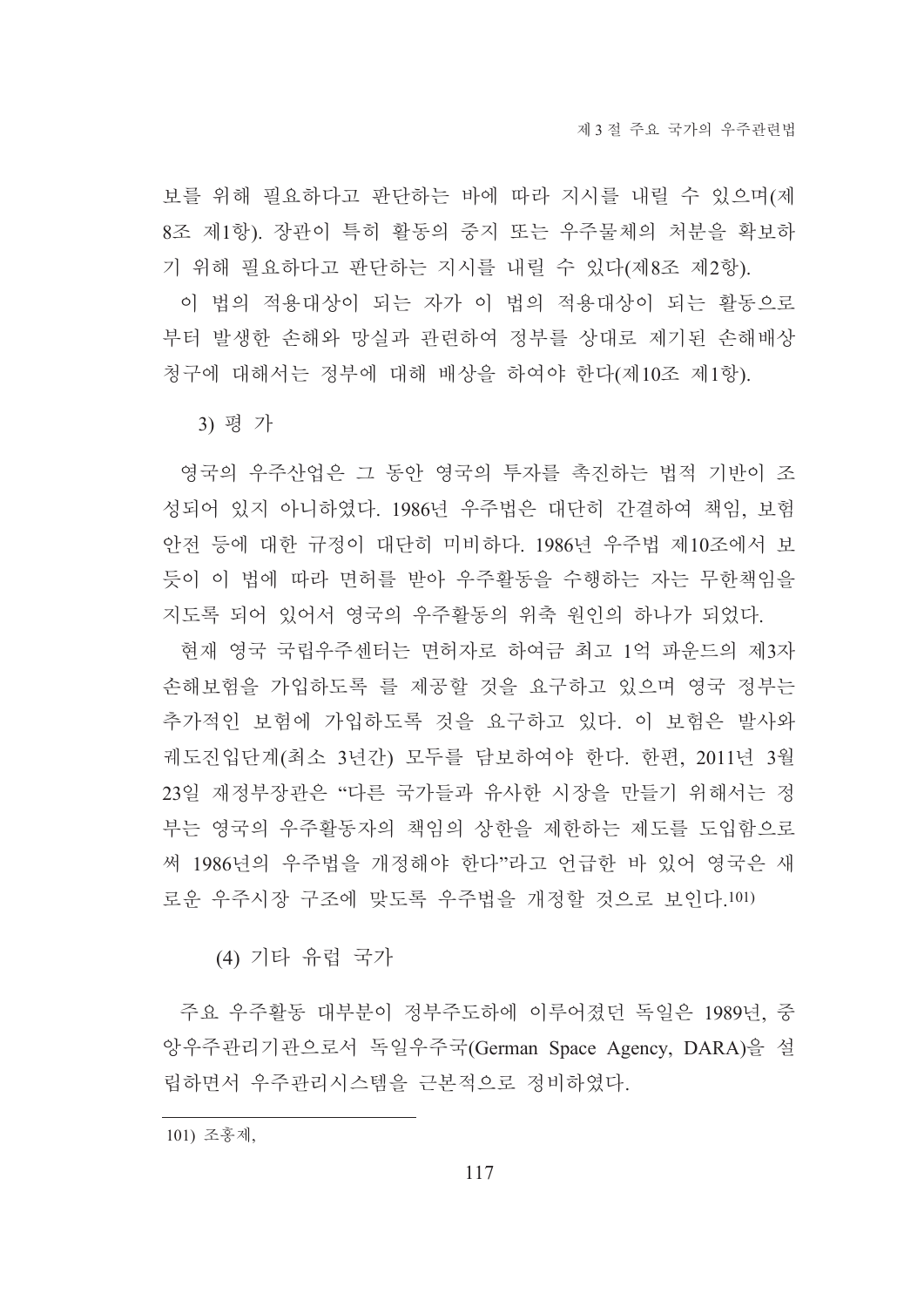이탈리아의 경우, 1988년, 수년에 걸친 논쟁과 의회 내의 절차를 거 친 후, 이탈리아우주국(Italian Space Agency)을 설립하였다. 이탈리아우 주국은 전신이었던 국립연구위원회(National Council for Research, Consiglio Nazaionale delle Ricerche) 소속의 국립우주계획(National Space Plan, Piano Nazionale Spaziale)을 대체하였다. 국립우주계획은 새로운 기구로 대체되기 전까지 관련 부처들과 협조하에 이탈리아의 우주정책을 결 정하는 업무를 담당하고 있었다. 새로운 이탈리아 우주국은 국가의 과 학연구, 기술개발 및 우주 분야의 응용 프로그램 그리고 ESA의 활동 과 쌍무적 프로젝트 등의 국제적인 프로그램을 주선하고 관리하는 업 무를 담당한다. 1982년 스페인도 우주활동법을 제정하였다. 이 법은 국 가우주기관을 설치하는 법률이외에도 비정부기관의 발사를 위하여 필 요한 국가의 허가 및 면허에 관한 국내법의 대표적인 경우이다. 이 법 은 우주물체의 발사 등 스웨덴영역에서 수행되는 우주활동을 규율하 며, 이러한 모든 우주활동은 스웨덴정부 이외의 다른 기관이 수행하 는 경우에는 특별허가를 얻도록 하고 있다.

# 3. 아시아 및 오세아니아주

(1) 일 본

일본은 이미 1960년대부터 우주관련법을 제정하기 시작하였는 바, 1968년 우주개발위원회설치법, 1969년 우주개발사업단법 등이 그 예 이다. 일본의 우주개발은 '우주기술의 개발'을 목적으로 하여 고도의 로켓위성의 연구·개발 등을 위한 정책에 따라 추진되어왔기 때문에 우주개발의 성과를 외교나 안전보장의 측면에서 국가전략으로 이용하 거나 사회생활의 향상이나 산업 발전에는 충분하게 활용하지 못했다. 우주개발사업단법안 심의 당시 '평화적 목적에 한하여'라는 구절이 추 가되었으며 그 심의과정에서 채택되었다. 또한 그 무렵에 국립우주개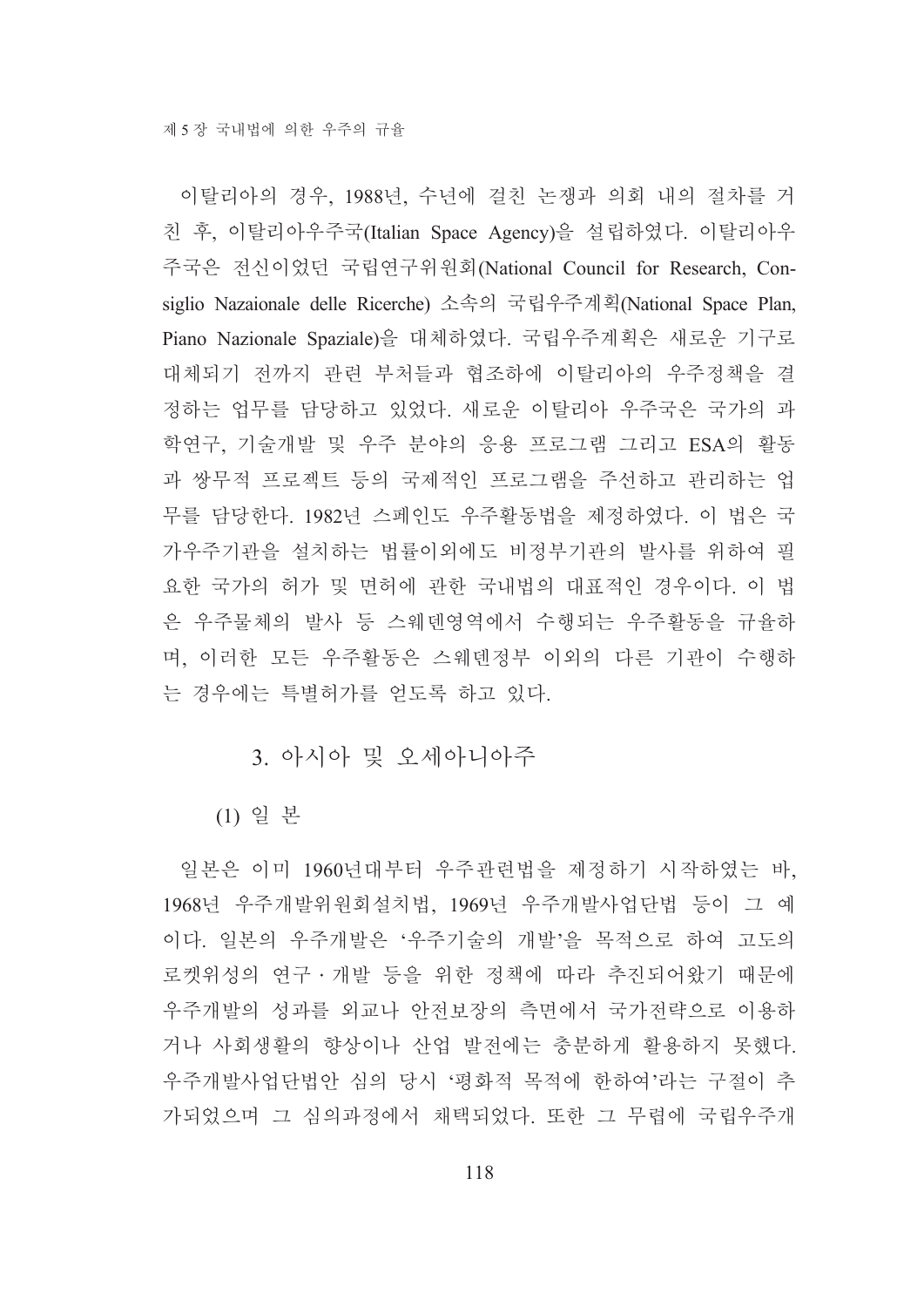발청(National Space Development Agency, NASDA)을 설치하였으며, 1970년 에는 세계에서 4번째로 인공위성의 궤도비행에 성공하는 등 우주강국 의 면모를 보이고 있다.

먼저 우주개발위원회설치법을 살펴보면, 일본의 우주의 개발에 관한 국가정책을 종합적 · 계획적으로 추진하고 자문을 하기 위해 총리 산 하의 우주개발위원회를 설치하는 것을 목적으로 하고 있다. 또한 우 주항공연구개발기구법'은 과거에 흩어져 있던 우주개발사업단, 우주과 학연구소 및 항공우주기술연구소 등 3개 기관을 통합하여 새로운 기 수를 설치하기 위한 법이다.

2000년대 들어와서도 새로운 우주관련법을 제정하였는 바, 2003년 독립행정법인인 우주항공연구개발기구법을 제정하고 2008년에는 우주 기본법을 제정하여 우주개발전략본부(JAXA)(제25조 내지 제34조)를 내 각에 설치함으로써, 본격적으로 방위목적 등을 포함하는 실제이용을 위한 체제를 구축하고자 하고 있다.102) 일본의 우주개발은 문부과학성 과 그 주관하에 있는 우주항공여구개발기구가 중심적인 역할을 수행 하고 그 이외에도 총무성, 경제산업성, 국토교통성 등 많은 행정기관 들이 소관업무에 따라 관여하고 있다. 2001년 1월 이전에는 과학기술 청의 아래에 있는 우주개발위워회가 내각에 직결된 기관으로서 각성 의 우주정책을 조정해왔지만 재편에 의해서 우주개발위원회는 문부과 학성아래에 위치하여 행정기관의 종합조정을 하고 국가전략적으로 우 주의 개발이용을 촉진하는 사령탑으로 될 기관이 존재하지 않았다. 그 결과 국가 전체의 우주에 관한 종합적 전략을 세울 수 없고 우주개발 이용에 명확한 '국가전략'의 부재는 연구개발과 이용과 산업진흥과의 연대가 충분히 이루어 지지 않고 성과를 국가차원에서 충분하게 활용 할 수 없었다. 103)

<sup>102)</sup> 青木節子, "宇宙基本法", Jurist, No.1363(2008.9.15), pp.36-43.

<sup>103)</sup> 신동춘, "일본의 우주법제 연구", 한국법제연구원 우주관련법 개선방안 제2차 워 크샵(2011. 7.15) 및 이영진, "일본의 우주법령 및 정책", 한국법제연구원 우주관련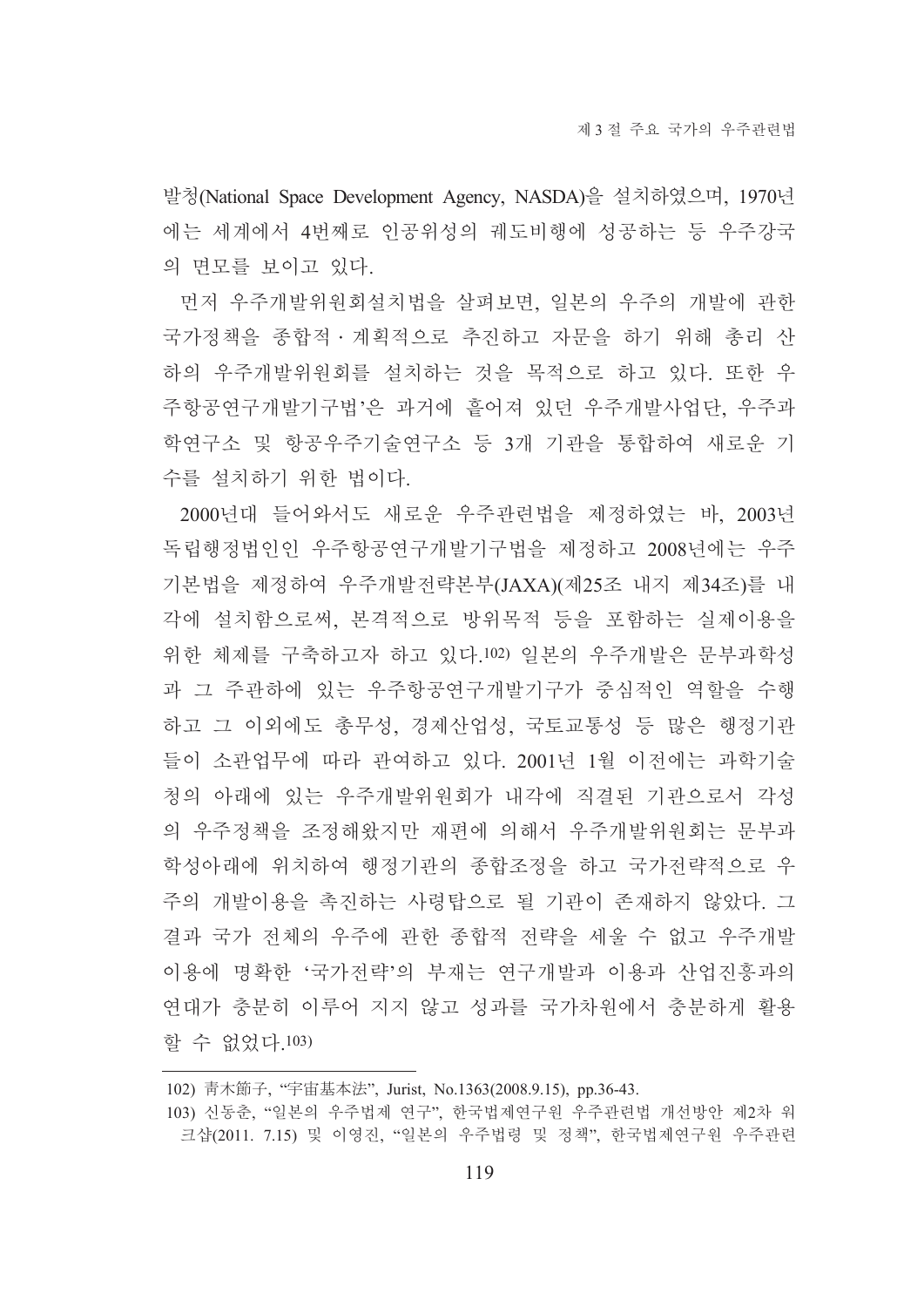일본은 평화적 목적의 우주이용을 '비군사적'(non- military)이용이라 는 입장을 취하고 있는 바 다른 국가들의 '비침략적'(non-aggressive) 목 적을 의미하는 것이라는 입장과는 상반된다. 미국이나 러시아, 중국 등은 인공위성을 통해해 안전보장에 관련한 정보 수집을 적극적으로 추진하고 군사위성의 제조나 발사에 기업이 과여하면서 우주산업을 발 달시키고 있다.104)

2008년 우주기본법은 우주개발 및 이용에 관한 기본적인 방향을 설 정하고 그 기틀을 정하고 있다. 우주기본법은 평화목적(비군사)라는 이 른바 안전보장상의 제약 사항 등 기존의 우주개발 정책을 전면적으로 수정하여, 보다 효율화시킨다는 취지하에 자민당과 공명당이 2007년 6월에 의원 입법의 형태로 국회에 제출한 것이다. 이 법에는 자민당 의 법안에는 없었던 "일본국헌법의 평화주의이념에 입각하여"라는 문 구가 삽입되었는데 이는 공명당이 자민당의 안(案)으로는 우주공간의 군사 안보적 이용을 제한하는데 문제가 있다고 판단하여 그 수정을 요구한 결과이다. 그 후 민주당과도 기본적인 합의가 이루어져 최종적 으로 자민, 공명, 민주 3당이 공동 법안을 제출하여 중의원과 참의원 의 심의를 거쳐, 5월 21일에 성립되었다. 동 법률은 5월 28일 공포되 어 3개월 후인 8월 28일에 시행되었다.105)

우주기본법에서는 우주의 평화적인 개발 이용을 준수한다는 점을 명확히 하고 있으며(제2조). 우주 활동은 안전하고 안심할 수 있는 국 내사회의 형성, 국제사회의 평화와 안전, 일본의 안전보장에 기여하는 형태로 전개할 것임을 천명하고 있다(제3조). 또한, 국가안전보장에 우 주의 개발ㆍ이용을 추진하기 위해 필요한 시책을 강구하도록 하고 있 다(제14조). 그 밖에도 일본의 우주 관련 산업의 진흥(제4조), 인류사 회전체를 위한 과학기술 및 지적 분야 발전에 대한 공헌(제5조), 국제

법 개선방안 제2차 워크샵(2011. 7.15).

<sup>104)</sup> 신동충, Ibid.

<sup>105)</sup> 이영진, op.cit..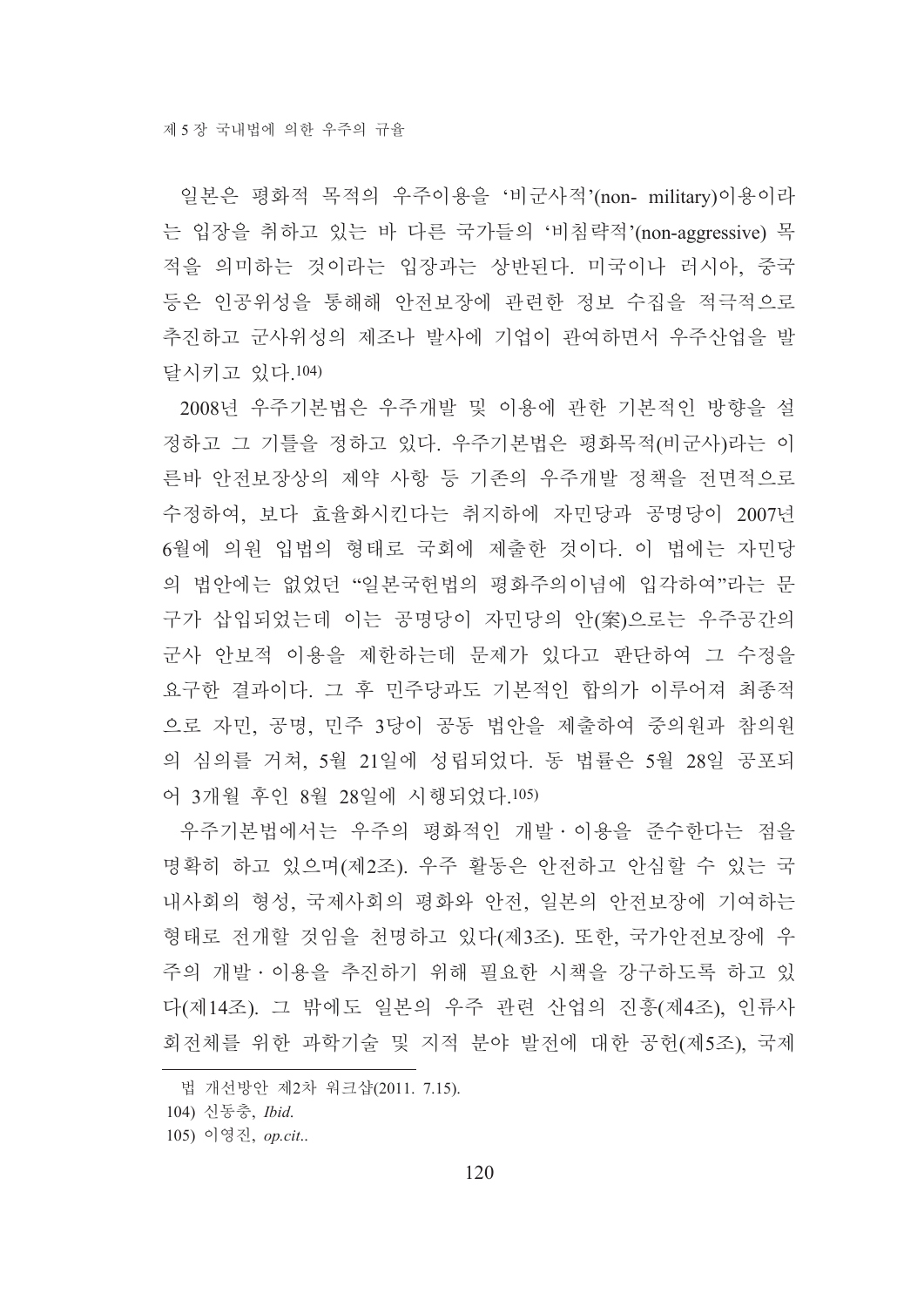협력의 추진(제6조), 환경문제에 대한 적절한 배려(제7조), 이러한 기 본적인 이념에 입각하여 활동하는 정부 및 지방자치단체의 의무(제8조 제9조), 국가 및 민간우주산업의 기술력과 국가경쟁력을 강화(제16조). 우주정책의 구체적인 목표나 달성기간을 정한 기본계획 수립(제16조) 을 규정하고 있는 외에도 이러한 원칙들을 준수하기 위해 우주기본계 획이 작성되며(제24조), 우주개발이용정책을 종합적으로 추진하는 우 주개발전략본부를 내각에 설치하고(제25조), 우주개발전략본부장은 내 각총리대신이 되도록 하고 있다(제28조). 부본부장은 내각관방장관 및 우주개발담당 대신으로 하게 된다(제29조 등).

우주기본법의 부칙에는 국가 차원의 종합적인 우주개발을 추진하기 위한 행정조직(우주국)을 1년 이내에 내각부에 설치하고 우주항공연구 개발기구를 재정비하는 것을 규정하고 있다.

(2) 오스트레일리아

오스트레일리아는 1994년 우주위원회법, 1998년 우주활동법, 우주활 동 및 관련 목적법, 우주활동법안해석성비망록, 2001년 우주활동법 등 을 제정하였다. 우주는 많은 기회를 제공하고 있지만, 법률체계가 불명 확하여 잠재적인 이익을 보는 측이 그 경제적 · 과학적 분야의 수익을 충분히 실현하기 위항 실제의 조치를 취하는 것을 방해받고 있다. 국 제우주입법의 과정은 국내입법에 비해 복잡하다. 그 국내입법은 자국 의 국내배경에 기초하여 구체적인 규칙을 정하게 되며 국제법에 부합 될 것을 전제로 하여 국가의 이익을 최대화하는데 노력하고 있다. 1998 년 오스트레일리아 우주활동법안(2001년 수정)은 대단히 좋은 모범을 보여주고 있다. 이 법은 해발 평규 100킬로미터 이상의 구역이라는 용어로 우주라는 말을 대신하고 있다.106)

<sup>106)</sup> National Legislation and Practical Relating to Definition and Delimitation of Outer Space, Note by the Secretariat, Addendum, 2006년 3월 A/AC, 105/865 Add. 1, Para 5.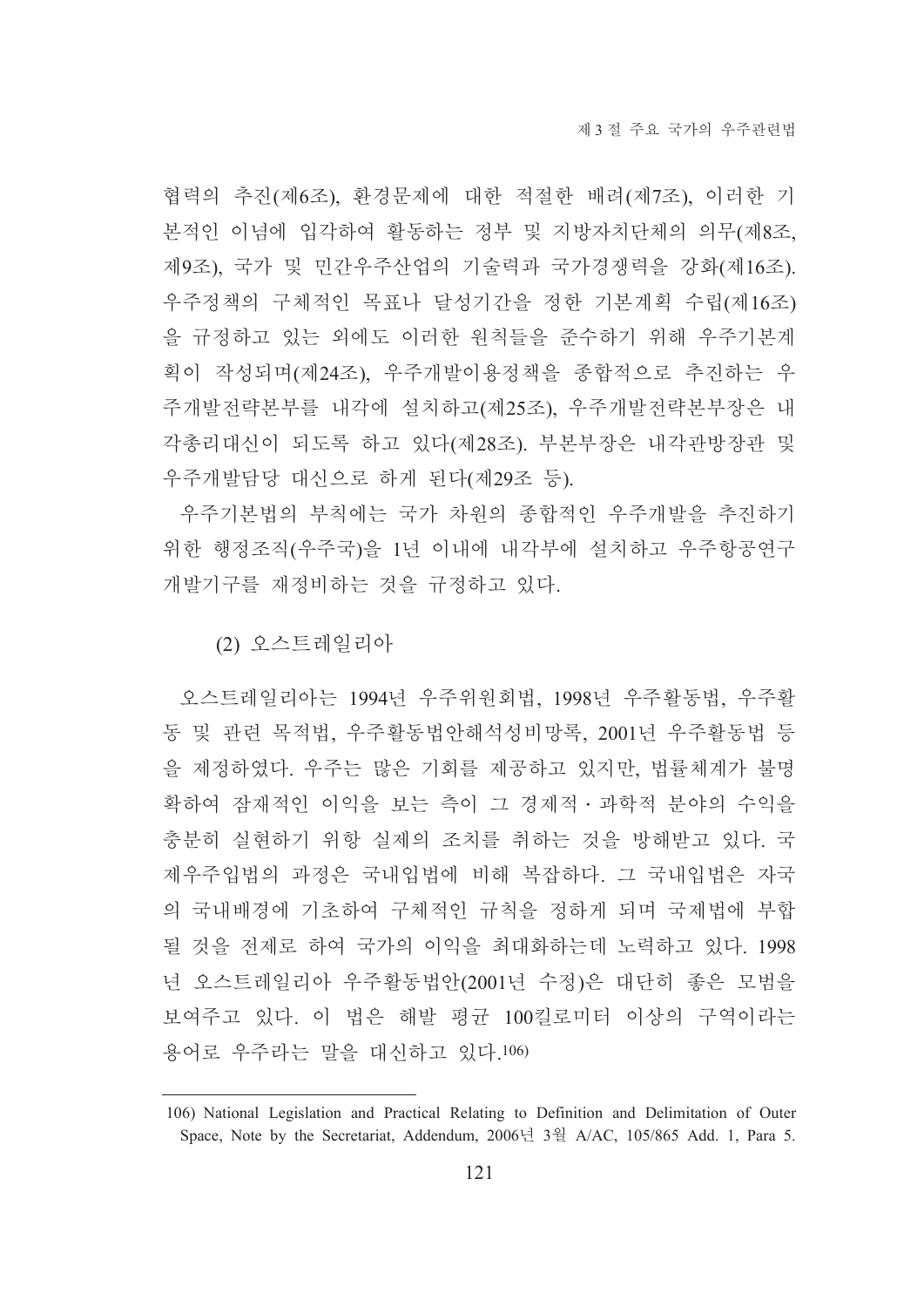# 제 6장 우리나라의 우주관련법과 개선방안

### 제 1절 우리나라의 우주활동

 $1.99$ 

현재 주요 국가들은 우주개발과 이용에 큰 관심을 보이고 있으며, 통 신, 방송, 과학연구, 우주탐사 등을 위한 우주발사체를 우주로 발사하고 있다. 우리나라 역시 1992년 이후 한국과학기술워 인공위성연구센터에 서 개발한 소형 과학위성 우리별 1호, 2호, 및 3호, 한국항공우주연구원 (KARI)이 개발한 과학기술위성 1호, 한국통신이 주관하여 통신방송위성 1호, 2호, 3호, 4호 및 5호 그리고 한국항공우주연구원 주도록 개발한 다목적 실용위성 아리랑 1호, 2호를 외국에서 발사하였다. 2008년에는 우리나라의 첫 번째 우주인이 러시아 유인우주선 소유즈호에 탑승하여 국제우주정거장 러시아 모듈에서 과학실험 등 우주활동을 수행하였으 며, 전남 고흥군 봉래면 외나로도에 나로우주센터가 설치되어 있다.

이제 본격적인 우주개발시대를 맞이하여 2015년경 약 4.500억 달러 에 달할 것으로 전망되는 세계 우주산업시장을 놓고 세계 각국은 각 축전을 벌이고 있으며, 우주산업이 미래의 국가 핵심사업으로 부상할 것으로 예측되고 있다. 따라서 우리나라가 우주개발에 있어서 기술적 경쟁력을 갖추어 우주개발시대의 선도자가 될 수 있도록 하는 한편, 우리나라 우주개발사업의 지속적인 발전을 도모하기 위하여 필요한 제반제도에 관한 국내입법상의 미비점을 정비하고 이를 개선하기 위 한 입법정책 방향을 제시하기 위한 연구의 필요성이 있는 것이다.107)

현재 우리나라는 5개의 우주관련 조약중 달협정을 제외한 우주조약. 구조협정, 책임협약, 등록협약에 가입하고 있다. 우리나라는 현재 우 주개발관련 주요 국내입법으로 항공우주산업개발촉진법, 우주개발진흥

<sup>107)</sup> 김두환, "현행 국내우주법의 개선방안", 한국법제연구원 우주관련법 개선방안 제1차 워크샵(2011년, 5월 6일).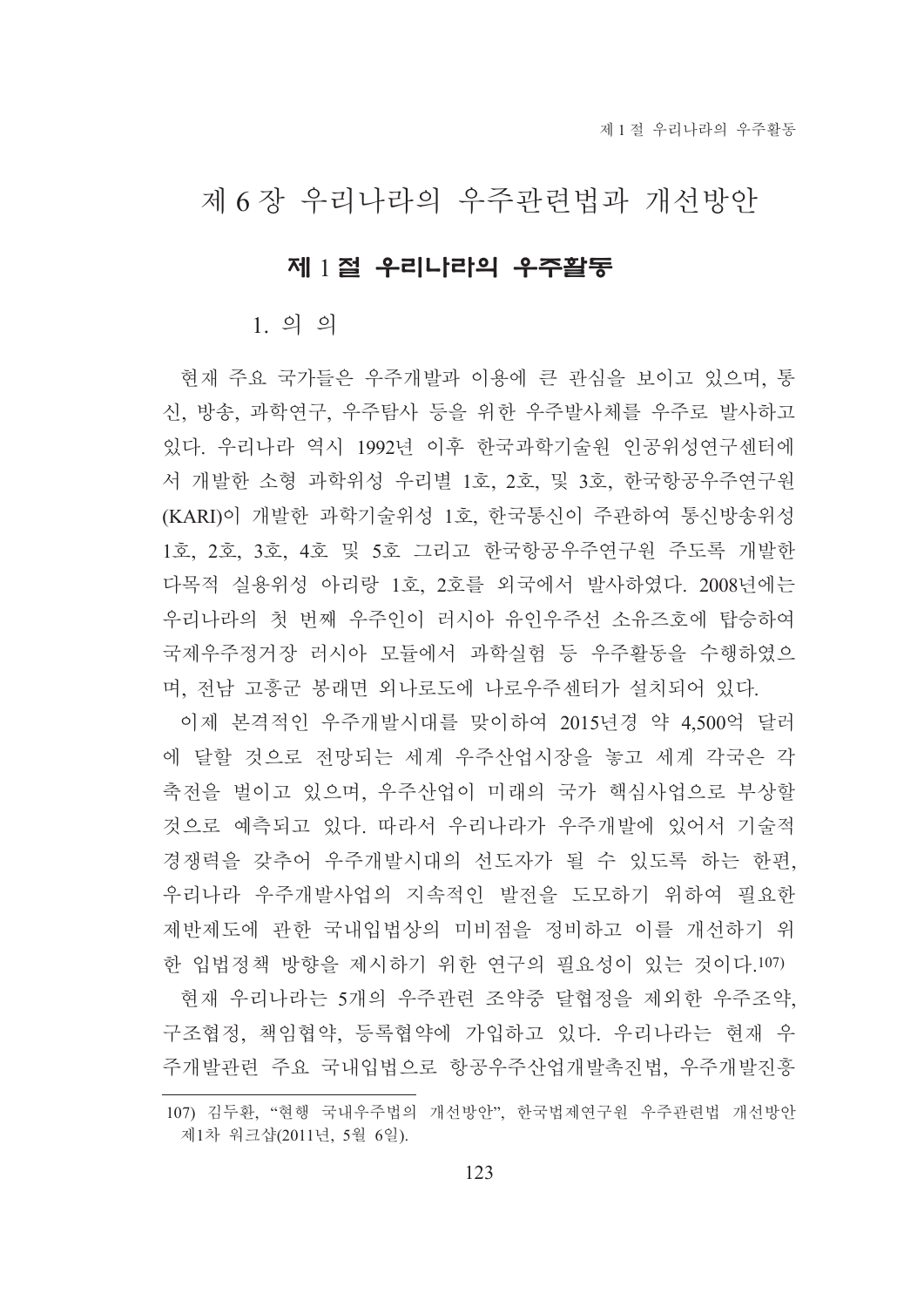법 및 우주손해배상법 등이 제정되어 있다. 항공우주산업개발촉진법은 항공우주산업을 합리적으로 지워. 육성하고 항공우주과학기술을 효율 적으로 여구개발하기 위한 목적으로 2005년 5월 31일 제정되어 시행 하여오고 있다. 우주손해배상법은 우주손해가 발생한 경우의 손해배 상범위와 책임한계 등을 설정하기 위한 목적으로 2008년 2월 29일 제 정되어 시행하여오고 있다.

#### 2. 우리나라나라의 우주개발 현황

(1) 우주개발현황

1) 우주개발기본계획의 수립

정부는 우주개발진흥법 제5조에 따라108) 우주개발의 진흥과 우주물 체의 이용 · 관리 등을 위하여 우주개발기본계획을 수립하여야 한다.

<sup>108)</sup> 제 5 조 (우주개발진흥기본계획의 수립) ① 정부는 우주개발의 진흥과 우주물체 의 이용 · 관리 등을 위하여 다음 각 호의 사항이 포함된 우주개발진흥기본계획(이 하 "기본계획"이라 하다)을 세워야 하다. 1. 우주개발정책의 목표 및 방향에 관한 사항. 2. 우주개발 추진체계 및 전략에 관한 사항. 3. 우주개발 추진계획에 관한 사항 4. 우주개발에 필요한 기반 확충에 관한 사항, 5. 우주개발에 필요한 소요재워 조달 및 투자계획에 관한 사항 6. 우주개발에 필요한 전문인력의 양성에 관한 사항, 7. 우주개발의 활성화를 위한 국제협력에 관한 사항. 8. 우주개발사업의 진흥에 관한 사항. 9. 우주물체의 이용 · 과리에 과한 사항. 10. 위성정보 등 우주개발 결과의 활용에 관한 사항, 11. 그 밖에 우주개발 진흥과 우주물체의 이용 · 관리에 관하여 대통령령이 정하는 사항. ② 정부는 5년마다 기본계획을 세우고, 제6조제1항의 규정에 따른 국가우주위원회의 심의를 거쳐 이를 확정한다. 기본계획을 변경하고자 하는 때에도 또한 같다. 다만, 대통령령이 정하는 경미한 사항을 변경하는 때에는 그러하지 아니하다. (3) 교육과학기술부장관은 제2항의 규정에 따라 확정된 기본계획을 공고하고, 기본 계획에 따라 관계 중앙행정기관의 장(국가정보원장을 포함한다. 이하 같다)과 협의 하여 매년 그 시행계획을 세우고 시행하여야 한다. 다만, 국가의 안전보장에 관한 내용은 공고하지 아니할 수 있다. <개정 2008.2.29>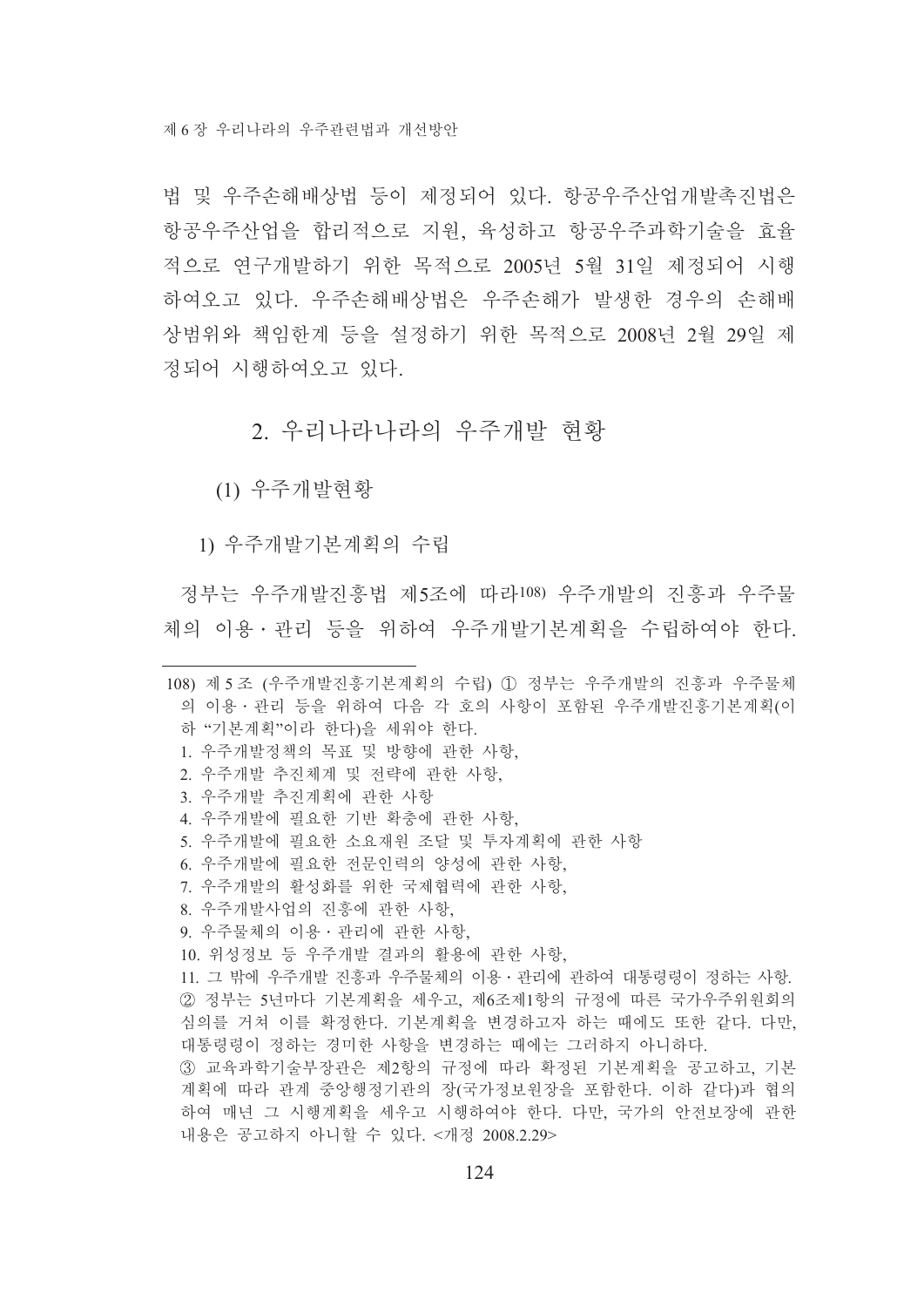1996년 4철 최초로 종합과학기술위워회에서 최종심의 • 확정한 '우주 개발중장기기본계획'(1996-2015)을 수립하였는 바, 기본계획의 주요 내 용은 2015년까지 총 19기의 위성체 개발, 과학로켓 및 우주발사체 개 발 등이다. 그 후 우주개발중장기기본계획은 국가과학기술위원회에서 최종심의 · 확정한 3차례의 수정안이 발표되었는 바, 1998년 11월 1차 수정 주요내용은 독자위성의 개발시기를 2005년으로 변경하였으며 2000년 12월 2차 수정주요내용은 2015년까지 총 20기의 인공위성 개발. 단계별 우주발사체 개발 및 우주센터 건설, 우주연구개발 및 국제협력추진계 획의 수립 등이며, 2005년 5월 3차 수정내용은 2010년까지 총 13기의 인공위성 개발, 위성개발일정 조정 등이다.

그 후 2005년 5월 국가우주개발 진흥을 위하여 제정된 '우주개발진 흥법' 제5조에 따라 2007년 6월 국가우주위워회에서 기존의 '우주개발 중장기기본계획'을 수정 · 보완한 '우주개발진흥기본계획'을 심의 · 확 정하였는 바, 추진전략은 1) 우주개발사업의 진흥시책 강화, 2) 우주개 발 결과의 활용 촉진, 3) 우주개발 기반의 확충, 4) 우주개발 인력양성 및 인프라 확충, 5) 우주개발 선진화를 위한 국제협력 확대, 6) 우주물 체의 이용 • 관리 체제 장비 등이다.109)

2) 우주개발현황

<위성체>

우리나라는 1992년 최초의 인공위성 우리별 1호를 발사하였고 1993 년 소형과학위성 우리별 2호발사, 1995년 KT 통신방송위성 무궁화 1 호 발사, 1996년 KT 통신방송위성 무궁화 2호발사, 1999년 소형과학 위성 우리별 3호 발사, KT 통신방송위성 무궁화 3호 발사, 실용급 위성 다목적실용위성 1호를 발사하였다. 2010년 통신해양기상위성 및 다목

<sup>109)</sup> 과학기술부 제1차 우주개발진흥기본계획, 2007.6.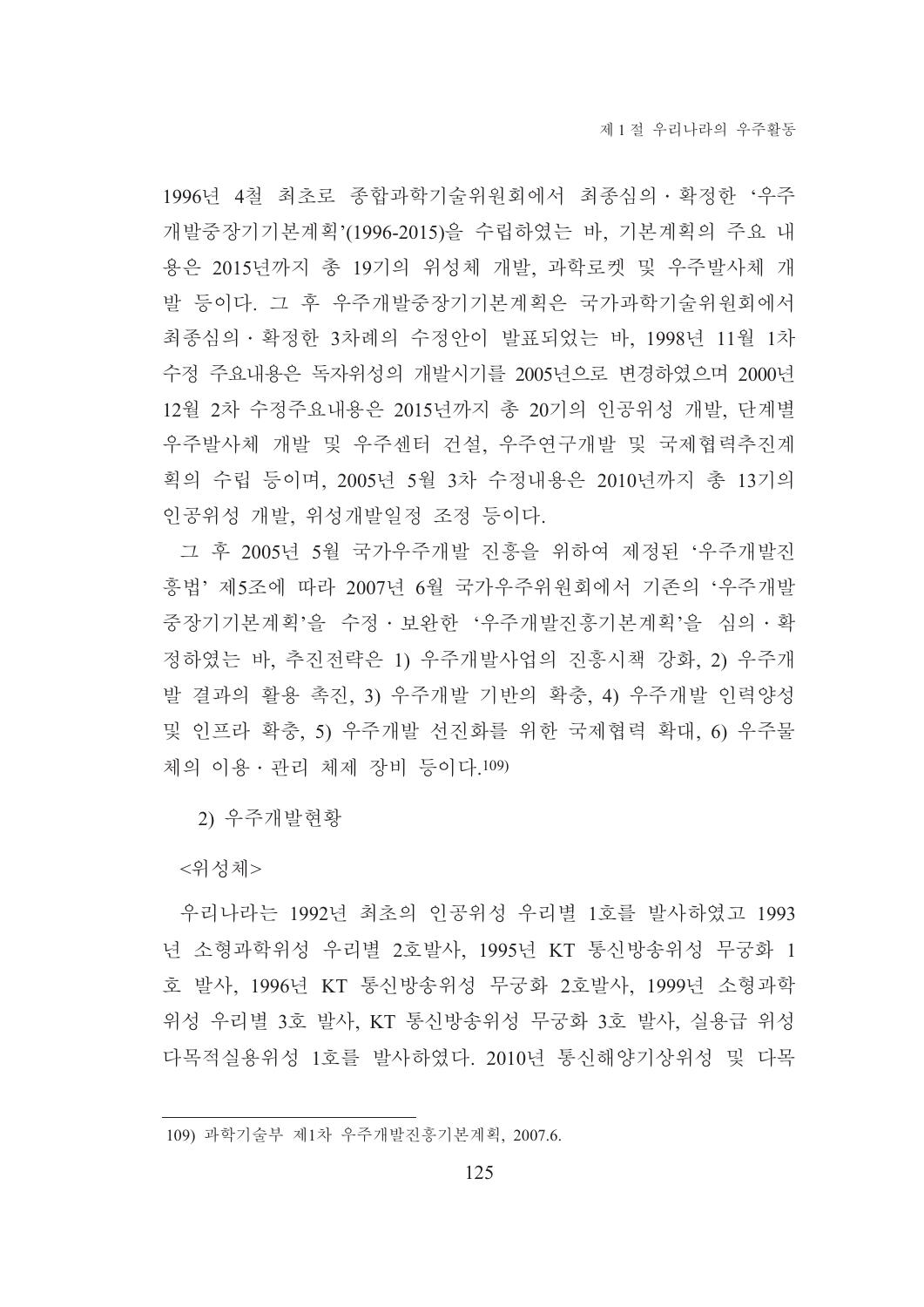적 실용위성 5호(SAR)를 발사하고 2011년 다목적 실용위성 3호 및 과 학기술위성 3호 발사예정, 2013년 다목적 실용위성 3A호, 2015년 다 목적실용위성 6호, 2017년 다목적실용위성 7호 및 정지궤도복합위성, 2021년 달탐사선(궤도선), 2025년 달탐사선(착륙선)을 각각 발사할 예 것이다 110)

<발사체>

우리나라는 1993년 고체추진체를 사용하는 1단형 과학로켓 KSR-I를 발사하였고 1998년 2단형 중형과학로켓 KSR-Ⅱ, 2002년 액체추진 과 학로켓 KSR-Ⅲ를 발사하였다. 2009년 8월 전남 고흥군 나로우주센터 에서 러시아와 국제협력을 통하여 100kg 급 소형위성을 지구저궤도에 진입시키는 소형위성 발사체 나로호 KSLV-I을 발사. 2010년 6월 나 로우주센터에서 소형위성 발사체 나로호를 2차 발사하였으나 궤도진 입에 실패하였다. 2019년에는 항국형 발사체를 발사할 예정이다.111)

(2) 우주사업의 동향

우리나라가 본격적으로 우주개발에 착수한 것은 소형과학실험위성 '우리별 1호'의 개발을 시작한 1990년대 초부터라고 할 수 있다. 현재 우리나라 우주산업의 국제적 위상은 규모는 미미하지만, 정부는 항공 우주산업을 21세기 국가기반산업으로 육성한다는 방침하에 미래 중점 육성산업중 하나로 지정하고 산업활성화 방안을 마련하고 시행하는 등 많은 투자와 노력을 기울이고 있다.

우리나라는 1992년 과학학기술위성 '우리별 1호'를 시작으로 지검까 지 11기의 인공위성을 쏘아 올리며 위성기술은 상당한 수주에 도달하 였다. 짧은 역사에도 불구하고 한국의 우주기술은 해상도 1미터의 고

<sup>110)</sup> 한국항공우주연구원 2009년 우주신업실채조야 보고서, 2009년 11월, p.27. 111) *Ibid.*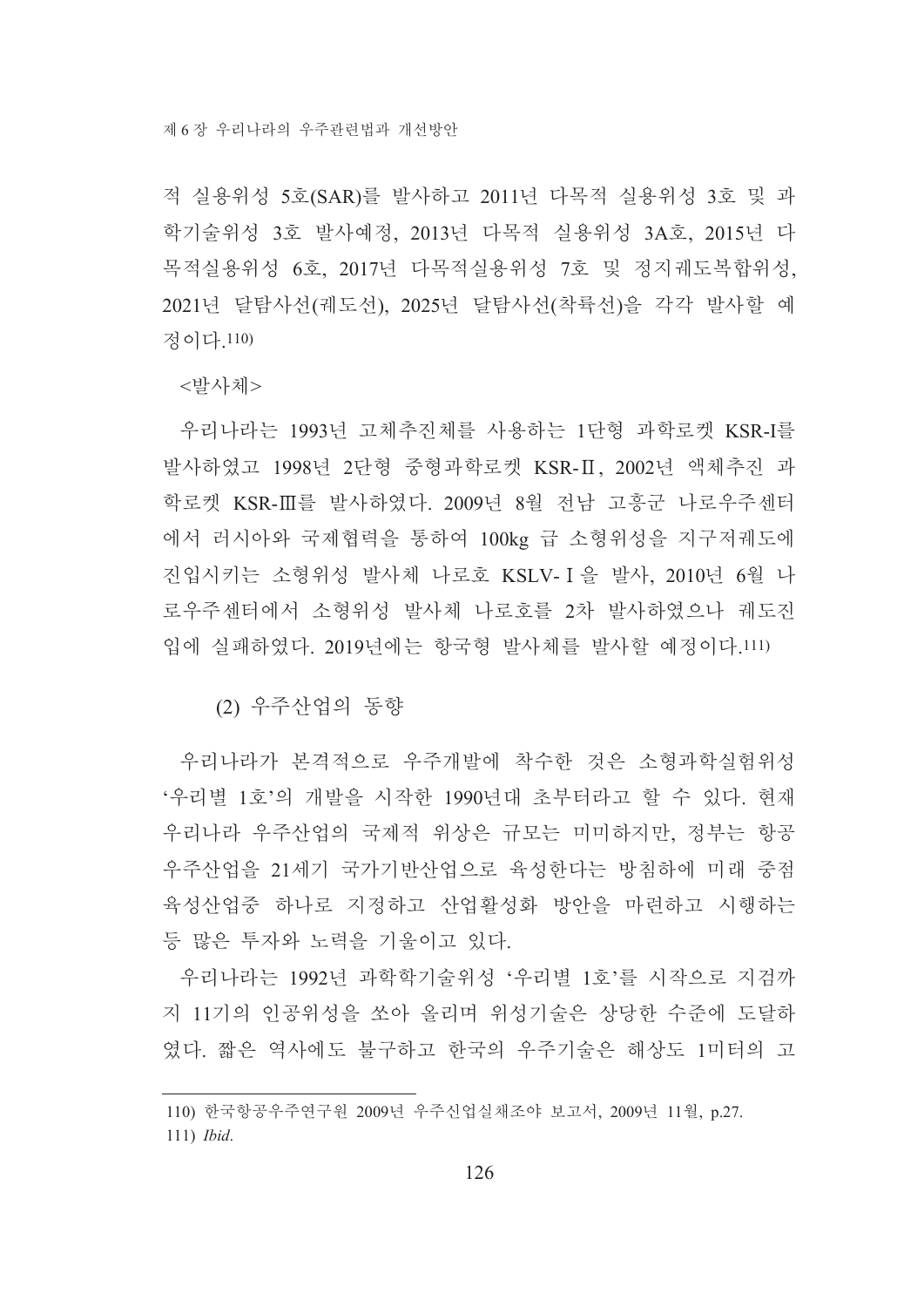해상도를 가지는 '다목적 실용위성 2호'를 세계에서 7번째로 국내 주 도로 개발하는 등 최근 비약적인 발전을 보이고 있다. 우리나라는 2009년 소형위성발사체 나로호(KSRV-I)를 발사하였으나 나로호는 러시아와 합작을 통해 만들어졌으며, 1단 엔진은 러시아에서 도입하여 발사체 기술의 자립도는 낮은 편이다. 현재 우리나라는 2020년 경까지 자체 기술로 만드는 발사체를 제작할 계획을 갖고 있으며 2010년 한국형 발사체 사업에 착수하였다. 한국형 발사체의 국내개발을 목표로 산업 체의 적극적인 참여를 유도하고 있어 우주산업분야의 산업활성화가 빠르게 촉진될 것으로 기대된다.

한국항공우주연구원의 2009년 우주산업실태조사 보고서에 따르면 2008 년 우리나라 우주사업분야 참여기관은 총 99개로 기업 65개, 연구기관 15개, 대학 16개(19개 학과)이며, 전년도에 비해 우주산업 분야에 참여 하는 기업수가 큰 폭으로 증가하였고, 이러한 현상은 정부의 우주산 업 활성화 정책을 통해 가속화될 것으로 예상된다.

2008년 우주산업의 시장규모는 기업체 매출, 연구기관의 예산, 대학 의 연구비를 합하여 1조 981억원이며, 이는 전년 대비 13.1% 감소한 수치이지만, 참여기업의 수적 증가를 고려해보면 우주산업 시장규모는 점차 증가하고 있는 것으로 보인다. 기관별로 보면 기업재출은 8,644 억원, 연구기관 예산은 2,243억원, 대학의 연구비는 94억원 규모인 것 으로 나타났다.

우주산업분야별 규모는 기업은 우주활용서비스가 72.1%로 큰 비중 을 차지하고 있고, 연구기관과 대학은 위성체, 발사체, 지상장비와 같 은 우주기기 제작인 각각 87.2%, 90.7%로 절대적으로 큰 비중을 차지 하고 있다. 우주기기 제작분야의 매출은 2,409억원으로 전년대비 2배 증가하였다.

2008년 우주산업 분야의 수출은 총 145억원, 수입은 1,126억원으로 981억원의 무역적자가 발생하였다. 전년도에 비해 무역적자규모가 증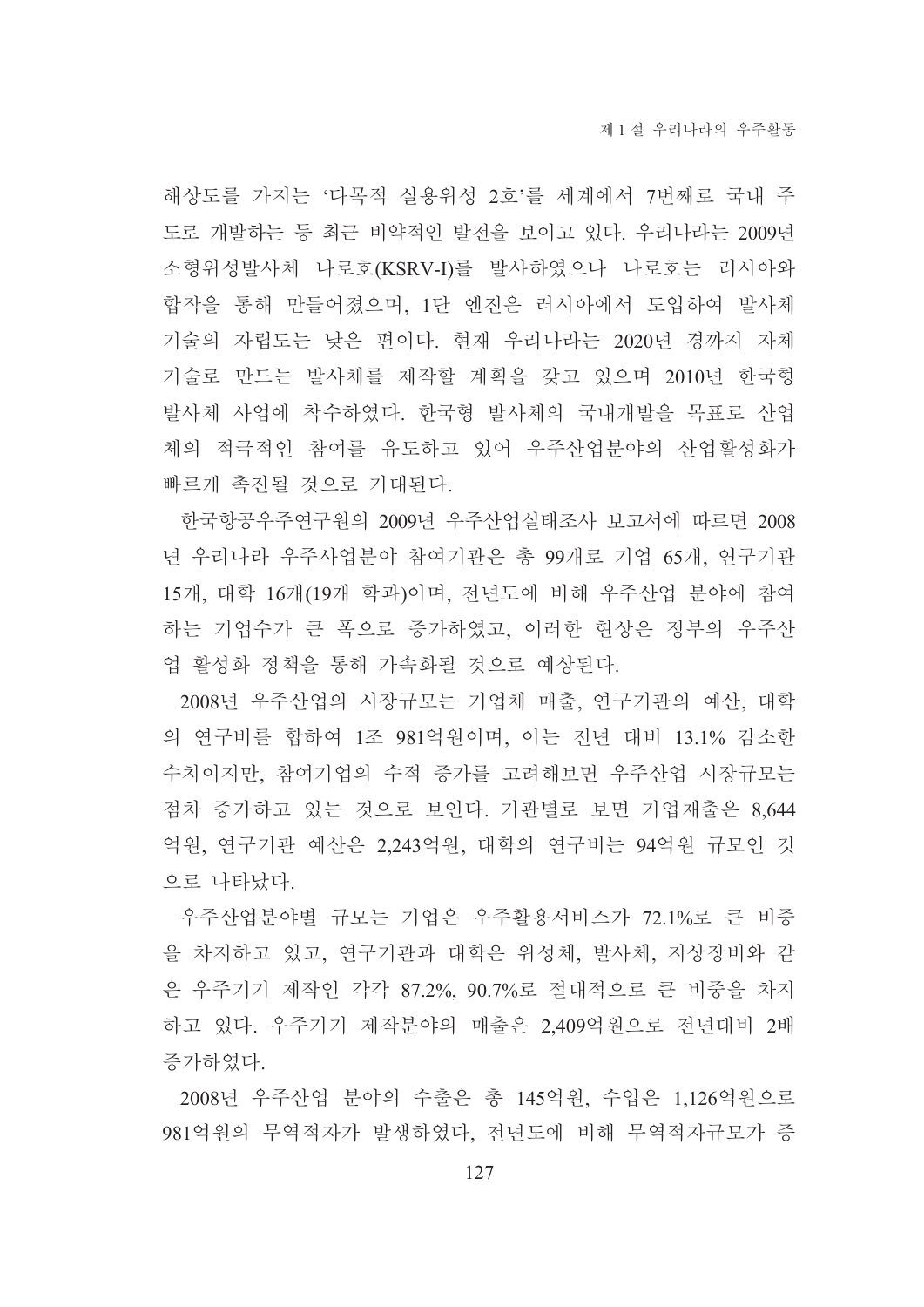가한 것은 세계적인 경제악화가 영향을 미친 것으로 보이며, 특히 저 년도 수출의 큰 비중을 차지하였던 위성휴대폰의 수출이 거의 이루어 지지 않았기 때문인 것으로 분석되었다. 2008년 우주산업 분야의 총 투자액은 722억원으로 전체의 71.6%가 R&D 분야에 투자되었으며 설 비투자는 25.6%로 나타났다. 기관별도로는 기업은 설비투자에, 연구기 관은 R&D 분야에 상대적으로 많은 투자를 한 것으로 나타났다.112)

#### 제 2절 우주관련법 현황

한편, 현재, 우리나라는 2015년까지 항공우주산업 세계 10위권 진입 을 목표로 하고 있는 바. 우리나라의 주요 우주관련법은 1987년 항공 우주산업개발촉진법,113) 2005년 우주개발진흥법, 2007년 우주손해배상 법이 있다. 그런데, 이들 법은 여전히 우주는 과학적 연구의 대상이라 는 전제에 입각하고 있는 것처럼 보인다. 우주개발진흥법은 교육과학 기술부 소관법률이며 위성의 발사에 대해서도 상업적인 요소가 배제 되어 있다. 미국의 상업적위성발사법 등 우주선진국들이 위성발사를 상업적인 측면에서 접근하고 있는 것과 대비가 되며, 따라서 세계적 인 추세에도 부합되지 아니한다. 우주손해배상법 역시 현재 교육과학 기술부 소관법률이지만 우주사고와 손해배상은 교육과학기술적 측면 에서 접근할 성질의 것이 아니다. 한편, 항공우주산업개발촉진법은 1987 년 12월 4일 제정된 법률로서 지식경제부 소관법률이다.

이와 같이 우주개발과 우주산업개발은 밀접한 관련이 있음에도 불 구하고 이와 같이 소관부처가 이원화되어 있으며, 우주개발을 산업측 면에서 접근하여 이들 법의 통합을 고려할 필요가 있을 것임. 그 밖 에도 우주개발기술의 관리, 위성통신법 기타 우주원격탐사 등에 관한

<sup>112)</sup> 김두환, op.cit.

<sup>113) 2011</sup>년에는 지식경제부가 항공우주산업을 미래의 주력산업으로 육성하기 위해 기존 '항공우주산업개발촉진법'을 '항공우주산업육성법'으로 법명을 변경해 국회에 제출한 바 있다.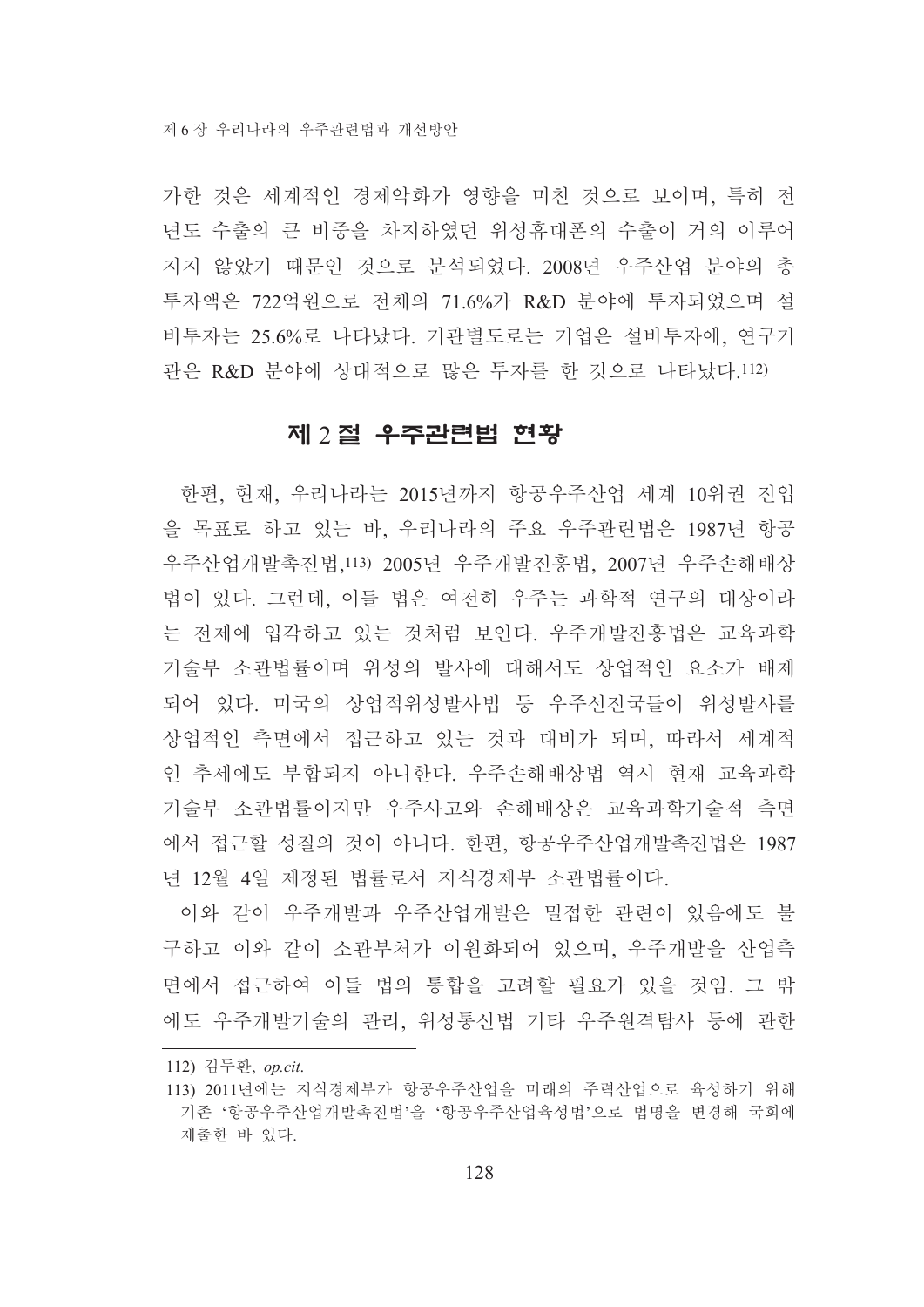법률의 제정도 필요하다 할 것이다.

또한, 가까운 장래의 우주와 항공과 접목에 대비하는 내용의 관련 법도 존재하지 아니하다. 미국은 이미 우주비행기의 실현에 대비하여 많은 연구가 진행되고 있으며 현재 우리나라는 국토해양부가 있으나 항공 외에 우주에 관한 어떠한 업무도 담당하고 있지 아니하다. 미국 은 이미 1958년에 이미 미국항공우주국(National Aeronautics and Space Administration, NASA)을 두어 항공과 우주의 접목을 도모하고 있음. 또 한 중국은 국가 우주정책을 총괄하는 국가항천국(中国国家航天局: China National Space Administration, CNSA)이라는 국가기관을 두고 있으며 러시아 및 브라질도 우주전담 국가기관이 있다.

이러한 맥락에서 우리나라의 우주관련 법의 전면적인 정비가 필요 하다고 보고, 이 연구는 이러한 우주관련 최근의 우주산업의 발전추 세에 부응하는 법제 개선방안을 제시하고자 한다.

#### 제 3 절 우주개발진중법

1. 주요 내용

우주개발진흥법은 교육과학기술부 소관법률이며 2005.12. 1부터 시 행된 후 몇 차례 개정이 이루어졌으며 최종적으로 2011년 6월 7일 일 부개정이 이루어졌다. 제1조(목적)는 "이 법은 우주개발을 체계적으로 진흥하고 우주물체를 효율적으로 이용 · 관리하도록 함으로써 우주공 간의 평화적 이용과 과학적 탐사를 촉진하고 국가의 안전보장 및 국 민경제의 건전한 발전과 국민생활의 향상에 이바지함을 목적으로 한 다"라고 규정하고 있다. 이 법에서는 '우주개발'을 우주물체의 설계ㆍ 제작 · 발사 · 운용 등에 관한 연구활동 및 기술개발활동 그리고 우주 공간의 이용 · 탐사 및 이를 촉진하기 위한 활동으로 정의하고 있다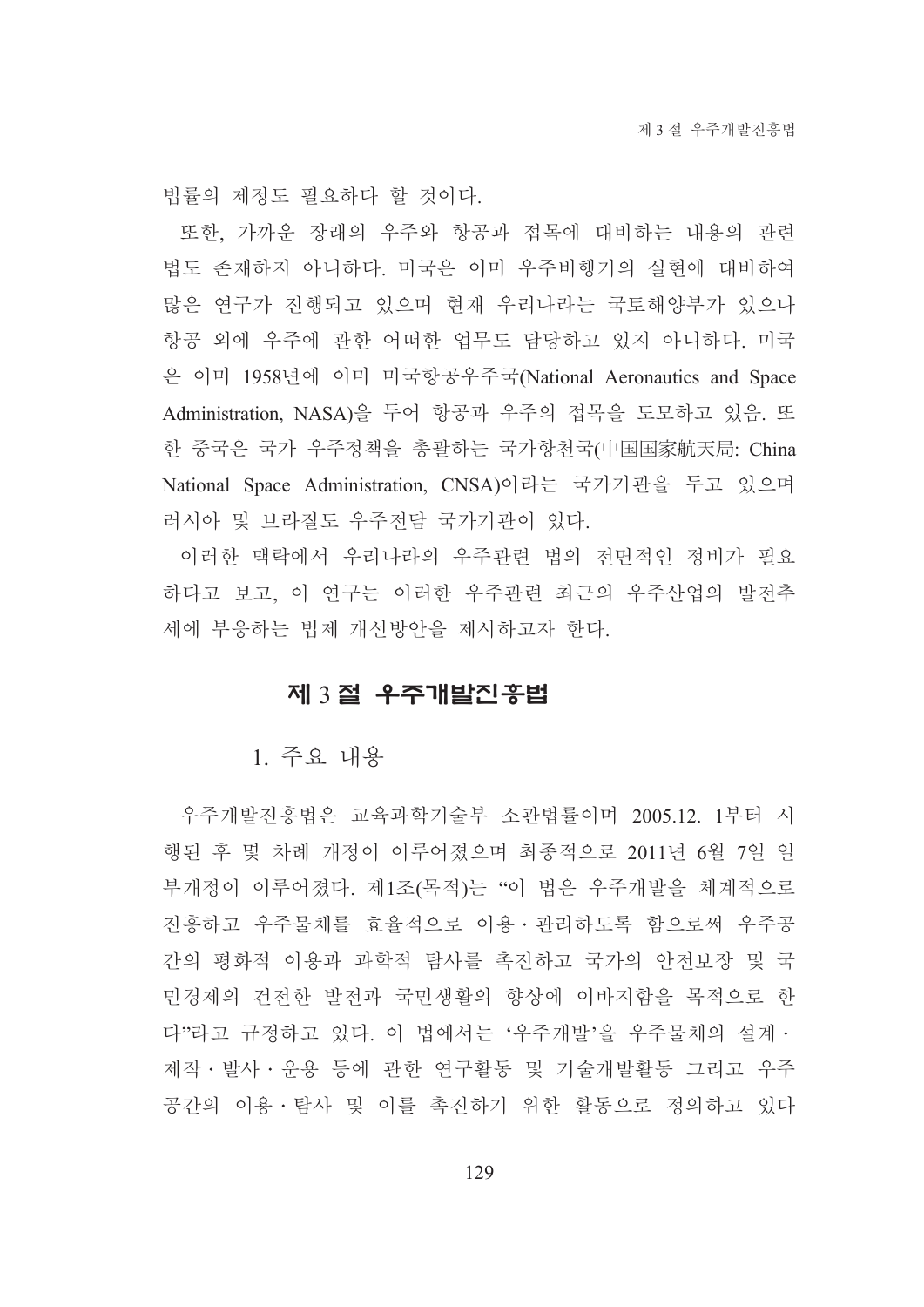(제2조 제1호). 이와 같이 직접적인 개발외에도 연구활동이나 기술개 발활동까지도 우주개발에 포함시키고 있다. '우주물체'에 대해서는 우 주공간에서 사용하는 것을 목적으로 설계 · 제작된 물체(우주발사체 · 인공위성·우주선 및 그 구성품을 포함한다)로 정의하고 '우주사고'를 우주물체의 추락·충돌·폭발 및 그 밖의 사태로 인하여 생명·신체 및 재산에 손해가 발생하는 것으로 정의하고 있다(제2조 제3호 및 제 4호). 위성정보에 대해서는 인공위성을 이용하여 획득한 영상·음성· 음향 · 데이터 또는 이들의 조합으로 처리된 정보(그것을 가공 · 활용 한 것을 포함한다)라고 정의하고 있다(제2조 제5호).

정부는 우주관련 조약의 준수와 우주공간의 평화적 이용 도모 및 우주개발을 위한 종합적인 시책의 수립·추진에 대한 책무를 지도록 규정하고 있다(제3조 제1항 및 제2항). 이 법률은 기본계획의 수립 등 우주개발에 관한 사항을 심의하기 위하여 대통령 소속하에 국가우주 위원회를 두도록 하고 있으며, 제8조는 대한민국 국민(법인을 포함한 다. 이하 같다)이 국내·외에서 우주물체(우주발사체를 제외)를 발사 하고자 하는 경우에는 발사예정일부터 180일 전까지 대통령령이 정하 는 바에 따라 교육과학기술부장관에게 예비등록을 하여야 하도록 하 고(제1항), 대한민국 국민이 아닌 자도 대한민국 영역 또는 대한민국 의 관할권이 미치는 지역 · 구조물에서 발사하고자 하는 경우 또는 대 한민국 정부 또는 국민이 소유하고 있는 우주발사체를 이용하여 국외 에서 발사하고자 하는 경우에는 예비등록을 하도록 하고 있다(제2항).

예비등록을 하는 때에는 1. 우주물체의 사용목적에 관한 사항, 2. 우 주물체의 소유 또는 이용권자에 관한 사항, 3. 우주물체의 수명 및 사 용기간에 관한 사항, 4. 우주물체의 발사장소 및 발사예정일에 관한 사 항, 5. 우주물체의 기본적 궤도에 관한 사항, 6. 우주물체의 발사에 사 용될 우주발사체의 제공자 및 규격 · 성능에 관한 사항, 7. 우주사고 발 생시의 손해배상책임 이행에 관한 사항, 8. 우주물체의 제작자·제작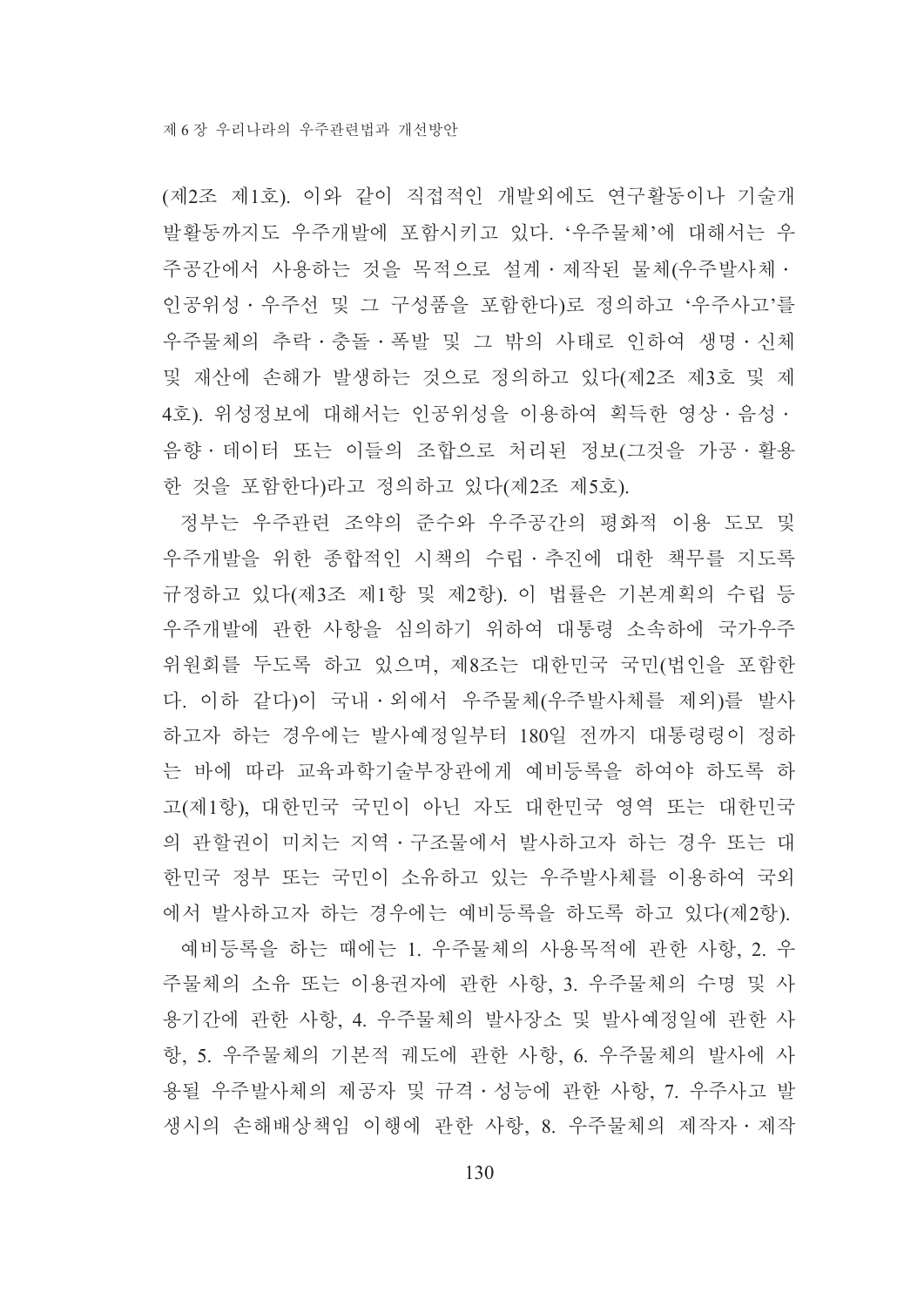번호 및 제작연월일 및 9. 그 밖에 우주물체의 발사 · 이용 및 관리와 관련되는 사항으로서 대통령령이 정하는 사항이 포함된 발사계획서를 첨부하여야 한다(제3항).

교육과학기술부장관은 제3항의 규정에 따른 발사계획서를 검토한 결과 제14조의 규정에 따른 손해배상 책임을 부담할 수 있는 능력이 미흡하다고 판단되는 경우에는 시정・보완을 요구할 수 있다(제4항). 또한 『외기권에 발사된 물체의 등록에 관한 협약』에 따라 발사국 정 부와 합의하여 외국에 등록한 경우 외에는 우주물체가 위성궤도에 진 입한 날부터 90일 이내에 교육과학기술부장관에게 우주물체를 등록하 도록 하고 있다(제5항). 또한 예비등록한 자 또는 우주물체를 등록한 자는 제3항의 각호의 내용 변동이 있는 경우에는 그 사실을 안 날로 부터 15일 이내에 교육과학기술부장관에게 통보하도록 하도록 하는 조항을 2011년 6월 7일 최종 개정시에 신설하였다. 이 법의 그 밖의 주요내용을 살펴보면 다음과 같다.

(1) 우주개발진흥기본계획의 수립

정부는 우주개발의 진흥과 우주물체의 이용ㆍ관리 등을 위하여 1) 우주개발정책의 목표 및 방향, 2) 우주개발 추진체계 및 전략, 3) 우주 개발추진계획, 4) 우주개발에 필요한 기반확충, 5) 우주개발에 필요한 소요재원 조달 및 투자계획, 6) 우주개발에 필요한 전문인력의 육성, 7) 우주개발의 활성화를 위한 국제협력, 8) 우주개발사업의 진흥, 9) 우주물체의 이용 · 관리, 10) 위성정보 등 우주개발 결과의 활용, 11) 그 밖에 우주개발 진흥과 우주물체의 이용ㆍ관리에 관하여 대통령령 이 정하는 사항 등이 포함된 우주개발기본계획을 세워야 한다(제5조 제1항). 정부는 5년마다 기본계획을 세우고 국가우주위원회의 심의를 거쳐 이를 확정한다(제5조 제2항).

131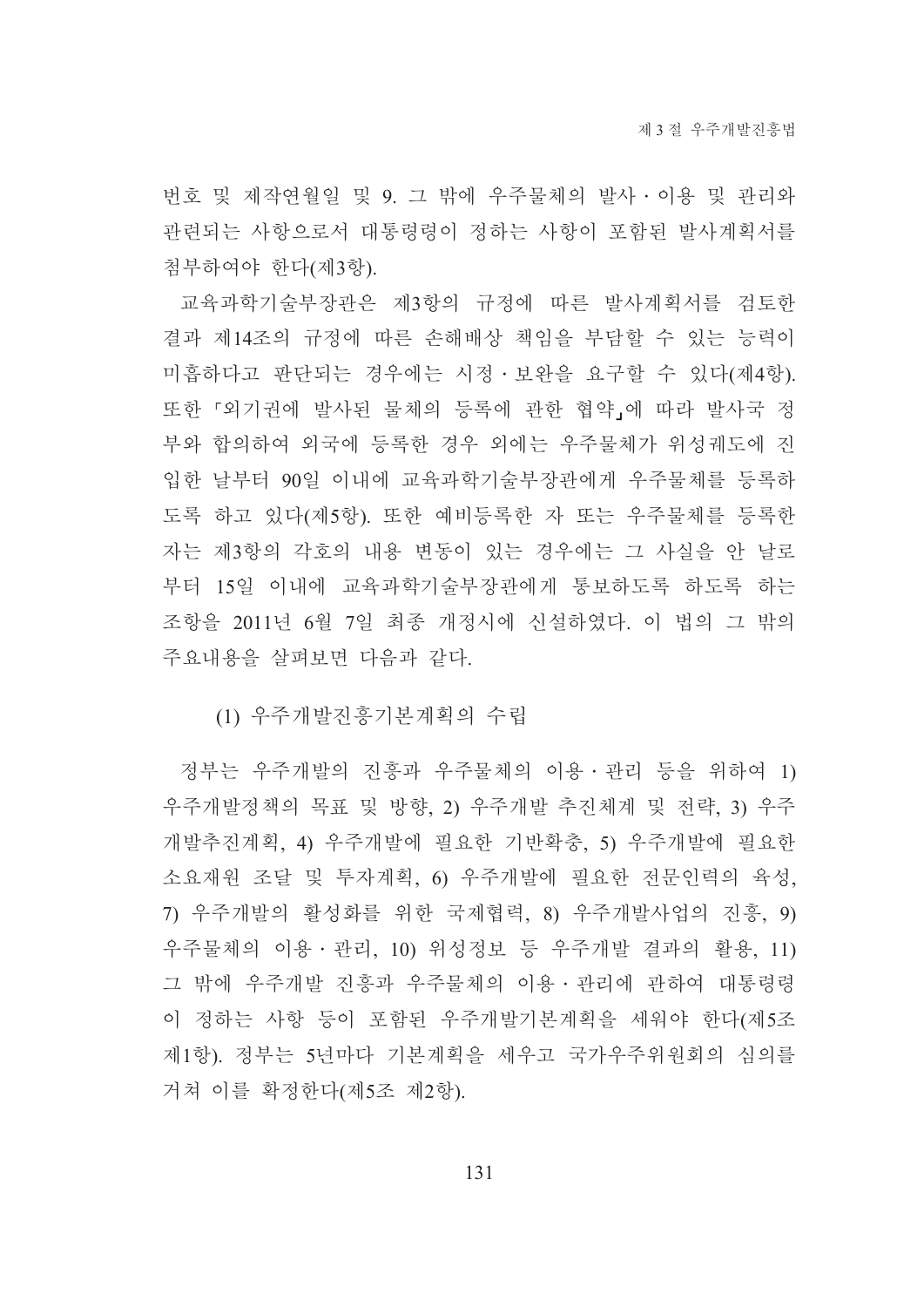(2) 국가우주위원회

기본계획의 수립 등 우주개발에 관한 사항을 심의하기 위하여 대통 령 소속하에 설치되는 국가우주위원회 제6조 제1항은 1) 기본계획, 2) 기본계획과 관련된 정부의 중요정책 및 관계 중앙행정기관(국가정보 원을 포함)의 주요 업무의 조정, 3) 우주개발전문기관의 지정 및 운영 등에 관한 중요사항, 4) 우주개발사업의 이용ㆍ관리의 평가, 5) 우주개 발사업의 소요재원 조달 및 투자계획, 6) 우주발사체의 발사허가(국가 의 안전보장 등 필요한 경우에는 위워회의 심의를 생략할 수 있음). 7) 우주개발의 시정, 8) 그밖에 위워장이 위워회에 회부하는 사항 등을 심의한다(제6조제1항), 국가우주위원회는 위원장 1인을 포함한 15인 이내의 위원으로 구성한다. 국가우주위원회의 위원장은 과학기술부장 관이 되고, 위원은 대통령이 위촉하는 자로 한다(제5조 제4항).

(3) 우주개발전문기관의 지정

교육과학기술부장관은 우주개발사업을 체계적 효율적으로 추진하 기 위한 우주개발전문기관을 지정하여 지원할 수 있다(제7조제1항). 우 주개발전문기관은 1) 기본계획에 따른 우주개발사업의 수행, 2) 우주 물체의 개발 · 발사 및 그 운용 등 통합수행, 3) 그밖에 대통령령이 정 하는 우주개발사업 관련 업무 등을 수행한다(제7조 제2항).

(4) 우주물체의 국내등록 및 국내등록

대한민국 국민(법인을 포함)이 국내 ·외에서 우주물체(우주발사체를 제외)를 발사하고자 하는 경우에는 발사예정일로부터 180일 전까지 대 통령이 정하는 바에 따라 교육과학기술부장관에게 예비등록하여야 한 다. 교육과학기술부장관은 발사계획서를 검토한 결과 제14조의 규정에 따른 손해배상 책임을 부담할 수 있는 능력이 미흡하다고 판단되는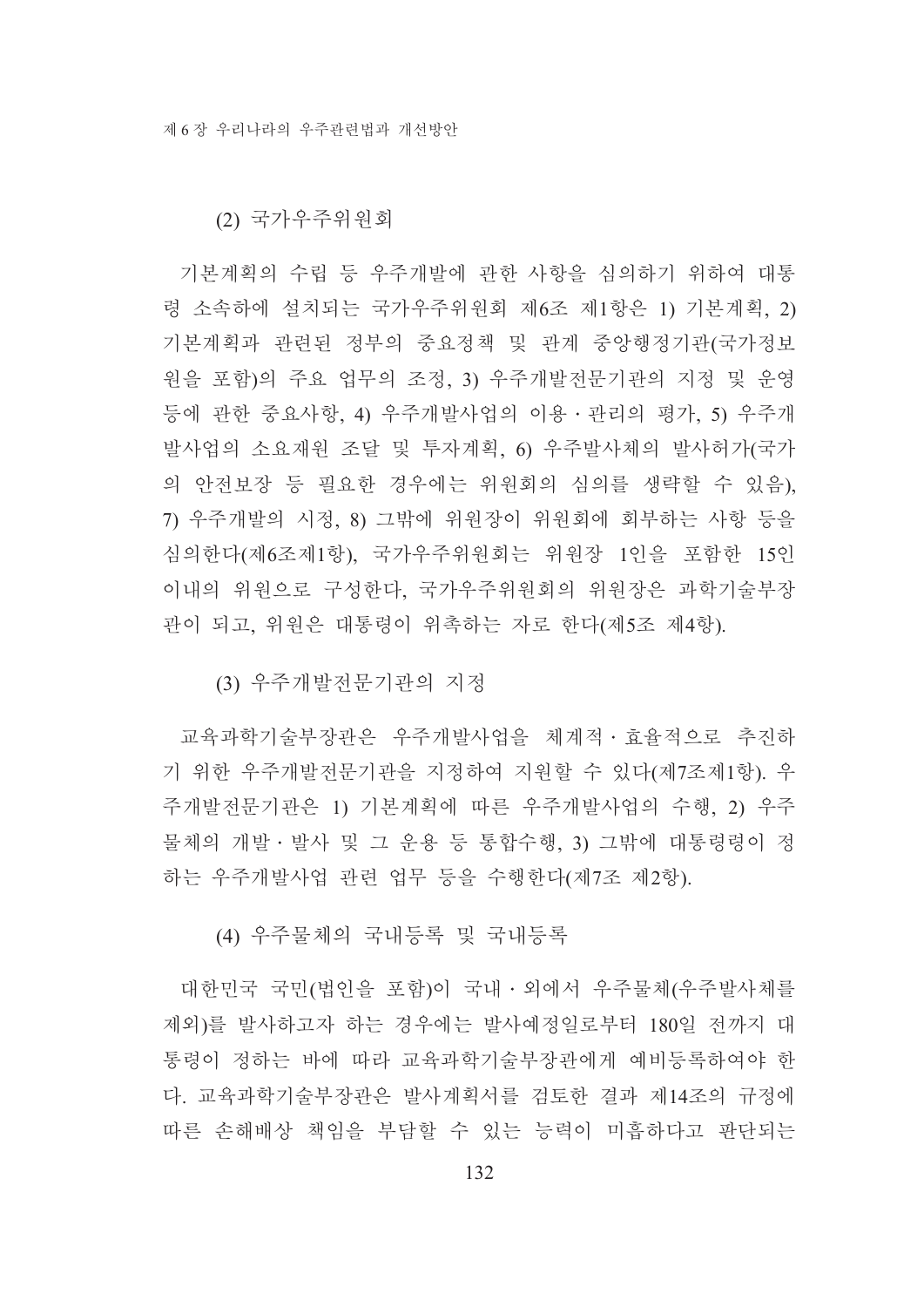경우에는 시정 · 보완을 요구할 수 있다. 우주물체를 예비등록한 자는 그 우주물체가 위성궤도에 진입한 날로부터 90일 이내에 대통령령이 정하는 바에 따라 교육과학기술부장관에게 우주물체를 등록하여야 한 다. 다만, "외기권에 발사된 물체의 등록에 관한 협약"에 따라 발사국 정부와 합의하여 외국에 등록한 우주물체에 대해서는 그러하지 아니 한다(이상 제8조).

교육과학기술부장관은 우주물체의 등록이 있는 때에는 "외기권에 발사된 물체의 등록에 관한 협약"에 따라 외교통상부장관을 경유하여 국제연합에 등록하여야 한다. 다만, 전파법 제44조 제1항의 규정에 따 라 국제연합에 등록하는 인공위성에 대해서는 그러하지 아니하다(제9 조 제1항). 그 밖에 우주물체의 국제연합에의 등록(제9조). 등록대장의 관리(제10조) 및 발사허가(제11조) 및 우주사고에 따른 손해배상책임 (제14조) 및 우주발사체의 발사허가를 받고자 하는 자에 대한 우주사 고의 발생시의 손해배상을 위한 책임보험에 가입요구(제15조), 우주사 고조사위원회의 구성(제16조), 우주비행사의 구조(제22조)와 우주물체 의 반환(제23조)에 관하여 규정하고 있는 바, 이로써 등록협약, 책임협 약 및 구조협정의 국내적 시행을 위한 근거를 마련하고 있다.

2. 개선방안

(1) 다른 법과의 중복문제

현행 우주개발진흥법은 우주기술의 연구 · 개발의 지원에 중점을 두 고 있으며 항공우주산업개발촉진법은 항공우주기술의 산업화가 가능 한 분야에 대한 육성 · 지원에 중점을 두고 있다는 점에서 두 법의 목 적은 다르지만, 다소 소관부처에 따라 인위적으로 구분하고 있는 듯 인 느낌을 주고 있으며 혀실적으로도 그 중복은 불가피할 수밖에 없 을 것이다. 다시 말해서 두 법이 현재로서는 각각 우주분야와 항공분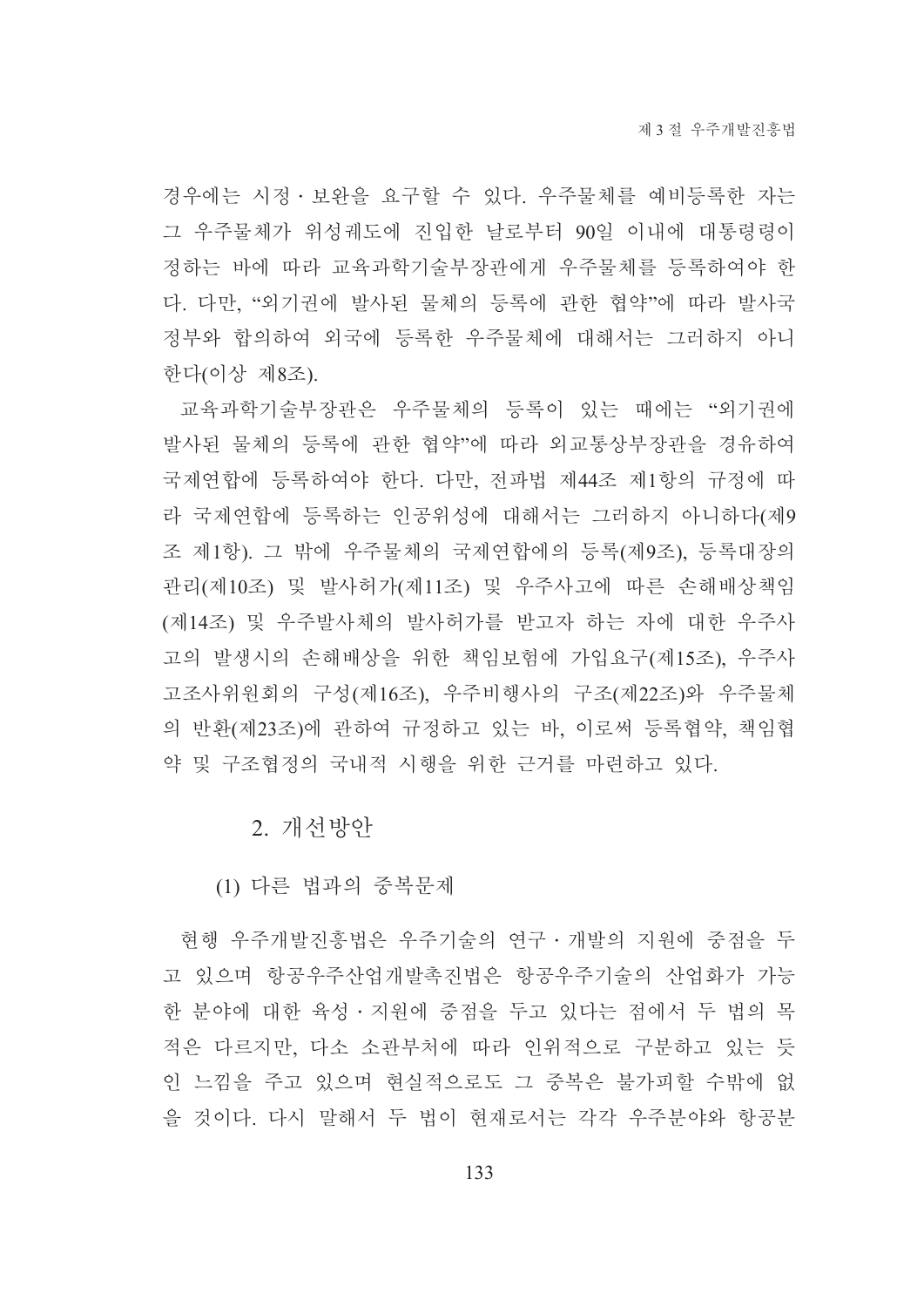제 6 장 우리나라의 우주과려법과 개선방안

야로 그 적용대상을 구분할 수 있겠지만, 우주기술과 항공기술은 밀 접하게 접목되는 방향으로 발전하고 있다는 현실에도 부합되지 아니 하다

우주관련 국가정책이 수립과 효율적 · 체계적 접근을 위해서는 두 법에 대한 조화가 절실히 필요하다. 이와 관련하여 우주개발 및 관련 산업과 항공산업에 대한 소관부처의 확정 문제가 제기될 가능성이 있 으며 우주산업이 하나의 산업으로 발전하여 자리를 잡는 경우 소관부 처 문제가 다시 제기될 가능성이 있다. 현재로는 우주개발진흥법 제6 조에 따라 국가우주위원회가 교육과학기술부 장관에 속해 있지만, 이 는 우주의 산업화를 도외시한 것으로 지식경제부의 참여가 명시되어 있지 아니할 뿐만 아니라. 우주를 과학적 탐구대상으로만 보고 있다 는 주장이 있을 수 있다. 이제 우주는 산업화의 대상이 되고 있는 상 황이므로 이에 부합되는 방향으로 국내 우주과려 저반에 대한 조정이 잎어야 할 것이다 114)

(2) 환경의 보전에 대한 배려

일본 우주기본법에 의하면 우주개발이용은 우주개발이용이 환경에 미치는 영향을 배려하여 행하도록 규정하고 있으며115), 국가는 환경과 의 조화를 배려하여 우주개발이용을 추진하기 위하여 필요한 시책을 강구하여야 하며, 국가는 우주의 화경을 보전하기 위하여 국제적인 제휴를 확보하는데 노력하도록 규정하고 있다.116)

우리나라 현행 우주개발진흥법에서는 일본의 우주기본법상의 이러 한 규정을 두고 있지 아니한 바, 우주개발이 환경에 미치는 영향이 중 대함을 고려해 볼 때, 우주개발에 있어서의 화경에 미치는 영향을 고

<sup>114)</sup> 김두환, op.cit.

<sup>115)</sup> 일본 우주기본법 제7조.

<sup>116)</sup> 일본 우주기본법 제20조.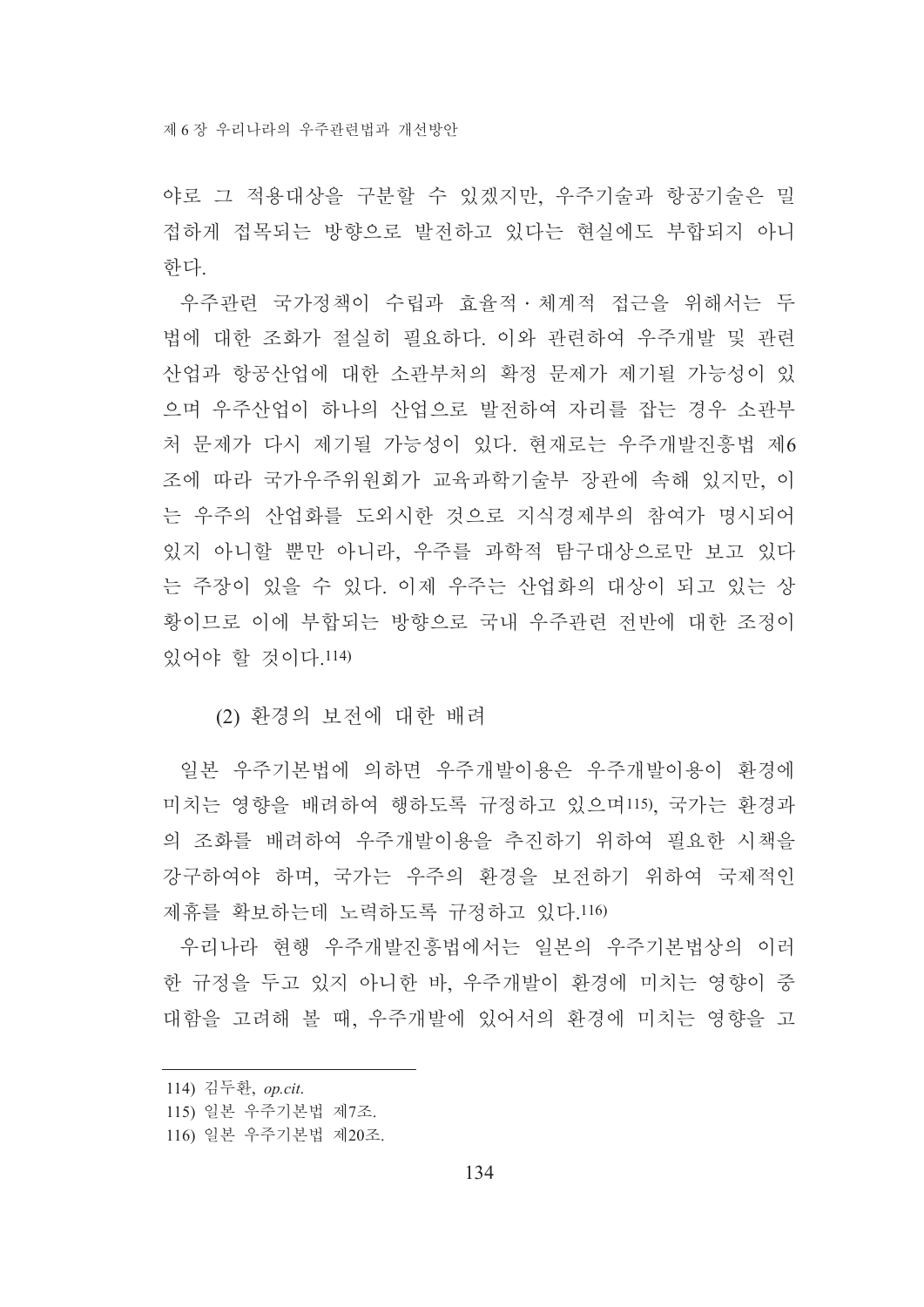려하여, 환경과의 조화를 배려한 국가시책을 강구할 것, 그리고 환경 보전을 위한 국제적 제휴에 국가가 노력할 것 등에 관한 규정을 신설 하는 것이 바람직하다 117)

(3) 법제의 종합적 · 계획적 정비

일본의 우주기본법을 살펴보면 정부로 하여금 우주개발이용에 관한 시책을 실시하기 위하여 필요한 법제상, 재정상, 세제상 또는 금융조 치 기타 조치를 강구하도록 규정하고 있다.118) 또한 정부로 하여금 우 주활동에 관계되는 규제 기타의 우주개발에 관한 조약 기타의 규제 약속을 실시하기 위하여 필요한 사항 등에 관한 법제의 정비를 종합 적ㆍ계획적으로 신속하게 실시하여야 하며 정부는 국제사회에 있어서 자국의 이익 증진 및 민간의 우주개발 이용의 추진에 이바지할 것을 규정하고 있다.119)

이러한 규정들은 가이드라인을 제시한 것으로 선언적인 성격에 불 과한 것이라 할지라도 이를 토대로 보다 구체적인 조치를 할 수 있다 는 점에서 중요한 의미를 가진다. 우리나라의 우주개발진흥법 등에서 는 일본의 우주기본법상의 위와 같은 규정을 두고 있지 않다. 일본의 우주기본법이 우주관련법들의 기본법적 성격을 가지고 있는 반면에 우 리나라의 우주개발진흥법은 그러한 우주기본법으로서의 성격을 가지 고 있지 아니하기 때문이다. 만약 우리나라도 우주기본법을 제정한다 면 이러한 내용이 포함될 수 있겠지만, 우주기본법이 제정되어 있지 아니한 현재, 이러한 내용의 입법화가 필요하다고 본다. 즉, 우주개발 진흥법에 우주개발에 관한 정부의 시책 및 우주개발에 관한 규제와 조약을 효율적으로 실시하기 위하여 필요로 하는 법제상, 재정상, 세

<sup>117)</sup> 김한택. "우리나라 우주기본법 제정의 필요성 연구". 한국법제연구워 우주관련 법 개선방안 제2차 워크샵(2011. 7.15).

<sup>118)</sup> 일본 우주기본법 제11조.

<sup>119)</sup> 일본 우주기본법 제35조.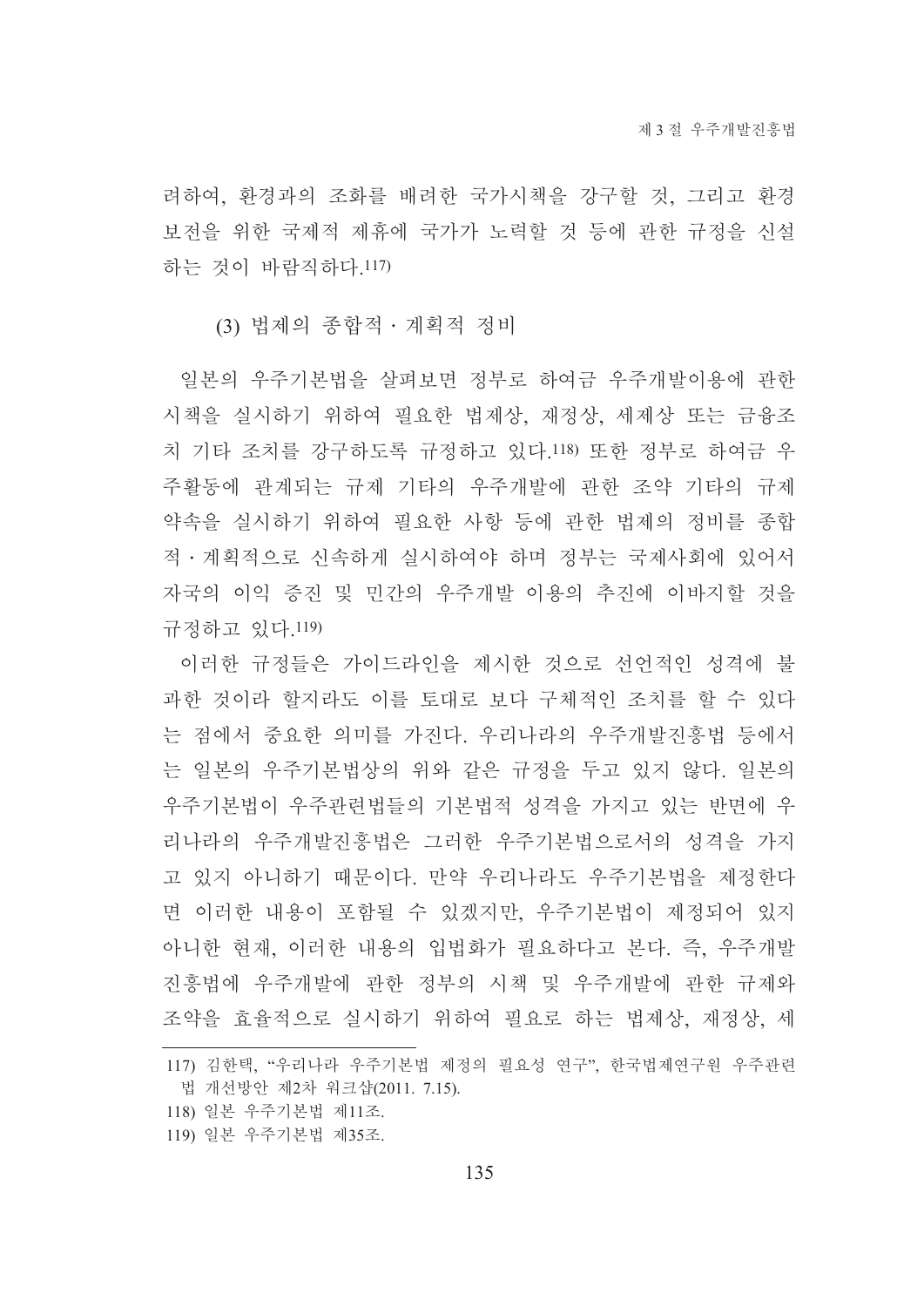제상 또는 금융상의 조치를 강구할 것과 법제의 종합적 • 계획적 정비 를 정부가 신속히 실시할 것 등에 관한 규정을 신설하여야 할 필요가 있다. 120)

#### 제 4절 우주손해배상법

1. 주요 내용

우주손해배상법은 역시 교육과학기술부 소관법률이며 책임협약의 국 내적 시행을 보다 구체화하고 있다. 우주개발진흥법 제14조가 우주물 체를 발사한 자가 우주사고에 대하여 손해배상책임을 부담하여야 하 도록 하고 그 범위와 한계는 따로 별도의 법률에 정하도록 하고 있기 때문에 이 규정에 따라 우주손해배상법이 제정되었다. 이 법은 책임 협약의 조항들을 대부분 반영하고 있으며, 우주물체발사자에 대한 구 상권 행사(제3조) 무과실책임 및 책임의 집중 등(제4조)외에도 우주발 사허가를 받고자 하는 자의 손해배상책임보험가입의무(제6조), 2천억 원의 배상한도액(제5조) 등을 규정하고 있다.

제4조에 의하면 우주손해가 발생한 경우에는 해당 우주물체 발사자 가 그 손해를 배상할 책임이 있으며, 다만, 국가간의 무력충돌, 적대 행위, 내란 또는 반란으로 인한 우주손해와 우주공간에서 발생한 우 주손해의 경우에는 고의 또는 과실이 있는 경우에 한한다(제1항). 또 한, 제3자의 고의 또는 과실로 인하여 생긴 우주손해를 제1항에 따라 배상한 우주물체 발사자는 그에 대하여 구상할 수 있다. 다만, 그 손 해가 우주물체 발사 등에 제공될 자재의 공급이나 역무(노무를 포함 한다. 이하 같다)의 제공에 의하여 생긴 때에는 해당 자재의 공급이나 역무를 제공한 자나 그 종업원의 고의 또는 중대한 과실이 있을 때에 한하여 구상할 수 있다(제2항) 이와 같이 우주사고에 대해서는 무과

120) 김한택, op.cit.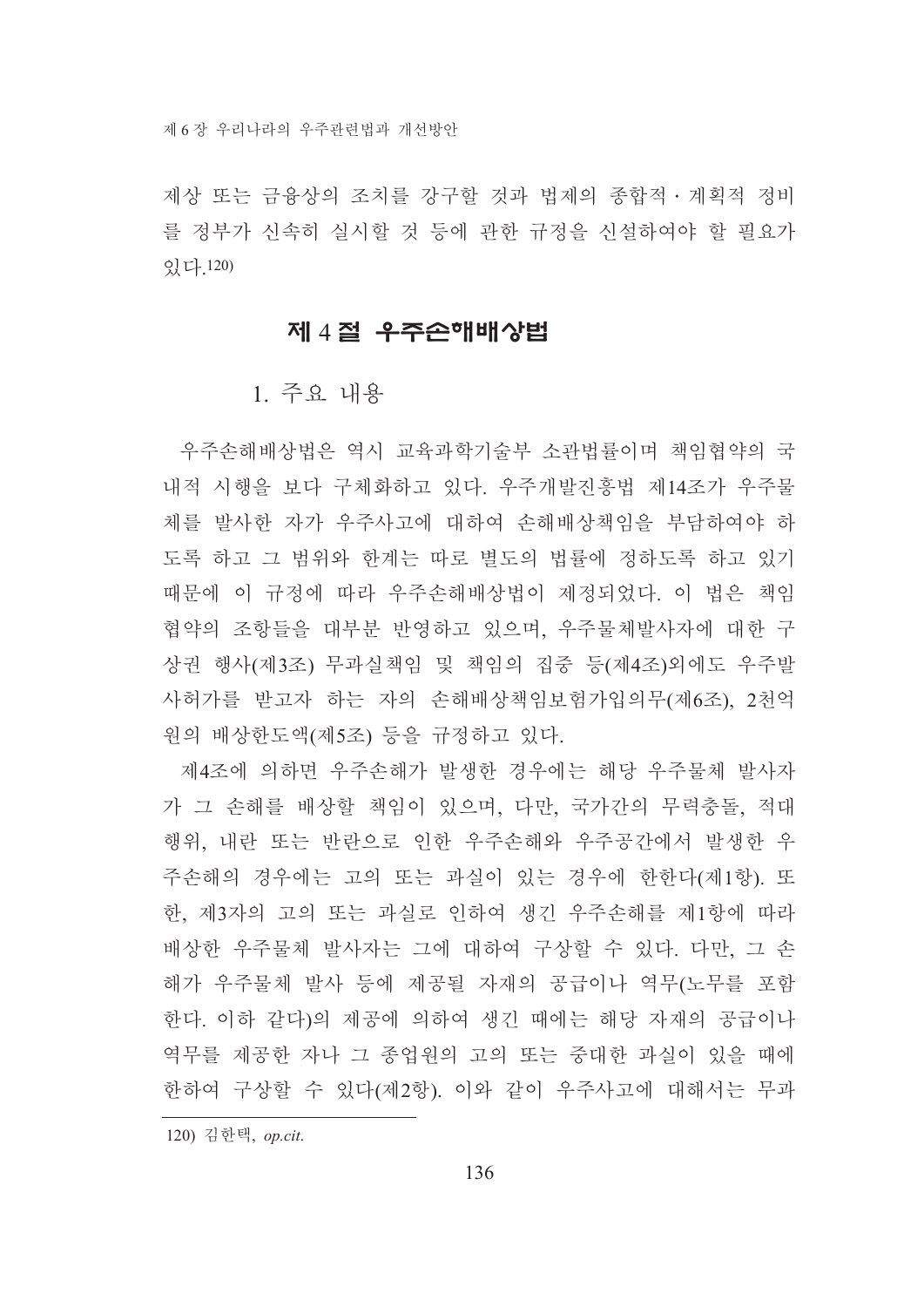실책임을 원칙으로 하기 때문에 발사자에게 지나친 부담을 지우지 아 니하기 위하여 손해배상의 한도를 정한 것으로 보인다.121)

2. 개선방안

(1) 우주손해의 정의와 간접손해

우주손해배상법 제2조 제4호에서 "우주손해"의 정의를 우주물체의 발사 · 운용 등으로 발생한 제3자의 사망 · 부상 및 건강의 손상과 같 은 인적 손해와 재산의 파괴 · 훼손 · 망실과 같은 물적 손해를 말한다 라고 규정하고 있다. 이 조항은 우주손해를 인적 손해와 물적 손해로 구분하고 있지만, 직접 손해만을 배상의 대상으로 하고 있으며 피해 자의 구제에 충실하기 위하여 간접손해까지 포괄적으로 인정하는 최 근의 추세에 부합되지 않고 간접 손해 역시 가해자의 행위로 인한 것 이므로 공평한 손해의 분담이라는 불법행위의 기본 정신에 비추어 배 상의 범위에 간접손해를 포함시키는 것이 타당하다고 본다.122) 다만. 책임협약에서도 간접손해를 언급하고 있지 아니하다. 따라서 간접손 해에 대해서까지 배상을 허용한다면 간접손해를 인정하지 아니하는 책임협약 당사국인 외국의 피해자에 대해서까지 적용되므로 상호주의 의 원칙에도 반한다는 점에서 문제가 있다.

(2) 손해배상 하도액의 통화다위

우주손해배상법 제5조에는 우주물체 발사자가 배상하여야 하는 책 임한도를 2천억워으로 규정하고 있는 바. 우리나라 상법 제770조와 제 797조 및 1999년 몬트리올협약에서 국제통화기금의 통화단위인 특별 인출권(SDR)을 계산단위로 도입하여 규정하고 있다는 점에 비추어 볼

<sup>121)</sup> 김선이, "우주손해배상법에 관한 약간의 고찰", 항공우주법학회지, 제22권 제2호  $(2007)$ , p.6.

<sup>122)</sup> Ibid.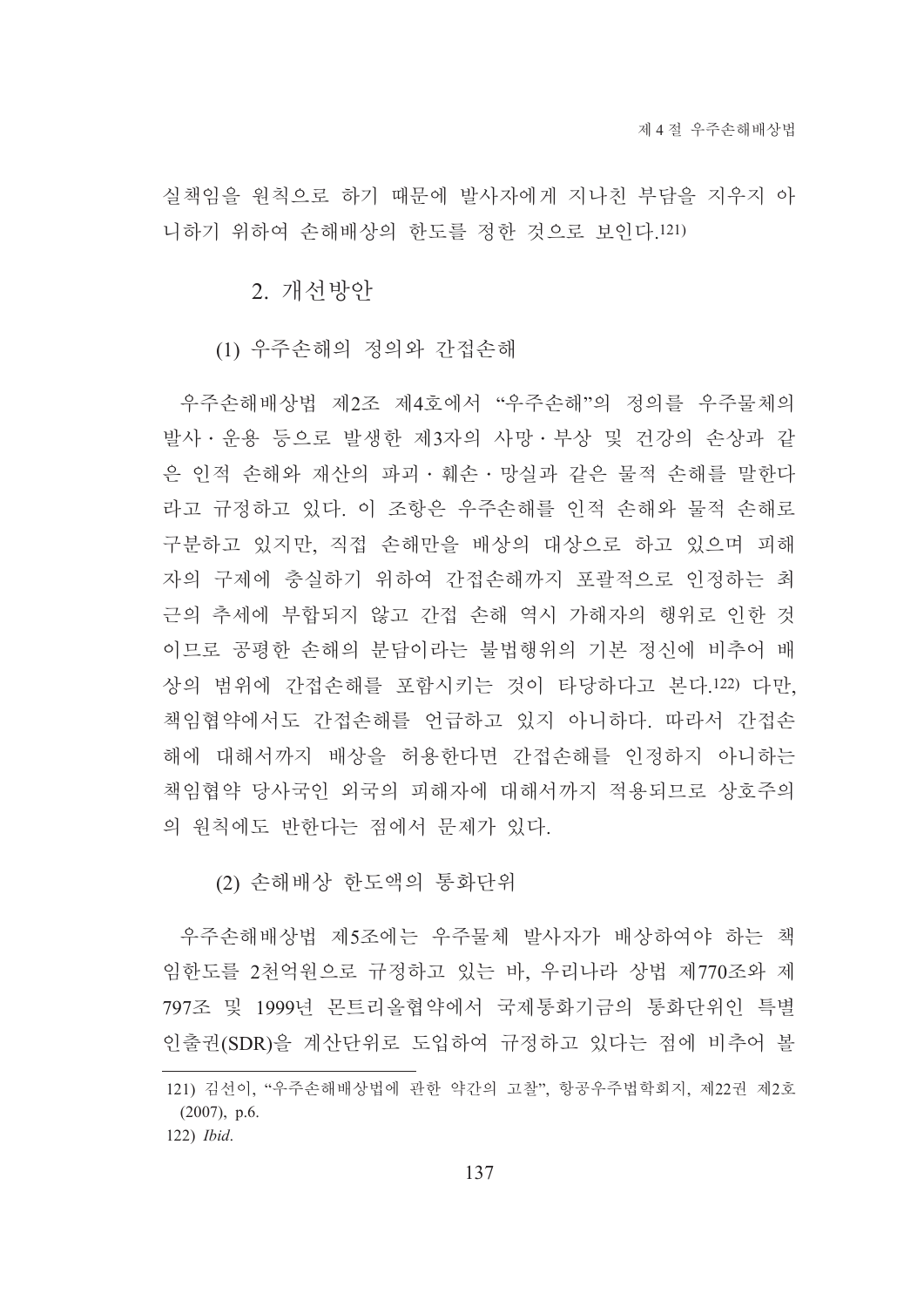때. 우주손해배상법의 책임한도액 통화단위인 "원"을 SDR로 변경하는 것이 바람직 할 것이다.123)

(3) 우주물체 공동 발사자의 연대 책임 및 구상권

우주손해책임조약에서는 2개 이상의 국가가 공동으로 우주물체를 발 사하는 경우 손해에 대한 연대책임 및 구상권에 관한 규정을 두고 있는 반면에124) 우리나라 우주손해배상법에서는 이러한 규정을 두고 있지 않 다. 2인 이상의 개인 또는 법인이 공동으로 우주발사체를 발사한 경우. 이들 개인 또는 법인 등이 우주물체의 발사 • 운용 등으로 인하여 발생 한 손해에 대하여 연대하여 배상책임을 부담하되, 손해에 대하여 배상을 행하는 개인 또는 법인은 공동 발사에 참가한 다른 개인 또는 법인에 대하여 구상권을 가지도록 하는 규정을 신설하는 것이 바람직하다.125)

(4) 우주손해배상심의위워회의 설치

우주손해배상법상 우주손해가 발생한 경우 우주물체 발사자와 피해 자간에 손해배상에 관한 분쟁을 신속하게 조정 · 해결할 수 있도록 하 기 위하여 우주손해배상심의위원회와 같은 분쟁조정기구의 설치 · 운 영에 관한 규정을 신설하는 것을 고려할 필요가 있다.

# 제 5절 항공우주산업개발촉진법

1. 주요 내용

항공우주산업개발 촉진법은 1987년 12월 4일 제정된 법률로서 지식 경제부 소과법률이다 이 법은 항공우주사업을 합리적으로 지워 · 육성하

- 124) 우주손해책임조약 제5조.
- 125) 김두환, op.cit.

<sup>123)</sup> 김두환, op.cit.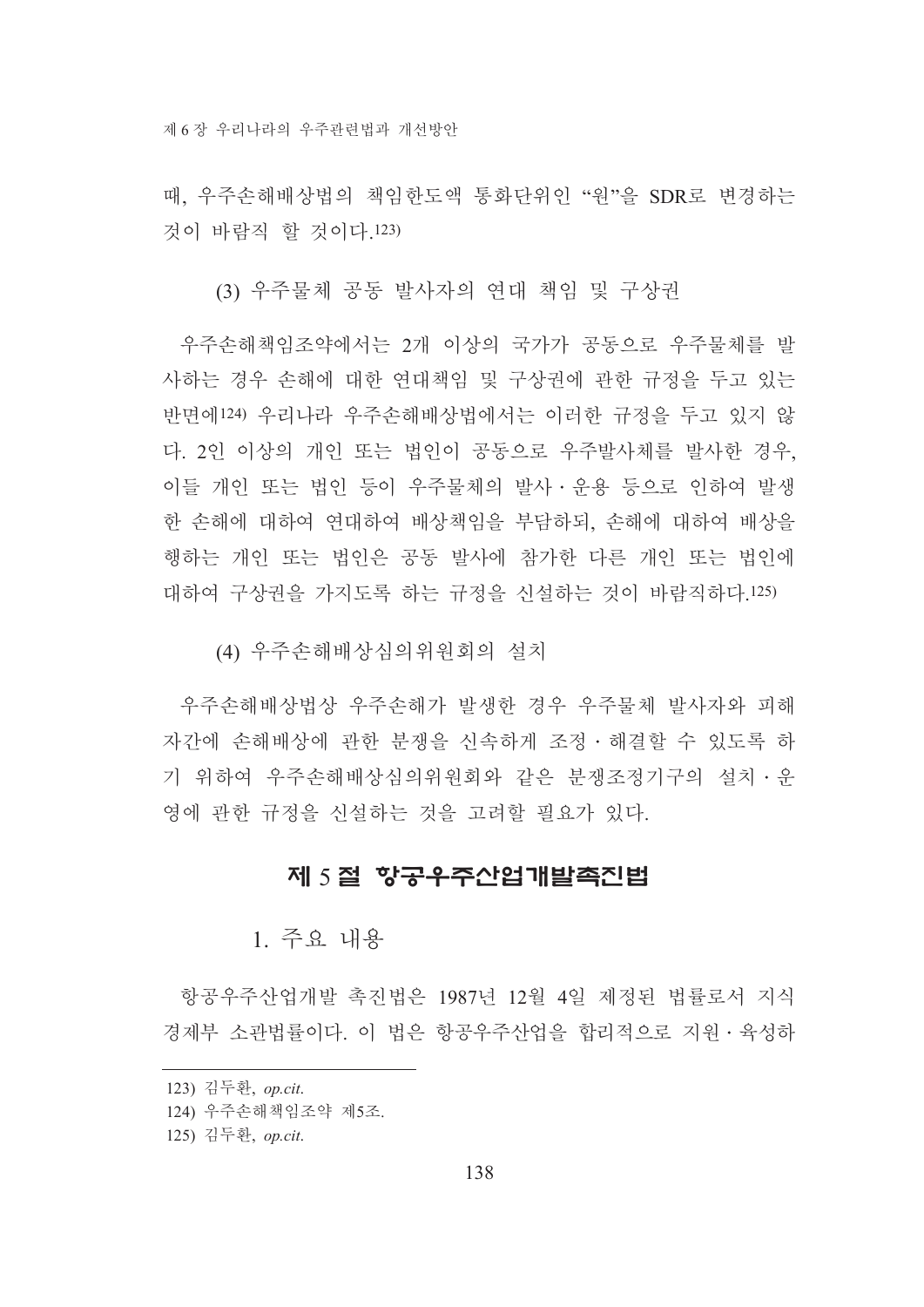고 항공우주과학기술을 효율적으로 연구 · 개발함으로써 국민경제의 건 전한 발전과 국민생활의 향상에 이바지한다는 목적을 가지고 있으며 (제1조) 정부로 하여금 항공우주산업의 개발을 위하여 항공우주산업개 발기본계획을 수립하도록 하고 있다(제3조). 이 법에서 "항공우주산업" 을 "항공기 · 우주비행체 · 관련 소재류를 생산(제조 · 가공 · 조립 · 재생 · 개조 또는 수리하는 것을 포함하는 사업과 항공기ㆍ우주비행체를 지식 경제부령이 정하는 바에 따라 이용하는 응용사업"이라고 규정하고 있 다(제2조 제1호).

제4조는 항공우주산업의 육성을 위한 시책을 추진하도록 하고 있으 며 우주산업과 관련하여서는 우주비행체의 개발에 관한 사업(제3호), 항공기 • 우주비행체 • 기기류 및 소재류의 성능검사와 품질검사를 위 한 장비개발 및 전문인력양성에 관한 사업(제5호) 및 그 밖에 항공우 주산업의 발전을 위하여 대통령령이 정하는 사업(제6호)이 포함되어 있다. 그 밖에 제10조(성능검사 및 품질검사)의 규정과 더불어 제10조 에서 정한 검사를 받지 아니한 시험용이 아닌 항공기·우주비행체· 기기류 또는 소재류의 사용금지(제11조). 항공우주산업의 육성. 항공우 주과학기술의 연구 · 개발과 항공우주과학기술관련 전시회의 개최 및 운영을 위하여 장기저리자금과 연구개발비 등을 지워(제12조) 등의 규 정을 두고 있다.126)

#### 2. 개선방안

항공우주산업개발촉진법과 우주개발진흥법상의 기본계획이 중복될 여 지가 있어 이를 통합할 필요가 있다. 우주산업개발촉진법 제3조는 항공

<sup>126)</sup> 주된 내용의 요약: ① 입법목적, 용어정의, 3 항공우주산업개발기본계획의 수립 및 항공우주산업의 육성. 4) 특정사업자의 지정 및 지워. 5) 사업의 승계 및 지정 의 취소, 6 성능검사, 품질검사 및 사용의 제한 등, 7 자금의 지원, 국유시설 및 기기 등의 대여. 8 항공우주산업개발정책심의회의 설치, 기능 및 구성 등, ⑨ 청 문, 10 권한의 위임 · 위탁, 11 벌칙 등 22개 조문 및 부칙으로 구성되어 있다.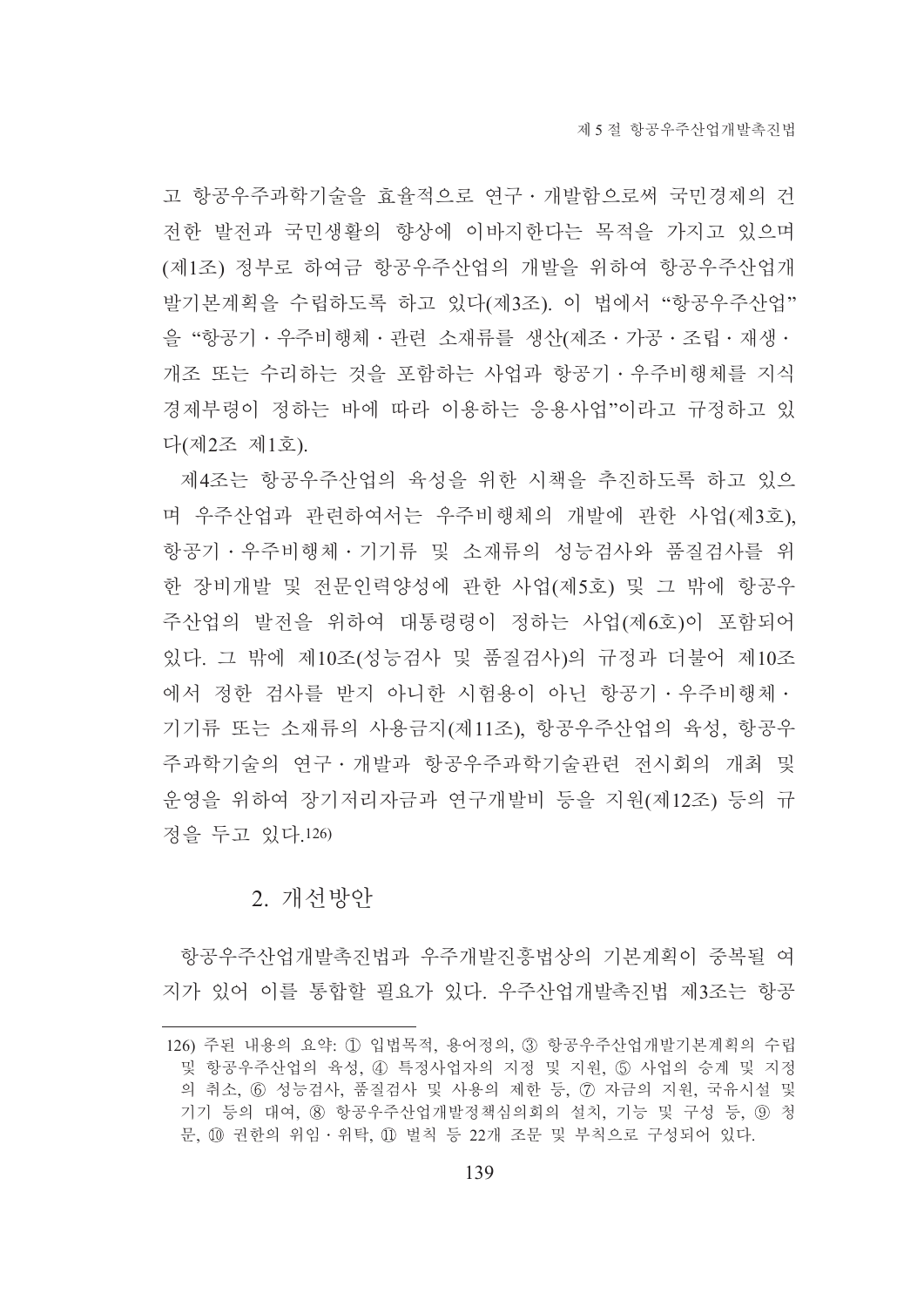우주산업의 개발을 위하여 항공우주산업개발기본계획을 수립하도록 하 고 있으며 우주개발진흥법 제5조도 우주개발의 진흥과 우주물체의 이 용 · 관리 등을 위하여 우주개발진흥기본계획을 수립하도록 되어 있다.

또한, 항공우주산업개발촉진법 제14조는 정부의 기본계획의 수립과 이에 따른 정부의 중요정책 및 각 부처간의 주요업무의 조정에 관한 사항을 심의하기 위하여 지식경제부장관 소속으로 항공우주산업개발 정책심의회를 두도록 하고 있으며 우주개발진흥법 제6조는 기본계획 의 수립 등 우주개발에 관한 사항을 심의하기 위하여 대통령 소속하 에 국가우주위원회를 두도록 하고 있다. 사실 이 두 법의 목적이 다 르기는 하지만, 우주정책의 효율성과 체계성 및 일관성을 위해서는 기본계획 및 심의회와 위원회를 일원화하여야 할 필요가 있다. 바로 이러한 이유로 인해 우주기본법의 제정 필요성이 제기된다.127)

# 제 6절 상업우주운송산업 육성을 위한 법령 규정의 신설

1. 새로우 입법의 필요성

상업우주운송산업이라 함은 타인의 수요에 맞추어 유상으로 사람 및 물건을 지상과 우주간에 우송하거나 이와 관련된 서비스를 제공하 는 산업을 말한다. 현재, 전 세계적으로 상업적 우주운송산업이 성장 함에 따라 우주운송체의 개념 및 우주자워의 활용에 대한 패러다임의 전화이 가속되고 있다.

기존의 우주개발사업이 우주운송에 해당하는 부분은 주로 국가 주 도로 개발되어 왔지만 점차 상업우주운송의 형태로 전환되고 있는 추 세이다. 미국 항공우주국의 Space Shuttle 프로그램이 상업우주운송기 업으로 이양됨에 따라 이러한 추세는 더욱 가속화될 것이며, 영국 Vir-

<sup>127)</sup> 김두환, op.cit.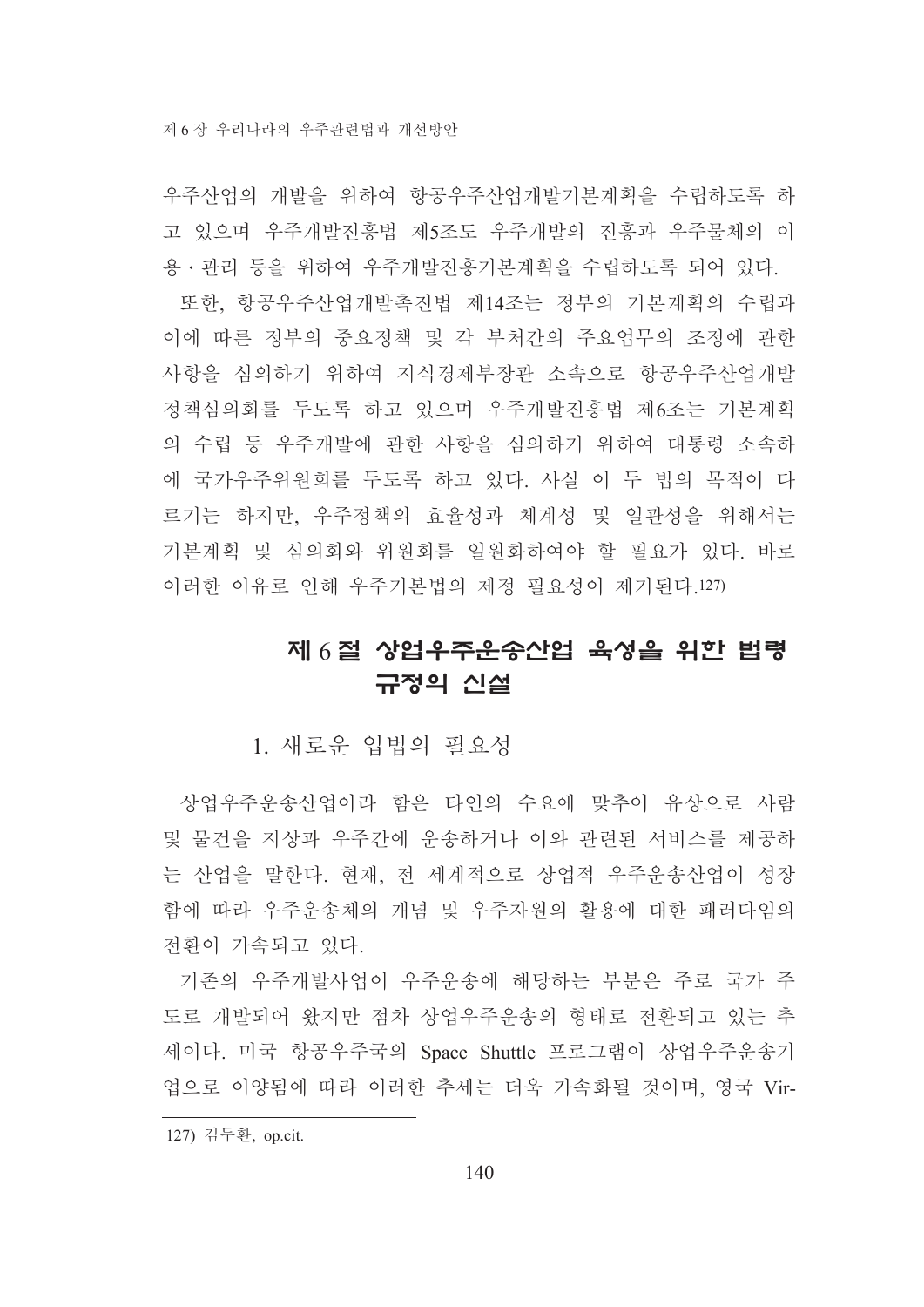gin Galactic 사에서 추진중인 민간인 대상의 우주여행 프로그램은 상 업우주운송산업의 성장에 큰 역할을 할 것으로 보인다.

우주 선진국들은 1980년 이후 우주산업을 육성하기 위하여 우주운송 부문의 상업화를 추진하고 있다. 인공위성 발사와 관련된 우주운송의 경우 대부분 상업화되어 연간 3조원 규모의 시장이 형성되었으며 2004 년 세계 최초로 민간유인운송체 Space Ship One이 발사에 성공하여 유 인우주선 부문으로까지 우주운송산업이 발전하고 있는 중이다. 앞으로 우주산업은 우주여행, 우주공항, 우주호텔, 우주를 통한 사람 및 물자 의 운송 등 새로운 형태의 우주산업이 지속적으로 등장하고 있다.128)

우리나라에서도 10년 이내에 우주여행이 가능할 것으로 보이며 예 천천문우주센터는 우주여행의 실현을 위하여 미국의 유인우주선 제작 사인 XCOR 에어로스페이스와 Lynx MK II 우주선 도입을 위한 구속력 있는 양해각서를 체결하였으며129) 2013년 도입하여 운항할 예정이라 고 한다. 이 우주선은 2인승으로 조종사 1명과 승객 1명이 탑승가능 하며 우주여행료는 1억원 대로 예상된다.130)

# 2. 상업우주운송산업의 육성을 위한 정책개발 및 법령 정비

이러한 상업우주운송사업의 발달에 대비하여 우리나라에서도 신개념 우주운송체131)와 우주공항의 설계 및 운용허가와 기술개발을 추진하 고 사업의 다면화를 이루어야 할 것이다. 우주운송산업의 활성화를 통 하여 국가의 우주개발경쟁력의 지속적인 성장을 도모할 수 있을 것이 다. 우리나라도 우주우송체의 보유국 지입이 멀지 않았으며 우주여행

<sup>128)</sup> Ibid.

<sup>129)</sup> 한국항공우주산업진흥협회, 세계의 항공우주산업, 2009, p.110.

<sup>130)</sup> 한재현 · 윤자영, "나로호 2차 발사에 즈음한 우주교통산업 전망", 월간교통 통 권 제147호(한국교통연구원, 2010), p.47.

<sup>131)</sup> 신개념우주운송체라 함은 기존의 수직발사, 재사용 불가능 형태가 아닌 수평발 사, 재사용가능 형태의 우주운송체를 말한다.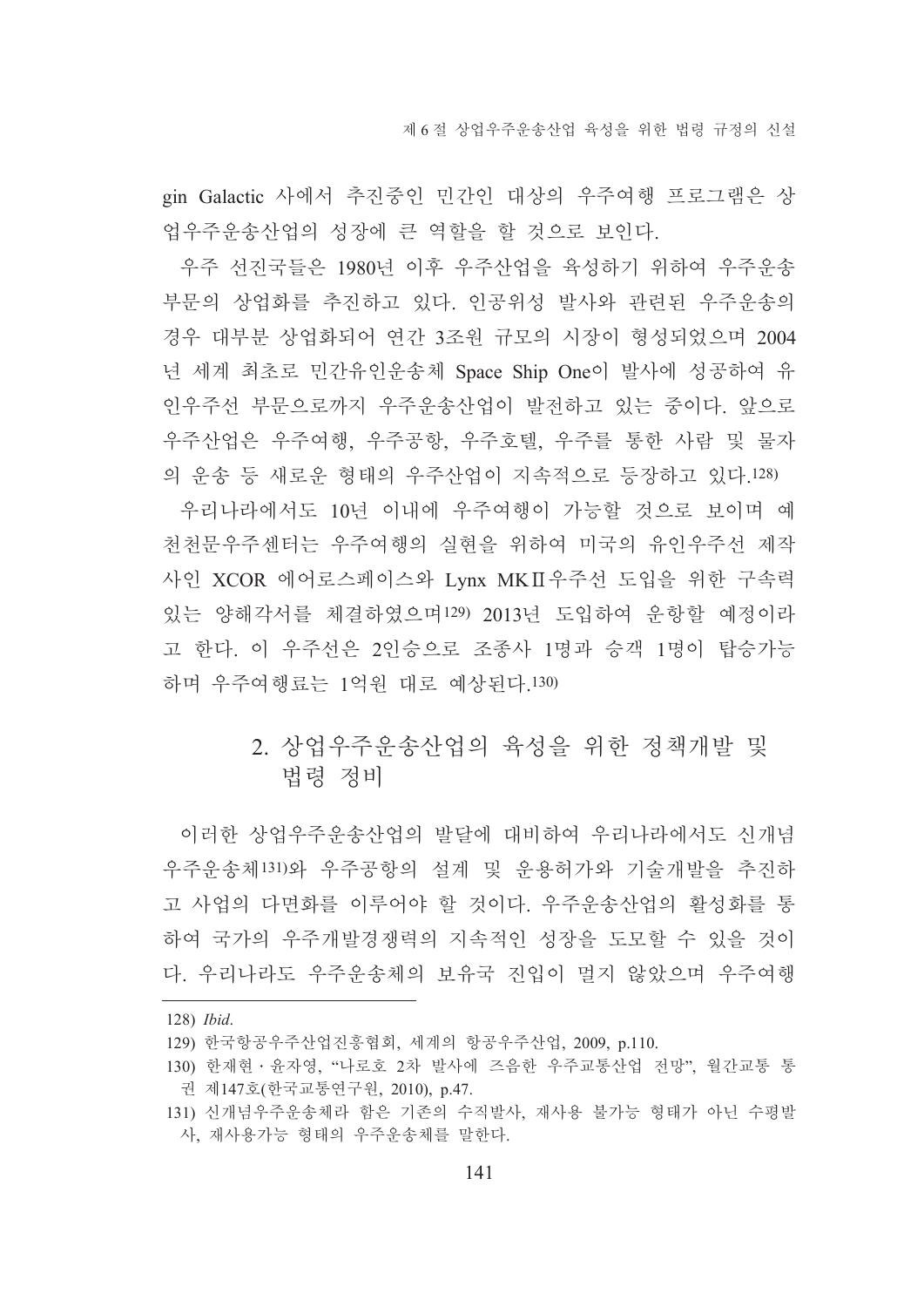관련 기업들을 비롯한 여러 상업우주운송 기업체들의 국내진출이 예 상된다. 따라서 상업우주운송에 대한 안전인증 및 관리감독체계의 마 련이 이루어져야 할 것이며 국가경제 신성장동력으로서 국내의 상업 우주운송산업의 육성에 관한 정책개발이 필요하다.

새로운 항공우주비행기(aerospace plane)는 어떠한 법적 규제를 받게 될 것인가라는 문제가 제기되는 바. 항공우주비행기는 그 설계와 목적 을 고려해볼 때 항공법과 우주법이 모두 적용될 것이며 두 영역사이의 경계에 관한 어려운 문제에 초점이 맞추어진다.

우리나라 항공법 제2조제1호에서 "항공기란 비행기, 비행선, 활공기, 회전익항공기, 그 밖에 대통령령이 정하는 것으로서 항공에 사용할 수 있는 기기를 말한다"라고 규정하고 있으며 동법 시행령 제9조제2호에 서 "지구대기권 내외를 비행할 수 있는 항공우주선"을 항공기로 분류 하고 있으므로 항공법이 적용되는 것으로 보아야 할 것이다.

이와 같이 우리나라 우주운송산업의 육성을 위해서는 현행 항공법 우주개발관련 법령의 적절한 보완 정비가 필요하다. 미국의 1998년 우 주운송서비스구매법, 1999년 상업우주운송경쟁력법, 1999년 상업우주운 송비용절감법 등의 법률들은 우주물체 운송서비스, 자국 및 해외의 우 주운송수요의 급증에 따른 시장대응의 일환으로 정비된 것이며 정부 와 민간 주체간에 우주물체 운송서비스의 범위, 면허발급, 책임, 배상 범위 등에 관하여 규정하고 있다.

# 제 7절 안보관련 규정의 개선 필요성

1. 주요 국가의 관련 법 규정

 $(1)$  미 국

미국의 Land Remote Sensing Policy (1992)는 워격탐사의 안보적 중 요성에 비추어 워격탐사의 주도권을 NASA를 포함한 국방부가 가져야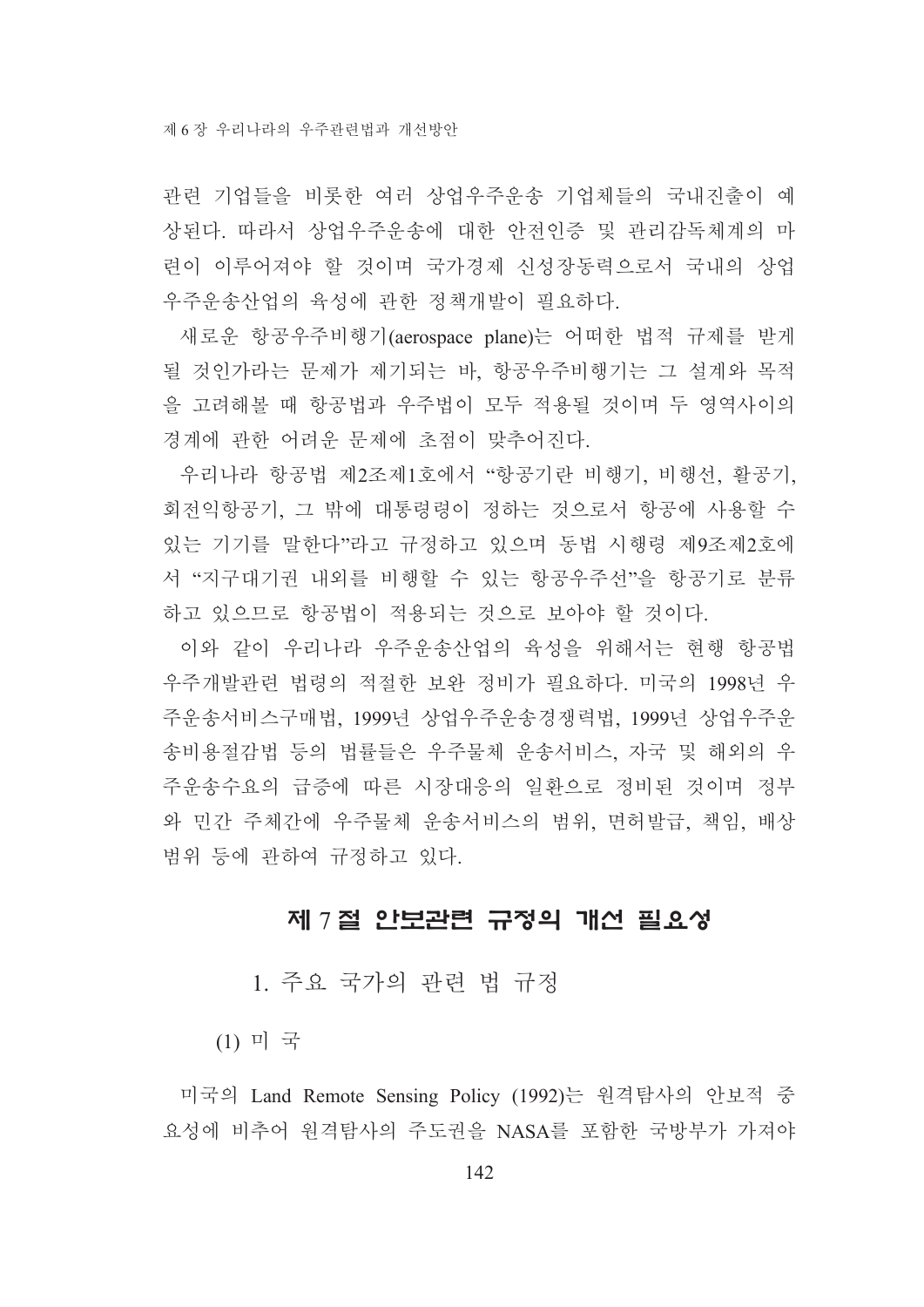함을 명시하고 있으며 U.S. Policy on Foreign Access To Remote Sensing Capabilities(1994)에서도 정보수집이나 배포의 라이선스를 제한할 수 있 는 주체를 국방부로 정하고 있다.

(2) 러시아

우주활동법 제4조(우주활동의 원칙)에서는 우주공간에서 핵무기나 기타 대량살상무기를 시험하는 것 금지, 우주물체와 다른 우주기술을 군사력과 다른 적대적 목적으로 환경에 영향을 끼칠 도구로 사용하는 것 금지 및 달과 기타 천체를 군사적 목적에 사용하는 것 금지를 규 정하고 있다.

제7조(러시아 연방의 국방과 안보목적상 우주활동) 러시아 연방의 국방과 안보목적상 우주활동, 군사적 우주기술을 개발하고 사용하기 위한 장기간 프로그램의 수행하는 경우 다른 장관과 부처와 연계하여 국방부장관의 책임하에 수행하도록 하고 있으며(제1항) 우주청에서 과 거우주활동으로 이용되었던 유휴우주설비들에 대한 일시적 이전권리 를 국방부장관에게 부여하고 있다(제4항).

제12조(우주활동의 재정과 외국투자)에서는 러시아 연방의 국방과 안 보목적상 이루어지는 우주활동의 재정과 국방비의 일부로서 러시아 연 방의 예산에 의해 제공되어져야 한다고 규정하고 있으며 제14조(우주 기술의 창안)는 우주기술의 창안에 대한 국가의 질서는 러시아연방 우주프로그램에 부합해야 하고, 군사적 우주기술의 발명과 이용을 위 한 장기간의 프로그램과 연간계획과 일치해야 한다고 규정하고 있다.

(3) 일 본

우주기본법(2008)에서는 제14조(국제사회의 평화 및 안전의 확보와 일본의 안전보장)에서 국가는 국제사회의 평화 및 안전의 확보와 일본 의 안전보장에 이바지하는 우주개발을 추진하기 위하여 필요한 시책을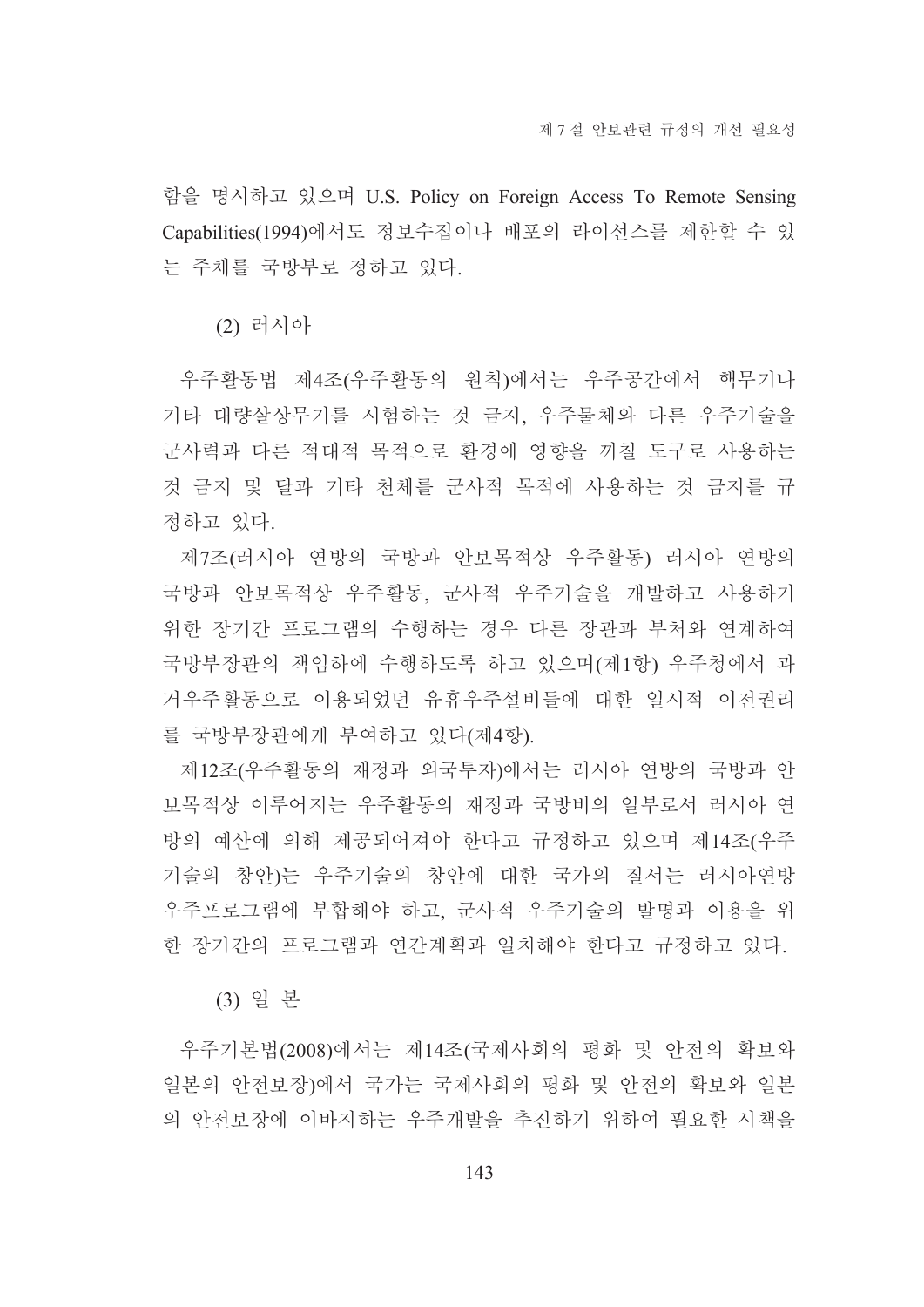강구한다고 규정하고 있다. 우주의 군사화 해석과 관련 종전까지의 비 군사화 입장에서 비침략적으로 입장을 변경한 것으로 판단되며 이로써 우주의 군사적 이용 법적 근거 마련(비침략적으로 전제)하고 있다.

(4) 캐나다

Remote Sensing Space Systems Act (2007)에서 안보와 관련된 사항은 국방부 장관이 결정하고 외교적 이익과 관련된 부분은 외교부장관이 결 정하도록 하고 '국가의 안보를 해할 우려가 있다고 판단할 경우'를 넓 게 규정하고 있는 바, 그 판단의 주체는 국방부장관으로 하고 있다. 이 러한 권한은 국방부장관 이외에 위임이 불가함을 명시하고 있다. 다만, 예외적으로 군조직에만 위임을 허용하고 있다.

## 2. 우리나라 우주과려법상의 아보과려 규정

 $(1)$  개 요

우주개발진흥법 제1조(목적)에서는 우주공간의 평화적 이용과 국가 의 안전보장 명시하고 있으며 제5조(우주개발진흥계획의 수립)에서는 국가의 안전보장에 관한 내용을 공고하지 아니할 있다고 규정(제3항) 하고 제6조(국가우주위원회)에서는 국가우주위원회의 구성에 대해서 제 4항에 국가우주위원회의 위원장을 교육과학기술부장관으로 규정하고 있다(제3항).

제19조 제1항(우주개발의 중지)에서는 교육과학기술부 장관은 국방부 장관이 전시·사변 또는 이에 준하는 비상사태에서 군작전을 수행하 기 위하여 대한민국 국민이 수행하는 우주개발에 대하여 중지를 요청 하는 경우에는 그 국민에게 우주개발의 중지를 명하여야 한다고 규정 하고 있다.

또한, 제19조(우주개발의 시정)은 교육과학기술부 장관은 관계 중앙행 정기관의 장이 공공질서의 유지 또는 국가의 안전보장을 이유로 대한민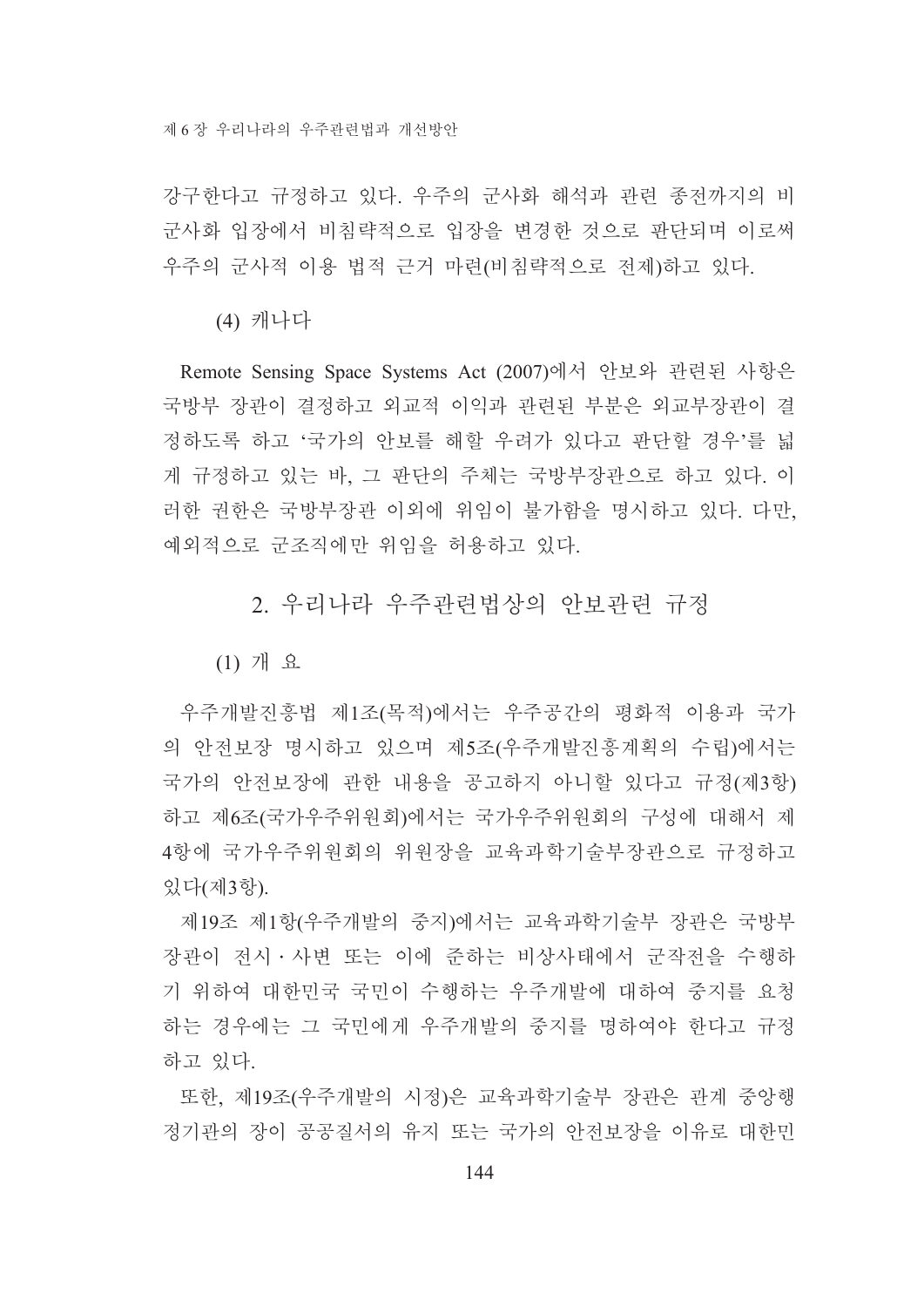국 국민이 수행하는 우주개발에 대하여 시정을 요청한 경우에는 위원회 의 심의를 거쳐 그 국민에게 우주개발의 시정을 명할 수 있다(제2항).

제21조(국가의 안전보장 관련 우주개발사업의 추진) 제1항에서는 교 육과학기술부 장관은 국가의 안전보장과 관련한 우주개발사업을 추진 하는 경우 미리 관계 중앙행정기관의 장과 협의하여야 하며, 제2항에 서는 제1항에 따른 우주개발사업에 관한 보안대책의 수립 및 시행에 필요한 사항은 대통령령으로 정하도록 하고 있다.

또한 민·군겸용 기술사업 촉진법은 민·군겸용 기술의 연구개발을 촉진하고 군사부분과 비군사부분간의 기술이전을 확대하며 규격을 통 일함으로서 산업경쟁력과 국방력을 강화하기 위한 법인 바, 제2조(정 의) 제4항은 "관계중앙행정기관"이란 국방부, 지식경제부 및 대통령령 으로 정하는 중앙행정기관을 말한다하고 규정하고 있다.

(2) 개선방안

우주개발진흥법에서는 안보관계의 주체가 교육과학기술부장관으로 국가의 조직체계와 불일치하고 있다. 외국입법례 안보관련 부분은 국 방부(장관)를 주체로 규정(미국의 국가항공우주법, 러시아 우주법 등) 하고 있다. 특히 현재의 교육과학기술부장관은 2008. 2. 29 정부조직 법 개정으로 부총리의 지위에 있지 아니하다. 우주개발의 중지의 요 건이 전시사변에 준하는 비상사태로서 지나치게 엄격하며 중지요구에 대한 보상절차나 불복 수단등에 대한 규정 마련되어 있지 않다(제19 조). 국가우주위원회 위원장을 교육과학기술부 장관으로 하고 있는 바, 문제점 발생시 원만한 조정 역할 수행에 어렵다. 외국의 경우 대 부분 대통령이나 수상이 맡고 있다.

민·군 겸용 기술사업촉진법 제2조 제4항은 "관계중앙행정기관"으로 국방부, 지식경제부, 방위사업청으로 한정하고 있어 우주개발을 주관하

145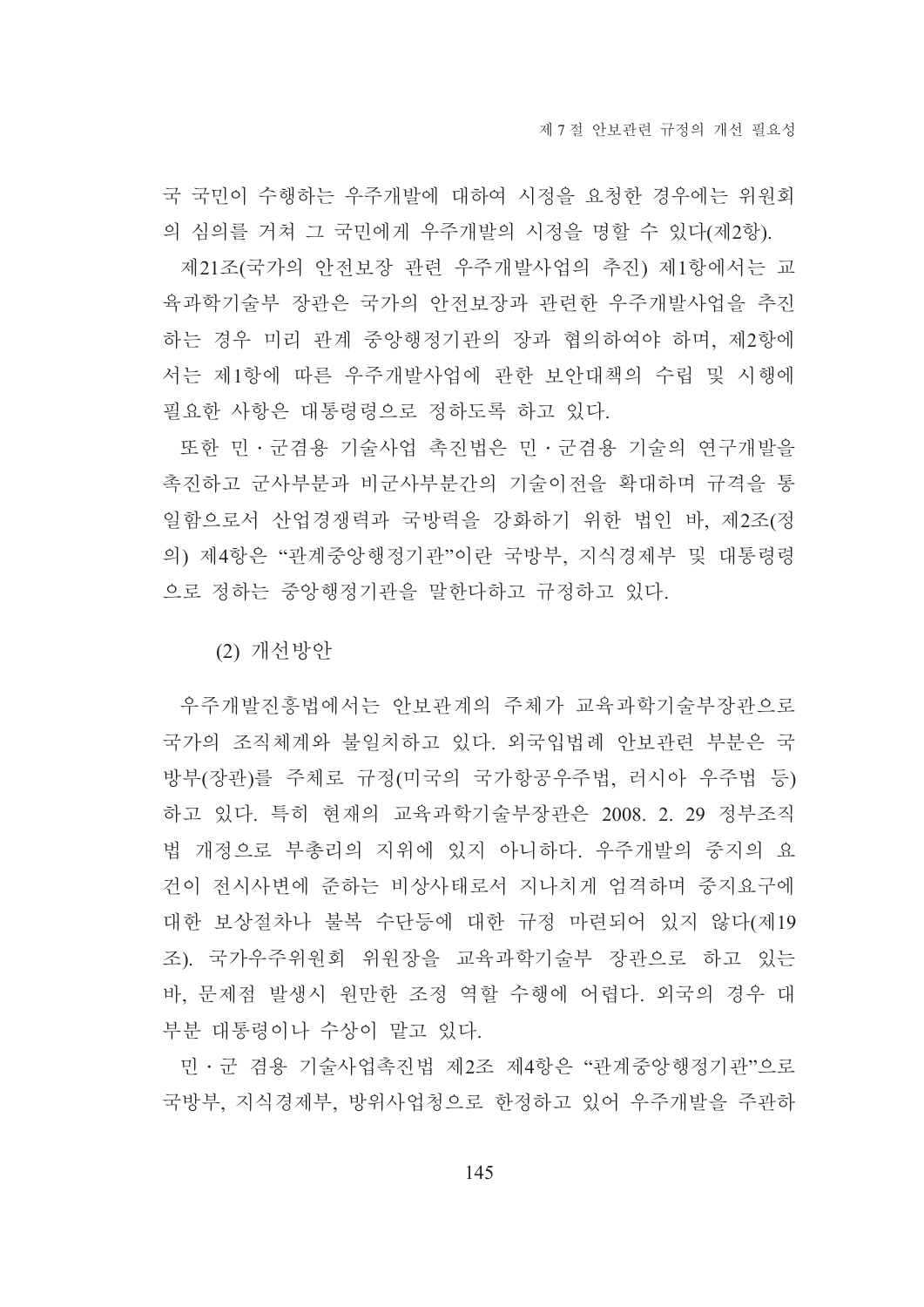는 교육과학기술부가 빠져 있다. 우주개발부분에서의 민 · 군의 공동기 술개발 필요성 증대하고 있는 바, 이는 통신위성(무궁화5호), 기상관측 위성, 지구관측용 위성 개발 등과 관련하여 살펴보면 쉽게 할 수 있다. 이러한 점은 정찰위성 등 우주안보부문의 개발을 위해서도 필수적이 라고 할 것이다.

따라서 다음과 같은 개선이 필요하다고 본다.

1 우주개발진흥법의 개정

- 법 제19조 (우주개발의 중지 및 시정) 개정
	- 안보관련 판단과 명령의 주체를 국방부장관으로 수정
	- 중지명령의 요건을 완화(사후추인 규정 보완)
- 법 제6조 (국가우주위원회) 개정
	- 위원장을 대통령이나 국무총리로 격상
- 법 제17조 (위성정보의 활용) 개정
	- 국가의 안전보장과 관련된 경우에는 국방부장관과 협의 하는 규 정 추가
- 법 제21조 (국가의 안전보장 관련 우주개발사업의 추진) 개정 - 추진의 주체를 국방부장관으로 수정

전체적으로 안보요소와 과학기술 요소의 균형 잡힌 반영이 필요한 바. 동법 제4조에 근거 안보관련 규정만을 반영한 특별법 제정을 고 려해 볼 수 있으나 이러한 특별법 제정은 입법사례가 없으며 대부분 국가우주법의 내용의 일부로서 안보관계를 규정하고 있다. 안보문제와 는 별개로 현행 우주개발진흥법은 항공우주산업개발촉진법과 내용이 중복되는 부부이 많으므로 이의 정비가 필요하다 할 것이다 132)

<sup>132)</sup> 김종복, "우리나라 우주법제의 안보측면에서의 문제점과 개선안에 대한 연구", 한국법제여구워 우주관련 개선방안 제2차 워크샵 발표내용.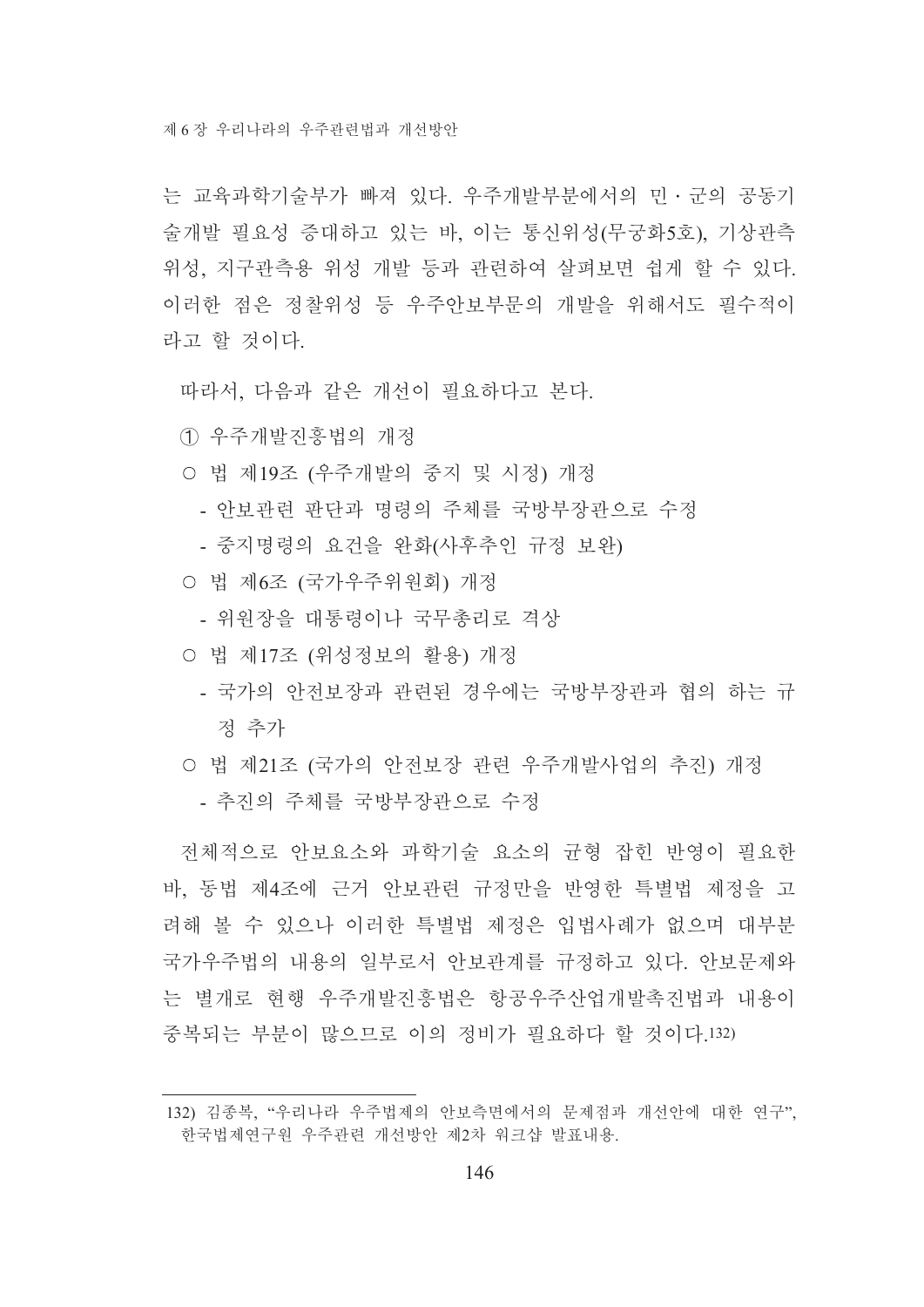- 시행령 제2조 (기본계획의 수립)
	- 국가의 안전보장과 관련된 사항은 국방부장관의 주관 하에 관계 중앙행정기관의 장과 협의하여 수립하는 것으로 개정하는 것을 검토할 필요가 있다.
- 시행령 제19조 (국가의 안전보장과 관련된 사고의 조사)
	- 사고조사의 주체를 국방부장관으로 개정을 검토할 필요가 있다.
- ② 민·군 겸용 기술사업 촉진법의 보완
- 현재 국방부, 지식경제부, 방위사업청으로 한정되어 있는 관계중 앙행정기관에 우주개발을 주관하는 교육과학기술부를 추가할 필 요가 있다.
- 교육과학기술부를 추가함으로서 우주개발 부분에서의 기술의 이전 및 교화뿌만 아니라 이력교류도 가능한 조항을 추가하여 민 · 구이 안보부문에 공동으로 참여할 수 있는 보완조치가 요망된다.133)

#### 제 8 절 우주기본법 제정에 대한 검토

한국의 우주개발 진흥법과 일본의 우주기본법을 비교하여 본다면. 가장 큰 차이점은 일본의 우주기본법은 규정 자체가 일반적이고 추상 적인 문구가 많이 있다는 점이다. 제3조(국민생활의 향상 등)-제7조(화 경에의 배려)까지의 내용은 사실 한국의 우주개발 진흥법의 제1조(목 적)에 모두 포함될 수 있는 내용이다. 또한 일본 우주기본법 제23조 (우주개발에 관한 정보의 관리)에서 보면 "국가는 우주개발의 특성을 감안하여. 우주개발에 관한 정보의 적절성 관리를 위해서 필요한 시 책을 강구한다." 라는 조항에서 '우주개발의 특성'은 국가안보와 연결 되는 문제로 해석될 수 있는데, 이에 대한 강구책에 대해서 상당히 포 괄적이면서 임의적인 해석이 가능한 문구인 '적절한 관리를 위해서

<sup>133)</sup> *Ibid.*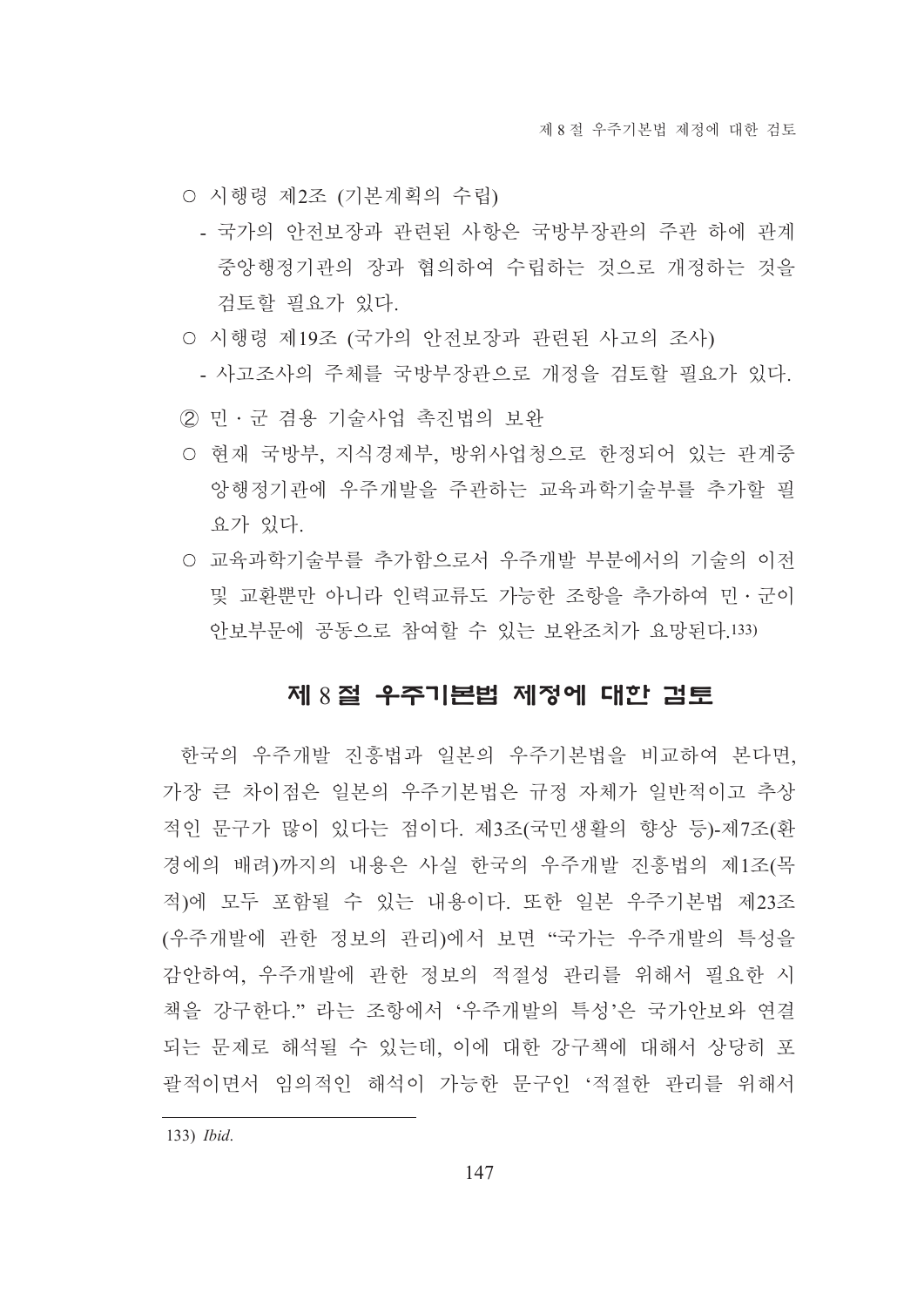제 6 장 우리나라의 우주과려법과 개선방안

필요한 시책을 강구' 한다고 표현하고 있다. 이에 반해 한국의 우주개 발 진흥법 제5조 11호 3 단서를 보면, "다만, 국가의 안전보장에 관 한 내용은 공고하지 아니할 수 있다." 라는 직접적 표현을 사용하고 있다.

둘째, 한국의 우주개발진흥법은 우주관련국제조약인 우주조약(우주개 발진흥법 제1조, 제3조), 등록협약(제8조~11조), 등록협약(14조, 16조), 구조협정(제22조, 제23조) 등 관련 우주조약의 내용들에 기초하여 상 세하게 제정되었다. 그러나 일본은 우주기본법 제2조(우주의 평화적 이용)에 포괄적이고 일반적인 내용을 규정하고 있을 뿐이다.

셋째, 일본의 우주기본법과 한국의 우주개발 진흥법은 그 명칭여하 를 불문하고 우주개발을 촉진시키기 위한 법이지만, 내용적으로 보면 일본 우주기본법은 우주개발의 촉진을 위한 장려적인 조항들이 많고 (제8조, 제9조, 제10조, 제11조, 제12조, 제14조, 제15조, 16조, 제18조, 제21조, 제22조, 제31조 등), 이에 반해 한국의 우주개발 진흥법은 좀 더 세부적이고 구체적인 조항들(제8조, 제11조, 제12조, 제13조, 제14조, 제19조, 제21조, 제25조, 제27조, 제28조 등)이 더 많이 명시되어 있음을 볼 수 있다.

# 제 9절 우주개발행정기구의 현황과 개선방안

현재 우리나라의 우주개발중장기기본계획의 수립과 우주개발정책부 터 주요행정 집행기능까지를 총괄하는 기구로서는 교육과학기술부 제 2차관 밑에 연구개발정책실이 있고, 전략기술개발관 밑에, 원자력우주 협력과와 우주기술과에서 담당하고 있다. 지식경제부 제2차관 밑에 성 장동력실이 있고 주력산업정책관 밑에 기계항공시스템과에서 다목적 위성의 개발관계를 담당하고 있다. 인공위성 및 발사체(로켓)의 개발 과 연구, 발사, 우주센터의 운영 등은 정부의 출연기관인 한국항공우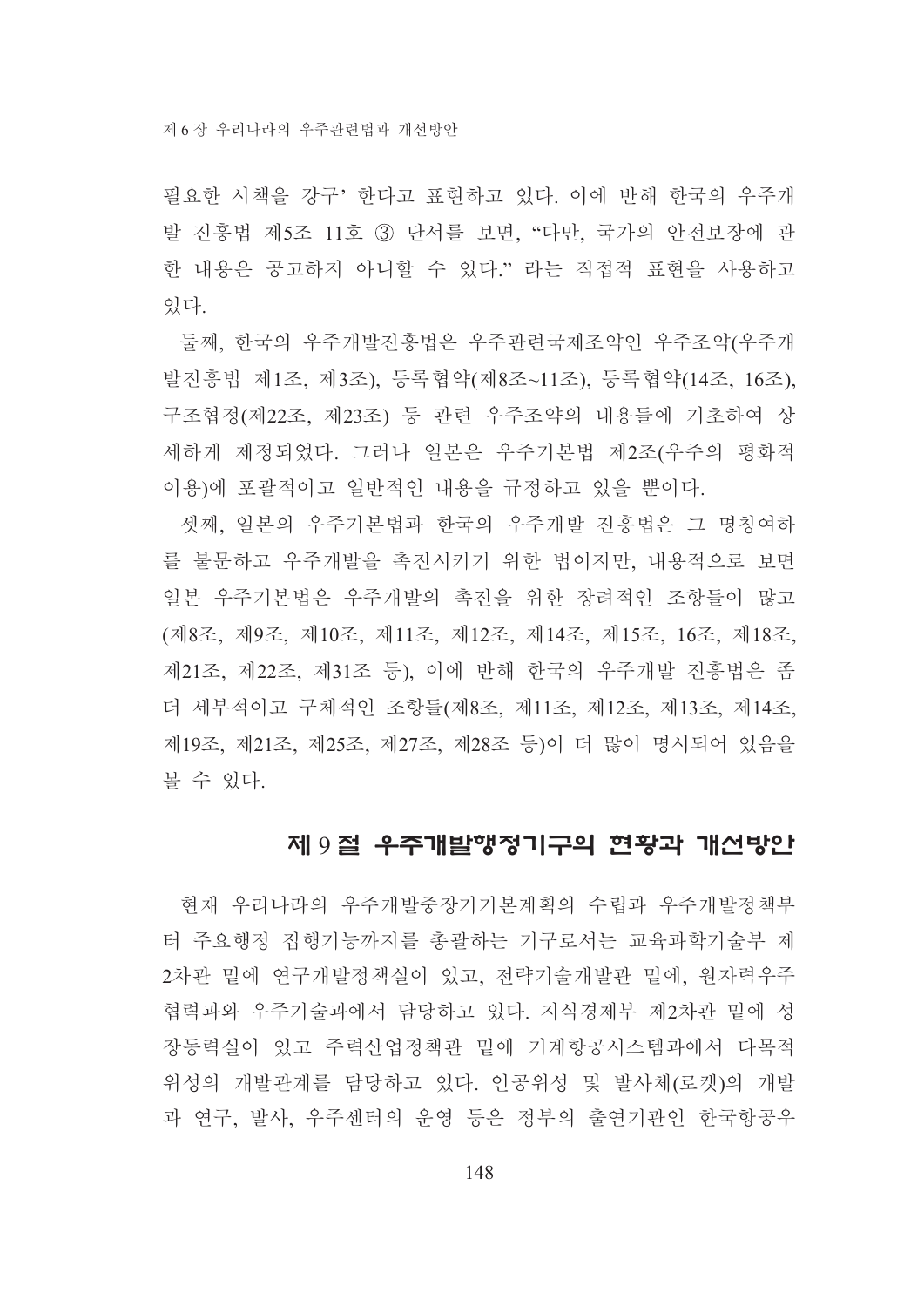주연구워(KARI)이 담당하고 있다.134)

항공우주산업은 부가가치가 높고 다른 산업부야에 기술파급효과가 대단히 큰 산업이기 때문에 나라마다 자국의 우주산업을 진흥발전시키 고 있다.135) 미국이나 러시아 등 우주강국들뿐만 아니라 프랑스, 영국 일본도 우주전략본부 및 우주국을 설치하고 있다. 세계 각국의 중앙행 정부서의 산하에 있는 우주연구센터, 기관 내지 공사 등의 기구를 살펴 보면, 영국의 국립우주센터(BNSC), 프랑스의 국립우주연구센터(CNES), 독일의 항공우주센터(DLR), 이탈리아의 우주사업단(ASI), 일본의 우주항 공연구개발기구(JAXA), 스웨덴의 우주공사(SSC), 중국의 항천과기집단 공사(CASTEC), 인도의 우주연구기구(ISRO) 등이다.

과거 우주개발은 문부과학성, 경제산업성, 국토교통성 등이 각각 시 행해 오고 있었던 일본도 2008년 우주기본법에 따라 최근 우주전략본 부의 설치에 대해 규정하고 있는 바, 이 법에서는 우주개발담당대신을 새롭게 신설하였으며 내각총리대신을 본부장, 관방장관과 우주개발대 신을 부본부장으로 하는 우주개발전략본부를 설치하도록 하였다. 2009 년, 내각에 우주국을 설치하였는 바, 일본 판 미국의 NASA라고 불리 어 지고 있으며 문부과학성에 대신하여 우주국이 일본의 우주개발정 책을 입안하고 집행해 오고 있다.136)

<sup>134)</sup> 김두환, op.cit.

<sup>135)</sup> 김두환교수는 "인류의 유산인 무한한 우주자원(달의 자원: 핵융합발전의 원료인 Helium -3, Titanium, 철 등 100여종)의 개발과 탐사를 선점하기 위하여 국제경쟁이 치열하기 때문에 우주개발정책부터 주요 집행기능까지를 총괄하는 중앙 행정기관 급 기구로 대통령 직속으로 『항공우주연구원(가칭, 1안)』 또는 국무총리 직속으로 『항공우주청 (가칭, 2안)』의 신설이 필요하다"고 주장한다. 김두환, Ibid.

<sup>136)</sup> *Ibid.*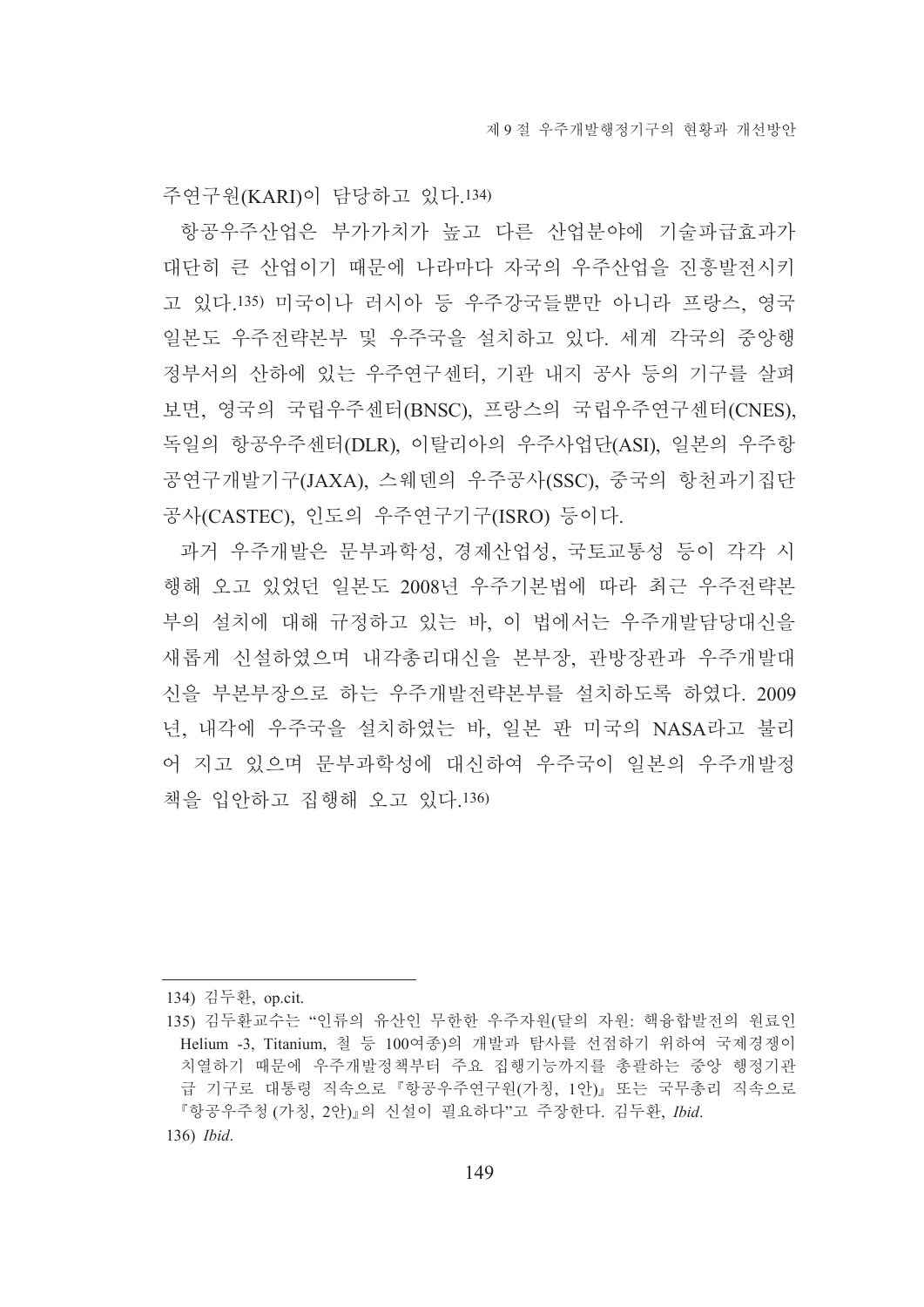## 제 7 장결론

주요 국가들은 우주개발과 이용에 큰 관심을 보이고 있으며, 통신, 방송, 과학연구, 우주탐사 등을 위한 우주발사체를 우주로 발사하고 있 다. 이제 본격적인 우주개발시대를 맞이하여 2015년경 약 4,500억 달러 에 달할 것으로 전망되는 세계 우주산업시장을 놓고 세계 각국은 각 축전을 벌이고 있으며, 우주산업이 미래의 국가 핵심사업으로 부상할 것으로 예측되고 있다. 현재 우리나라는 5개의 우주관련 조약중 달협 정을 제외한 우주조약, 구조협정, 책임협약, 등록협약에 가입하고 있다. 우리나라는 현재 우주개발관련 주요 국내입법으로 한공우주산업개발촉 진법. 우주개발진흥법 및 우주손해배상법 등이 제정되어 있다. 항공우 주산업개발촉진법은 항공우주산업을 합리적으로 지원, 육성하고 항공 우주과학기술을 효율적으로 연구개발하기 위한 목적으로 2005년 5월 31일 제정되어 시행하여오고 있다. 우주손해배상법은 우주손해가 발생 한 경우의 손해배상범위와 책임한계 등을 설정하기 위한 목적으로 2008 년 2월 29일 제정되어 시행하여오고 있다.

우주개발진흥법은 우주기술의 연구·개발의 지원에 중점을 두고 있 으며 항공우주산업개발촉진법은 항공우주기술의 산업화가 가능한 분야 에 대한 육성ㆍ지워에 중점을 두고 있다는 점에서 두 법의 목적은 다 르지만, 다소 소관부처에 따라 인위적으로 구분하고 있는 듯인 느낌을 주고 있으며 혀실적으로도 그 중복은 불가피할 수밖에 없을 것이다.

우주관련 국가정책이 수립과 효율적 · 체계적 접근을 위해서는 두 법에 대한 조화가 절실히 필요하다. 이와 관련하여 우주개발 및 관련 산업과 항공산업에 대한 소관부처의 확정 문제가 제기될 가능성이 있 으며 우주산업이 하나의 산업으로 발전하여 자리를 잡는 경우 소관부 처 문제가 다시 제기될 가능성이 있다.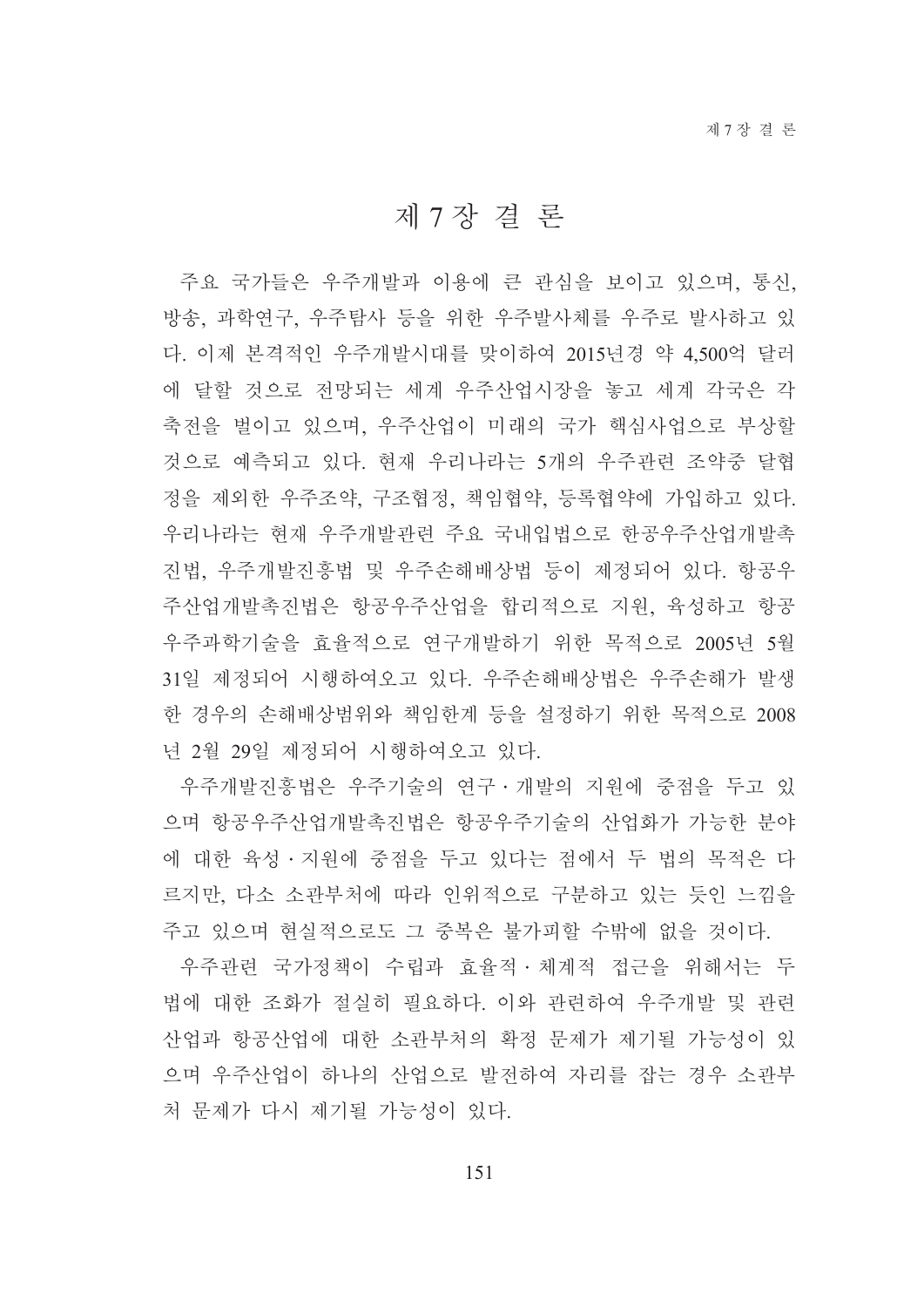우주손해배상법은 직접 손해만을 배상의 대상으로 하고 있으며 피 해자의 구제에 충실하기 위하여 간접손해까지 포괄적으로 인정하는 최근의 추세에 부합되지 않고 간접 손해 역시 가해자의 행위로 인한 것이므로 공평한 손해의 분담이라는 불법행위의 기본 정신에 비추어 배상의 범위에 간접손해를 포함시키는 것이 타당하다고 본다. 다만, 책 임협약에서도 간접손해를 언급하고 있지 아니하다. 따라서 상호주의의 원칙에도 따라 이를 인정하는 것이 바람직하다.

우주손해배상법 제5조에는 우주물체 발사자가 배상하여야 하는 책 임한도를 2천억원으로 규정하고 있는 바, 우주손해배상법의 책임한도 액 통화단위인 "원"을 SDR로 변경하는 것이 바람직 할 것이다. 또한, 우주손해가 발생한 경우 우주물체 발사자와 피해자간에 손해배상에 관 한 분쟁을 신속하게 조정·해결할 수 있도록 하기 위하여 우주손해배 상심의위원회와 같은 분쟁조정기구의 설치 · 운영에 관한 규정을 신설 하는 것을 고려할 필요가 있다. 한편, 상업우주운송산업의 발달에 대 비하여 우리나라에서도 우주운송산업의 육성을 위해서는 현행 항공법 우주개발관련 법령의 적절한 보완 정비가 필요하다. 또한. 일본의 입 법례에서 찾아 볼 수 있는 것처럼 우주관련 법의 기본적인 원칙을 정 하고 관련 부처와의 업무조화와 협력이나 안보관련 사항등을 규정한 우주기본법의 제정도 고려해볼 수 있을 것이다.

한편, 항공우주산업은 부가가치가 높고 다른 산업분야에 기술파급효 과가 대단히 큰 산업이기 때문에 나라마다 자국의 우주산업을 진흥발 저시키고 있다. 우주개발정책부터 주요 집행기능까지를 총괄하는 중앙 행정기관 급 기구로 대통령 또는 국무총리 직속의 항공우주청의 신설 도 고려할 필요가 있다.

152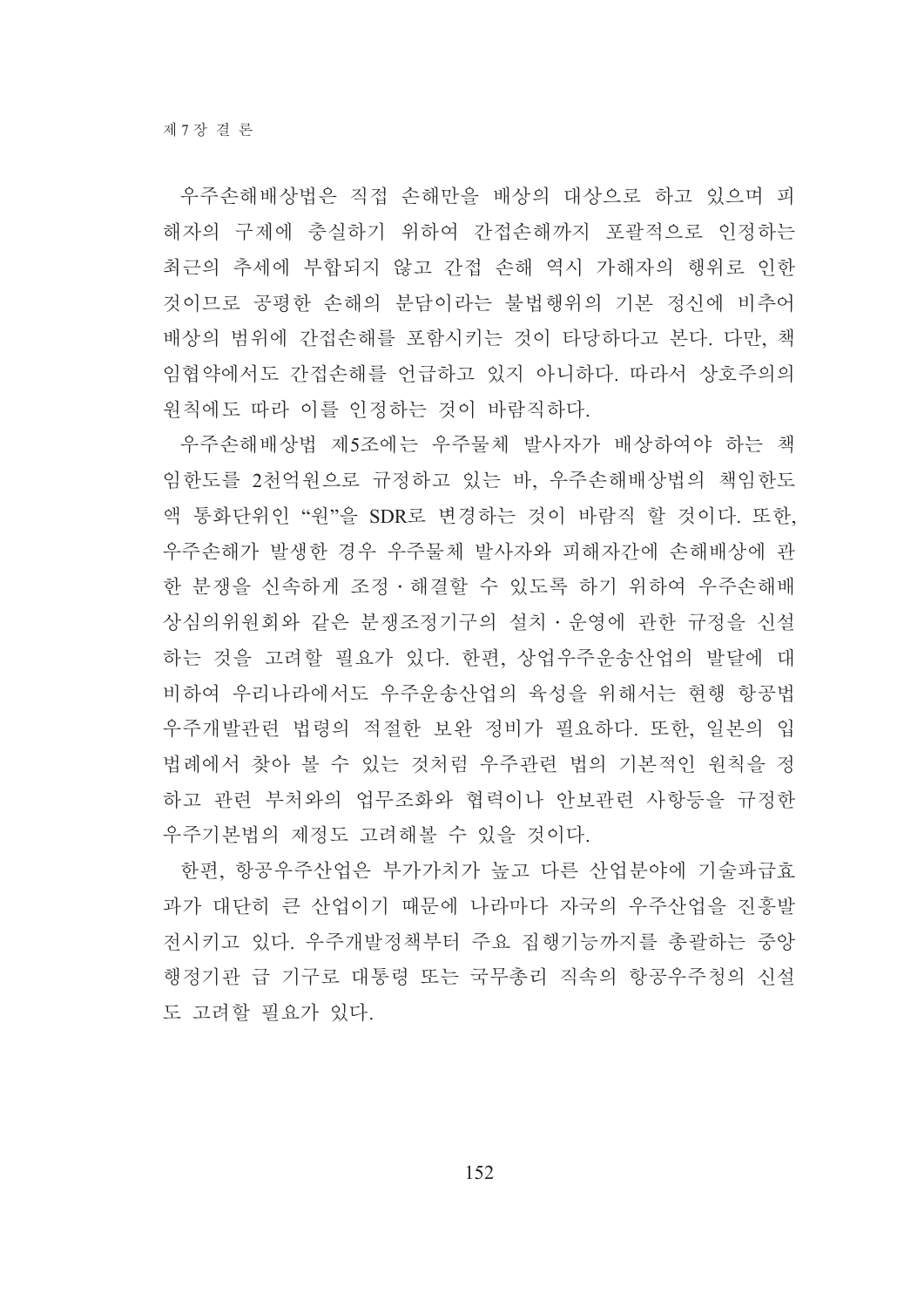## 참 고 무 헌

공군법무실, 우주법 해설서(2008), p.29.

- 김선이, "우주손해배상법에 관한 약간의 고찰", 항공우주법학회지, 제 22권 제2호(2007).
- 김두환, "현행 국내우주법의 개선방안", 한국법제연구원 우주관련법 개선방안 제1차 워크샵(2011년, 5월 6일).
- 김종복. "우리나라 우주법제의 안보측면에서의 문제점과 개선안에 대 한 연구", 한국법제연구원 우주관련법 개선방안 제2차 워크샵  $(2011. 7.15).$
- 김한택. "우리나라 우주기본법 제정의 필요성 연구". 한국법제연구워 우주관련법 개선방안 제2차 워크샵(2011. 7.15).
- 신동춘, "일본의 우주법제 연구", 한국법제연구원 우주관련법 개선 방안 제2차 워크샵(2011. 7.15).
- 신홍균, "미국의 우주법", 한국법제연구원 우주관련법 개선방안 제1 차 워크샵(2011년, 5월 6일).
- 이영지 "일본의 우주법령 및 정책" 한국법제연구원 우주관련법 개 선방안 제2차 워크샵(2011. 7.15).
- 조홍제. "각국의 국내우주법(프랑스 및 러시아)". 한국법제연구원 우 주관련법 개선방안 제1차 워크샵(2011년, 5월 6일).
- B. Cheng, International Space Law, (Clarendon Press, 1997).
- E.R.C. van Bogaert, Aspects of Space Law, (Kluwer Law and Taxation Publishers, 1986).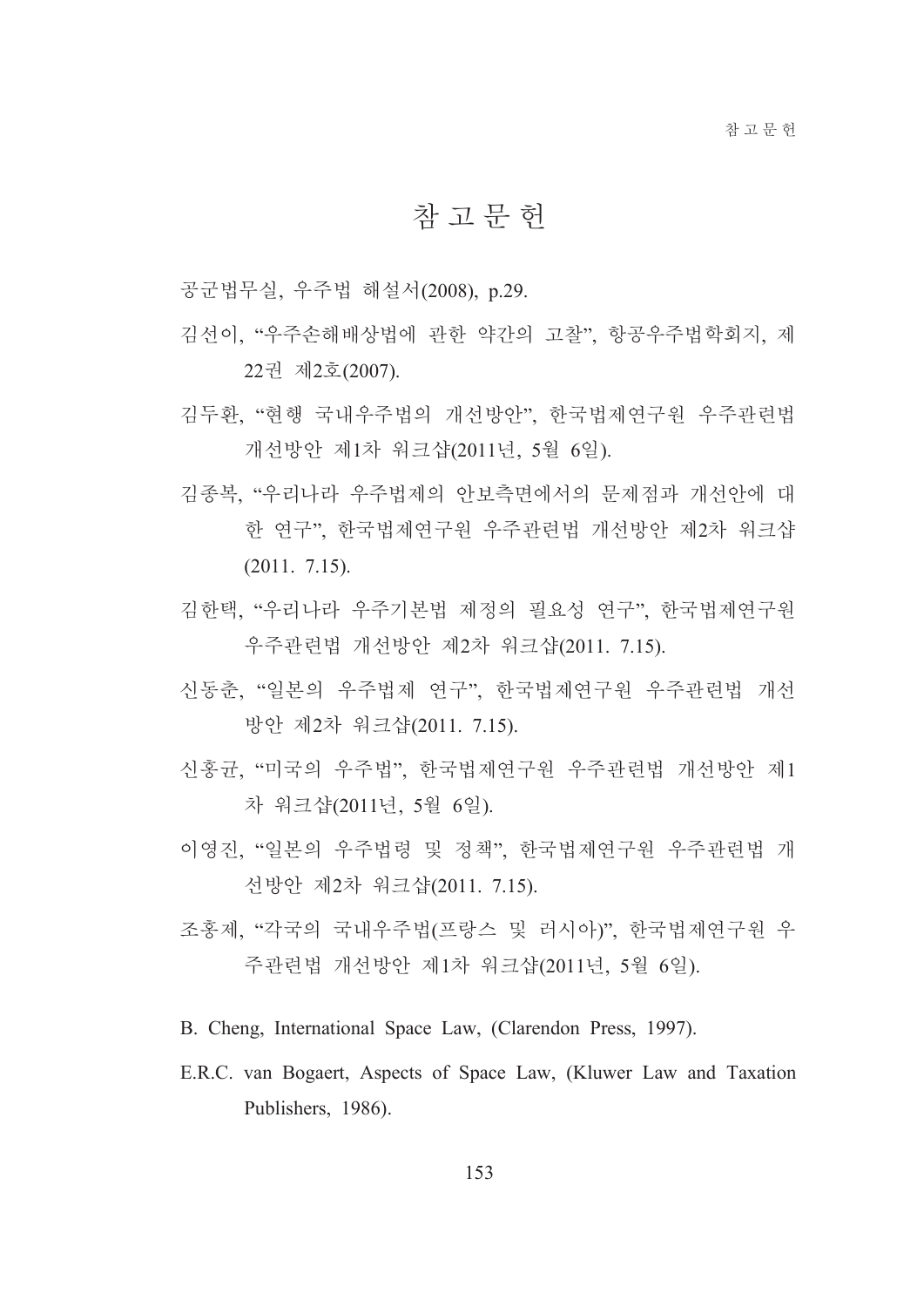- H.A. Wassenbergh, Principles of Outer Space Law in Hindersight, (Martinus Nijhoff Publishers, 1991).
- I.B.R.Supacana, The International Regulatory Regime Governing the Utilization of Earth Orbits, (Leyden, 1998).
- I.H. Ph.Diederiks-Verschoor and V. Kopal, An Introduction to Space Law, (Wolters Kluwer, 2008).
- N.M. Matte, Aerospace Law, (Sweet & Maxwell/Carswell, 1969).
- Ogunsola O. Ogunbanwo, International Law and Outer Space Activities, (The Hague: Martinus Nijhoff, 1975).
- P.P.C. Haanappel, The Law and Policy of Air Space and Outer Space: A Comparative Approach, (Kluwer Law, 2003).
- Vladimir Kopal, "Evolution of the Doctrine of Space Law", Nandasiri Jasentuliyana (ed.) Space Law, (Praeger, 1992).
- W. McDougall, "The Heavens and the Earth: A Political History of the Space Age", Glenn H. Reynolds & Robert P. Merges, eds. Outer Space: Problems of Law and Policy, (Westview Press, 1997).
- Ka Fei Wong, "Note: Collaboration in the Exploration of Outer Space: Using ADR to Resolve Conflicts in Space", Cardozo J. Conflict Resol., Vol.7(2006).
- Hamiton DeSaussure, "The Freedoms of Ounter Space and Their Maritime Antecedents," Nandarisiri Jasentuliyana, Space Law: Development and Scope, (Praeger, 1992).
- Adelta Legal, The Space Treaties, http://www.spacelaw.com.au/content/ definitional htm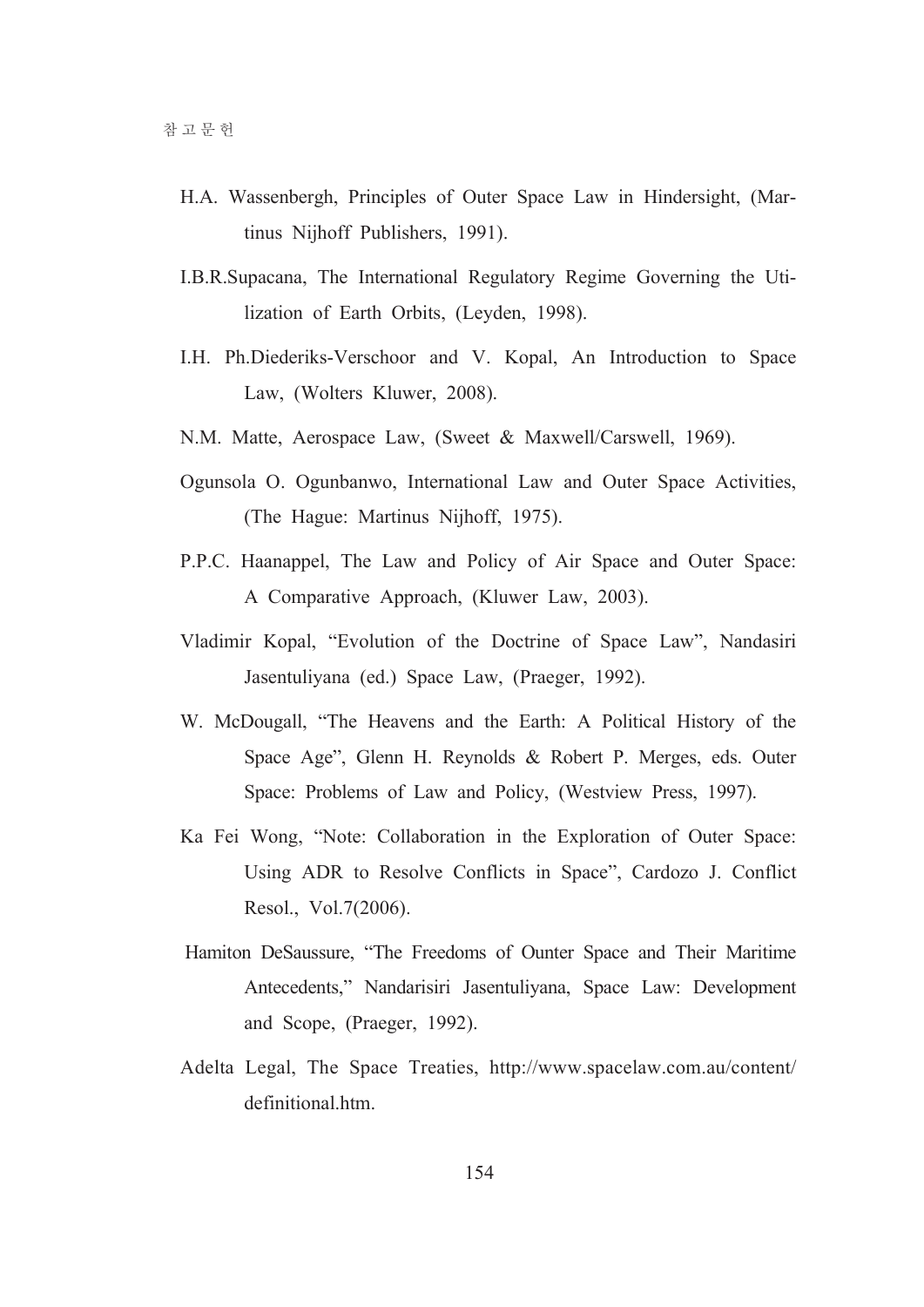- Arms Control Ass'n, Arms Control Association Fact Sheet: The Outer Space Treaty at a Glance, Sept. 2003, http://www.armscontrol.org/ factsheets/outerspace.asp.
- Carl Q. Christol, The Modern International Law of Outer Space, (Pergamon Press, 1982).
- Eric Husby, "Sovereignty and Property Rights in Outer Space", Journal of International Law & Practice, Vol.3(1994).
- Fred Kosmo, The Commercialization of Space: A Regulatory Scheme That Promotes Commercial Ventures and International Responsibility", S. Gal. L. Rev., Vol.61(1988).
- Heide Keefe, "Making the Final Frontier Feasible: A Critical Look at the Current Body of Outer Space Law", Santa Clara Computer & High Technology Law Journal, Vol.11(1995).
- Ian Brownlie, Principles of Public International Law, (sixth ed.), (Oxford University Press, 2003).
- J.K. Hettling. "The Use of Remote Sensing Satellites for Verification in International Law", Space Policy, Vol.19(2003).
- John S. Lewis & Christopher F. Lewis, "A Proposal International Legal Regime for the Era of Private Commercial Utilization of Space", George Washington International Law Review, Vol.37(2005).
- Jonathan Thomas, "Privatization of Space Ventures: Proposing a Proven Regulatory Theory for Future Extraterrestrial Appropriation", Int'l L. & Mgmt. Rev., Vol.1(2005).
- Julie C. Easter, "Spring Break 2023 Sea of Tranquility: The Effect of Space Tourism on Outer Space Law and World Policy in the New Millennium", Suffolk Transnat'l L. Rev., Vol.26(2003).